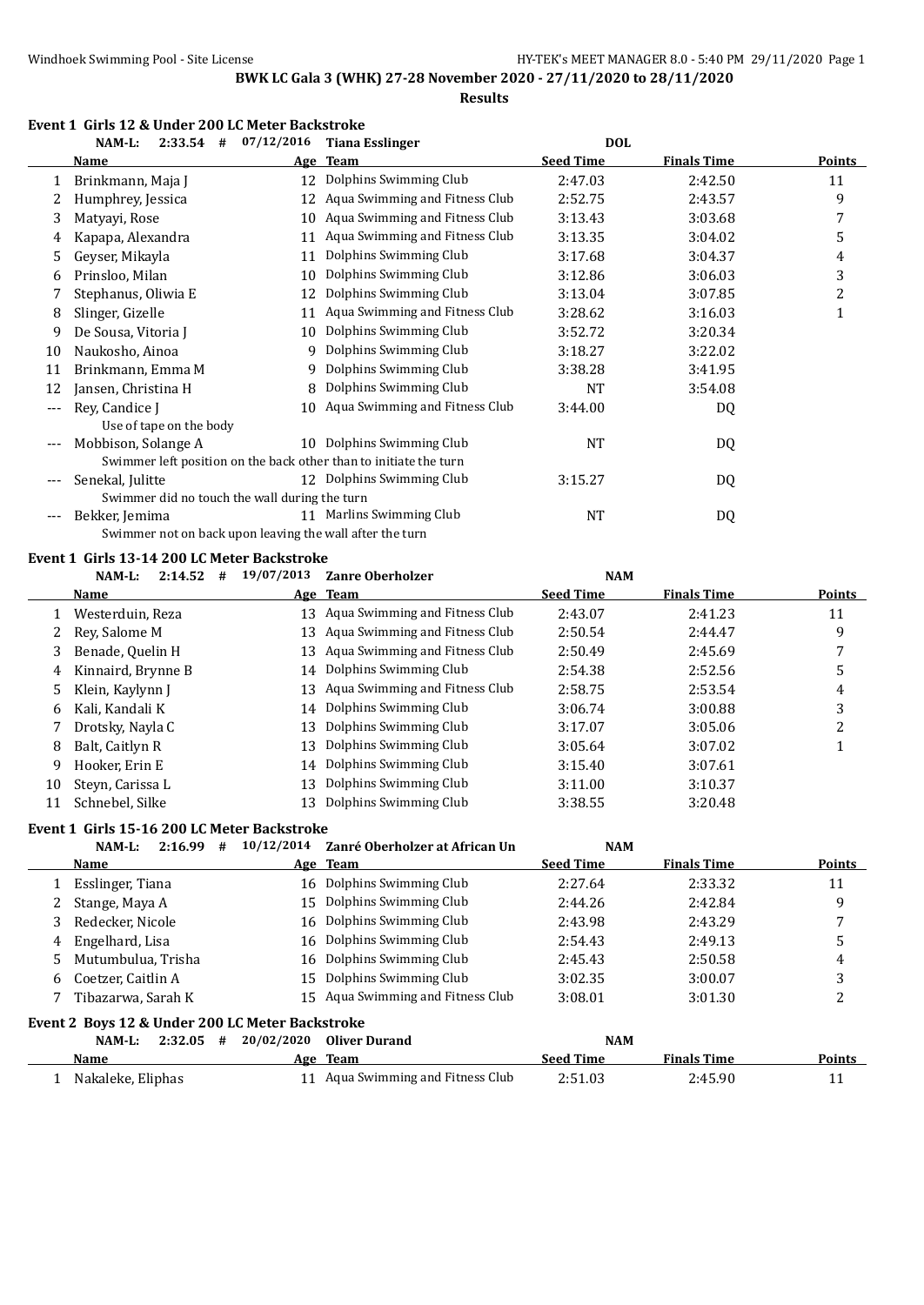## **Results**

## **(Event 2 Boys 12 & Under 200 LC Meter Backstroke)**

|       | <b>Name</b>                                          |    | Age Team                         | <b>Seed Time</b> | <b>Finals Time</b> | <b>Points</b> |
|-------|------------------------------------------------------|----|----------------------------------|------------------|--------------------|---------------|
|       | Kinnaird, Liam                                       | 12 | Dolphins Swimming Club           | 2:50.18          | 2:46.65            | 9             |
| 3     | Esterhuizen, Lorenzo E                               | 11 | Aqua Swimming and Fitness Club   | 2:49.54          | 2:46.84            | 7             |
| 4     | Jansen, Ernst J                                      | 10 | Dolphins Swimming Club           | 2:52.53          | 2:48.08            | 5             |
| 5.    | Steyn, Fourie P                                      | 12 | Dolphins Swimming Club           | 2:56.42          | 2:52.13            | 4             |
| 6     | Steyn, Ryan P                                        | 9  | Dolphins Swimming Club           | 2:59.56          | 2:54.46            | 3             |
|       | Langford, James J                                    | 11 | Dolphins Swimming Club           | 2:58.44          | 2:55.97            | 2             |
| 8     | Jiao, Naan                                           | 10 | Dolphins Swimming Club           | 2:56.68          | 2:57.15            | 1             |
| 9     | Tibazarwa, Mark                                      | 11 | Aqua Swimming and Fitness Club   | 3:06.85          | 2:58.77            |               |
| 10    | Hooker, Matthew R                                    | 12 | Dolphins Swimming Club           | 3:19.30          | 2:58.78            |               |
| 11    | Nell, Tristan T                                      | 12 | Aqua Swimming and Fitness Club   | 3:10.67          | 3:07.96            |               |
| 12    | Bauernschmitt, Michael B                             | 12 | Dolphins Swimming Club           | 3:08.43          | 3:12.34            |               |
| 13    | Gogol, Milano R                                      | 12 | Dolphins Swimming Club           | 3:10.18          | 3:13.40            |               |
| 14    | Badenhorst, Andre                                    | 9  | Dolphins Swimming Club           | 3:24.06          | 3:15.05            |               |
| 15    | Hekandjo, Kabi A                                     |    | 9 Aqua Swimming and Fitness Club | 3:17.25          | 3:23.31            |               |
| 16    | Benade, Kayleb G                                     | 10 | Aqua Swimming and Fitness Club   | 3:46.94          | 3:38.82            |               |
| 17    | Badenhorst, Jurie J                                  | 9  | Dolphins Swimming Club           | 4:04.31          | 3:43.00            |               |
| 18    | Engelhard, Victor                                    | 10 | Dolphins Swimming Club           | <b>NT</b>        | 3:56.13            |               |
| ---   | Marggraff, Alex W                                    | 12 | Dolphins Swimming Club           | NT               | DQ                 |               |
|       | Past vertical at turn: non continuous turning action |    |                                  |                  |                    |               |
| $---$ | Prinsloo, Martin J                                   |    | 8 Dolphins Swimming Club         | <b>NT</b>        | DQ                 |               |
|       | Past vertical at turn: non continuous turning action |    |                                  |                  |                    |               |

#### **Event 2 Boys 13-14 200 LC Meter Backstroke**

|    | $NAM-L$ :<br>2:14.74<br>#                  | 19/03/2019 | <b>Jose Canjulo</b>               | <b>NASU</b>      |                    |               |
|----|--------------------------------------------|------------|-----------------------------------|------------------|--------------------|---------------|
|    | Name                                       |            | Age Team                          | <b>Seed Time</b> | <b>Finals Time</b> | <b>Points</b> |
|    | Magongo, Brave                             |            | 14 Aqua Swimming and Fitness Club | 2:38.75          | 2:27.78            | 11            |
|    | Ohm, Oliver                                |            | 14 Dolphins Swimming Club         | 2:31.52          | 2:29.61            | 9             |
| 3  | Esslinger, Nico                            |            | 14 Dolphins Swimming Club         | 2:35.29          | 2:36.60            | 7             |
| 4  | Engelhard, Robin                           |            | 14 Dolphins Swimming Club         | 2:47.00          | 2:41.61            | 5             |
| 5. | Zhou, Ruizhe                               |            | 14 Dolphins Swimming Club         | 2:57.90          | 2:54.12            | 4             |
| 6  | Bekker, Jeddidiah                          |            | 14 Marlins Swimming Club          | NT               | 3:06.41            | 3             |
| 7  | Koster, Charles                            | 14         | Marlins Swimming Club             | NT               | 3:13.37            | 2             |
|    | Event 2 Boys 15-16 200 LC Meter Backstroke |            |                                   |                  |                    |               |
|    | 2:05.80<br>NAM-L:<br>#                     | 17/08/2014 | Lushano P. Lamprecht at 2nd Yo    | <b>NAM</b>       |                    |               |
|    | Name                                       |            | Age Team                          | <b>Seed Time</b> | <b>Finals Time</b> | Points        |
|    | Canjulo, Jose N                            |            | 15 Aqua Swimming and Fitness Club | 2:20.45          | 2:17.10            | 11            |
|    | Nell, Noah S                               |            | 15 Agua Swimming and Fitness Club | 2:43.32          | 2:39.96            | 9             |
| 3. | Loxton, Dominic                            |            | 15 Aqua Swimming and Fitness Club | 3:30.70          | 3:08.04            | 7             |
|    | Event 2 Boys 17-18 200 LC Meter Backstroke |            |                                   |                  |                    |               |
|    | $2:05.26$ #<br>NAM-L:                      | 26/03/2015 | Lushano P. Lamprecht at 58th M    | <b>NAMIB</b>     |                    |               |

|                                                |    |                                | ,,,,,,,,,,       |                    |        |
|------------------------------------------------|----|--------------------------------|------------------|--------------------|--------|
| Name                                           |    | Age Team                       | <b>Seed Time</b> | <b>Finals Time</b> | Points |
| Wellmann, Arkell J                             |    | 18 Dolphins Swimming Club      | 2:24.81          | 2:23.93            | 11     |
| 2 Gertze, Matthew R                            |    | 18 Dolphins Swimming Club      | 2:30.73          | 2:30.29            |        |
| Nakaleke. Elias E                              | 17 | Aqua Swimming and Fitness Club | 2:37.14          | 2:36.81            |        |
| Event 2 Boys 19 & Over 200 LC Meter Backstroke |    |                                |                  |                    |        |

| 2:05.26<br>NAM-L:   | # | 26/03/2015 Lushano P. Lamprecht at 58th M |                  | <b>NAMIB</b>       |        |
|---------------------|---|-------------------------------------------|------------------|--------------------|--------|
| Name                |   | Age Team                                  | <b>Seed Time</b> | <b>Finals Time</b> | Points |
| Johannesson, Jureck |   | 20 Agua Swimming and Fitness Club         | NT               | 2:46.58            |        |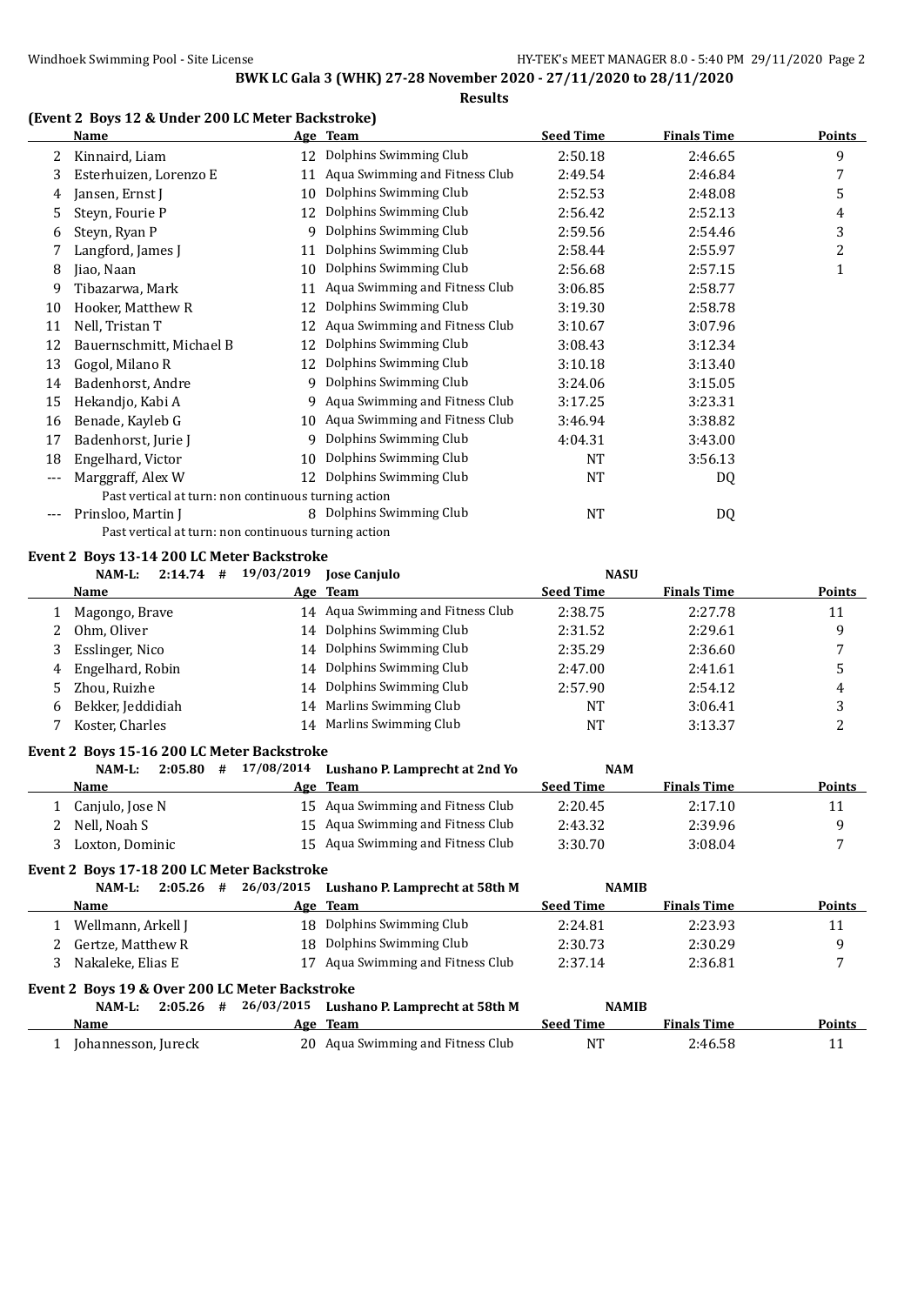**Results**

#### **Event 5 Girls 10 & Under 100 LC Meter Breaststroke**

|     | 1:32.11<br>NAM-L:<br>#  | 13/12/2006 | <b>Christine Briedenhann</b>   | <b>NSANM</b>     |                    |        |
|-----|-------------------------|------------|--------------------------------|------------------|--------------------|--------|
|     | Name                    |            | Age Team                       | <b>Seed Time</b> | <b>Finals Time</b> | Points |
|     | Prinsloo, Milan         | 10         | Dolphins Swimming Club         | 1:47.10          | 1:43.83            | 11     |
|     | Matyayi, Rose           | 10         | Aqua Swimming and Fitness Club | 1:47.31          | 1:44.06            | 9      |
| 3   | De Sousa, Vitoria J     | 10         | Dolphins Swimming Club         | 1:49.71          | 1:44.64            | 7      |
| 4   | Naukosho, Ainoa         |            | 9 Dolphins Swimming Club       | 1:50.35          | 1:50.45            | 5      |
| 5.  | Brinkmann, Emma M       | 9.         | Dolphins Swimming Club         | 1:56.23          | 1:55.93            | 4      |
| 6   | Drotsky, Kayleigh R     | 10         | Dolphins Swimming Club         | 2:00.59          | 1:58.91            | 3      |
|     | Mobbison, Solange A     | 10         | Dolphins Swimming Club         | 2:11.01          | 2:02.97            | 2      |
| 8   | McNamara, Scarlett      | 9          | Phoenix Swimming Academy       | NT               | 2:05.89            |        |
| 9   | Rev. Candice J          | 10.        | Aqua Swimming and Fitness Club | 2:21.97          | 2:15.95            |        |
| 10  | Jansen, Christina H     | 8          | Dolphins Swimming Club         | 2:07.10          | 2:16.06            |        |
| 11  | McNab, Aneurene         | 9          | Dolphins Swimming Club         | 2:16.44          | 2:29.65            |        |
| --- | Steyn, Lara             | 10         | Dolphins Swimming Club         | 2:12.67          | DQ                 |        |
|     | Use of tape on the body |            |                                |                  |                    |        |
|     | Mahdy, Nadien           | q          | Dolphins Swimming Club         | NT               | DQ                 |        |

At the turn or finish did not touch with both hands simultaneously/separated

#### **Event 5 Girls 11-12 100 LC Meter Breaststroke**

|    | 1:22.17<br>$NAM-L$ :<br># | 01/01/1900 | <b>Gwen Currie</b>              | <b>SWANM</b>     |                    |        |
|----|---------------------------|------------|---------------------------------|------------------|--------------------|--------|
|    | Name                      |            | Age Team                        | <b>Seed Time</b> | <b>Finals Time</b> | Points |
|    | Kapapa, Alexandra         | 11         | Aqua Swimming and Fitness Club  | 1:38.84          | 1:32.40            | 11     |
|    | Brinkmann, Maja J         | 12         | Dolphins Swimming Club          | 1:38.08          | 1:35.57            | 9      |
| 3  | Humphrey, Jessica         | 12         | Aqua Swimming and Fitness Club  | 1:39.60          | 1:37.55            |        |
| 4  | Geyser, Mikayla           |            | Dolphins Swimming Club          | 1:44.24          | 1:39.20            | 5      |
| 5  | Nel, Esmeralda            | 11         | Phoenix Swimming Academy        | 1:47.44          | 1:41.85            | 4      |
| 6  | Senekal, Julitte          | 12         | Dolphins Swimming Club          | 1:42.88          | 1:41.93            | 3      |
|    | Stephanus, Oliwia E       | 12         | Dolphins Swimming Club          | 1:43.12          | 1:44.36            | 2      |
| 8  | Bekker, Jemima            |            | Marlins Swimming Club           | NT               | 1:45.97            |        |
| 9  | Nel, Amy-Isabella         | 11         | Marlins Swimming Club           | 1:43.44          | 1:48.38            |        |
| 10 | Slinger, Gizelle          |            | Aqua Swimming and Fitness Club  | 2:00.39          | 1:54.84            |        |
| 11 | Loubser, Courtney         | 11         | <b>Phoenix Swimming Academy</b> | 2:01.32          | 2:00.33            |        |
| 12 | Engelbrecht, Kara         |            | Phoenix Swimming Academy        | NT               | 2:06.20            |        |
| 13 | Bergh, Madison S          |            | Aqua Swimming and Fitness Club  | NT               | 2:17.86            |        |

#### **Event 5 Girls 13-14 100 LC Meter Breaststroke**

|       | 1:17.85<br>NAM-L:<br># | 08/12/2012 | Kiah T. Borg                      | <b>NAM</b>       |                    |        |
|-------|------------------------|------------|-----------------------------------|------------------|--------------------|--------|
|       | Name                   |            | Age Team                          | <b>Seed Time</b> | <b>Finals Time</b> | Points |
| 1     | Naukosho, Ariana       | 13         | Dolphins Swimming Club            | 1:27.44          | 1:26.11            | 11     |
|       | Kinnaird, Brynne B     | 14         | Dolphins Swimming Club            | 1:32.25          | 1:29.60            | 9      |
| 3     | Benade, Quelin H       |            | 13 Aqua Swimming and Fitness Club | 1:30.06          | 1:29.93            |        |
| 4     | Rev. Salome M          |            | 13 Aqua Swimming and Fitness Club | 1:31.80          | 1:32.81            | 5      |
| 5.    | Klein, Kaylynn J       |            | 13 Aqua Swimming and Fitness Club | 1:37.62          | 1:35.72            | 4      |
| 6     | Westerduin, Reza       | 13         | Aqua Swimming and Fitness Club    | 1:41.43          | 1:36.38            | 3      |
|       | Steyn, Carissa L       | 13         | Dolphins Swimming Club            | 1:44.89          | 1:38.16            | 2      |
| 8     | Balt, Caitlyn R        | 13         | Dolphins Swimming Club            | 1:39.31          | 1:39.71            |        |
| 9     | Hooker, Erin E         | 14         | Dolphins Swimming Club            | 1:41.81          | 1:40.10            |        |
| 10    | Drotsky, Nayla C       | 13         | Dolphins Swimming Club            | 1:42.85          | 1:40.64            |        |
| 11    | Kali, Kandali K        | 14         | Dolphins Swimming Club            | 1:43.23          | 1:41.62            |        |
| 12    | Schnebel, Silke        | 13         | Dolphins Swimming Club            | 1:50.57          | 1:47.69            |        |
| $---$ | Helm, Jezneel          |            | 14 Phoenix Swimming Academy       | NT               | DQ                 |        |
|       |                        |            |                                   |                  |                    |        |

At the turn or finish did not touch with both hands simultaneously/separated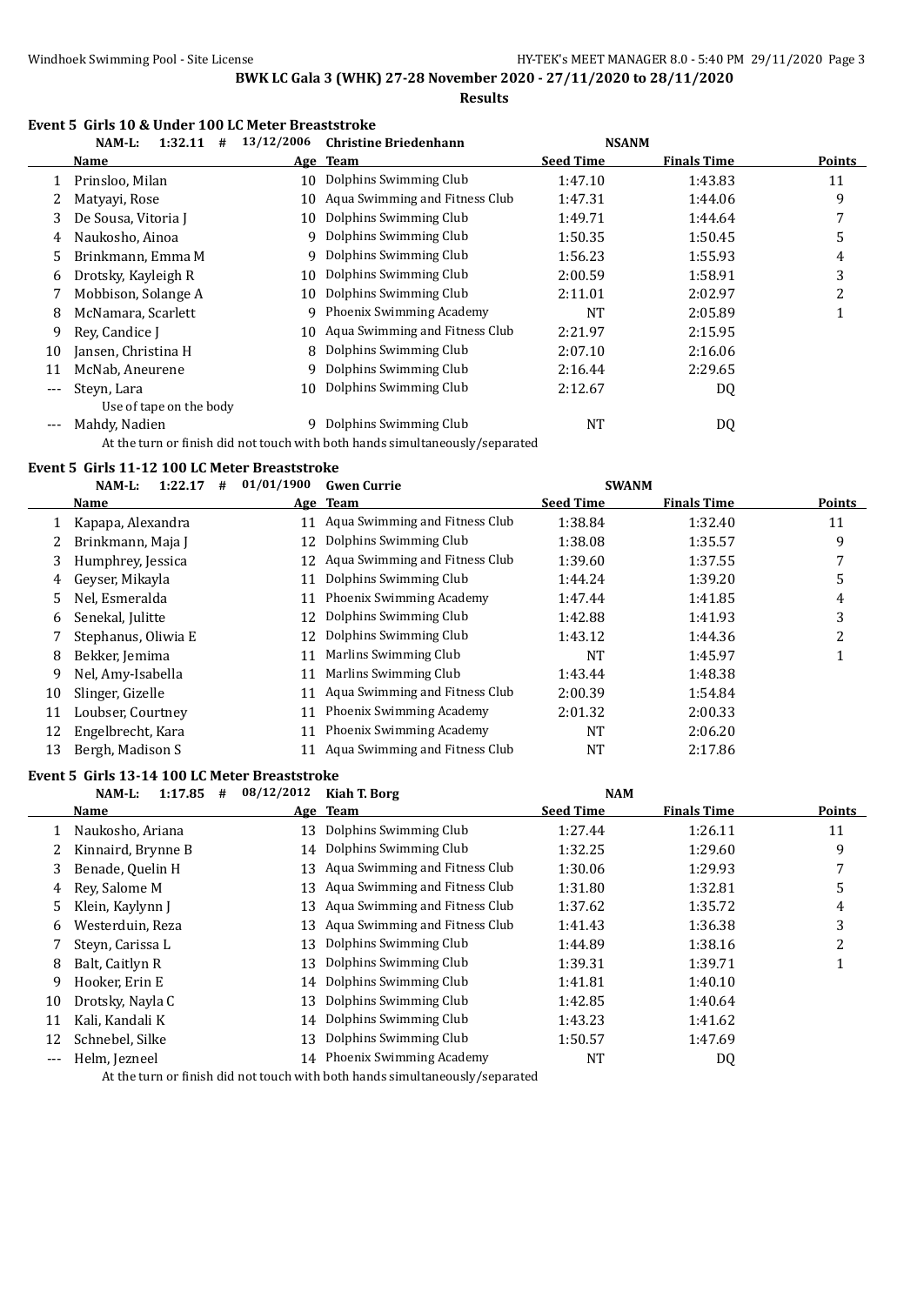|       | Event 5 Girls 15-16 100 LC Meter Breaststroke                                      |            |                                                                              |                  |                    |               |
|-------|------------------------------------------------------------------------------------|------------|------------------------------------------------------------------------------|------------------|--------------------|---------------|
|       | #<br>NAM-L:<br>1:15.78                                                             | 12/10/2008 | Daniela Lindemeier                                                           | <b>NAMJU</b>     |                    |               |
|       | Name                                                                               | Age        | <b>Team</b>                                                                  | <b>Seed Time</b> | <b>Finals Time</b> | Points        |
| 1     | Redecker, Nicole                                                                   | 16         | Dolphins Swimming Club                                                       | 1:22.63          | 1:22.19            | 11            |
| 2     | Stange, Maya A                                                                     | 15         | Dolphins Swimming Club                                                       | 1:25.93          | 1:25.08            | 9             |
| 3     | Esslinger, Tiana                                                                   | 16         | Dolphins Swimming Club                                                       | 1:30.78          | 1:29.97            | 7             |
| 4     | Coetzer, Caitlin A                                                                 | 15         | Dolphins Swimming Club                                                       | 1:30.71          | 1:30.12            | 5             |
| 5     | Nakaleke, Ester                                                                    | 15         | Aqua Swimming and Fitness Club                                               | 1:32.41          | 1:31.99            | 4             |
| 6     | Mutumbulua, Trisha                                                                 | 16         | Dolphins Swimming Club                                                       | 1:25.15          | 1:32.21            | 3             |
| 7     | Tibazarwa, Sarah K                                                                 |            | 15 Aqua Swimming and Fitness Club                                            | 1:35.82          | 1:35.81            | 2             |
|       | Event 5 Girls 19 & Over 100 LC Meter Breaststroke                                  |            |                                                                              |                  |                    |               |
|       | NAM-L:                                                                             |            | 1:10.62 $\#$ 13/04/2015 Daniela Lindemeier at Sa Natio                       |                  | <b>NASU-ZZ</b>     |               |
|       | Name                                                                               |            | Age Team                                                                     | <b>Seed Time</b> | <b>Finals Time</b> | <b>Points</b> |
|       | 1 Leitner, Janine T                                                                |            | 24 Aqua Swimming and Fitness Club                                            | <b>NT</b>        | 1:38.26            | 11            |
|       | Event 6 Boys 10 & Under 100 LC Meter Breaststroke                                  |            |                                                                              |                  |                    |               |
|       | NAM-L:<br>$1:27.24$ #                                                              | 03/04/2018 | Oliver B. Durand at SA Level 3                                               | <b>NASU</b>      |                    |               |
|       | Name                                                                               |            | Age Team                                                                     | <b>Seed Time</b> | <b>Finals Time</b> | <b>Points</b> |
| 1     | Jiao, Naan                                                                         | 10         | Dolphins Swimming Club                                                       | 1:39.12          | 1:38.44            | 11            |
| 2     | Steyn, Ryan P                                                                      | 9          | Dolphins Swimming Club                                                       | 1:47.94          | 1:43.21            | 9             |
| 3     | Jansen, Ernst J                                                                    | 10         | Dolphins Swimming Club                                                       | 1:44.38          | 1:44.04            | 7             |
| 4     | Engelhard, Victor                                                                  | 10         | Dolphins Swimming Club                                                       | 1:52.49          | 1:52.30            | 5             |
| 5     | Badenhorst, Andre                                                                  | 9          | Dolphins Swimming Club                                                       | 1:55.78          | 1:54.14            | 4             |
| 6     | Benade, Kayleb G                                                                   | 10         | Aqua Swimming and Fitness Club                                               | 1:56.01          | 1:55.36            | 3             |
| 7     | Prinsloo, Martin J                                                                 | 8          | Dolphins Swimming Club                                                       | <b>NT</b>        | 2:04.59            | 2             |
| 8     | Badenhorst, Jurie J                                                                | 9          | Dolphins Swimming Club                                                       | 2:03.35          | 2:05.22            | 1             |
| 9     | De Klerk, Elijah Y                                                                 | 10         | Dolphins Swimming Club                                                       | 2:23.31          | 2:25.74            |               |
| $---$ | Von Lieres, Waldemar G                                                             |            | 9 Dolphins Swimming Club                                                     | <b>NT</b>        | DQ                 |               |
|       |                                                                                    |            | At the turn or finish did not touch with both hands simultaneously/separated |                  |                    |               |
|       | Event 6 Boys 11-12 100 LC Meter Breaststroke<br>$1:15.74$ # $07/12/2016$<br>NAM-L: |            | <b>Mikah Burger</b>                                                          | <b>DOL</b>       |                    |               |
|       | Name                                                                               | Age        | <b>Team</b>                                                                  | <b>Seed Time</b> | <b>Finals Time</b> | Points        |
|       | Steyn, Fourie P                                                                    | 12         | Dolphins Swimming Club                                                       | 1:32.98          | 1:27.60            | 11            |
| 1     | Nakaleke, Eliphas                                                                  |            | Aqua Swimming and Fitness Club                                               | 1:38.99          |                    | 9             |
| 2     | Kinnaird, Liam                                                                     | 11<br>12   | Dolphins Swimming Club                                                       | 1:38.12          | 1:31.51<br>1:35.34 |               |
| 3     |                                                                                    | 11         | Dolphins Swimming Club                                                       |                  |                    | 7             |
| 4     | Langford, James J                                                                  |            | 12 Dolphins Swimming Club                                                    | 1:36.28          | 1:37.36            | 5             |
| 5     | Bauernschmitt, Michael B                                                           |            | Dolphins Swimming Club                                                       | 1:37.67          | 1:37.75            | 4             |
| 6     | Marggraff, Alex W                                                                  | 12         |                                                                              | 1:43.67          | 1:40.35            | 3             |
| 7     | Nell, Tristan T                                                                    | 12         | Aqua Swimming and Fitness Club                                               | 1:43.81          | 1:40.96            | 2             |
| 8     | Esterhuizen, Lorenzo E                                                             | 11         | Aqua Swimming and Fitness Club                                               | 1:40.89          | 1:41.34            | $\mathbf{1}$  |
| 9     | Hooker, Matthew R                                                                  | 12         | Dolphins Swimming Club                                                       | 1:53.63          | 1:44.77            |               |
| 10    | Gogol, Milano R                                                                    | 12         | Dolphins Swimming Club                                                       | 1:56.43          | 1:53.14            |               |
| 11    | David, Jose A                                                                      |            | 12 Aqua Swimming and Fitness Club                                            | NT               | 2:29.10            |               |
|       | Event 6 Boys 13-14 100 LC Meter Breaststroke<br>NAM-L:<br>$1:09.50$ #              | 01/01/1900 | <b>Ricardo Eerenstein</b>                                                    | <b>TIGNM</b>     |                    |               |
|       | <u>Name</u>                                                                        | <u>Age</u> | <b>Team</b>                                                                  | <b>Seed Time</b> | <b>Finals Time</b> | <b>Points</b> |
| 1     | Zhou, Ruizhe                                                                       |            | 14 Dolphins Swimming Club                                                    | 1:22.10          | 1:18.30            | 11            |
| 2     | Bekker, Jeddidiah                                                                  | 14         | Marlins Swimming Club                                                        | 1:26.41          | 1:20.30            | 9             |
|       | Durand, Oliver B                                                                   | 13         | Dolphins Swimming Club                                                       | 1:20.16          |                    |               |
| 3     | Magongo, Brave                                                                     |            | 14 Aqua Swimming and Fitness Club                                            | 1:22.79          | 1:20.34<br>1:21.30 | 7             |
| 4     | Engelhard, Robin                                                                   |            | 14 Dolphins Swimming Club                                                    | 1:34.44          | 1:29.37            | 5             |
| 5     |                                                                                    |            |                                                                              |                  |                    | 4             |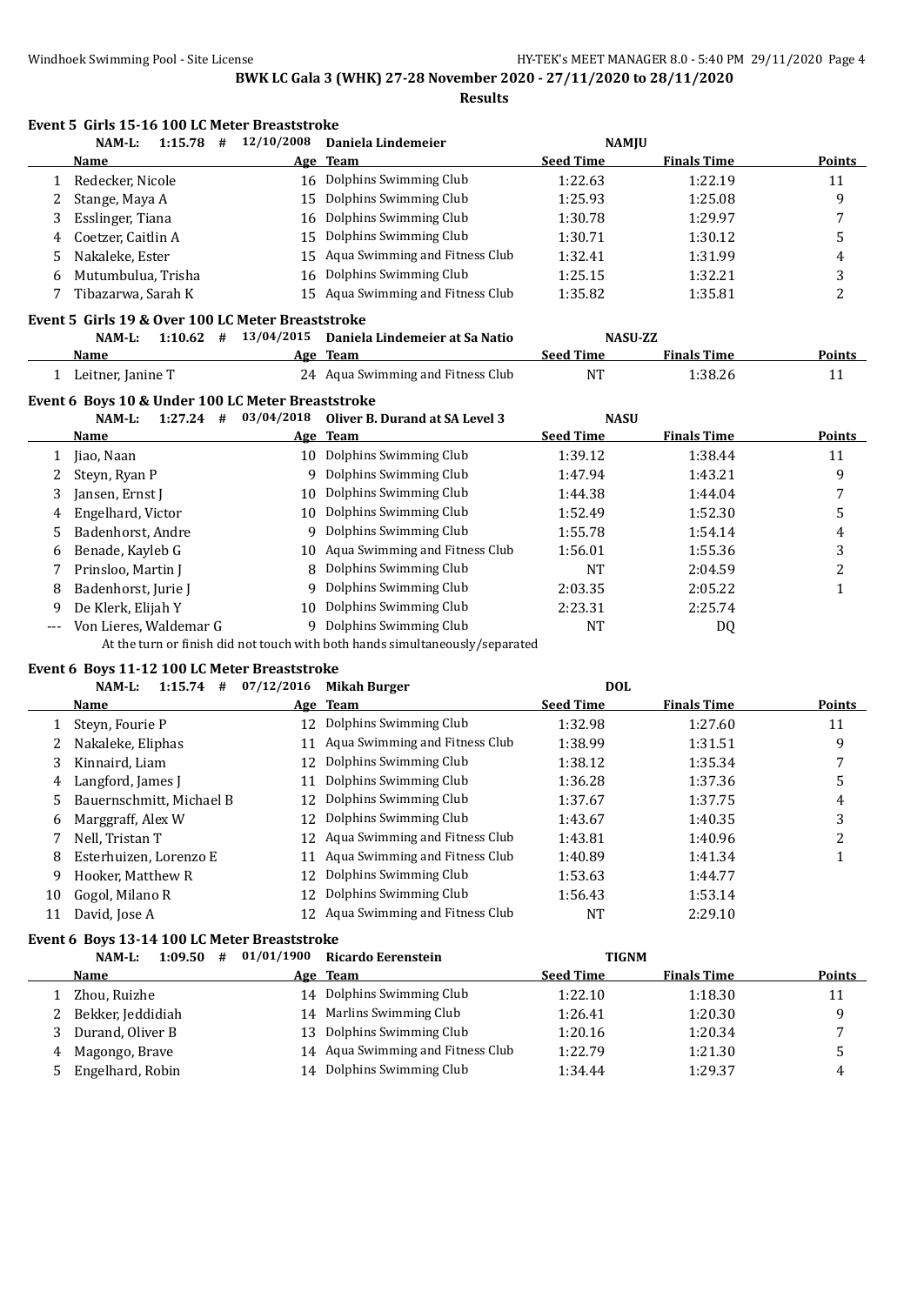| <b>Seed Time</b><br>Name<br>Age Team<br><b>Finals Time</b><br>14 Dolphins Swimming Club<br>1:32.84<br>1:30.40<br>Lasso Drews, Daniel<br>6<br>13 Aqua Swimming and Fitness Club<br>NT<br>1:38.23<br>Kapapa, Timothy<br>7<br>Event 6 Boys 15-16 100 LC Meter Breaststroke<br>$1:06.54$ # $01/12/2017$<br>Ronan Z. Wantenaar at WP SUMME<br><b>NSA</b><br>NAM-L:<br><b>Finals Time</b><br>Age Team<br><b>Seed Time</b><br>Name<br>15 Aqua Swimming and Fitness Club<br>1:06.70<br>1:09.48<br>Canjulo, Jose N<br>1<br>16 Dolphins Swimming Club<br>Burger, Mikah K<br>1:13.66<br>1:13.08<br>2<br>16 Aqua Swimming and Fitness Club<br>De Jager, Christopher<br>1:15.95<br>1:16.02<br>3<br>Dolphins Swimming Club<br>Rathenam, Keanet-Peter<br>1:16.94<br>1:17.28<br>16<br>4<br>Aqua Swimming and Fitness Club<br>Magongo, Armas<br>1:20.16<br>1:17.31<br>16<br>5<br>Aqua Swimming and Fitness Club<br>Nell, Noah S<br>1:23.03<br>1:24.50<br>6<br>15<br>Phoenix Swimming Academy<br>Helm, Joshua<br>1:37.18<br>1:32.72<br>16<br>7<br>Loxton, Dominic<br>15 Aqua Swimming and Fitness Club<br>1:45.56<br>8<br>1:41.52<br>Event 6 Boys 17-18 100 LC Meter Breaststroke<br>$1:03.75$ # 20/08/2019<br>NAM-L:<br>Ronan Z. Wantenaar<br><b>NAM</b><br>Age Team<br><b>Seed Time</b><br><b>Finals Time</b><br><b>Name</b><br>18 Dolphins Swimming Club<br>1:19.17<br>1 Wellmann, Arkell J<br>1:19.18<br>17 Aqua Swimming and Fitness Club<br>Nakaleke, Elias E<br>1:23.17<br>1:21.68<br>2<br>18 Dolphins Swimming Club<br>Gertze, Matthew R<br>1:19.49<br>1:22.49<br>3<br>Event 6 Boys 19 & Over 100 LC Meter Breaststroke<br>$1:03.75$ # 20/08/2019<br><b>Ronan Wantenaar</b><br>NAM-L:<br><b>NAM</b><br>Age Team<br><b>Seed Time</b><br><b>Finals Time</b><br><b>Name</b><br>19 Aqua Swimming and Fitness Club<br>1:05.64<br>1:06.49<br>1 Wantenaar, Ronan Z<br>Event 7 Women 45 & Over 100 LC Meter Breaststroke<br>Nasu Long Co: 1:35.38 * 20/03/2019 Jane Samson<br><b>MARL</b><br><b>Seed Time</b><br><b>Finals Time</b><br>Name<br>Age Team<br>54 Marlins Swimming Club<br>1:38.37<br>1 Samson, Jane<br>NT<br>Event 9 Girls 8 & Under 50 LC Meter Butterfly<br>42.90 # 10/12/2004<br><b>Christine Briedenhann</b><br>NAM-L:<br><b>NSANM</b><br><b>Seed Time</b><br><b>Finals Time</b><br>Age Team<br>Name<br>8 Dolphins Swimming Club<br>51.26<br>1 Jansen, Christina H<br>57.61<br>7 Aqua Swimming and Fitness Club<br>2 Pretorius, Jayd K<br>1:12.60<br>1:06.10<br>Event 9 Girls 9-10 50 LC Meter Butterfly<br>13/12/2006<br><b>Christine Briedenhann</b><br><b>NSANM</b><br>NAM-L:<br>33.96 #<br><b>Seed Time</b><br><b>Team</b><br><b>Finals Time</b><br><b>Name</b><br>Age<br>Aqua Swimming and Fitness Club<br>38.21<br>36.19<br>Matyayi, Rose<br>10<br>1<br>Dolphins Swimming Club<br>Prinsloo, Milan<br>10<br>41.53<br>39.39<br>2<br>Dolphins Swimming Club<br>De Sousa, Vitoria J<br>42.68<br>3<br>10<br>40.08<br>Dolphins Swimming Club<br>Naukosho, Ainoa<br>9<br>43.99<br>41.11<br>4<br>Aqua Swimming and Fitness Club<br>Rey, Candice J<br>50.13<br>48.30<br>10<br>5<br>Dolphins Swimming Club<br>Brinkmann, Emma M<br>49.90<br>51.18<br>9<br>6<br>Dolphins Swimming Club<br>Drotsky, Kayleigh R<br>52.77<br>52.32<br>10<br>7<br>Dolphins Swimming Club<br>Mobbison, Solange A<br>10<br>54.69<br>54.91<br>8<br>Dolphins Swimming Club<br>Steyn, Lara<br>59.26<br>56.34<br>10<br>9<br>Aqua Swimming and Fitness Club<br>Hamutenya, Faiza<br>1:02.92<br>10<br>NT<br>10 |    | (Event 6 Boys 13-14 100 LC Meter Breaststroke) |   |                        |         |         |                |
|-----------------------------------------------------------------------------------------------------------------------------------------------------------------------------------------------------------------------------------------------------------------------------------------------------------------------------------------------------------------------------------------------------------------------------------------------------------------------------------------------------------------------------------------------------------------------------------------------------------------------------------------------------------------------------------------------------------------------------------------------------------------------------------------------------------------------------------------------------------------------------------------------------------------------------------------------------------------------------------------------------------------------------------------------------------------------------------------------------------------------------------------------------------------------------------------------------------------------------------------------------------------------------------------------------------------------------------------------------------------------------------------------------------------------------------------------------------------------------------------------------------------------------------------------------------------------------------------------------------------------------------------------------------------------------------------------------------------------------------------------------------------------------------------------------------------------------------------------------------------------------------------------------------------------------------------------------------------------------------------------------------------------------------------------------------------------------------------------------------------------------------------------------------------------------------------------------------------------------------------------------------------------------------------------------------------------------------------------------------------------------------------------------------------------------------------------------------------------------------------------------------------------------------------------------------------------------------------------------------------------------------------------------------------------------------------------------------------------------------------------------------------------------------------------------------------------------------------------------------------------------------------------------------------------------------------------------------------------------------------------------------------------------------------------------------------------------------------------------------------------------------------------------------------------------------------------------------------------------------------------------------------------------------------------------------------------------------------------------------------------------------------------------------------------------------------------------------------------------|----|------------------------------------------------|---|------------------------|---------|---------|----------------|
|                                                                                                                                                                                                                                                                                                                                                                                                                                                                                                                                                                                                                                                                                                                                                                                                                                                                                                                                                                                                                                                                                                                                                                                                                                                                                                                                                                                                                                                                                                                                                                                                                                                                                                                                                                                                                                                                                                                                                                                                                                                                                                                                                                                                                                                                                                                                                                                                                                                                                                                                                                                                                                                                                                                                                                                                                                                                                                                                                                                                                                                                                                                                                                                                                                                                                                                                                                                                                                                                             |    |                                                |   |                        |         |         | Points         |
|                                                                                                                                                                                                                                                                                                                                                                                                                                                                                                                                                                                                                                                                                                                                                                                                                                                                                                                                                                                                                                                                                                                                                                                                                                                                                                                                                                                                                                                                                                                                                                                                                                                                                                                                                                                                                                                                                                                                                                                                                                                                                                                                                                                                                                                                                                                                                                                                                                                                                                                                                                                                                                                                                                                                                                                                                                                                                                                                                                                                                                                                                                                                                                                                                                                                                                                                                                                                                                                                             |    |                                                |   |                        |         |         | 3              |
|                                                                                                                                                                                                                                                                                                                                                                                                                                                                                                                                                                                                                                                                                                                                                                                                                                                                                                                                                                                                                                                                                                                                                                                                                                                                                                                                                                                                                                                                                                                                                                                                                                                                                                                                                                                                                                                                                                                                                                                                                                                                                                                                                                                                                                                                                                                                                                                                                                                                                                                                                                                                                                                                                                                                                                                                                                                                                                                                                                                                                                                                                                                                                                                                                                                                                                                                                                                                                                                                             |    |                                                |   |                        |         |         | 2              |
|                                                                                                                                                                                                                                                                                                                                                                                                                                                                                                                                                                                                                                                                                                                                                                                                                                                                                                                                                                                                                                                                                                                                                                                                                                                                                                                                                                                                                                                                                                                                                                                                                                                                                                                                                                                                                                                                                                                                                                                                                                                                                                                                                                                                                                                                                                                                                                                                                                                                                                                                                                                                                                                                                                                                                                                                                                                                                                                                                                                                                                                                                                                                                                                                                                                                                                                                                                                                                                                                             |    |                                                |   |                        |         |         |                |
|                                                                                                                                                                                                                                                                                                                                                                                                                                                                                                                                                                                                                                                                                                                                                                                                                                                                                                                                                                                                                                                                                                                                                                                                                                                                                                                                                                                                                                                                                                                                                                                                                                                                                                                                                                                                                                                                                                                                                                                                                                                                                                                                                                                                                                                                                                                                                                                                                                                                                                                                                                                                                                                                                                                                                                                                                                                                                                                                                                                                                                                                                                                                                                                                                                                                                                                                                                                                                                                                             |    |                                                |   |                        |         |         |                |
|                                                                                                                                                                                                                                                                                                                                                                                                                                                                                                                                                                                                                                                                                                                                                                                                                                                                                                                                                                                                                                                                                                                                                                                                                                                                                                                                                                                                                                                                                                                                                                                                                                                                                                                                                                                                                                                                                                                                                                                                                                                                                                                                                                                                                                                                                                                                                                                                                                                                                                                                                                                                                                                                                                                                                                                                                                                                                                                                                                                                                                                                                                                                                                                                                                                                                                                                                                                                                                                                             |    |                                                |   |                        |         |         | <b>Points</b>  |
|                                                                                                                                                                                                                                                                                                                                                                                                                                                                                                                                                                                                                                                                                                                                                                                                                                                                                                                                                                                                                                                                                                                                                                                                                                                                                                                                                                                                                                                                                                                                                                                                                                                                                                                                                                                                                                                                                                                                                                                                                                                                                                                                                                                                                                                                                                                                                                                                                                                                                                                                                                                                                                                                                                                                                                                                                                                                                                                                                                                                                                                                                                                                                                                                                                                                                                                                                                                                                                                                             |    |                                                |   |                        |         |         | 11             |
|                                                                                                                                                                                                                                                                                                                                                                                                                                                                                                                                                                                                                                                                                                                                                                                                                                                                                                                                                                                                                                                                                                                                                                                                                                                                                                                                                                                                                                                                                                                                                                                                                                                                                                                                                                                                                                                                                                                                                                                                                                                                                                                                                                                                                                                                                                                                                                                                                                                                                                                                                                                                                                                                                                                                                                                                                                                                                                                                                                                                                                                                                                                                                                                                                                                                                                                                                                                                                                                                             |    |                                                |   |                        |         |         | 9              |
|                                                                                                                                                                                                                                                                                                                                                                                                                                                                                                                                                                                                                                                                                                                                                                                                                                                                                                                                                                                                                                                                                                                                                                                                                                                                                                                                                                                                                                                                                                                                                                                                                                                                                                                                                                                                                                                                                                                                                                                                                                                                                                                                                                                                                                                                                                                                                                                                                                                                                                                                                                                                                                                                                                                                                                                                                                                                                                                                                                                                                                                                                                                                                                                                                                                                                                                                                                                                                                                                             |    |                                                |   |                        |         |         | 7              |
|                                                                                                                                                                                                                                                                                                                                                                                                                                                                                                                                                                                                                                                                                                                                                                                                                                                                                                                                                                                                                                                                                                                                                                                                                                                                                                                                                                                                                                                                                                                                                                                                                                                                                                                                                                                                                                                                                                                                                                                                                                                                                                                                                                                                                                                                                                                                                                                                                                                                                                                                                                                                                                                                                                                                                                                                                                                                                                                                                                                                                                                                                                                                                                                                                                                                                                                                                                                                                                                                             |    |                                                |   |                        |         |         | 5              |
|                                                                                                                                                                                                                                                                                                                                                                                                                                                                                                                                                                                                                                                                                                                                                                                                                                                                                                                                                                                                                                                                                                                                                                                                                                                                                                                                                                                                                                                                                                                                                                                                                                                                                                                                                                                                                                                                                                                                                                                                                                                                                                                                                                                                                                                                                                                                                                                                                                                                                                                                                                                                                                                                                                                                                                                                                                                                                                                                                                                                                                                                                                                                                                                                                                                                                                                                                                                                                                                                             |    |                                                |   |                        |         |         | 4              |
|                                                                                                                                                                                                                                                                                                                                                                                                                                                                                                                                                                                                                                                                                                                                                                                                                                                                                                                                                                                                                                                                                                                                                                                                                                                                                                                                                                                                                                                                                                                                                                                                                                                                                                                                                                                                                                                                                                                                                                                                                                                                                                                                                                                                                                                                                                                                                                                                                                                                                                                                                                                                                                                                                                                                                                                                                                                                                                                                                                                                                                                                                                                                                                                                                                                                                                                                                                                                                                                                             |    |                                                |   |                        |         |         | 3              |
|                                                                                                                                                                                                                                                                                                                                                                                                                                                                                                                                                                                                                                                                                                                                                                                                                                                                                                                                                                                                                                                                                                                                                                                                                                                                                                                                                                                                                                                                                                                                                                                                                                                                                                                                                                                                                                                                                                                                                                                                                                                                                                                                                                                                                                                                                                                                                                                                                                                                                                                                                                                                                                                                                                                                                                                                                                                                                                                                                                                                                                                                                                                                                                                                                                                                                                                                                                                                                                                                             |    |                                                |   |                        |         |         | 2              |
|                                                                                                                                                                                                                                                                                                                                                                                                                                                                                                                                                                                                                                                                                                                                                                                                                                                                                                                                                                                                                                                                                                                                                                                                                                                                                                                                                                                                                                                                                                                                                                                                                                                                                                                                                                                                                                                                                                                                                                                                                                                                                                                                                                                                                                                                                                                                                                                                                                                                                                                                                                                                                                                                                                                                                                                                                                                                                                                                                                                                                                                                                                                                                                                                                                                                                                                                                                                                                                                                             |    |                                                |   |                        |         |         | $\mathbf{1}$   |
|                                                                                                                                                                                                                                                                                                                                                                                                                                                                                                                                                                                                                                                                                                                                                                                                                                                                                                                                                                                                                                                                                                                                                                                                                                                                                                                                                                                                                                                                                                                                                                                                                                                                                                                                                                                                                                                                                                                                                                                                                                                                                                                                                                                                                                                                                                                                                                                                                                                                                                                                                                                                                                                                                                                                                                                                                                                                                                                                                                                                                                                                                                                                                                                                                                                                                                                                                                                                                                                                             |    |                                                |   |                        |         |         |                |
|                                                                                                                                                                                                                                                                                                                                                                                                                                                                                                                                                                                                                                                                                                                                                                                                                                                                                                                                                                                                                                                                                                                                                                                                                                                                                                                                                                                                                                                                                                                                                                                                                                                                                                                                                                                                                                                                                                                                                                                                                                                                                                                                                                                                                                                                                                                                                                                                                                                                                                                                                                                                                                                                                                                                                                                                                                                                                                                                                                                                                                                                                                                                                                                                                                                                                                                                                                                                                                                                             |    |                                                |   |                        |         |         |                |
|                                                                                                                                                                                                                                                                                                                                                                                                                                                                                                                                                                                                                                                                                                                                                                                                                                                                                                                                                                                                                                                                                                                                                                                                                                                                                                                                                                                                                                                                                                                                                                                                                                                                                                                                                                                                                                                                                                                                                                                                                                                                                                                                                                                                                                                                                                                                                                                                                                                                                                                                                                                                                                                                                                                                                                                                                                                                                                                                                                                                                                                                                                                                                                                                                                                                                                                                                                                                                                                                             |    |                                                |   |                        |         |         | Points         |
|                                                                                                                                                                                                                                                                                                                                                                                                                                                                                                                                                                                                                                                                                                                                                                                                                                                                                                                                                                                                                                                                                                                                                                                                                                                                                                                                                                                                                                                                                                                                                                                                                                                                                                                                                                                                                                                                                                                                                                                                                                                                                                                                                                                                                                                                                                                                                                                                                                                                                                                                                                                                                                                                                                                                                                                                                                                                                                                                                                                                                                                                                                                                                                                                                                                                                                                                                                                                                                                                             |    |                                                |   |                        |         |         | 11             |
|                                                                                                                                                                                                                                                                                                                                                                                                                                                                                                                                                                                                                                                                                                                                                                                                                                                                                                                                                                                                                                                                                                                                                                                                                                                                                                                                                                                                                                                                                                                                                                                                                                                                                                                                                                                                                                                                                                                                                                                                                                                                                                                                                                                                                                                                                                                                                                                                                                                                                                                                                                                                                                                                                                                                                                                                                                                                                                                                                                                                                                                                                                                                                                                                                                                                                                                                                                                                                                                                             |    |                                                |   |                        |         |         | 9              |
|                                                                                                                                                                                                                                                                                                                                                                                                                                                                                                                                                                                                                                                                                                                                                                                                                                                                                                                                                                                                                                                                                                                                                                                                                                                                                                                                                                                                                                                                                                                                                                                                                                                                                                                                                                                                                                                                                                                                                                                                                                                                                                                                                                                                                                                                                                                                                                                                                                                                                                                                                                                                                                                                                                                                                                                                                                                                                                                                                                                                                                                                                                                                                                                                                                                                                                                                                                                                                                                                             |    |                                                |   |                        |         |         | 7              |
|                                                                                                                                                                                                                                                                                                                                                                                                                                                                                                                                                                                                                                                                                                                                                                                                                                                                                                                                                                                                                                                                                                                                                                                                                                                                                                                                                                                                                                                                                                                                                                                                                                                                                                                                                                                                                                                                                                                                                                                                                                                                                                                                                                                                                                                                                                                                                                                                                                                                                                                                                                                                                                                                                                                                                                                                                                                                                                                                                                                                                                                                                                                                                                                                                                                                                                                                                                                                                                                                             |    |                                                |   |                        |         |         |                |
|                                                                                                                                                                                                                                                                                                                                                                                                                                                                                                                                                                                                                                                                                                                                                                                                                                                                                                                                                                                                                                                                                                                                                                                                                                                                                                                                                                                                                                                                                                                                                                                                                                                                                                                                                                                                                                                                                                                                                                                                                                                                                                                                                                                                                                                                                                                                                                                                                                                                                                                                                                                                                                                                                                                                                                                                                                                                                                                                                                                                                                                                                                                                                                                                                                                                                                                                                                                                                                                                             |    |                                                |   |                        |         |         |                |
|                                                                                                                                                                                                                                                                                                                                                                                                                                                                                                                                                                                                                                                                                                                                                                                                                                                                                                                                                                                                                                                                                                                                                                                                                                                                                                                                                                                                                                                                                                                                                                                                                                                                                                                                                                                                                                                                                                                                                                                                                                                                                                                                                                                                                                                                                                                                                                                                                                                                                                                                                                                                                                                                                                                                                                                                                                                                                                                                                                                                                                                                                                                                                                                                                                                                                                                                                                                                                                                                             |    |                                                |   |                        |         |         | <b>Points</b>  |
|                                                                                                                                                                                                                                                                                                                                                                                                                                                                                                                                                                                                                                                                                                                                                                                                                                                                                                                                                                                                                                                                                                                                                                                                                                                                                                                                                                                                                                                                                                                                                                                                                                                                                                                                                                                                                                                                                                                                                                                                                                                                                                                                                                                                                                                                                                                                                                                                                                                                                                                                                                                                                                                                                                                                                                                                                                                                                                                                                                                                                                                                                                                                                                                                                                                                                                                                                                                                                                                                             |    |                                                |   |                        |         |         | 11             |
|                                                                                                                                                                                                                                                                                                                                                                                                                                                                                                                                                                                                                                                                                                                                                                                                                                                                                                                                                                                                                                                                                                                                                                                                                                                                                                                                                                                                                                                                                                                                                                                                                                                                                                                                                                                                                                                                                                                                                                                                                                                                                                                                                                                                                                                                                                                                                                                                                                                                                                                                                                                                                                                                                                                                                                                                                                                                                                                                                                                                                                                                                                                                                                                                                                                                                                                                                                                                                                                                             |    |                                                |   |                        |         |         |                |
|                                                                                                                                                                                                                                                                                                                                                                                                                                                                                                                                                                                                                                                                                                                                                                                                                                                                                                                                                                                                                                                                                                                                                                                                                                                                                                                                                                                                                                                                                                                                                                                                                                                                                                                                                                                                                                                                                                                                                                                                                                                                                                                                                                                                                                                                                                                                                                                                                                                                                                                                                                                                                                                                                                                                                                                                                                                                                                                                                                                                                                                                                                                                                                                                                                                                                                                                                                                                                                                                             |    |                                                |   |                        |         |         |                |
|                                                                                                                                                                                                                                                                                                                                                                                                                                                                                                                                                                                                                                                                                                                                                                                                                                                                                                                                                                                                                                                                                                                                                                                                                                                                                                                                                                                                                                                                                                                                                                                                                                                                                                                                                                                                                                                                                                                                                                                                                                                                                                                                                                                                                                                                                                                                                                                                                                                                                                                                                                                                                                                                                                                                                                                                                                                                                                                                                                                                                                                                                                                                                                                                                                                                                                                                                                                                                                                                             |    |                                                |   |                        |         |         |                |
|                                                                                                                                                                                                                                                                                                                                                                                                                                                                                                                                                                                                                                                                                                                                                                                                                                                                                                                                                                                                                                                                                                                                                                                                                                                                                                                                                                                                                                                                                                                                                                                                                                                                                                                                                                                                                                                                                                                                                                                                                                                                                                                                                                                                                                                                                                                                                                                                                                                                                                                                                                                                                                                                                                                                                                                                                                                                                                                                                                                                                                                                                                                                                                                                                                                                                                                                                                                                                                                                             |    |                                                |   |                        |         |         | <b>Points</b>  |
|                                                                                                                                                                                                                                                                                                                                                                                                                                                                                                                                                                                                                                                                                                                                                                                                                                                                                                                                                                                                                                                                                                                                                                                                                                                                                                                                                                                                                                                                                                                                                                                                                                                                                                                                                                                                                                                                                                                                                                                                                                                                                                                                                                                                                                                                                                                                                                                                                                                                                                                                                                                                                                                                                                                                                                                                                                                                                                                                                                                                                                                                                                                                                                                                                                                                                                                                                                                                                                                                             |    |                                                |   |                        |         |         | 11             |
|                                                                                                                                                                                                                                                                                                                                                                                                                                                                                                                                                                                                                                                                                                                                                                                                                                                                                                                                                                                                                                                                                                                                                                                                                                                                                                                                                                                                                                                                                                                                                                                                                                                                                                                                                                                                                                                                                                                                                                                                                                                                                                                                                                                                                                                                                                                                                                                                                                                                                                                                                                                                                                                                                                                                                                                                                                                                                                                                                                                                                                                                                                                                                                                                                                                                                                                                                                                                                                                                             |    |                                                |   |                        |         |         |                |
|                                                                                                                                                                                                                                                                                                                                                                                                                                                                                                                                                                                                                                                                                                                                                                                                                                                                                                                                                                                                                                                                                                                                                                                                                                                                                                                                                                                                                                                                                                                                                                                                                                                                                                                                                                                                                                                                                                                                                                                                                                                                                                                                                                                                                                                                                                                                                                                                                                                                                                                                                                                                                                                                                                                                                                                                                                                                                                                                                                                                                                                                                                                                                                                                                                                                                                                                                                                                                                                                             |    |                                                |   |                        |         |         |                |
|                                                                                                                                                                                                                                                                                                                                                                                                                                                                                                                                                                                                                                                                                                                                                                                                                                                                                                                                                                                                                                                                                                                                                                                                                                                                                                                                                                                                                                                                                                                                                                                                                                                                                                                                                                                                                                                                                                                                                                                                                                                                                                                                                                                                                                                                                                                                                                                                                                                                                                                                                                                                                                                                                                                                                                                                                                                                                                                                                                                                                                                                                                                                                                                                                                                                                                                                                                                                                                                                             |    |                                                |   |                        |         |         | <b>Points</b>  |
|                                                                                                                                                                                                                                                                                                                                                                                                                                                                                                                                                                                                                                                                                                                                                                                                                                                                                                                                                                                                                                                                                                                                                                                                                                                                                                                                                                                                                                                                                                                                                                                                                                                                                                                                                                                                                                                                                                                                                                                                                                                                                                                                                                                                                                                                                                                                                                                                                                                                                                                                                                                                                                                                                                                                                                                                                                                                                                                                                                                                                                                                                                                                                                                                                                                                                                                                                                                                                                                                             |    |                                                |   |                        |         |         | 11             |
|                                                                                                                                                                                                                                                                                                                                                                                                                                                                                                                                                                                                                                                                                                                                                                                                                                                                                                                                                                                                                                                                                                                                                                                                                                                                                                                                                                                                                                                                                                                                                                                                                                                                                                                                                                                                                                                                                                                                                                                                                                                                                                                                                                                                                                                                                                                                                                                                                                                                                                                                                                                                                                                                                                                                                                                                                                                                                                                                                                                                                                                                                                                                                                                                                                                                                                                                                                                                                                                                             |    |                                                |   |                        |         |         | 9              |
|                                                                                                                                                                                                                                                                                                                                                                                                                                                                                                                                                                                                                                                                                                                                                                                                                                                                                                                                                                                                                                                                                                                                                                                                                                                                                                                                                                                                                                                                                                                                                                                                                                                                                                                                                                                                                                                                                                                                                                                                                                                                                                                                                                                                                                                                                                                                                                                                                                                                                                                                                                                                                                                                                                                                                                                                                                                                                                                                                                                                                                                                                                                                                                                                                                                                                                                                                                                                                                                                             |    |                                                |   |                        |         |         |                |
|                                                                                                                                                                                                                                                                                                                                                                                                                                                                                                                                                                                                                                                                                                                                                                                                                                                                                                                                                                                                                                                                                                                                                                                                                                                                                                                                                                                                                                                                                                                                                                                                                                                                                                                                                                                                                                                                                                                                                                                                                                                                                                                                                                                                                                                                                                                                                                                                                                                                                                                                                                                                                                                                                                                                                                                                                                                                                                                                                                                                                                                                                                                                                                                                                                                                                                                                                                                                                                                                             |    |                                                |   |                        |         |         |                |
|                                                                                                                                                                                                                                                                                                                                                                                                                                                                                                                                                                                                                                                                                                                                                                                                                                                                                                                                                                                                                                                                                                                                                                                                                                                                                                                                                                                                                                                                                                                                                                                                                                                                                                                                                                                                                                                                                                                                                                                                                                                                                                                                                                                                                                                                                                                                                                                                                                                                                                                                                                                                                                                                                                                                                                                                                                                                                                                                                                                                                                                                                                                                                                                                                                                                                                                                                                                                                                                                             |    |                                                |   |                        |         |         | <b>Points</b>  |
|                                                                                                                                                                                                                                                                                                                                                                                                                                                                                                                                                                                                                                                                                                                                                                                                                                                                                                                                                                                                                                                                                                                                                                                                                                                                                                                                                                                                                                                                                                                                                                                                                                                                                                                                                                                                                                                                                                                                                                                                                                                                                                                                                                                                                                                                                                                                                                                                                                                                                                                                                                                                                                                                                                                                                                                                                                                                                                                                                                                                                                                                                                                                                                                                                                                                                                                                                                                                                                                                             |    |                                                |   |                        |         |         | 11             |
|                                                                                                                                                                                                                                                                                                                                                                                                                                                                                                                                                                                                                                                                                                                                                                                                                                                                                                                                                                                                                                                                                                                                                                                                                                                                                                                                                                                                                                                                                                                                                                                                                                                                                                                                                                                                                                                                                                                                                                                                                                                                                                                                                                                                                                                                                                                                                                                                                                                                                                                                                                                                                                                                                                                                                                                                                                                                                                                                                                                                                                                                                                                                                                                                                                                                                                                                                                                                                                                                             |    |                                                |   |                        |         |         | 9              |
|                                                                                                                                                                                                                                                                                                                                                                                                                                                                                                                                                                                                                                                                                                                                                                                                                                                                                                                                                                                                                                                                                                                                                                                                                                                                                                                                                                                                                                                                                                                                                                                                                                                                                                                                                                                                                                                                                                                                                                                                                                                                                                                                                                                                                                                                                                                                                                                                                                                                                                                                                                                                                                                                                                                                                                                                                                                                                                                                                                                                                                                                                                                                                                                                                                                                                                                                                                                                                                                                             |    |                                                |   |                        |         |         | 7              |
|                                                                                                                                                                                                                                                                                                                                                                                                                                                                                                                                                                                                                                                                                                                                                                                                                                                                                                                                                                                                                                                                                                                                                                                                                                                                                                                                                                                                                                                                                                                                                                                                                                                                                                                                                                                                                                                                                                                                                                                                                                                                                                                                                                                                                                                                                                                                                                                                                                                                                                                                                                                                                                                                                                                                                                                                                                                                                                                                                                                                                                                                                                                                                                                                                                                                                                                                                                                                                                                                             |    |                                                |   |                        |         |         | 5              |
|                                                                                                                                                                                                                                                                                                                                                                                                                                                                                                                                                                                                                                                                                                                                                                                                                                                                                                                                                                                                                                                                                                                                                                                                                                                                                                                                                                                                                                                                                                                                                                                                                                                                                                                                                                                                                                                                                                                                                                                                                                                                                                                                                                                                                                                                                                                                                                                                                                                                                                                                                                                                                                                                                                                                                                                                                                                                                                                                                                                                                                                                                                                                                                                                                                                                                                                                                                                                                                                                             |    |                                                |   |                        |         |         | 4              |
|                                                                                                                                                                                                                                                                                                                                                                                                                                                                                                                                                                                                                                                                                                                                                                                                                                                                                                                                                                                                                                                                                                                                                                                                                                                                                                                                                                                                                                                                                                                                                                                                                                                                                                                                                                                                                                                                                                                                                                                                                                                                                                                                                                                                                                                                                                                                                                                                                                                                                                                                                                                                                                                                                                                                                                                                                                                                                                                                                                                                                                                                                                                                                                                                                                                                                                                                                                                                                                                                             |    |                                                |   |                        |         |         | 3              |
|                                                                                                                                                                                                                                                                                                                                                                                                                                                                                                                                                                                                                                                                                                                                                                                                                                                                                                                                                                                                                                                                                                                                                                                                                                                                                                                                                                                                                                                                                                                                                                                                                                                                                                                                                                                                                                                                                                                                                                                                                                                                                                                                                                                                                                                                                                                                                                                                                                                                                                                                                                                                                                                                                                                                                                                                                                                                                                                                                                                                                                                                                                                                                                                                                                                                                                                                                                                                                                                                             |    |                                                |   |                        |         |         | $\overline{c}$ |
|                                                                                                                                                                                                                                                                                                                                                                                                                                                                                                                                                                                                                                                                                                                                                                                                                                                                                                                                                                                                                                                                                                                                                                                                                                                                                                                                                                                                                                                                                                                                                                                                                                                                                                                                                                                                                                                                                                                                                                                                                                                                                                                                                                                                                                                                                                                                                                                                                                                                                                                                                                                                                                                                                                                                                                                                                                                                                                                                                                                                                                                                                                                                                                                                                                                                                                                                                                                                                                                                             |    |                                                |   |                        |         |         | $\mathbf{1}$   |
|                                                                                                                                                                                                                                                                                                                                                                                                                                                                                                                                                                                                                                                                                                                                                                                                                                                                                                                                                                                                                                                                                                                                                                                                                                                                                                                                                                                                                                                                                                                                                                                                                                                                                                                                                                                                                                                                                                                                                                                                                                                                                                                                                                                                                                                                                                                                                                                                                                                                                                                                                                                                                                                                                                                                                                                                                                                                                                                                                                                                                                                                                                                                                                                                                                                                                                                                                                                                                                                                             |    |                                                |   |                        |         |         |                |
|                                                                                                                                                                                                                                                                                                                                                                                                                                                                                                                                                                                                                                                                                                                                                                                                                                                                                                                                                                                                                                                                                                                                                                                                                                                                                                                                                                                                                                                                                                                                                                                                                                                                                                                                                                                                                                                                                                                                                                                                                                                                                                                                                                                                                                                                                                                                                                                                                                                                                                                                                                                                                                                                                                                                                                                                                                                                                                                                                                                                                                                                                                                                                                                                                                                                                                                                                                                                                                                                             |    |                                                |   |                        |         |         |                |
|                                                                                                                                                                                                                                                                                                                                                                                                                                                                                                                                                                                                                                                                                                                                                                                                                                                                                                                                                                                                                                                                                                                                                                                                                                                                                                                                                                                                                                                                                                                                                                                                                                                                                                                                                                                                                                                                                                                                                                                                                                                                                                                                                                                                                                                                                                                                                                                                                                                                                                                                                                                                                                                                                                                                                                                                                                                                                                                                                                                                                                                                                                                                                                                                                                                                                                                                                                                                                                                                             | 11 | McNab, Aneurene                                | 9 | Dolphins Swimming Club | 1:04.66 | 1:10.72 |                |
| Dolphins Swimming Club<br>Mahdy, Nadien<br>12<br>9<br>1:11.40<br>NT                                                                                                                                                                                                                                                                                                                                                                                                                                                                                                                                                                                                                                                                                                                                                                                                                                                                                                                                                                                                                                                                                                                                                                                                                                                                                                                                                                                                                                                                                                                                                                                                                                                                                                                                                                                                                                                                                                                                                                                                                                                                                                                                                                                                                                                                                                                                                                                                                                                                                                                                                                                                                                                                                                                                                                                                                                                                                                                                                                                                                                                                                                                                                                                                                                                                                                                                                                                                         |    |                                                |   |                        |         |         |                |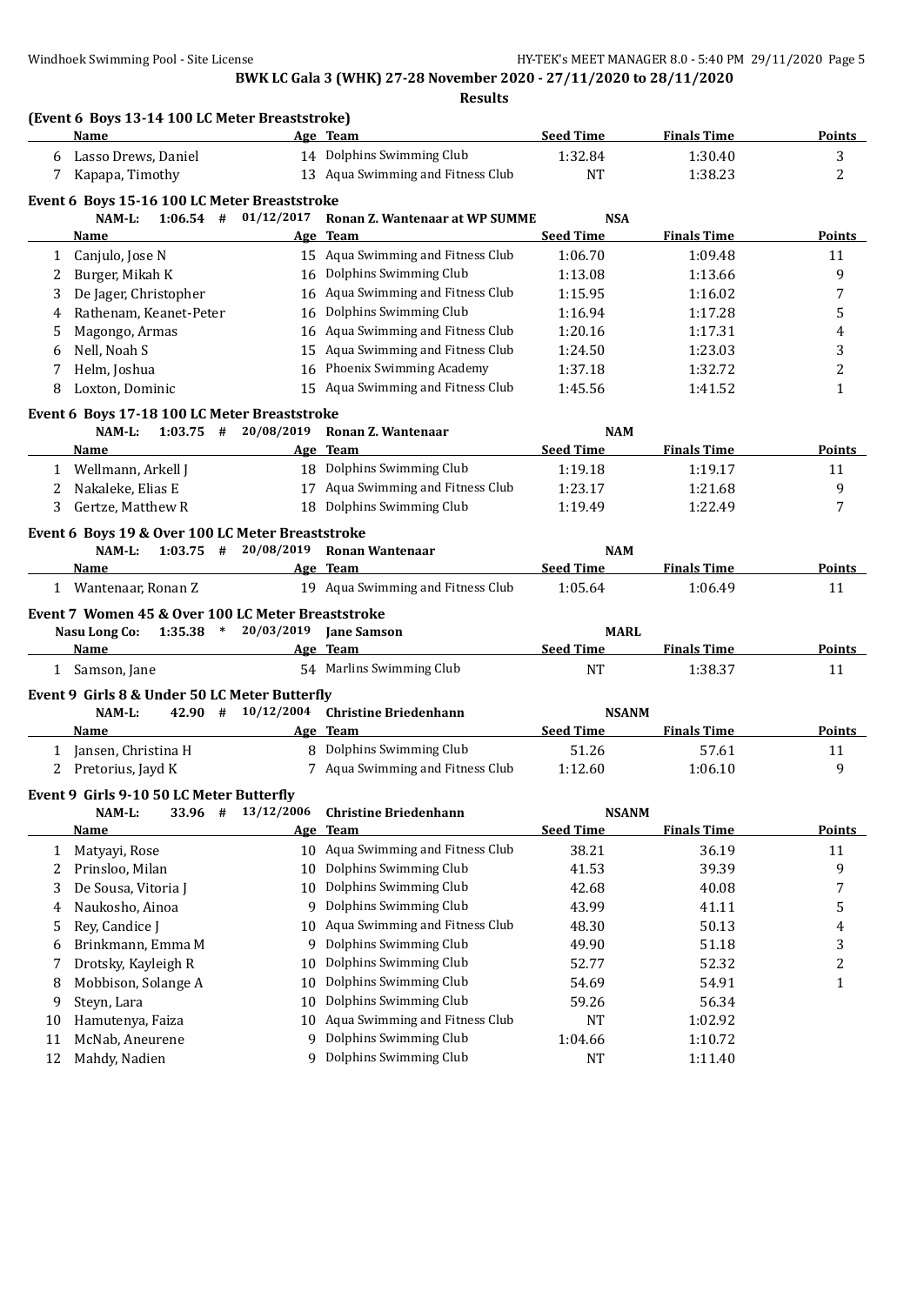**Results**

#### **Event 9 Girls 11-12 50 LC Meter Butterfly**

|    | NAM-L:<br>31.42<br># | 01/12/2011 | Sonja Adelaar at 9th Africa Ju    | <b>NAMJR</b>     |                    |               |
|----|----------------------|------------|-----------------------------------|------------------|--------------------|---------------|
|    | <b>Name</b>          |            | Age Team                          | <b>Seed Time</b> | <b>Finals Time</b> | <b>Points</b> |
|    | Humphrey, Jessica    |            | 12 Agua Swimming and Fitness Club | 36.74            | 35.38              | 11            |
|    | Nel, Esmeralda       | 11         | Phoenix Swimming Academy          | 37.58            | 36.26              | 9             |
| 3  | Brinkmann, Maja J    | 12         | Dolphins Swimming Club            | 38.10            | 36.46              | ┑             |
| 4  | Kapapa, Alexandra    | 11         | Aqua Swimming and Fitness Club    | 40.10            | 38.95              | 5             |
| 5. | Geyser, Mikayla      | 11         | Dolphins Swimming Club            | 48.42            | 40.71              | 4             |
| 6  | Senekal, Julitte     | 12.        | Dolphins Swimming Club            | 45.88            | 42.14              | 3             |
|    | Stephanus, Oliwia E  | 12         | Dolphins Swimming Club            | 41.93            | 42.48              |               |
| 8  | Slinger, Gizelle     | 11         | Aqua Swimming and Fitness Club    | 43.50            | 44.05              |               |
| 9  | Bekker, Jemima       | 11         | Marlins Swimming Club             | 51.09            | 47.63              |               |
| 10 | Loubser, Courtney    | 11         | Phoenix Swimming Academy          | 48.17            | 49.22              |               |
| 11 | Bergh, Madison S     |            | Aqua Swimming and Fitness Club    | NT               | 57.69              |               |

#### **Event 9 Girls 13-14 50 LC Meter Butterfly**

|    | $NAM-L$ :        | 29.57 | # | 13/09/2010 | Christine M. Briedenhann at 10 | <b>NSA</b>       |                    |               |
|----|------------------|-------|---|------------|--------------------------------|------------------|--------------------|---------------|
|    | <b>Name</b>      |       |   |            | Age Team                       | <b>Seed Time</b> | <b>Finals Time</b> | <b>Points</b> |
|    | Westerduin, Reza |       |   | 13         | Aqua Swimming and Fitness Club | 33.50            | 33.32              | 11            |
|    | Ohm, Michaela    |       |   | 13         | Dolphins Swimming Club         | 33.93            | 33.62              | 9             |
| 3. | Naukosho, Ariana |       |   | 13         | Dolphins Swimming Club         | 33.68            | 33.71              | 7             |
| 4  | Rev. Salome M    |       |   | 13         | Aqua Swimming and Fitness Club | 36.51            | 34.95              | 5             |
| 5. | Klein, Kaylynn J |       |   | 13         | Aqua Swimming and Fitness Club | 35.92            | 35.40              | 4             |
| 6  | Benade, Quelin H |       |   | 13         | Aqua Swimming and Fitness Club | 39.84            | 36.35              | 3             |
|    | Balt, Caitlyn R  |       |   | 13         | Dolphins Swimming Club         | 37.39            | 36.39              | າ             |
| 8  | Kali, Kandali K  |       |   | 14         | Dolphins Swimming Club         | 36.98            | 37.05              |               |
| 9. | Hooker, Erin E   |       |   | 14         | Dolphins Swimming Club         | 38.10            | 37.48              |               |
| 10 | Drotsky, Nayla C |       |   | 13         | Dolphins Swimming Club         | 42.70            | 38.55              |               |
| 11 | Schnebel, Silke  |       |   | 13         | Dolphins Swimming Club         | 46.30            | 44.15              |               |
|    | Steyn, Carissa L |       |   |            | Dolphins Swimming Club         | 49.28            | 46.65              |               |

#### **Event 9 Girls 15-16 50 LC Meter Butterfly**

|    | NAM-L:                                    | 28.99 | # | 07/04/2014 | Sonja Adelaar                     | <b>NASU</b>      |                    |        |
|----|-------------------------------------------|-------|---|------------|-----------------------------------|------------------|--------------------|--------|
|    | Name                                      |       |   |            | Age Team                          | <b>Seed Time</b> | <b>Finals Time</b> | Points |
|    | Redecker, Nicole                          |       |   |            | 16 Dolphins Swimming Club         | 32.31            | 31.71              | 11     |
|    | Mutumbulua, Trisha                        |       |   |            | 16 Dolphins Swimming Club         | 30.76            | 31.74              | 9      |
| 3  | Engelhard, Lisa                           |       |   |            | 16 Dolphins Swimming Club         | 33.29            | 32.40              | 7      |
| 4  | Benjamin, Zunaid M                        |       |   |            | 16 Aqua Swimming and Fitness Club | 34.27            | 33.55              | 5      |
| 5. | Stange, Maya A                            |       |   | 15         | Dolphins Swimming Club            | 33.35            | 33.94              | 4      |
| 6  | Esslinger, Tiana                          |       |   |            | 16 Dolphins Swimming Club         | 35.08            | 34.52              | 3      |
|    | Nakaleke, Ester                           |       |   |            | 15 Agua Swimming and Fitness Club | 35.56            | 35.69              | 2      |
| 8  | Silver, Tuané                             |       |   |            | 16 Dolphins Swimming Club         | 34.58            | 36.37              |        |
| 9  | Tibazarwa, Sarah K                        |       |   |            | 15 Agua Swimming and Fitness Club | 35.65            | 38.40              |        |
| 10 | Coetzer, Caitlin A                        |       |   | 15.        | Dolphins Swimming Club            | 38.34            | 40.44              |        |
|    | Event 9 Girls 17-18 50 LC Meter Butterfly |       |   |            |                                   |                  |                    |        |
|    | NAM-L:                                    | 29.99 | # | 08/12/2008 | <b>Jonay Briedenhann</b>          | <b>NSA</b>       |                    |        |

|                                               |            |                                | .                |                    |               |  |  |  |  |
|-----------------------------------------------|------------|--------------------------------|------------------|--------------------|---------------|--|--|--|--|
| Name                                          |            | Age Team                       | <b>Seed Time</b> | <b>Finals Time</b> | <b>Points</b> |  |  |  |  |
| Esslinger, Carissa                            |            | 18 Dolphins Swimming Club      | 34.53            | 35.48              | 11            |  |  |  |  |
| Event 10 Boys 8 & Under 50 LC Meter Butterfly |            |                                |                  |                    |               |  |  |  |  |
| #<br>39.85<br>NAM-L:                          | 03/11/2017 | Eliphas Nakaleke at BWK LC Gal | <b>AOUA</b>      |                    |               |  |  |  |  |
| Name                                          |            | Age Team                       | <b>Seed Time</b> | <b>Finals Time</b> | <b>Points</b> |  |  |  |  |
| Prinsloo, Martin J                            |            | 8 Dolphins Swimming Club       | 48.27            | 48.15              |               |  |  |  |  |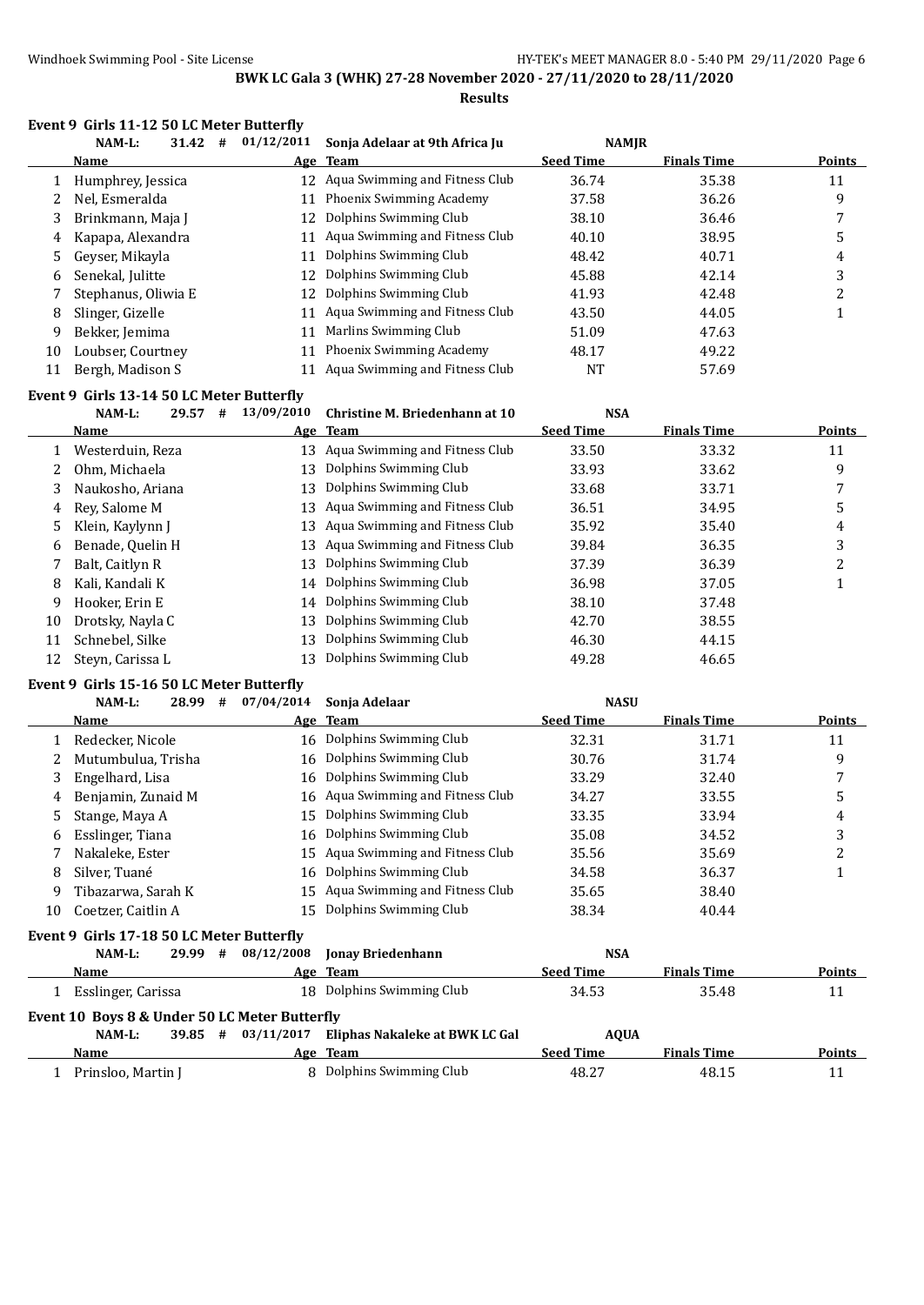**Results**

#### **(Event 10 Boys 8 & Under 50 LC Meter Butterfly)**

|              | Name                                      |            | Age Team                          | <b>Seed Time</b> | <b>Finals Time</b> | <b>Points</b>  |  |  |  |  |
|--------------|-------------------------------------------|------------|-----------------------------------|------------------|--------------------|----------------|--|--|--|--|
| 2            | Cowley, Dylan                             |            | 8 Dolphins Swimming Club          | NT               | 1:00.92            | 9              |  |  |  |  |
| 3            | Leitner, Zach M                           |            | 7 Aqua Swimming and Fitness Club  | 1:00.35          | 1:07.48            |                |  |  |  |  |
|              | Event 10 Boys 9-10 50 LC Meter Butterfly  |            |                                   |                  |                    |                |  |  |  |  |
|              | NAM-L:<br>32.87<br>#                      | 27/02/2020 | Nathan Bock                       | <b>ORA</b>       |                    |                |  |  |  |  |
|              | Name                                      |            | Age Team                          | <b>Seed Time</b> | <b>Finals Time</b> | <b>Points</b>  |  |  |  |  |
| $\mathbf{1}$ | Steyn, Ryan P                             |            | 9 Dolphins Swimming Club          | 39.92            | 38.34              | 11             |  |  |  |  |
|              | Benade, Kayleb G                          |            | 10 Aqua Swimming and Fitness Club | 41.49            | 42.03              | 9              |  |  |  |  |
| 3.           | Badenhorst, Andre                         |            | 9 Dolphins Swimming Club          | 41.06            | 42.32              |                |  |  |  |  |
| 4            | Engelhard, Victor                         | 10         | Dolphins Swimming Club            | 45.22            | 45.17              | 5              |  |  |  |  |
| 5.           | Hekandjo, Kabi A                          |            | 9 Aqua Swimming and Fitness Club  | 46.23            | 47.04              | 4              |  |  |  |  |
| 6.           | Badenhorst, Jurie J                       | 9          | Dolphins Swimming Club            | 52.36            | 52.47              | 3              |  |  |  |  |
|              | De Klerk, Elijah Y                        | 10         | Dolphins Swimming Club            | <b>NT</b>        | 1:02.64            | $\overline{c}$ |  |  |  |  |
| 8            | Von Lieres, Waldemar G                    | q          | Dolphins Swimming Club            | NT               | 1:16.75            |                |  |  |  |  |
|              | Event 10 Boys 11-12 50 LC Meter Butterfly |            |                                   |                  |                    |                |  |  |  |  |

|              | $NAM-L$ :<br>29.61<br>#    | 17/03/2017 | Mikah K. Burger at SA National    | <b>NASU</b>      |                    |        |
|--------------|----------------------------|------------|-----------------------------------|------------------|--------------------|--------|
|              | <b>Name</b>                |            | Age Team                          | <b>Seed Time</b> | <b>Finals Time</b> | Points |
|              | Nakaleke, Eliphas          |            | 11 Aqua Swimming and Fitness Club | 36.24            | 33.02              | 11     |
| $\mathbf{Z}$ | Steyn, Fourie P            | 12         | Dolphins Swimming Club            | 35.38            | 34.45              | 9      |
| 3            | Tibazarwa, Mark            |            | 11 Aqua Swimming and Fitness Club | 34.50            | 34.63              |        |
|              | 4 Bauernschmitt, Michael B |            | 12 Dolphins Swimming Club         | 34.31            | 35.00              |        |
| 5.           | Nell. Tristan T            |            | 12 Agua Swimming and Fitness Club | 37.98            | 37.14              | 4      |
| 6.           | Esterhuizen, Lorenzo E     |            | 11 Aqua Swimming and Fitness Club | 37.76            | 37.21              | 3      |
|              | Marggraff, Alex W          |            | 12 Dolphins Swimming Club         | 37.97            | 37.87              | っ      |
| 8            | Hooker, Matthew R          | 12         | Dolphins Swimming Club            | 42.19            | 39.70              |        |
| 9.           | Gogol, Milano R            | 12         | Dolphins Swimming Club            | 40.18            | 40.41              |        |
| 10           | David, Jose A              |            | 12 Agua Swimming and Fitness Club | NT               | 59.62              |        |
|              |                            |            |                                   |                  |                    |        |

# **Event 10 Boys 13-14 50 LC Meter Butterfly**<br>
NAM-1: 26.92  $\#$  27/02/2020

|   | NAM-L:<br>26.92       | # | 27/02/2020 | <b>Iose Caniulo</b>               | <b>MAC</b>       |                    |               |
|---|-----------------------|---|------------|-----------------------------------|------------------|--------------------|---------------|
|   | Name                  |   |            | Age Team                          | <b>Seed Time</b> | <b>Finals Time</b> | <b>Points</b> |
|   | 1 Magongo, Brave      |   |            | 14 Aqua Swimming and Fitness Club | 30.04            | 29.20              | 11            |
|   | 2 Engelhard, Robin    |   |            | 14 Dolphins Swimming Club         | 31.09            | 29.50              | 9             |
|   | 3 Durand, Oliver B    |   |            | 13 Dolphins Swimming Club         | 31.82            | 30.52              |               |
|   | 4 Lasso Drews, Daniel |   |            | 14 Dolphins Swimming Club         | 32.35            | 30.72              | 5             |
|   | 5 Esslinger, Nico     |   |            | 14 Dolphins Swimming Club         | 32.96            | 32.46              | 4             |
|   | 6 Zhou, Ruizhe        |   |            | 14 Dolphins Swimming Club         | 36.25            | 34.94              |               |
|   | Koster, Charles       |   | 14         | Marlins Swimming Club             | NT               | 35.17              |               |
| 8 | Kapapa, Timothy       |   |            | 13 Agua Swimming and Fitness Club | NT               | 37.52              |               |
| 9 | Bekker, Jeddidiah     |   | 14         | Marlins Swimming Club             | NT               | 38.31              |               |

# **Event 10 Boys 15-16 50 LC Meter Butterfly**<br>MAM-1:  $26.72 + 02/11/2018$

|   | NAM-L:<br>26.72<br>#   | 02/11/2018 | <b>Rene Vilioen</b>               | <b>NSA</b>       |                    |        |
|---|------------------------|------------|-----------------------------------|------------------|--------------------|--------|
|   | <b>Name</b>            |            | Age Team                          | <b>Seed Time</b> | <b>Finals Time</b> | Points |
|   | 1 Canjulo, Jose N      |            | 15 Agua Swimming and Fitness Club | 26.92            | 26.53#             | 11     |
|   | 2 Burger, Mikah K      |            | 16 Dolphins Swimming Club         | 27.76            | 27.70              | 9      |
|   | De Jager, Christopher  |            | 16 Aqua Swimming and Fitness Club | 28.50            | 28.28              |        |
| 4 | Nell, Noah S           |            | 15 Aqua Swimming and Fitness Club | 32.41            | 31.93              |        |
| 5 | Magongo, Armas         |            | 16 Aqua Swimming and Fitness Club | 32.41            | 32.64              | 4      |
| 6 | Loxton, Dominic        |            | 15 Aqua Swimming and Fitness Club | 33.97            | 32.71              |        |
|   | Rathenam, Keanet-Peter |            | 16 Dolphins Swimming Club         | 32.08            | 33.44              |        |
| 8 | Helm, Joshua           | 16         | <b>Phoenix Swimming Academy</b>   | NΤ               | 39.00              |        |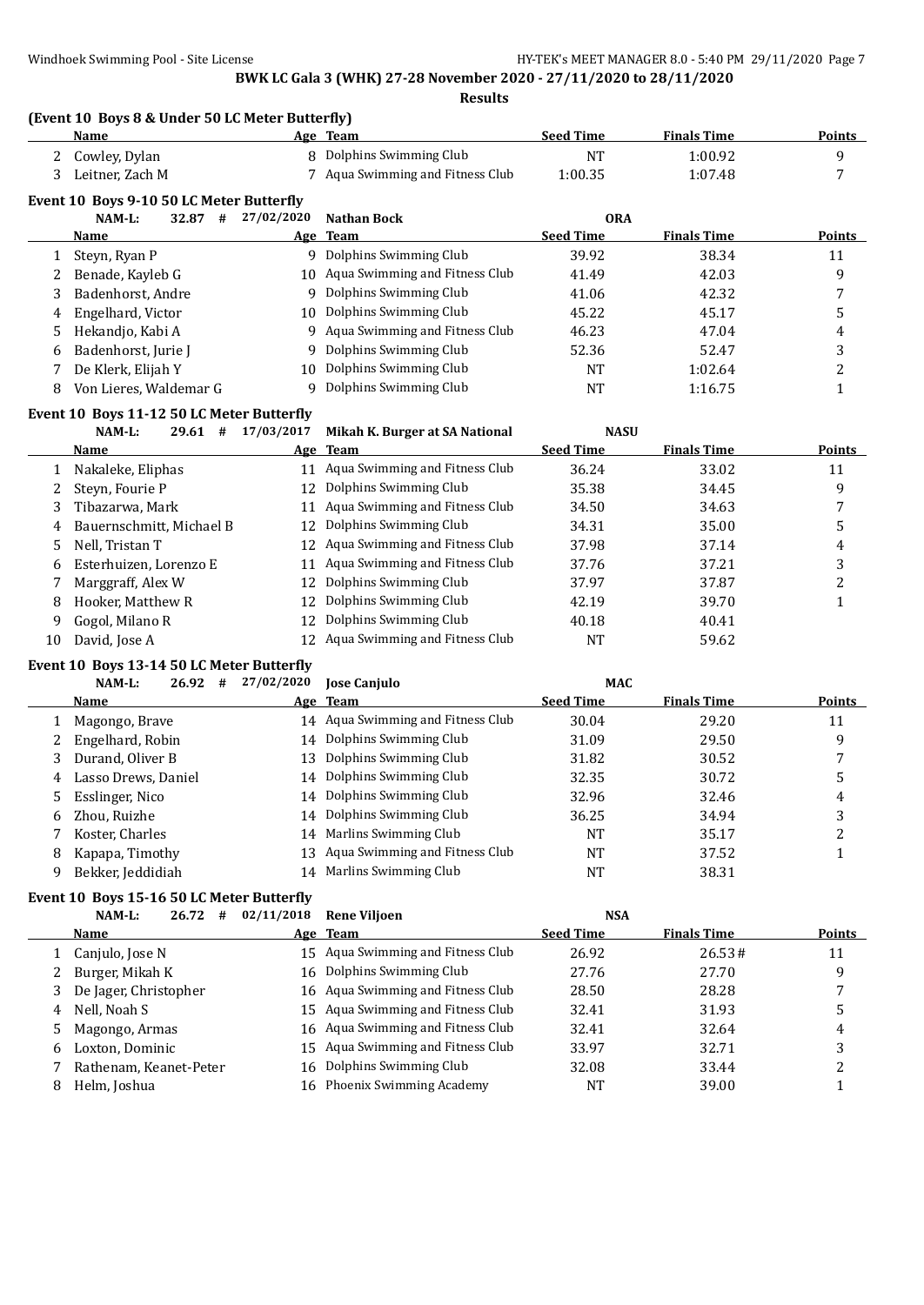|              | (Event 10 Boys 15-16 50 LC Meter Butterfly)      |            |                                           |                  |                    |               |
|--------------|--------------------------------------------------|------------|-------------------------------------------|------------------|--------------------|---------------|
|              | Name                                             |            | Age Team                                  | <b>Seed Time</b> | <b>Finals Time</b> | Points        |
| 9            | Westerduin, Geo X                                |            | 15 Aqua Swimming and Fitness Club         | <b>NT</b>        | 58.56              |               |
|              | Event 10 Boys 17-18 50 LC Meter Butterfly        |            |                                           |                  |                    |               |
|              | NAM-L:<br>$25.98$ #                              | 25/08/2015 | <b>Lushano Lamprecht</b>                  | <b>NAM</b>       |                    |               |
|              | Name                                             |            | Age Team                                  | <b>Seed Time</b> | <b>Finals Time</b> | <b>Points</b> |
|              | 1 Wellmann, Arkell J                             |            | 18 Dolphins Swimming Club                 | 28.67            | 28.60              | 11            |
| 2            | Gertze, Matthew R                                |            | 18 Dolphins Swimming Club                 | 29.42            | 29.21              | 9             |
| 3            | Nakaleke, Elias E                                |            | 17 Aqua Swimming and Fitness Club         | 30.57            | 29.85              | 7             |
|              | Event 10 Boys 19 & Over 50 LC Meter Butterfly    |            |                                           |                  |                    |               |
|              | NAM-L:<br>$25.98$ #                              | 25/08/2015 | <b>Lushano Lamprecht</b>                  | <b>NAM</b>       |                    |               |
|              | Name                                             |            | Age Team                                  | <b>Seed Time</b> | <b>Finals Time</b> | <b>Points</b> |
|              | 1 Wantenaar, Ronan Z                             |            | 19 Aqua Swimming and Fitness Club         | 26.86            | 25.88#             | 11            |
|              | 2 Johannesson, Jureck                            |            | 20 Aqua Swimming and Fitness Club         | NT               | 30.36              | 9             |
|              | Event 11 Women 45 & Over 50 LC Meter Butterfly   |            |                                           |                  |                    |               |
|              | NAM-L:<br>$46.15$ #                              | 21/01/2020 | <b>Cheryl Young</b>                       | <b>MAC</b>       |                    |               |
|              | $36.91$ *<br>Nasu Long Co:                       | 23/11/2018 | <b>Jane Samson</b>                        | <b>NSA</b>       |                    |               |
|              | Name                                             |            | Age Team                                  | <b>Seed Time</b> | <b>Finals Time</b> | Points        |
|              | 1 Samson, Jane                                   |            | 54 Marlins Swimming Club                  | <b>NT</b>        | 37.94              | 11            |
|              | Event 12 Men 45 & Over 50 LC Meter Butterfly     |            |                                           |                  |                    |               |
|              | $32.88$ #<br>NAM-L:                              | 24/11/2018 | <b>Gabor Salamon</b>                      | <b>MARL</b>      |                    |               |
|              | Name                                             |            | Age Team                                  | <b>Seed Time</b> | <b>Finals Time</b> | Points        |
|              | 1 Coomer, Richard E                              |            | 68 Aqua Swimming and Fitness Club         | <b>NT</b>        | 37.43              | 11            |
|              |                                                  |            |                                           |                  |                    |               |
|              | Event 13 Girls 13-14 1500 LC Meter Freestyle     |            |                                           |                  |                    |               |
|              | NAM-L: 19:02.16 # 13/02/2004                     |            | <b>Marike Meyer</b>                       | <b>DOLNM</b>     |                    |               |
|              | Name                                             |            | Age Team                                  | <b>Seed Time</b> | <b>Finals Time</b> | <b>Points</b> |
|              | 1 Ohm, Michaela                                  |            | 13 Dolphins Swimming Club                 | <b>NT</b>        | 20:28.34           | 11            |
| 2            | Kinnaird, Brynne B                               |            | 14 Dolphins Swimming Club                 | <b>NT</b>        | 21:03.42           | 9             |
|              | Event 14 Boys 12 & Under 1500 LC Meter Freestyle |            |                                           |                  |                    |               |
|              | NAM-L: 19:52.37 # 02/11/2018                     |            | <b>Nico Esslinger</b>                     | <b>DOL</b>       |                    |               |
|              | Name                                             |            | Age Team                                  | <b>Seed Time</b> | <b>Finals Time</b> | Points        |
| 1            | Jansen, Ernst J                                  |            | 10 Dolphins Swimming Club                 | <b>NT</b>        | 21:29.20           | 11            |
| 2            | Kinnaird, Liam                                   |            | 12 Dolphins Swimming Club                 | NT               | 21:31.19           | 9             |
| 3            | Jiao, Naan                                       | 10         | Dolphins Swimming Club                    | NT               | 22:24.15           | 7             |
| 4            | Langford, James J                                |            | 11 Dolphins Swimming Club                 | NT               | 23:50.61           | 5             |
|              | Event 14 Boys 13-14 1500 LC Meter Freestyle      |            |                                           |                  |                    |               |
|              | NAM-L: 18:16.79 #                                | 29/03/2004 | Stefan van Zijl                           | <b>DOLNM</b>     |                    |               |
|              | <b>Name</b>                                      |            | Age Team                                  | <b>Seed Time</b> | <b>Finals Time</b> | <b>Points</b> |
| $\mathbf{1}$ | Durand, Oliver B                                 |            | 13 Dolphins Swimming Club                 | 20:23.54         | 18:24.44           | 11            |
| *2           | Ohm, Oliver                                      |            | 14 Dolphins Swimming Club                 | 19:16.73         | 18:41.21           | 8             |
| $*2$         | Esslinger, Nico                                  |            | 14 Dolphins Swimming Club                 | 19:21.23         | 18:41.21           | 8             |
| 4            | Lasso Drews, Daniel                              |            | 14 Dolphins Swimming Club                 | NT               | 19:46.33           | 5             |
|              | Event 17 Girls 12 & Under 200 LC Meter Butterfly |            |                                           |                  |                    |               |
|              | NAM-L:<br>$2:45.26$ #                            |            | 04/12/2014 Heleni Stergiadis at NTS Champ | <b>DOL</b>       |                    |               |
|              | <u>Name</u>                                      |            | Age Team                                  | <b>Seed Time</b> | <b>Finals Time</b> | <b>Points</b> |
| $\mathbf{1}$ | Prinsloo, Milan                                  |            | 10 Dolphins Swimming Club                 | 3:25.04          | 3:20.62            |               |
|              |                                                  |            |                                           |                  |                    | 11            |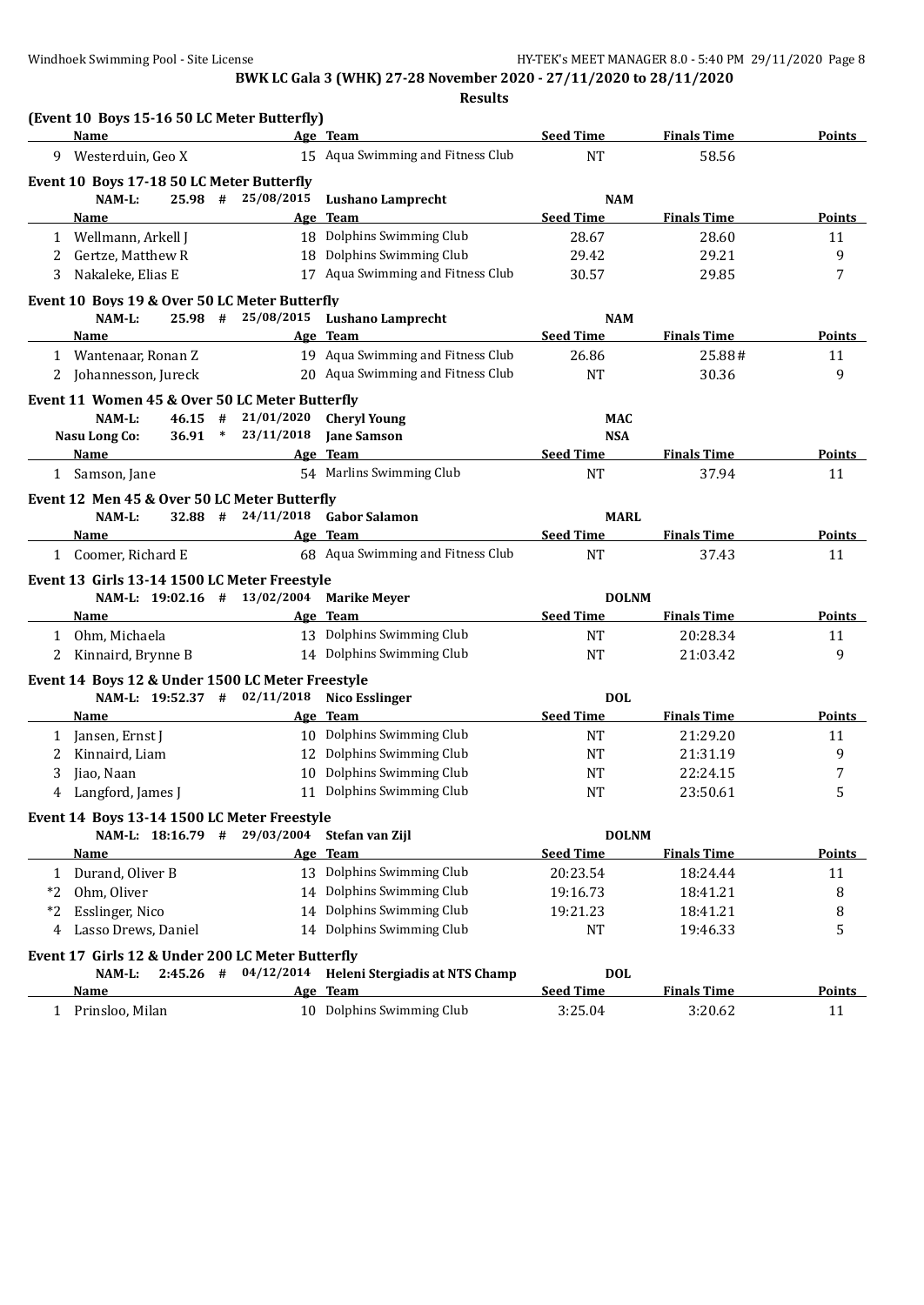|              | Event 17 Girls 13-14 200 LC Meter Butterfly<br>NAM-L:<br>2:32.26<br># | 16/03/2017 | Heleni Stergiadis                                                                 | <b>NASU</b>                    |                    |                         |
|--------------|-----------------------------------------------------------------------|------------|-----------------------------------------------------------------------------------|--------------------------------|--------------------|-------------------------|
|              | 2:29.56<br>$\ast$<br>Nasu Long Co:                                    | 17/03/2017 | Joanne Liebenberg at SA                                                           |                                |                    |                         |
|              | Name                                                                  | Age        | <b>Team</b>                                                                       | <b>Seed Time</b>               | <b>Finals Time</b> | Points                  |
| 1            | Naukosho, Ariana                                                      | 13         | Dolphins Swimming Club                                                            | 2:51.82                        | 2:52.27            | 11                      |
| 2            | Kinnaird, Brynne B                                                    |            | 14 Dolphins Swimming Club                                                         | 3:07.36                        | 3:11.29            | 9                       |
| ---          | Kali, Kandali K                                                       |            | 14 Dolphins Swimming Club                                                         | 3:22.97                        | DQ                 |                         |
|              |                                                                       |            | Touch at the finish or turn was not made with both hands simultaneously/separated |                                |                    |                         |
|              | Event 17 Girls 15-16 200 LC Meter Butterfly                           |            |                                                                                   |                                |                    |                         |
|              | $2:24.17$ #<br>$NAM-L$ :                                              | 07/07/2015 | Sonja Adelaar                                                                     | NSA-ZZ                         |                    |                         |
|              | Name                                                                  |            | Age Team                                                                          | <b>Seed Time</b>               | <b>Finals Time</b> | <b>Points</b>           |
|              | 1 Redecker, Nicole                                                    |            | 16 Dolphins Swimming Club                                                         | 2:47.91                        | 2:45.65            | 11                      |
| 2            | Engelhard, Lisa                                                       |            | 16 Dolphins Swimming Club                                                         | 2:47.17                        | 2:47.87            | 9                       |
|              |                                                                       |            |                                                                                   |                                |                    |                         |
|              | Event 18 Boys 12 & Under 200 LC Meter Butterfly                       |            |                                                                                   |                                |                    |                         |
|              | $2:31.62$ # $16/02/2017$<br>NAM-L:                                    |            | Mikah K. Burger at 2016 Cana Z                                                    | <b>NAM</b><br><b>Seed Time</b> | <b>Finals Time</b> | <b>Points</b>           |
|              | Name                                                                  |            | Age Team                                                                          |                                |                    |                         |
| $\mathbf{1}$ | Tibazarwa, Mark                                                       |            | 11 Aqua Swimming and Fitness Club<br>11 Dolphins Swimming Club                    | 3:09.84                        | 3:03.93            | 11                      |
| 2            | Langford, James J                                                     |            | 12 Dolphins Swimming Club                                                         | 3:14.74                        | 3:12.52            | 9                       |
| 3            | Steyn, Fourie P                                                       |            |                                                                                   | 3:05.80                        | 3:13.35            | 7                       |
| 4            | Jansen, Ernst J                                                       | 10         | Dolphins Swimming Club                                                            | <b>NT</b>                      | 3:14.42            | 5                       |
| 5            | Marggraff, Alex W                                                     | 12         | Dolphins Swimming Club                                                            | <b>NT</b>                      | 3:15.02            | 4                       |
| 6            | Kinnaird, Liam                                                        | 12         | Dolphins Swimming Club                                                            | 3:16.41                        | 3:15.80            | 3                       |
| 7            | Bauernschmitt, Michael B                                              | 12         | Dolphins Swimming Club                                                            | <b>NT</b>                      | 3:27.15            | 2                       |
| ---          | Jiao, Naan                                                            |            | 10 Dolphins Swimming Club                                                         | 3:05.78                        | DQ                 |                         |
|              |                                                                       |            | Touch at the finish or turn was not made with both hands simultaneously/separated |                                |                    |                         |
|              | Event 18 Boys 13-14 200 LC Meter Butterfly                            |            |                                                                                   |                                |                    |                         |
|              | $2:13.32$ # $17/03/2017$<br>NAM-L:                                    |            | Corné Le Roux at SA National J                                                    | <b>NASU</b>                    |                    |                         |
|              | Name                                                                  |            | Age Team                                                                          | <b>Seed Time</b>               | <b>Finals Time</b> | <b>Points</b>           |
| 1            | Esslinger, Nico                                                       |            | 14 Dolphins Swimming Club                                                         | <b>NT</b>                      | 2:42.01            | 11                      |
| 2            | Lasso Drews, Daniel                                                   | 14         | Dolphins Swimming Club                                                            | 2:59.76                        | 2:43.04            | 9                       |
| 3            | Durand, Oliver B                                                      | 13         | Dolphins Swimming Club                                                            | 2:41.57                        | 2:43.27            | 7                       |
| 4            | Engelhard, Robin                                                      |            | 14 Dolphins Swimming Club                                                         | <b>NT</b>                      | 3:02.40            | 5                       |
|              | Event 18 Boys 15-16 200 LC Meter Butterfly                            |            |                                                                                   |                                |                    |                         |
|              | $2:11.69$ #<br>NAM-L:                                                 | 23/04/2018 | Corné Le Roux at Sa National A                                                    | <b>NASU</b>                    |                    |                         |
|              | Name                                                                  |            | Age Team                                                                          | Seed Time                      | <b>Finals Time</b> | <b>Points</b>           |
|              | 1 Burger, Mikah K                                                     |            | 16 Dolphins Swimming Club                                                         | 2:17.05                        | 2:24.94            | 11                      |
|              | Event 18 Boys 17-18 200 LC Meter Butterfly                            |            |                                                                                   |                                |                    |                         |
|              | NAM-L:<br>2:08.88<br>#                                                | 04/05/2004 | <b>Günther Streit</b>                                                             | <b>MARNM</b>                   |                    |                         |
|              | Name                                                                  |            | Age Team                                                                          | <b>Seed Time</b>               | <b>Finals Time</b> | <b>Points</b>           |
|              | 1 Wellmann, Arkell J                                                  |            | 18 Dolphins Swimming Club                                                         | 2:25.27                        | 2:24.44            | 11                      |
| 2            | Gertze, Matthew R                                                     | 18         | Dolphins Swimming Club                                                            | 2:29.49                        | 2:35.72            | 9                       |
|              |                                                                       |            |                                                                                   |                                |                    |                         |
|              |                                                                       |            |                                                                                   |                                |                    |                         |
|              | Event 21 Girls 10 & Under 100 LC Meter Backstroke                     |            |                                                                                   |                                |                    |                         |
|              | NAM-L:<br>$1:18.13$ #                                                 | 04/12/2014 | Tiana Esslinger at NTS Champio                                                    | <b>DOL</b>                     |                    |                         |
|              | <b>Name</b>                                                           |            | Age Team                                                                          | <b>Seed Time</b>               | <b>Finals Time</b> |                         |
| $\mathbf{1}$ | Matyayi, Rose                                                         |            | 10 Aqua Swimming and Fitness Club                                                 | 1:29.02                        | 1:25.26            | 11                      |
| 2            | Prinsloo, Milan                                                       |            | 10 Dolphins Swimming Club                                                         | 1:35.76                        | 1:33.08            | 9                       |
| 3            | De Sousa, Vitoria J                                                   |            | 10 Dolphins Swimming Club                                                         | 1:36.09                        | 1:34.09            | 7                       |
| 4<br>5       | Naukosho, Ainoa<br>Brinkmann, Emma M                                  |            | 9 Dolphins Swimming Club<br>9 Dolphins Swimming Club                              | 1:32.76<br>NT                  | 1:34.77<br>1:44.56 | <b>Points</b><br>5<br>4 |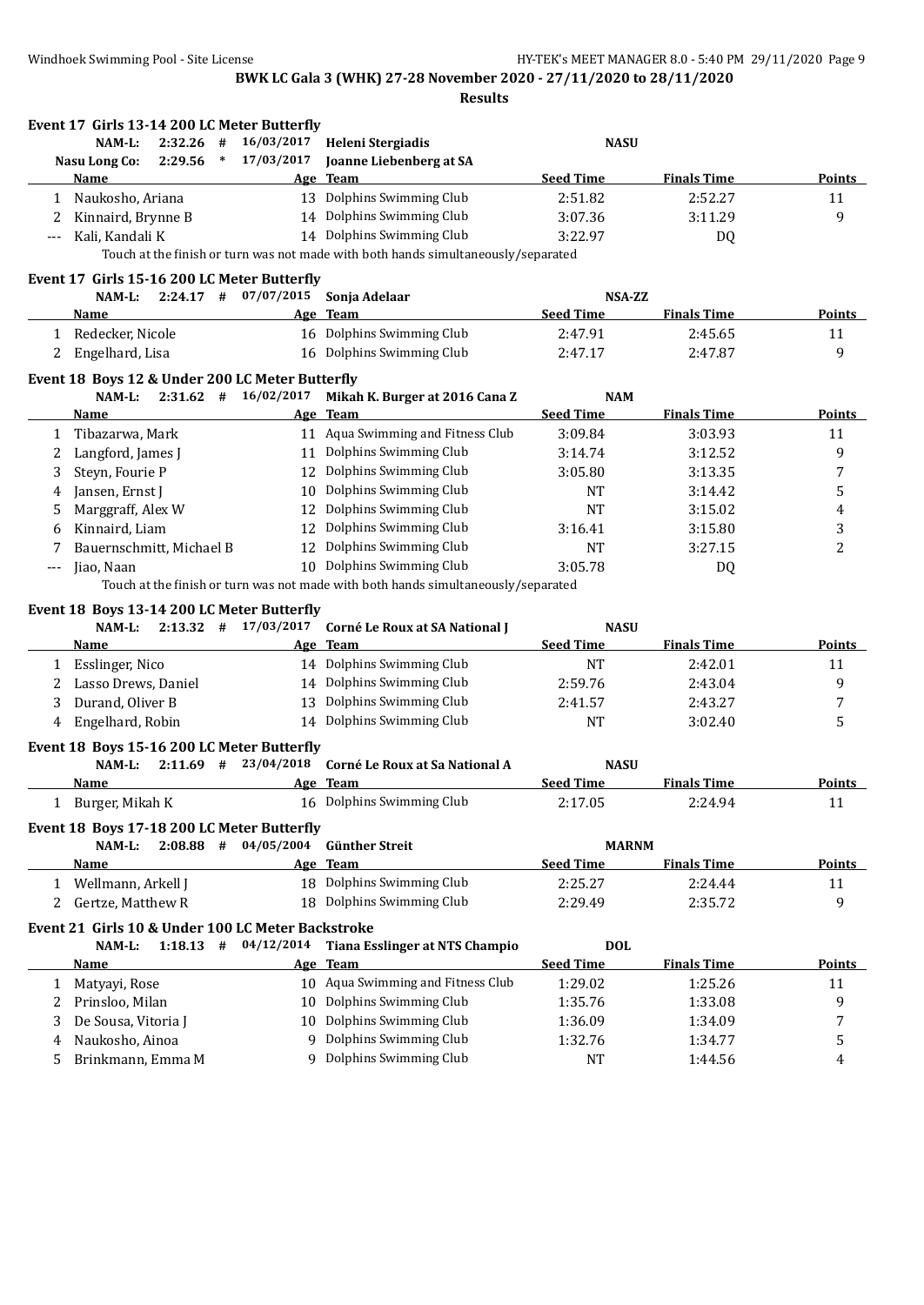#### **(Event 21 Girls 10 & Under 100 LC Meter Backstroke)**

|    | Name                |     | Age Team                          | <b>Seed Time</b> | <b>Finals Time</b> | <b>Points</b> |
|----|---------------------|-----|-----------------------------------|------------------|--------------------|---------------|
|    | 6 Rev. Candice I    |     | 10 Aqua Swimming and Fitness Club | 1:51.32          | 1:47.04            | 3             |
|    | Jansen, Christina H |     | 8 Dolphins Swimming Club          | 1:46.58          | 1:47.39            | ∠             |
| 8  | Steyn, Lara         | 10  | Dolphins Swimming Club            | 1:47.47          | 1:47.56            |               |
| 9  | Mobbison, Solange A |     | 10 Dolphins Swimming Club         | 2:09.00          | 1:48.12            |               |
| 10 | Drotsky, Kayleigh R | 10  | Dolphins Swimming Club            | 1:50.96          | 1:49.02            |               |
| 11 | McNamara, Scarlett  |     | 9 Phoenix Swimming Academy        | <b>NT</b>        | 1:52.81            |               |
| 12 | McNab, Aneurene     | Q.  | Dolphins Swimming Club            | 2:14.95          | 2:03.66            |               |
| 13 | Hamutenya, Faiza    | 10- | Aqua Swimming and Fitness Club    | 2:11.17          | 2:10.05            |               |
| 14 | Mahdy, Nadien       |     | Dolphins Swimming Club            | <b>NT</b>        | 2:16.62            |               |

#### **Event 21 Girls 11-12 100 LC Meter Backstroke**

|     | 1:12.08<br>NAM-L:<br># | 07/12/2016 | <b>Tiana Esslinger</b>            | <b>DOL</b>       |                    |               |
|-----|------------------------|------------|-----------------------------------|------------------|--------------------|---------------|
|     | Name                   |            | Age Team                          | <b>Seed Time</b> | <b>Finals Time</b> | <b>Points</b> |
|     | Humphrey, Jessica      |            | 12 Aqua Swimming and Fitness Club | 1:17.61          | 1:17.09            | 11            |
|     | Brinkmann, Maja J      | 12         | Dolphins Swimming Club            | 1:18.24          | 1:18.06            | 9             |
|     | Kapapa, Alexandra      | 11         | Aqua Swimming and Fitness Club    | 1:29.78          | 1:24.25            |               |
| 4   | Stephanus, Oliwia E    | 12         | Dolphins Swimming Club            | 1:28.37          | 1:26.92            | 5             |
| 5.  | Senekal, Julitte       | 12         | Dolphins Swimming Club            | 1:27.39          | 1:28.58            | 4             |
| 6   | Gevser, Mikavla        | 11         | Dolphins Swimming Club            | 1:28.07          | 1:29.40            | 3             |
|     | Nel, Esmeralda         | 11         | Phoenix Swimming Academy          | 1:35.81          | 1:32.01            | ำ             |
| 8   | Slinger, Gizelle       | 11         | Aqua Swimming and Fitness Club    | 1:34.74          | 1:33.87            |               |
| 9   | Nel, Amy-Isabella      | 11         | Marlins Swimming Club             | 1:37.16          | 1:35.64            |               |
| 10  | Bekker, Jemima         | 11         | Marlins Swimming Club             | 1:36.28          | 1:36.50            |               |
| 11  | Loubser, Courtney      | 11         | Phoenix Swimming Academy          | NT               | 1:53.64            |               |
| --- | Bergh, Madison S       | 11         | Aqua Swimming and Fitness Club    | 1:43.16          | DQ                 |               |

Use of tape on the body

#### **Event 21 Girls 13-14 100 LC Meter Backstroke**

|    | NAM-L:<br>1:03.36<br># | 19/07/2013 | <b>Zanre Oberholzer</b>        | <b>NAM</b>       |                    |               |
|----|------------------------|------------|--------------------------------|------------------|--------------------|---------------|
|    | Name                   |            | Age Team                       | <b>Seed Time</b> | <b>Finals Time</b> | <b>Points</b> |
|    | Rev. Salome M          | 13         | Aqua Swimming and Fitness Club | 1:16.99          | 1:17.74            | 11            |
|    | Westerduin, Reza       | 13         | Aqua Swimming and Fitness Club | 1:15.82          | 1:18.16            | 9             |
| 3  | Benade, Quelin H       | 13         | Aqua Swimming and Fitness Club | 1:18.17          | 1:19.11            | 7             |
| 4  | Naukosho, Ariana       | 13         | Dolphins Swimming Club         | 1:16.05          | 1:20.55            | 5             |
| 5. | Ohm, Michaela          | 13         | Dolphins Swimming Club         | 1:20.32          | 1:21.96            | 4             |
| 6  | Kinnaird, Brynne B     | 14         | Dolphins Swimming Club         | 1:22.52          | 1:23.97            | 3             |
|    | Klein, Kaylynn J       | 13         | Aqua Swimming and Fitness Club | 1:23.12          | 1:25.29            | 2             |
| 8  | Balt, Caitlyn R        | 13         | Dolphins Swimming Club         | 1:26.61          | 1:25.39            |               |
| 9  | Hooker, Erin E         |            | 14 Dolphins Swimming Club      | 1:24.47          | 1:25.73            |               |
| 10 | Kali, Kandali K        | 14         | Dolphins Swimming Club         | 1:26.16          | 1:29.02            |               |
| 11 | Steyn, Carissa L       | 13         | Dolphins Swimming Club         | 1:31.86          | 1:29.13            |               |
| 12 | Drotsky, Nayla C       | 13         | Dolphins Swimming Club         | 1:31.30          | 1:29.82            |               |
| 13 | Schnebel, Silke        | 13         | Dolphins Swimming Club         | 1:37.12          | 1:38.39            |               |

### **Event 21 Girls 15-16 100 LC Meter Backstroke**

|    | NAM-L:<br>#<br>1:03.81 | 10/12/2014 Zanré Oberholzer at African Un | <b>NAM</b>       |                    |               |
|----|------------------------|-------------------------------------------|------------------|--------------------|---------------|
|    | Name                   | Age Team                                  | <b>Seed Time</b> | <b>Finals Time</b> | <b>Points</b> |
|    | Esslinger, Tiana       | 16 Dolphins Swimming Club                 | 1:09.37          | 1:12.55            | 11            |
|    | Stange, Maya A         | 15 Dolphins Swimming Club                 | 1:15.80          | 1:16.92            |               |
|    | Mutumbulua, Trisha     | 16 Dolphins Swimming Club                 | 1:14.21          | 1:17.11            |               |
| 4  | Redecker, Nicole       | 16 Dolphins Swimming Club                 | 1:17.61          | 1:18.89            |               |
| 5. | Engelhard, Lisa        | 16 Dolphins Swimming Club                 | 1:18.87          | 1:19.58            | 4             |
|    |                        |                                           |                  |                    |               |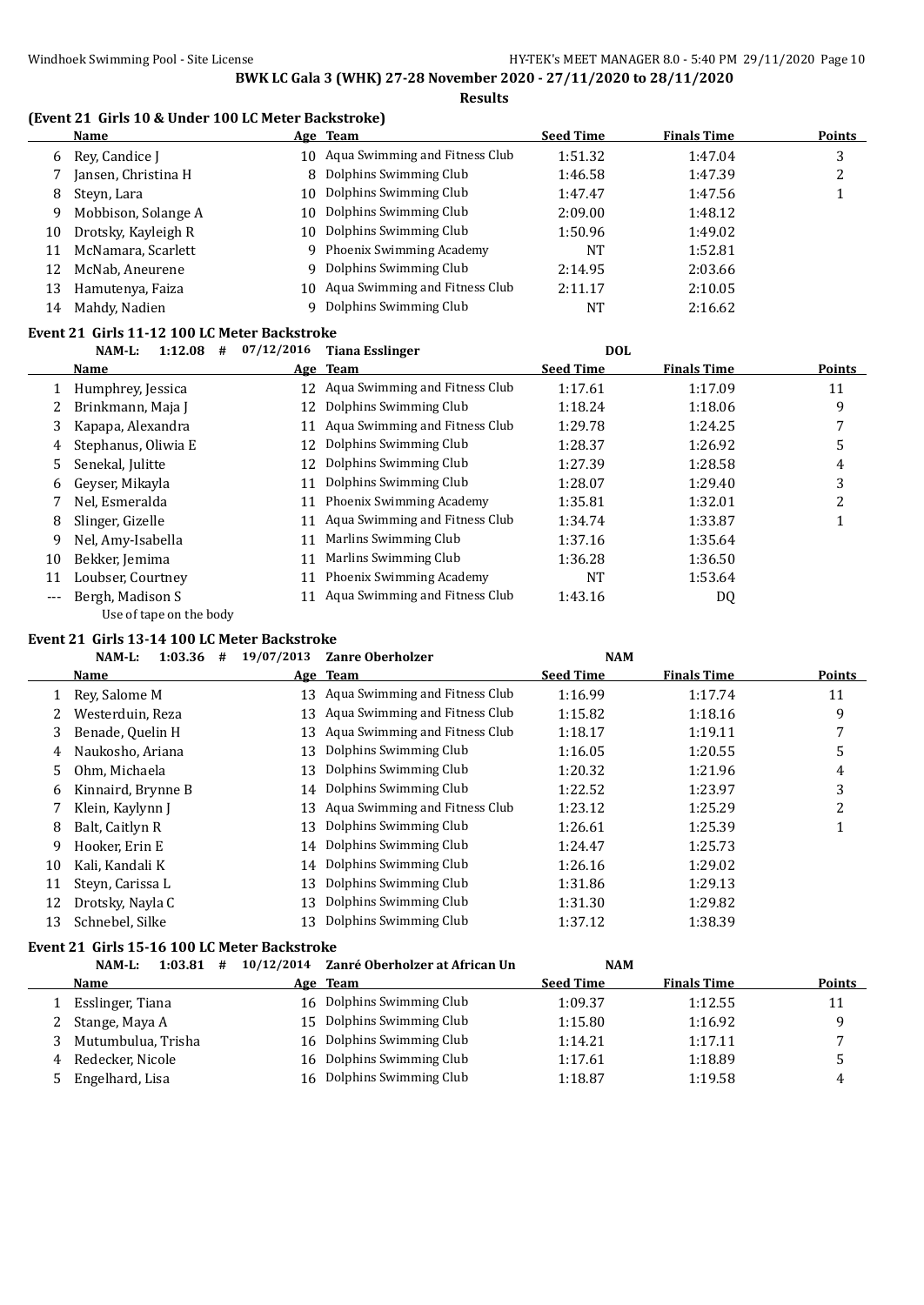**(Event 21 Girls 15-16 100 LC Meter Backstroke) Name Age Team Seed Time Finals Time Points** 6 Coetzer, Caitlin A 15 Dolphins Swimming Club 1:25.03 1:23.45 3 7 Tibazarwa, Sarah K 15 Aqua Swimming and Fitness Club 1:25.34 1:23.52 2 **Event 21 Girls 17-18 100 LC Meter Backstroke NAM-L: 1:04.89 # 17/03/2017 Zanré Oberholzer at SA Nationa TUKS-NT Name Age Team Seed Time Finals Time Points** 1 Esslinger, Carissa 18 Dolphins Swimming Club 1:24.64 1:26.68 11 **Event 22 Boys 10 & Under 100 LC Meter Backstroke NAM-L: 1:19.14 # 06/12/2017 Oliver B. Durand at NTS Champi DOL Name Age Team Seed Time Finals Time Points** 1 Jansen, Ernst J 10 Dolphins Swimming Club 1:25.42 1:21.44 11 2 Steyn, Ryan P 9 Dolphins Swimming Club 1:23.98 1:23.15 9 3 Jiao, Naan 10 Dolphins Swimming Club 1:26.27 1:26.42 7 4 Hekandjo, Kabi A 9 Aqua Swimming and Fitness Club 1:34.91 1:34.47 5 5 Badenhorst, Andre 9 Dolphins Swimming Club 1:33.91 1:35.89 4 6 Badenhorst, Jurie J 9 Dolphins Swimming Club 1:44.62 1:43.16 3 7 Benade, Kayleb G 10 Aqua Swimming and Fitness Club 1:42.04 1:43.28 2 8 Prinsloo, Martin J 8 Dolphins Swimming Club 1:45.72 1:47.16 1 9 Leitner, Zach M 7 Aqua Swimming and Fitness Club 1:53.35 1:50.70 10 Engelhard, Victor 10 Dolphins Swimming Club 1:50.28 1:51.23 11 Von Lieres, Waldemar G 9 Dolphins Swimming Club 2:16.00 2:13.82 --- De Klerk, Elijah Y 10 Dolphins Swimming Club 2:12.37 DQ Swimmer did no touch the wall during the turn **Event 22 Boys 11-12 100 LC Meter Backstroke NAM-L: 1:10.35 # 21/03/2018 Jose N. Canjulo at SA National NASU**

|     |                          | $\cdots$ | Tope In Gampaio at Difficultura   | .                |                    |        |
|-----|--------------------------|----------|-----------------------------------|------------------|--------------------|--------|
|     | Name                     |          | Age Team                          | <b>Seed Time</b> | <b>Finals Time</b> | Points |
|     | Esterhuizen, Lorenzo E   |          | 11 Agua Swimming and Fitness Club | 1:20.24          | 1:19.22            | 11     |
|     | Kinnaird, Liam           | 12       | Dolphins Swimming Club            | 1:20.44          | 1:19.27            | 9      |
| 3   | Nakaleke, Eliphas        |          | 11 Aqua Swimming and Fitness Club | NT               | 1:20.16            |        |
| 4   | Langford, James J        | 11       | Dolphins Swimming Club            | 1:23.20          | 1:21.91            | 5      |
| 5.  | Hooker, Matthew R        |          | 12 Dolphins Swimming Club         | 1:24.77          | 1:26.85            | 4      |
| 6   | Tibazarwa, Mark          | 11       | Aqua Swimming and Fitness Club    | 1:28.35          | 1:27.06            |        |
|     | Bauernschmitt, Michael B |          | 12 Dolphins Swimming Club         | 1:24.08          | 1:28.50            |        |
| 8   | Gogol, Milano R          | 12.      | Dolphins Swimming Club            | 1:33.48          | 1:29.35            |        |
| 9.  | Nell, Tristan T          | 12       | Aqua Swimming and Fitness Club    | 1:30.54          | 1:29.52            |        |
| 10  | David, Jose A            | 12.      | Aqua Swimming and Fitness Club    | 1:52.41          | 1:49.78            |        |
| --- | Marggraff, Alex W        |          | Dolphins Swimming Club            | NT               | DQ                 |        |

Past vertical at turn: non continuous turning action

#### **Event 22 Boys 13-14 100 LC Meter Backstroke**

| 1:00.99<br>NAM-L:<br>#    | 04/12/2019 | <b>Jose Canjulo</b>               | <b>MAC</b>       |                    |               |
|---------------------------|------------|-----------------------------------|------------------|--------------------|---------------|
| Name                      |            | Age Team                          | <b>Seed Time</b> | <b>Finals Time</b> | <b>Points</b> |
| Magongo, Brave            |            | 14 Aqua Swimming and Fitness Club | 1:10.63          | 1:08.56            | 11            |
| Esslinger, Nico           |            | 14 Dolphins Swimming Club         | 1:14.06          | 1:12.54            | 9             |
| Durand, Oliver B          | 13         | Dolphins Swimming Club            | 1:10.78          | 1:12.64            |               |
| Engelhard, Robin<br>4     |            | 14 Dolphins Swimming Club         | 1:14.89          | 1:14.59            |               |
| Lasso Drews, Daniel<br>5. |            | 14 Dolphins Swimming Club         | 1:26.49          | 1:22.72            | 4             |
| Bekker, Jeddidiah<br>6    | 14         | Marlins Swimming Club             | 1:22.73          | 1:23.40            | 3             |
| Zhou, Ruizhe              | 14         | Dolphins Swimming Club            | 1:22.57          | 1:24.47            | າ             |
| Koster, Charles<br>8      |            | 14 Marlins Swimming Club          | 1:25.33          | 1:24.77            |               |
|                           |            |                                   |                  |                    |               |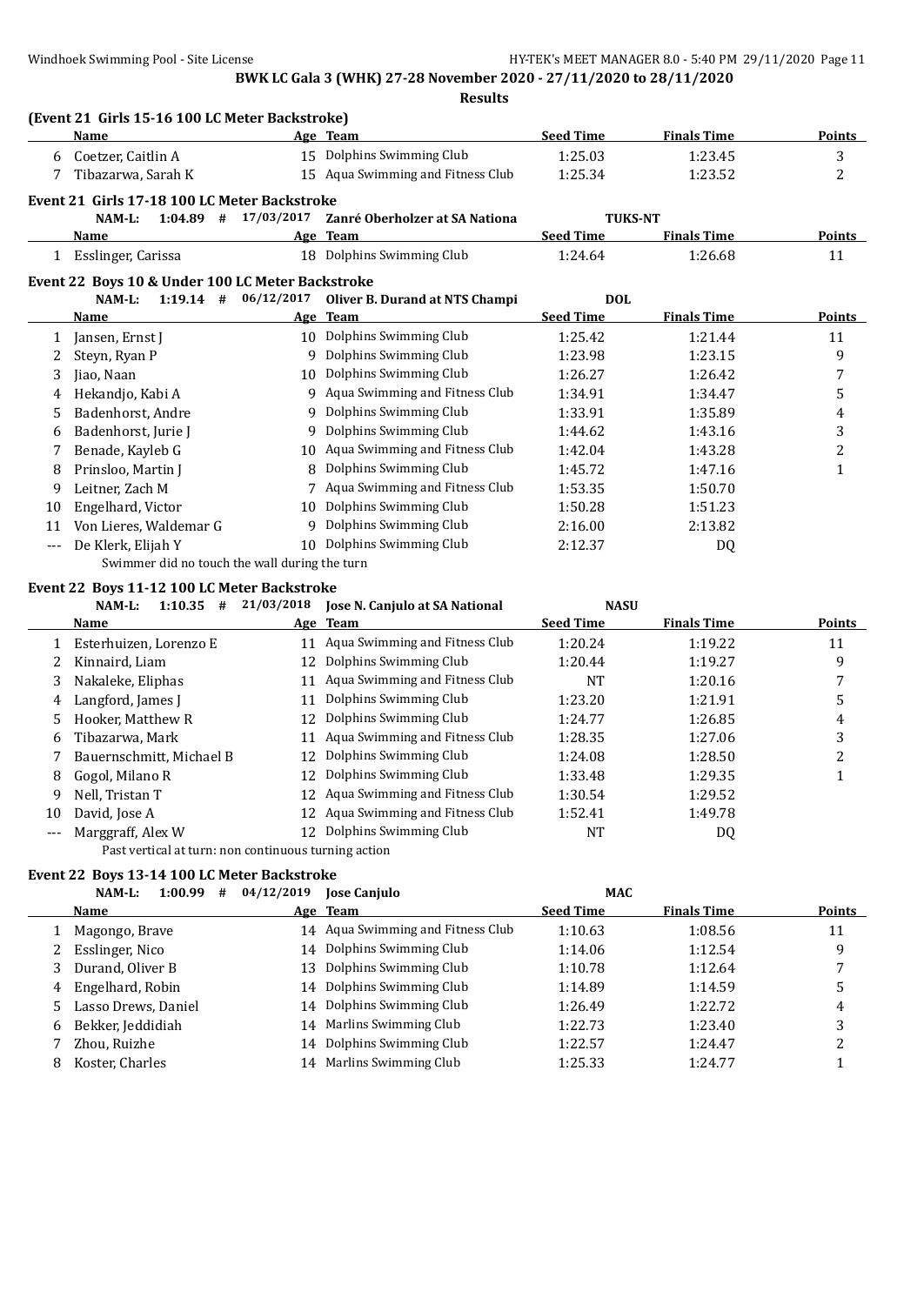|                      | Event 22 Boys 15-16 100 LC Meter Backstroke<br>NAM-L:<br>58.91 # | 23/07/2017             | Ronan Z. Wantenaar at 17th FIN                                 | <b>NAM</b>       |                    |               |
|----------------------|------------------------------------------------------------------|------------------------|----------------------------------------------------------------|------------------|--------------------|---------------|
|                      | Name                                                             |                        | Age Team                                                       | <b>Seed Time</b> | <b>Finals Time</b> | Points        |
|                      |                                                                  |                        | 15 Aqua Swimming and Fitness Club                              | 1:00.47          | 1:03.03            | 11            |
| 1<br>2               | Canjulo, Jose N<br>Nell, Noah S                                  |                        | 15 Aqua Swimming and Fitness Club                              | 1:12.66          | 1:13.29            | 9             |
|                      | Magongo, Armas                                                   |                        | 16 Aqua Swimming and Fitness Club                              | 1:14.75          | 1:14.40            | 7             |
| 3<br>4               | Rathenam, Keanet-Peter                                           | 16                     | Dolphins Swimming Club                                         | 1:19.24          | 1:17.28            | 5             |
| 5                    | Helm, Joshua                                                     | 16                     | Phoenix Swimming Academy                                       | 1:31.78          | 1:30.84            |               |
|                      |                                                                  |                        | 15 Aqua Swimming and Fitness Club                              |                  |                    | 4             |
| 6                    | Loxton, Dominic                                                  |                        |                                                                | 1:30.22          | 1:32.15            | 3             |
|                      | Event 22 Boys 17-18 100 LC Meter Backstroke<br>NAM-L:<br>57.75 # | 20/08/2019             | <b>Ronan Wantenaar</b>                                         | <b>NAM</b>       |                    |               |
|                      | Name                                                             |                        | Age Team                                                       | <b>Seed Time</b> | <b>Finals Time</b> | <b>Points</b> |
| 1                    | Wellmann, Arkell J                                               |                        | 18 Dolphins Swimming Club                                      | 1:06.06          | 1:07.03            | 11            |
| 2                    | Gertze, Matthew R                                                |                        | 18 Dolphins Swimming Club                                      | 1:09.42          | 1:11.90            | 9             |
| 3                    | Nakaleke, Elias E                                                |                        | 17 Aqua Swimming and Fitness Club                              | 1:12.17          | 1:12.97            | 7             |
| 4                    | Nieuwoudt, Brody B                                               |                        | 17 Phoenix Swimming Academy                                    | <b>NT</b>        | 1:43.34            | 5             |
|                      |                                                                  |                        |                                                                |                  |                    |               |
|                      | Event 22 Boys 19 & Over 100 LC Meter Backstroke                  |                        |                                                                |                  |                    |               |
|                      | NAM-L:<br>57.75 #                                                | 20/08/2019             | Ronan Z. Wantenaar                                             | <b>NAM</b>       |                    |               |
|                      | Name                                                             |                        | Age Team                                                       | <b>Seed Time</b> | <b>Finals Time</b> | <b>Points</b> |
|                      | 1 Wantenaar, Ronan Z                                             |                        | 19 Aqua Swimming and Fitness Club                              | 1:00.70          | 1:01.09            | 11            |
| 2                    | Johannesson, Jureck                                              |                        | 20 Aqua Swimming and Fitness Club                              | <b>NT</b>        | 1:14.19            | 9             |
|                      | Event 24 Men 45 & Over 100 LC Meter Backstroke                   |                        |                                                                |                  |                    |               |
|                      | 1:27.33<br>NAM-L:<br>#                                           | 06/04/2019             | Francois van der Westhuizen                                    | <b>MARL</b>      |                    |               |
|                      | $\ast$<br><b>Nasu Long Co:</b><br>1:26.88                        | 27/02/2020             | <b>Johan Bekker Record Set</b>                                 | <b>MAC</b>       |                    |               |
|                      | Name                                                             |                        | Age Team                                                       | <b>Seed Time</b> | <b>Finals Time</b> | Points        |
|                      | 1 Bekker, Johan                                                  |                        | 51 Marlins Swimming Club                                       | 1:26.88          | 1:30.04            | 11            |
|                      | Event 25 Girls 8 & Under 50 LC Meter Breaststroke                |                        |                                                                |                  |                    |               |
|                      | NAM-L:                                                           | $46.00$ # $01/01/1900$ | <b>Tesra Broodryk</b>                                          | <b>TSUNM</b>     |                    |               |
|                      | Name                                                             |                        | Age Team                                                       | <b>Seed Time</b> | <b>Finals Time</b> |               |
|                      |                                                                  |                        |                                                                |                  |                    | <b>Points</b> |
|                      | 1 Pretorius, Jayd K                                              |                        | 7 Aqua Swimming and Fitness Club                               | <b>NT</b>        | 1:07.92            | 11            |
| $\scriptstyle\cdots$ | Jansen, Christina H                                              |                        | 8 Dolphins Swimming Club                                       | 58.94            | DQ                 |               |
|                      |                                                                  |                        | Leg Movements not simultaneous or in the same horizontal plane |                  |                    |               |
|                      | Event 25 Girls 9-10 50 LC Meter Breaststroke                     |                        |                                                                |                  |                    |               |
|                      | NAM-L:                                                           | 41.58 # 13/12/2006     | <b>Christine Briedenhann</b>                                   | <b>NSANM</b>     |                    |               |
|                      | Name                                                             |                        | Age Team                                                       | <b>Seed Time</b> | <b>Finals Time</b> | Points        |
| 1                    | Matyayi, Rose                                                    |                        | 10 Aqua Swimming and Fitness Club                              | 45.84            | 46.11              | 11            |
| 2                    | De Sousa, Vitoria J                                              | 10                     | Dolphins Swimming Club                                         | 47.71            | 48.43              | 9             |
| 3                    | Naukosho, Ainoa                                                  | 9                      | Dolphins Swimming Club                                         | 49.90            | 51.03              | 7             |
| 4                    | Prinsloo, Milan                                                  | 10                     | Dolphins Swimming Club                                         | 51.25            | 51.80              | 5             |
| 5                    | Drotsky, Kayleigh R                                              | 10                     | Dolphins Swimming Club                                         | 58.08            | 56.15              | 4             |
| 6                    | De Lange, Claire                                                 | 9                      | Phoenix Swimming Academy                                       | NT               | 57.35              | 3             |
| 7                    | Brinkmann, Emma M                                                | 9                      | Dolphins Swimming Club                                         | 59.42            | 57.70              | 2             |
| 8                    | Rey, Candice J                                                   | 10                     | Aqua Swimming and Fitness Club                                 | 1:02.04          | 1:01.36            | 1             |
| 9                    | Mobbison, Solange A                                              | 10                     | Dolphins Swimming Club                                         | 1:01.95          | 1:01.87            |               |
| 10                   | Mahdy, Nadien                                                    |                        | 9 Dolphins Swimming Club                                       | <b>NT</b>        | 1:02.69            |               |
| 11                   | Steyn, Lara                                                      | 10                     | Dolphins Swimming Club                                         | 1:04.13          | 1:03.73            |               |
| 12                   | McNab, Aneurene                                                  | 9.                     | Dolphins Swimming Club                                         | 1:05.07          | 1:07.93            |               |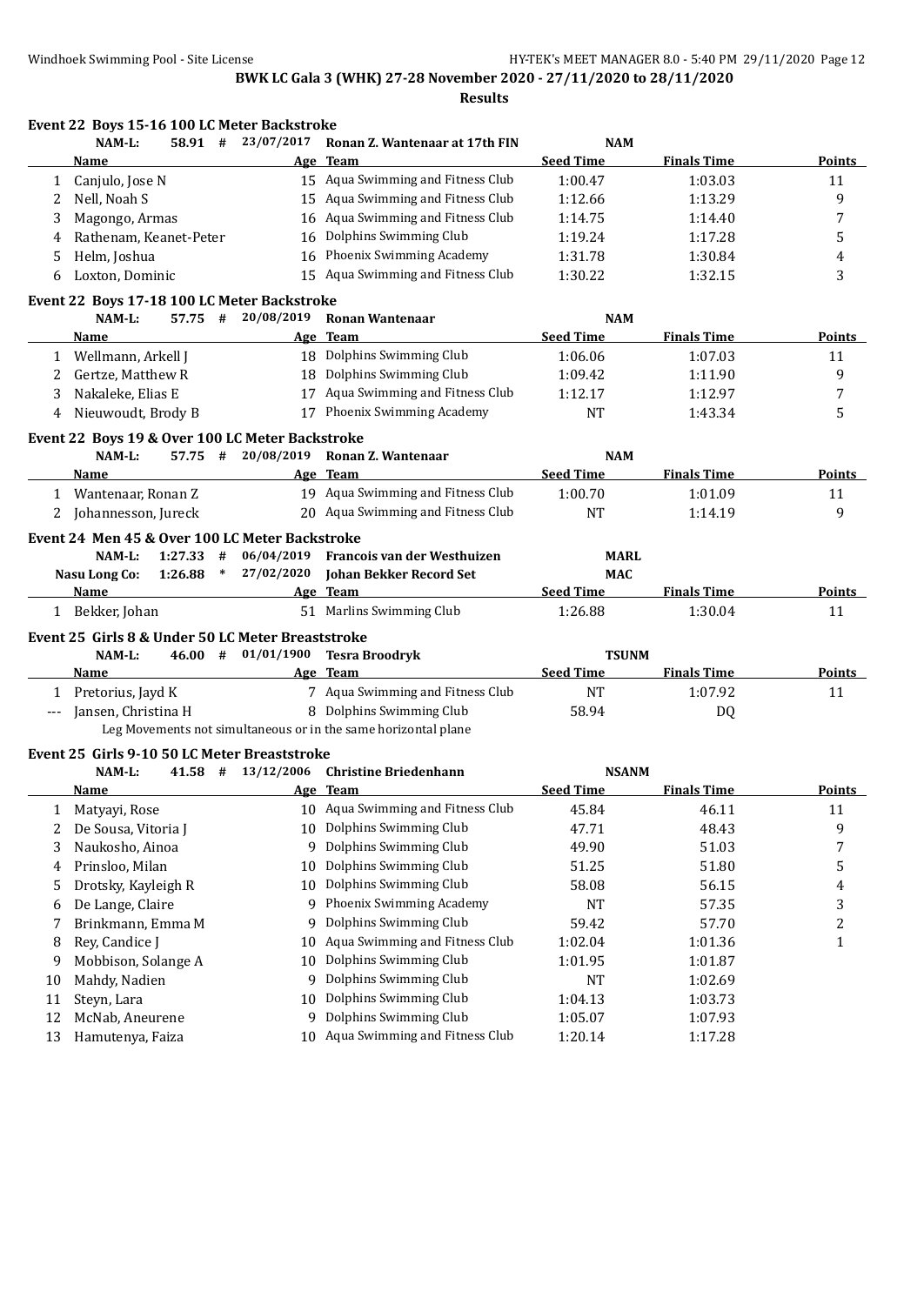#### **Event 25 Girls 11-12 50 LC Meter Breaststroke**

|              | NAM-L:<br>37.60<br># | 01/01/1900 | <b>Gwen Currie</b>             | <b>SWANM</b>     |                    |        |
|--------------|----------------------|------------|--------------------------------|------------------|--------------------|--------|
|              | Name                 |            | Age Team                       | <b>Seed Time</b> | <b>Finals Time</b> | Points |
| $\mathbf{1}$ | Kapapa, Alexandra    | 11         | Aqua Swimming and Fitness Club | 44.04            | 43.09              | 11     |
|              | Humphrey, Jessica    | 12         | Aqua Swimming and Fitness Club | 43.64            | 43.82              | 9      |
| 3            | Brinkmann, Maja J    | 12         | Dolphins Swimming Club         | 46.26            | 44.64              | 7      |
| 4            | Nel, Esmeralda       | 11         | Phoenix Swimming Academy       | 47.25            | 46.80              | 5      |
| 5.           | Stephanus, Oliwia E  | 12         | Dolphins Swimming Club         | 46.86            | 48.10              | 4      |
| 6            | Gevser, Mikavla      | 11         | Dolphins Swimming Club         | 46.62            | 48.55              | 3      |
|              | Senekal, Julitte     | 12         | Dolphins Swimming Club         | 48.02            | 48.58              | 2      |
| 8            | Nel, Amy-Isabella    | 11         | Marlins Swimming Club          | 48.12            | 51.05              | 1      |
| 9            | Slinger, Gizelle     | 11         | Aqua Swimming and Fitness Club | 53.24            | 52.65              |        |
| 10           | Coetzee, Marlene S   | 12         | Phoenix Swimming Academy       | <b>NT</b>        | 55.08              |        |
| 11           | Lochner, Emma S      | 11         | Marlins Swimming Club          | <b>NT</b>        | 56.28              |        |
| 12           | Loubser, Courtney    | 11         | Phoenix Swimming Academy       | 54.28            | 56.60              |        |
| 13           | Bergh, Madison S     | 11         | Aqua Swimming and Fitness Club | <b>NT</b>        | 1:01.10            |        |
| $---$        | Bekker, Jemima       | 11         | Marlins Swimming Club          | 47.09            | DQ                 |        |
|              | False start          |            |                                |                  |                    |        |

#### **Event 25 Girls 13-14 50 LC Meter Breaststroke**

|    | NAM-L:             | 35.97 | # | 01/12/2012 | Kiah T. Borg                      | <b>NSA</b>       |                    |               |
|----|--------------------|-------|---|------------|-----------------------------------|------------------|--------------------|---------------|
|    | Name               |       |   | <u>Age</u> | Team                              | <b>Seed Time</b> | <b>Finals Time</b> | <b>Points</b> |
|    | Naukosho, Ariana   |       |   |            | 13 Dolphins Swimming Club         | 38.96            | 41.57              | 11            |
|    | Benade, Quelin H   |       |   | 13         | Aqua Swimming and Fitness Club    | 40.92            | 42.15              | 9             |
| 3  | Kinnaird, Brynne B |       |   |            | 14 Dolphins Swimming Club         | 42.25            | 42.87              |               |
| 4  | Rev. Salome M      |       |   |            | 13 Agua Swimming and Fitness Club | 41.44            | 43.28              | 5             |
| 5. | Westerduin, Reza   |       |   | 13         | Aqua Swimming and Fitness Club    | 43.48            | 45.11              | 4             |
| 6  | Klein, Kaylynn J   |       |   | 13         | Aqua Swimming and Fitness Club    | 45.28            | 45.91              | 3             |
|    | Balt, Caitlyn R    |       |   | 13         | Dolphins Swimming Club            | 45.38            | 46.07              | 2             |
| 8  | Hooker, Erin E     |       |   |            | 14 Dolphins Swimming Club         | 43.53            | 46.32              |               |
| 9  | Steyn, Carissa L   |       |   | 13         | Dolphins Swimming Club            | 46.72            | 46.57              |               |
| 10 | Drotsky, Nayla C   |       |   | 13         | Dolphins Swimming Club            | 47.41            | 48.68              |               |
| 11 | Kali, Kandali K    |       |   |            | 14 Dolphins Swimming Club         | 46.99            | 48.87              |               |
| 12 | Schnebel, Silke    |       |   | 13         | Dolphins Swimming Club            | 48.72            | 50.88              |               |
| 13 | Helm, Jezneel      |       |   |            | 14 Phoenix Swimming Academy       | NT               | 55.96              |               |

#### **Event 25 Girls 15-16 50 LC Meter Breaststroke**

|   | NAM-L:                                        | 34.53 | 08/12/2012<br># | <b>Christine Briedenhann</b>      | <b>NAM</b>       |                    |        |
|---|-----------------------------------------------|-------|-----------------|-----------------------------------|------------------|--------------------|--------|
|   | Name                                          |       |                 | Age Team                          | <b>Seed Time</b> | <b>Finals Time</b> | Points |
|   | Stange, Maya A                                |       | 15              | Dolphins Swimming Club            | 37.28            | 38.71              | 11     |
|   | Redecker, Nicole                              |       | 16              | Dolphins Swimming Club            | 37.84            | 39.64              | 9      |
| 3 | Nakaleke, Ester                               |       | 15              | Aqua Swimming and Fitness Club    | 39.95            | 41.05              |        |
| 4 | Mutumbulua. Trisha                            |       | 16              | Dolphins Swimming Club            | 37.89            | 41.20              | 5      |
|   | Esslinger, Tiana                              |       | 16              | Dolphins Swimming Club            | 41.06            | 41.38              | 4      |
| 6 | Coetzer, Caitlin A                            |       | 15              | Dolphins Swimming Club            | 42.22            | 42.65              | 3      |
|   | Tibazarwa. Sarah K                            |       | 15              | Aqua Swimming and Fitness Club    | 41.63            | 42.73              |        |
| 8 | Benjamin, Zunaid M                            |       |                 | 16 Agua Swimming and Fitness Club | 41.82            | 43.39              |        |
|   | Event 25 Girls 17-18 50 LC Meter Breaststroke |       |                 |                                   |                  |                    |        |
|   | NAM-L:                                        | 34.12 | 25/07/2009<br># | Daniela Lindemeier at 13th FIN    | <b>DOL</b>       |                    |        |
|   | <b>Name</b>                                   |       |                 | Age Team                          | <b>Seed Time</b> | <b>Finals Time</b> | Points |
|   | Esslinger, Carissa                            |       | 18              | Dolphins Swimming Club            | 46.05            | 45.29              | 11     |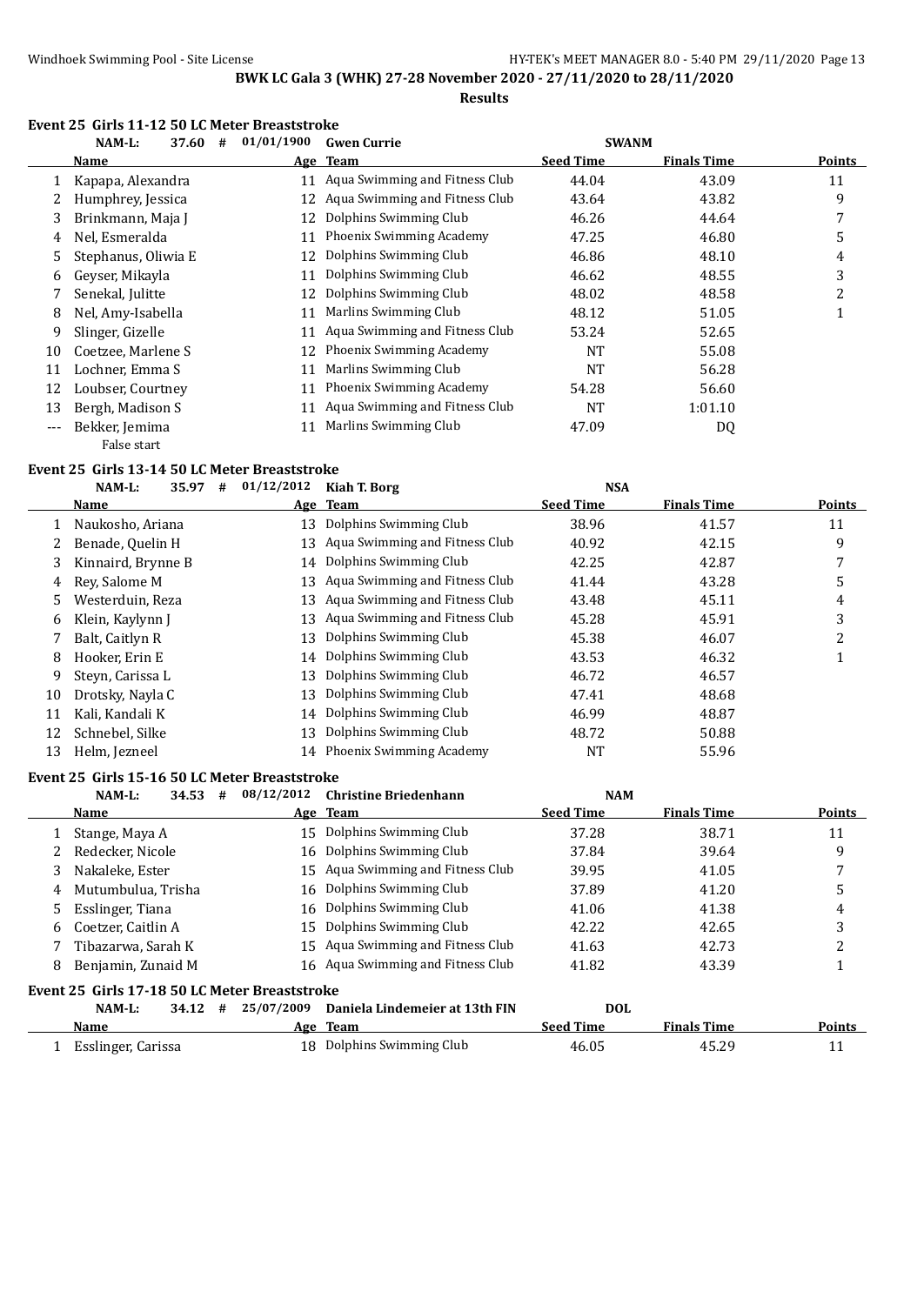**Results**

|             | Event 25 Girls 19 & Over 50 LC Meter Breaststroke<br>32.69 #<br>NAM-L: | 04/09/2015 | Daniela Lindemeier                                                                         | NAM-ZZ                         |                    |                                                     |
|-------------|------------------------------------------------------------------------|------------|--------------------------------------------------------------------------------------------|--------------------------------|--------------------|-----------------------------------------------------|
|             | Name                                                                   |            | Age Team                                                                                   | <b>Seed Time</b>               | <b>Finals Time</b> | Points                                              |
|             | 1 Leitner, Janine T                                                    |            | 24 Aqua Swimming and Fitness Club                                                          | 42.98                          | 42.95              | 11                                                  |
|             | Event 26 Boys 8 & Under 50 LC Meter Breaststroke                       |            |                                                                                            |                                |                    |                                                     |
|             | 47.88 #<br>NAM-L:                                                      | 01/01/1900 | <b>Francois Saayman</b>                                                                    | <b>SPANM</b>                   |                    |                                                     |
|             | Name                                                                   |            | Age Team                                                                                   | <b>Seed Time</b>               | <b>Finals Time</b> | <b>Points</b>                                       |
|             | 1 Prinsloo, Martin J                                                   |            | 8 Dolphins Swimming Club                                                                   | 59.46                          | 58.07              | 11                                                  |
| $-\, -\, -$ | Leitner, Zach M                                                        |            | 7 Aqua Swimming and Fitness Club                                                           | 1:15.83                        | DQ                 |                                                     |
|             |                                                                        |            | Head did not break surface during each stroke cycle (except first cycle following the star |                                |                    |                                                     |
|             | Event 26 Boys 9-10 50 LC Meter Breaststroke                            |            |                                                                                            |                                |                    |                                                     |
|             | 40.74#<br>NAM-L:                                                       | 03/04/2018 | Oliver B. Durand at SA Level 3                                                             | <b>NASU</b>                    |                    |                                                     |
|             | <b>Name</b>                                                            |            | Age Team                                                                                   | <b>Seed Time</b>               | <b>Finals Time</b> | <b>Points</b>                                       |
| 1           | Steyn, Ryan P                                                          |            | 9 Dolphins Swimming Club                                                                   | 49.10                          | 47.32              | 11                                                  |
| 2           | Jiao, Naan                                                             | 10         | Dolphins Swimming Club                                                                     | 45.15                          | 47.44              | 9                                                   |
| 3           | Jansen, Ernst J                                                        | 10         | Dolphins Swimming Club                                                                     | 50.24                          | 48.54              | 7                                                   |
| 4           | Engelhard, Victor                                                      | 10         | Dolphins Swimming Club                                                                     | 51.90                          | 52.64              | 5                                                   |
| 5           | Benade, Kayleb G                                                       |            | 10 Aqua Swimming and Fitness Club                                                          | 52.09                          | 53.56              | 4                                                   |
| 6           | Badenhorst, Andre                                                      | 9          | Dolphins Swimming Club                                                                     | 54.06                          | 54.05              | 3                                                   |
| 7           | Hekandjo, Kabi A                                                       | 9.         | Aqua Swimming and Fitness Club                                                             | 55.46                          | 54.41              | 2                                                   |
| 8           | Badenhorst, Jurie J                                                    | 9          | Dolphins Swimming Club                                                                     | 1:01.68                        | 57.05              | 1                                                   |
|             | De Klerk, Elijah Y                                                     |            | 10 Dolphins Swimming Club                                                                  | 1:03.20                        | 1:01.51            |                                                     |
| 9           |                                                                        |            |                                                                                            |                                |                    |                                                     |
| 10          | Von Lieres, Waldemar G                                                 |            | 9 Dolphins Swimming Club                                                                   | 1:00.40                        | 1:02.27            |                                                     |
|             |                                                                        |            |                                                                                            |                                |                    |                                                     |
|             | Event 26 Boys 11-12 50 LC Meter Breaststroke<br>NAM-L:<br>33.96 #      | 28/03/2017 |                                                                                            | <b>NAM</b>                     |                    |                                                     |
|             | <b>Name</b>                                                            |            | Mikah Burger at African Junior<br>Age Team                                                 | <b>Seed Time</b>               | <b>Finals Time</b> |                                                     |
| 1           | Steyn, Fourie P                                                        |            | 12 Dolphins Swimming Club                                                                  | 42.73                          | 40.45              | 11                                                  |
| 2           | Nakaleke, Eliphas                                                      |            | 11 Aqua Swimming and Fitness Club                                                          | 40.38                          | 43.10              | 9                                                   |
| 3           | Kinnaird, Liam                                                         |            | 12 Dolphins Swimming Club                                                                  | 44.23                          | 43.14              | 7                                                   |
| $^*4$       |                                                                        | 11         | Dolphins Swimming Club                                                                     | 42.99                          | 44.15              |                                                     |
| $^{\ast}4$  | Langford, James J<br>Bauernschmitt, Michael B                          | 12         | Dolphins Swimming Club                                                                     | 43.81                          | 44.15              |                                                     |
| 6           |                                                                        |            | 12 Aqua Swimming and Fitness Club                                                          | 46.66                          | 46.60              |                                                     |
| 7           | Nell, Tristan T                                                        | 11         | Aqua Swimming and Fitness Club                                                             |                                | 47.21              | 3                                                   |
|             | Esterhuizen, Lorenzo E                                                 | 12         | Dolphins Swimming Club                                                                     | 45.88                          |                    | 2                                                   |
| 8<br>9      | Marggraff, Alex W                                                      |            |                                                                                            | 50.08                          | 47.40              | $\mathbf{1}$                                        |
|             | Hooker, Matthew R                                                      | 12         | Dolphins Swimming Club                                                                     | 49.67                          | 49.19              |                                                     |
| 10          | Tibazarwa, Mark                                                        |            | 11 Aqua Swimming and Fitness Club                                                          | 47.37                          | 49.83              |                                                     |
| 11<br>12    | Gogol, Milano R<br>David, Jose A                                       |            | 12 Dolphins Swimming Club<br>12 Aqua Swimming and Fitness Club                             | 58.85<br>1:09.81               | 54.06<br>1:09.62   |                                                     |
|             |                                                                        |            |                                                                                            |                                |                    |                                                     |
|             | Event 26 Boys 13-14 50 LC Meter Breaststroke                           |            |                                                                                            |                                |                    |                                                     |
|             | NAM-L:<br>$30.91$ #<br><b>Name</b>                                     |            | 15/11/2019 Jose Canjulo                                                                    | <b>MAC</b><br><b>Seed Time</b> | <b>Finals Time</b> |                                                     |
| 1           |                                                                        |            | Age Team                                                                                   |                                |                    |                                                     |
|             | Bekker, Jeddidiah                                                      |            | 14 Marlins Swimming Club                                                                   | 36.08                          | 35.72              | 11                                                  |
| 2           | Magongo, Brave                                                         |            | 14 Aqua Swimming and Fitness Club                                                          | 35.50                          | 36.10              | 9                                                   |
| 3           | Durand, Oliver B                                                       | 13         | Dolphins Swimming Club                                                                     | 36.80                          | 37.80              | <b>Points</b><br>4.50<br>4.50<br><b>Points</b><br>7 |
| 4<br>5      | Zhou, Ruizhe<br>Engelhard, Robin                                       | 14         | Dolphins Swimming Club<br>14 Dolphins Swimming Club                                        | 37.27<br>40.84                 | 37.82<br>40.85     | 5<br>4                                              |

7 Esslinger, Nico 14 Dolphins Swimming Club 40.39 41.29 41.29 2<br>
8 Kapapa, Timothy 13 Aqua Swimming and Fitness Club 1 43.24 1 8 Kapapa, Timothy 13 Aqua Swimming and Fitness Club NT 43.24 1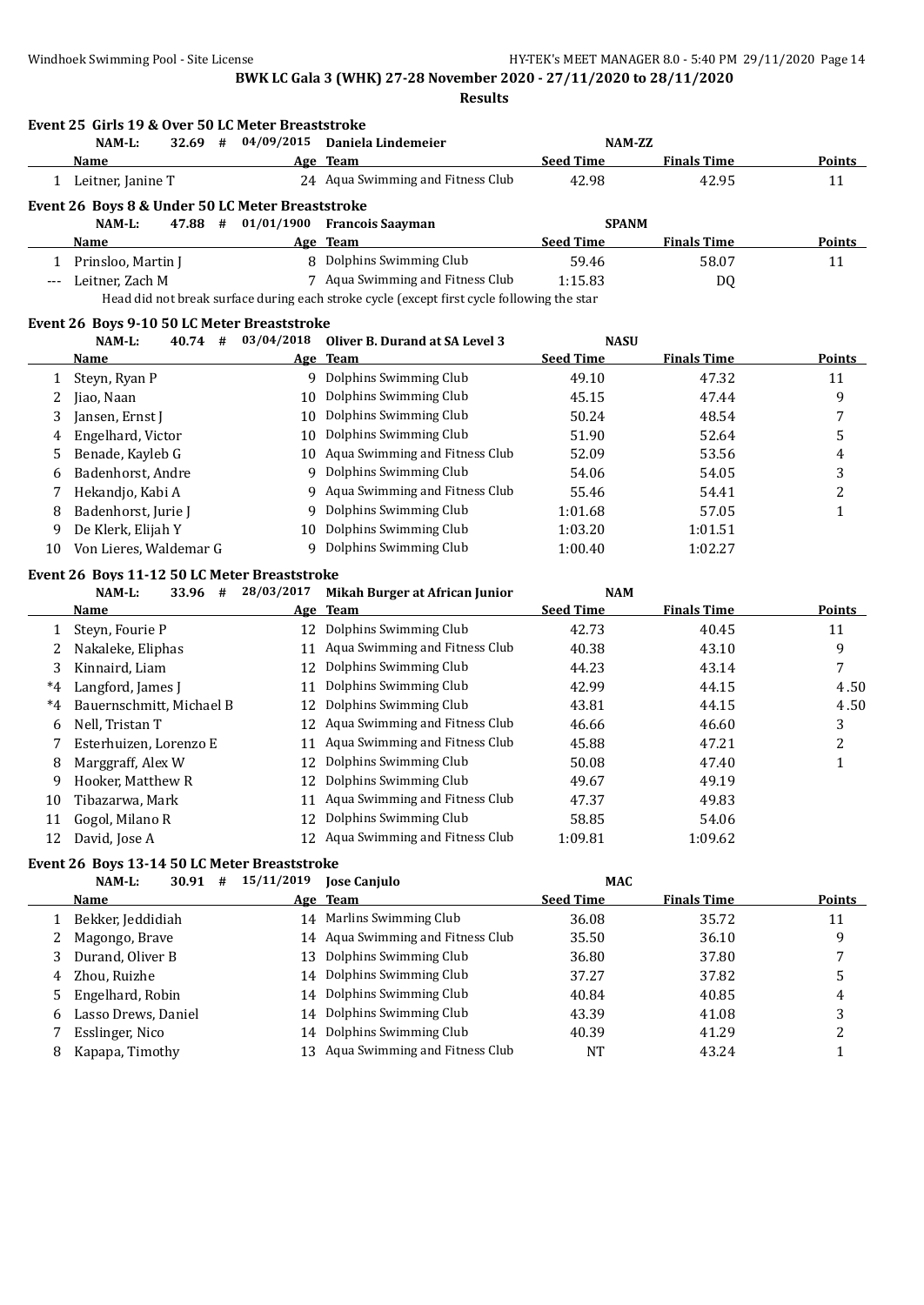|       | Event 26 Boys 15-16 50 LC Meter Breaststroke      |                 |                                                                              |                                 |                    |               |
|-------|---------------------------------------------------|-----------------|------------------------------------------------------------------------------|---------------------------------|--------------------|---------------|
|       | NAM-L:<br>$30.27$ #                               | 23/07/2017      | Ronan Z. Wantenaar at 17th FIN                                               | <b>NAM</b>                      |                    |               |
|       | Name                                              |                 | Age Team                                                                     | <b>Seed Time</b>                | <b>Finals Time</b> | Points        |
| 1     | Rathenam, Keanet-Peter                            |                 | 16 Dolphins Swimming Club                                                    | 33.74                           | 35.61              | 11            |
| 2     | Canjulo, Jose N                                   |                 | 15 Aqua Swimming and Fitness Club                                            | 31.32                           | 35.65              | 9             |
| 3     | Magongo, Armas                                    |                 | 16 Aqua Swimming and Fitness Club                                            | 34.28                           | 35.96              | 7             |
| 4     | Nell, Noah S                                      |                 | 15 Aqua Swimming and Fitness Club                                            | 37.20                           | 38.14              | 5             |
| 5     | Helm, Joshua                                      |                 | 16 Phoenix Swimming Academy                                                  | 42.93                           | 42.70              | 4             |
| 6     | Loxton, Dominic                                   |                 | 15 Aqua Swimming and Fitness Club                                            | 46.07                           | 47.04              | 3             |
| 7     | Westerduin, Geo X                                 |                 | 15 Aqua Swimming and Fitness Club                                            | <b>NT</b>                       | 55.30              | 2             |
|       | Event 26 Boys 17-18 50 LC Meter Breaststroke      |                 |                                                                              |                                 |                    |               |
|       | NAM-L:<br>$29.35$ #                               | 20/08/2019      | Ronan Z. Wantenaar                                                           | <b>NAM</b>                      |                    |               |
|       | Name                                              |                 | Age Team                                                                     | <b>Seed Time</b>                | <b>Finals Time</b> | <b>Points</b> |
| 1     | Nakaleke, Elias E                                 |                 | 17 Aqua Swimming and Fitness Club                                            | 36.27                           | 36.53              | 11            |
| 2     | Wellmann, Arkell J                                |                 | 18 Dolphins Swimming Club                                                    | 35.02                           | 36.94              | 9             |
| 3     | Gertze, Matthew R                                 |                 | 18 Dolphins Swimming Club                                                    | 36.60                           | 38.41              | 7             |
| $---$ | Nieuwoudt, Brody B                                |                 | 17 Phoenix Swimming Academy                                                  | <b>NT</b>                       | DQ                 |               |
|       |                                                   |                 | At the turn or finish did not touch with both hands simultaneously/separated |                                 |                    |               |
|       | Event 26 Boys 19 & Over 50 LC Meter Breaststroke  |                 |                                                                              |                                 |                    |               |
|       | NAM-L:<br>$29.35 +$                               | 20/08/2019      | Ronan Z. Wantenaar                                                           | <b>NAM</b>                      |                    |               |
|       | Name                                              |                 | Age Team                                                                     | <b>Seed Time</b>                | <b>Finals Time</b> | <b>Points</b> |
|       | 1 Wantenaar, Ronan Z                              |                 | 19 Aqua Swimming and Fitness Club                                            | 30.02                           | 34.90              | 11            |
|       | Event 27 Women 45 & Over 50 LC Meter Breaststroke |                 |                                                                              |                                 |                    |               |
|       | <b>Nasu Long Co:</b><br>42.45 *                   | 20/03/2019      | <b>Jane Samson</b>                                                           | <b>MARL</b>                     |                    |               |
|       | Name                                              |                 | Age Team                                                                     | <b>Seed Time</b>                | <b>Finals Time</b> | Points        |
|       | 1 Samson, Jane                                    |                 | 54 Marlins Swimming Club                                                     | 42.83                           | 44.05              | 11            |
|       | Event 28 Men 45 & Over 50 LC Meter Breaststroke   |                 |                                                                              |                                 |                    |               |
|       | NAM-L:<br>37.22 #                                 | 05/08/2019      | Francois van der Westhuizen                                                  | <b>MARL</b>                     |                    |               |
|       | Name                                              |                 | Age Team                                                                     | <b>Seed Time</b>                | <b>Finals Time</b> | Points        |
|       | 1 van der Westhuizen, Francois                    |                 | 47 Marlins Swimming Club                                                     | NT                              | 37.93              | 11            |
|       |                                                   |                 |                                                                              |                                 |                    |               |
|       | Event 29 Girls 12 & Under 400 LC Meter Freestyle  |                 |                                                                              |                                 |                    |               |
|       | NAM-L:<br>5:01.68                                 | 16/12/2007<br># | <b>Tiana Esslinger</b>                                                       | <b>NASU-ZZ</b>                  |                    |               |
|       | $4:42.54$ *<br>Nasu Long Co:                      | 18/03/2016      | <b>Joanne Liebenberg</b>                                                     | <b>NASU</b><br><b>Seed Time</b> | <b>Finals Time</b> |               |
|       | Name                                              |                 | Age Team                                                                     |                                 |                    | Points        |
|       | 1 Humphrey, Jessica                               |                 | 12 Aqua Swimming and Fitness Club                                            | 5:31.89                         | 5:22.78            | 11            |
|       | 2 Brinkmann, Maja J                               |                 | 12 Dolphins Swimming Club                                                    | 5:38.05                         | 5:35.27            | 9             |
| 3     | Prinsloo, Milan                                   | 10              | Dolphins Swimming Club                                                       | 6:05.81                         | 5:51.74            | 7             |
| 4     | Kapapa, Alexandra                                 | 11              | Aqua Swimming and Fitness Club                                               | 6:24.27                         | 6:01.00            | 5             |
| 5     | Senekal, Julitte                                  | 12              | Dolphins Swimming Club                                                       | 6:38.10                         | 6:16.46            | 4             |
| 6     | De Sousa, Vitoria J                               | 10              | Dolphins Swimming Club                                                       | 6:54.44                         | 6:25.95            | 3             |
| 7     | Stephanus, Oliwia E                               | 12              | Dolphins Swimming Club                                                       | 6:42.13                         | 6:27.49            | 2             |
| 8     | Slinger, Gizelle                                  | 11              | Aqua Swimming and Fitness Club                                               | 6:50.52                         | 6:28.12            | 1             |
| 9     | Geyser, Mikayla                                   | 11              | Dolphins Swimming Club                                                       | NT                              | 6:29.62            |               |
| 10    | Matyayi, Rose                                     | 10              | Aqua Swimming and Fitness Club                                               | 6:39.84                         | 6:33.93            |               |
| 11    | Naukosho, Ainoa                                   | 9               | Dolphins Swimming Club                                                       | 6:53.57                         | 6:38.41            |               |
| 12    | Brinkmann, Emma M                                 | 9               | Dolphins Swimming Club                                                       | 6:50.98                         | 6:47.81            |               |
| 13    | Jansen, Christina H                               | 8               | Dolphins Swimming Club                                                       | NT                              | 7:55.76            |               |
| $---$ | Mobbison, Solange A                               | 10              | Dolphins Swimming Club                                                       | NT                              | DQ                 |               |
|       | No touch at turn or finish                        |                 |                                                                              |                                 |                    |               |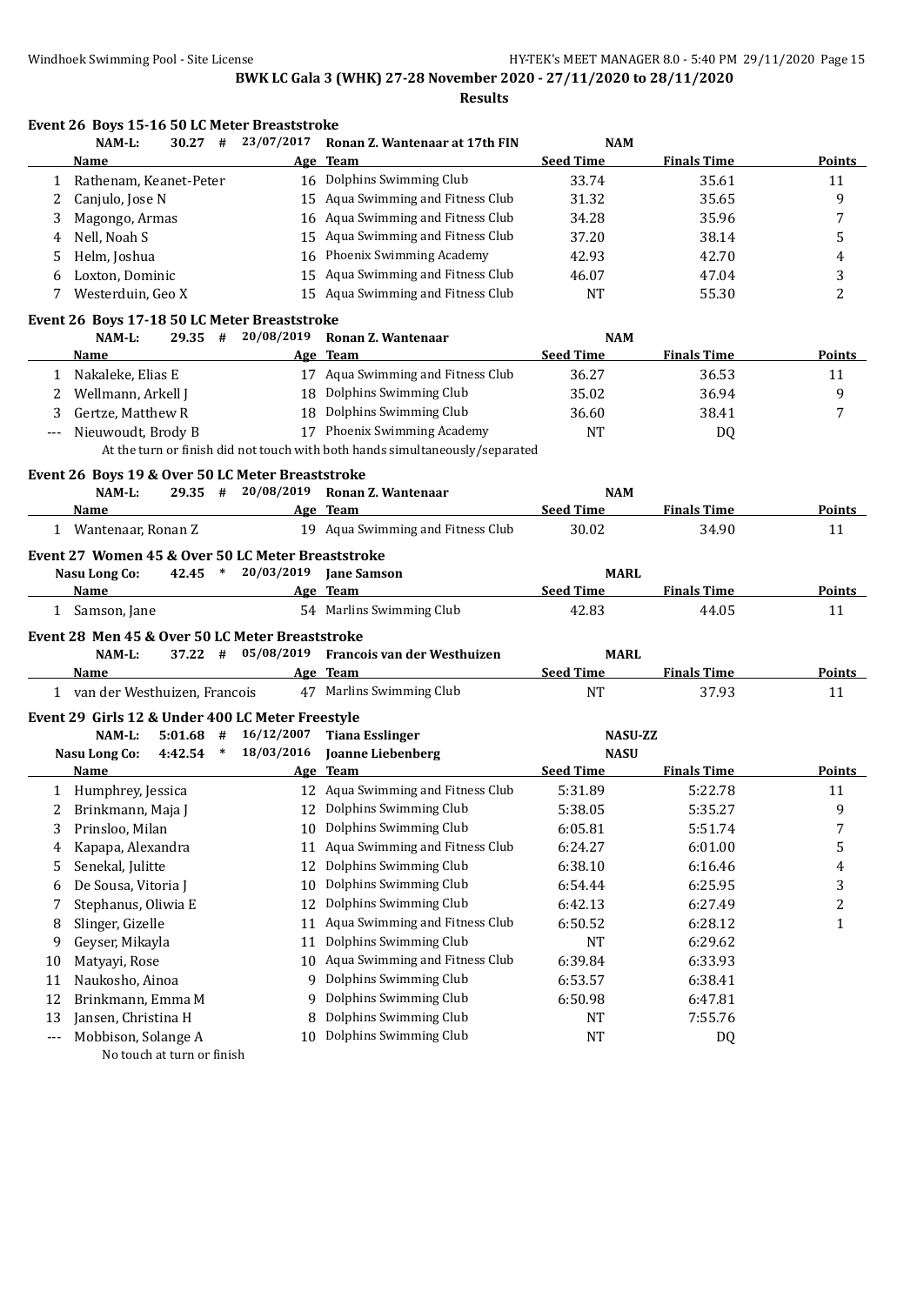**Results**

#### **Event 29 Girls 13-14 400 LC Meter Freestyle**

|    | 4:37.61<br>NAM-L:<br># | 23/08/2017 | Heleni Stergiadis at 6th FINA     | <b>NAM</b>       |                    |               |
|----|------------------------|------------|-----------------------------------|------------------|--------------------|---------------|
|    | Name                   |            | Age Team                          | <b>Seed Time</b> | <b>Finals Time</b> | <b>Points</b> |
|    | Ohm, Michaela          | 13         | Dolphins Swimming Club            | 5:16.08          | 5:07.42            | 11            |
| 2  | Naukosho, Ariana       | 13         | Dolphins Swimming Club            | 5:14.81          | 5:15.88            | 9             |
| 3  | Kinnaird, Brynne B     |            | 14 Dolphins Swimming Club         | 5:23.41          | 5:22.86            | 7             |
| 4  | Benade, Quelin H       |            | 13 Agua Swimming and Fitness Club | 5:29.12          | 5:23.11            | 5             |
| 5. | Rev. Salome M          | 13         | Aqua Swimming and Fitness Club    | 5:39.44          | 5:32.98            | 4             |
| 6  | Westerduin, Reza       | 13         | Aqua Swimming and Fitness Club    | 5:20.08          | 5:34.91            | 3             |
|    | Balt, Caitlyn R        | 13         | Dolphins Swimming Club            | 5:48.07          | 5:39.29            | າ             |
| 8  | Kali, Kandali K        |            | 14 Dolphins Swimming Club         | 5:47.13          | 5:39.50            |               |
| 9  | Steyn, Carissa L       | 13         | Dolphins Swimming Club            | 6:04.98          | 5:45.08            |               |
| 10 | Hooker, Erin E         |            | 14 Dolphins Swimming Club         | 6:17.89          | 5:50.67            |               |
| 11 | Drotsky, Nayla C       | 13         | Dolphins Swimming Club            | 6:10.79          | 6:04.42            |               |
| 12 | Schnebel, Silke        | 13         | Dolphins Swimming Club            | 7:11.57          | 6:33.42            |               |

#### **Event 29 Girls 15-16 400 LC Meter Freestyle**

|    | 4:33.99<br>NAM-L:<br># | 01/01/1900 | Anita Kruger                      | <b>MARNM</b>     |                    |               |
|----|------------------------|------------|-----------------------------------|------------------|--------------------|---------------|
|    | <b>Name</b>            |            | Age Team                          | <b>Seed Time</b> | <b>Finals Time</b> | <b>Points</b> |
|    | Esslinger, Tiana       | 16         | Dolphins Swimming Club            | 4:51.86          | 5:01.51            | 11            |
|    | Redecker, Nicole       | 16         | Dolphins Swimming Club            | 5:13.83          | 5:02.65            | q             |
|    | Stange, Maya A         | 15         | Dolphins Swimming Club            | 5:11.98          | 5:07.60            |               |
| 4  | Engelhard, Lisa        | 16         | Dolphins Swimming Club            | 5:33.70          | 5:28.86            |               |
|    | Coetzer, Caitlin A     | 15         | Dolphins Swimming Club            | 5:35.07          | 5:32.44            | 4             |
| 6. | Tibazarwa, Sarah K     |            | 15 Aqua Swimming and Fitness Club | 5:46.22          | 5:34.04            |               |

#### **Event 29 Girls 19 & Over 400 LC Meter Freestyle**

| 4:33.47<br>NAM-L: | # 01/03/1996 Anita Kruger         | <b>MARNM</b>     |                    |               |
|-------------------|-----------------------------------|------------------|--------------------|---------------|
| <b>Name</b>       | Age Team                          | <b>Seed Time</b> | <b>Finals Time</b> | <b>Points</b> |
| Smalley, Molina M | 22 Dolphins Swimming Club         | 4:48.87          | 4:45.47            | 11            |
| Leitner, Janine T | 24 Agua Swimming and Fitness Club | NT               | 6:02.40            |               |

#### **Event 30 Boys 12 & Under 400 LC Meter Freestyle**

|    | NAM-L:<br>4:39.03<br># | 21/03/2018 | Jose N. Canjulo at SA National | <b>NASU</b>      |                    |        |
|----|------------------------|------------|--------------------------------|------------------|--------------------|--------|
|    | Name                   |            | Age Team                       | <b>Seed Time</b> | <b>Finals Time</b> | Points |
|    | Tibazarwa, Mark        | 11         | Aqua Swimming and Fitness Club | 5:28.60          | 5:24.21            | 11     |
|    | Kinnaird, Liam         | 12         | Dolphins Swimming Club         | 5:34.55          | 5:25.75            | 9      |
| 3  | Jansen, Ernst J        | 10         | Dolphins Swimming Club         | 5:34.93          | 5:26.02            | 7      |
| 4  | iao, Naan              | 10         | Dolphins Swimming Club         | 5:40.63          | 5:31.58            | 5      |
| 5  | Steyn, Fourie P        | 12         | Dolphins Swimming Club         | 5:39.39          | 5:36.65            | 4      |
| 6  | Hooker, Matthew R      | 12         | Dolphins Swimming Club         | 6:55.37          | 5:43.48            | 3      |
|    | Langford, James J      | 11         | Dolphins Swimming Club         | 6:02.13          | 5:44.77            | 2      |
| 8  | Esterhuizen, Lorenzo E | 11         | Aqua Swimming and Fitness Club | 5:51.10          | 5:46.77            |        |
| 9  | Nell, Tristan T        | 12         | Aqua Swimming and Fitness Club | 6:01.75          | 5:48.37            |        |
| 10 | Marggraff, Alex W      | 12         | Dolphins Swimming Club         | 6:05.14          | 5:54.97            |        |
| 11 | Nakaleke, Eliphas      | 11         | Aqua Swimming and Fitness Club | 6:00.30          | 5:56.55            |        |
| 12 | Steyn, Ryan P          | 9          | Dolphins Swimming Club         | 6:12.24          | 6:04.30            |        |
| 13 | Hekandjo, Kabi A       | 9          | Aqua Swimming and Fitness Club | 6:18.66          | 6:07.62            |        |
| 14 | Badenhorst, Andre      | 9          | Dolphins Swimming Club         | 6:16.75          | 6:22.61            |        |
| 15 | Gogol, Milano R        | 12         | Dolphins Swimming Club         | 6:36.55          | 6:28.90            |        |
| 16 | Benade, Kayleb G       | 10         | Aqua Swimming and Fitness Club | 7:04.14          | 6:34.62            |        |
| 17 | Badenhorst, Jurie J    | 9          | Dolphins Swimming Club         | 6:53.42          | 6:48.71            |        |
| 18 | Prinsloo, Martin J     |            | Dolphins Swimming Club         | <b>NT</b>        | 6:59.87            |        |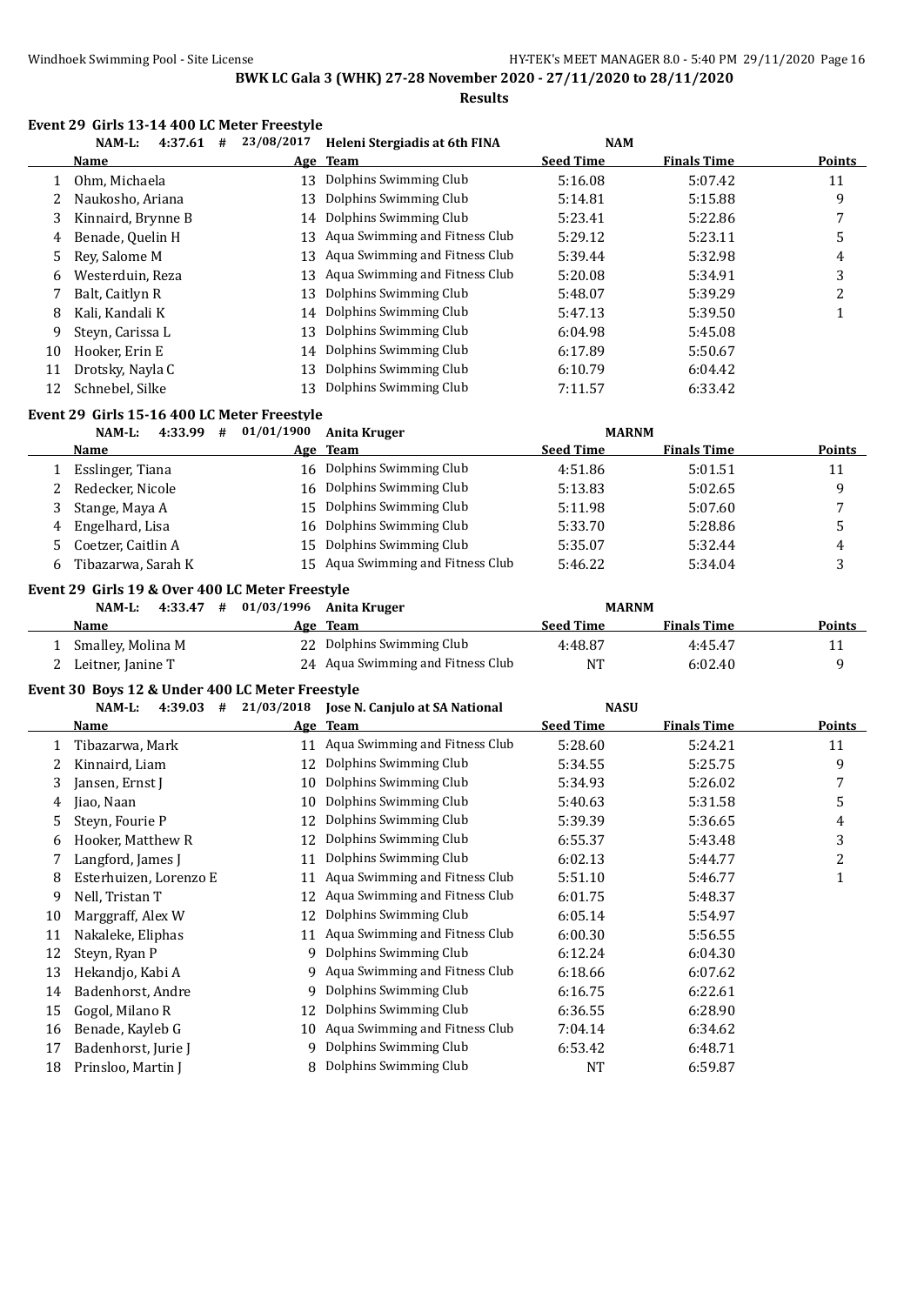**Event 30 Boys 13-14 400 LC Meter Freestyle NAM-L: 4:14.45 # 11/09/2019 Jose Canjulo NAM Name Age Team Seed Time Finals Time Points** 1 Ohm, Oliver 14 Dolphins Swimming Club 4:34.60 4:32.23 11 2 Durand, Oliver B 13 Dolphins Swimming Club 4:58.67 4:46.16 9 3 Esslinger, Nico 14 Dolphins Swimming Club 4:52.51 4:46.33 7 4 Magongo, Brave 14 Aqua Swimming and Fitness Club NT 5:00.74 5 5 Lasso Drews, Daniel 14 Dolphins Swimming Club 5:25.80 5:12.23 4 6 Zhou, Ruizhe 14 Dolphins Swimming Club 5:32.37 5:29.37 3 **Event 30 Boys 15-16 400 LC Meter Freestyle NAM-L: 4:16.09 # 13/03/2014 Nicolai Flemming NASU-ZZ Name Age Team Seed Time Finals Time Points** 1 De Jager, Christopher 16 Aqua Swimming and Fitness Club NT 4:51.69 11 2 Nell, Noah S 15 Aqua Swimming and Fitness Club 5:01.52 5:00.78 5:00.78 3 Rathenam, Keanet-Peter 16 Dolphins Swimming Club 4:53.42 5:17.13 7 4 Loxton, Dominic 15 Aqua Swimming and Fitness Club 6:51.67 6:08.92 5 **Event 30 Boys 17-18 400 LC Meter Freestyle NAM-L: 4:09.35 # 10/04/2016 Philip Seidler NAMIB Name Age Team Seed Time Finals Time Points** 1 Wellmann, Arkell J 18 Dolphins Swimming Club 4:44.50 4:41.72 11 2 Gertze, Matthew R 18 Dolphins Swimming Club 4:37.31 4:46.34 9 **Event 32 Men 45 & Over 400 LC Meter Freestyle NAM-L: 5:44.17 # 16/02/2019 Paddy Murphy NAM Name Age Team Seed Time Finals Time Points** 1 Bekker, Johan 51 Marlins Swimming Club 5:49.85 5:51.08 11 **Event 33 Girls 8 & Under 200 LC Meter IM NAM-L: 3:29.57 # 11/10/2019 Rose Matyayi AQUA Name Age Team Seed Time Finals Time Points** 1 Jansen, Christina H 8 Dolphins Swimming Club NT 4:06.07 11 **Event 33 Girls 9-10 200 LC Meter IM NAM-L: 2:51.28 # 12/10/2013 Heleni Stergiadis DOL Name Age Team Seed Time Finals Time Points** 1 Prinsloo, Milan 10 Dolphins Swimming Club 3:07.55 3:12.69 11 2 Matyayi, Rose 20 10 Aqua Swimming and Fitness Club 3:15.21 3:13.39 3:13.39 3 De Sousa, Vitoria J 10 Dolphins Swimming Club 3:27.95 3:17.77 7 4 Naukosho, Ainoa 9 Dolphins Swimming Club 3:24.07 3:26.37 5 5 Brinkmann, Emma M 9 Dolphins Swimming Club 3:32.32 3:52.66 4 6 Drotsky, Kayleigh R 10 Dolphins Swimming Club 3:50.96 3:55.32 3 7 Rey, Candice J 10 Aqua Swimming and Fitness Club 3:49.71 3:55.57 2 2 8 Mobbison, Solange A 10 Dolphins Swimming Club 3:50.71 3:59.65 1 9 Steyn, Lara 10 Dolphins Swimming Club 4:00.20 4:03.98 10 McNab, Aneurene 9 Dolphins Swimming Club 4:43.45 4:46.23 11 Hamutenya, Faiza 10 Aqua Swimming and Fitness Club NT 4:55.02 Mahdy, Nadien 19 Dolphins Swimming Club 19 NT 19 DQ Arms not brought forward simultaneously over the water - fly **Event 33 Girls 11-12 200 LC Meter IM NAM-L: 2:35.27 # 06/12/2008 Christine Briedenhann NSA**

| Name              | Age Team                          | Seed Time | <b>Finals Time</b> | <b>Points</b> |
|-------------------|-----------------------------------|-----------|--------------------|---------------|
| Humphrey, Jessica | 12 Aqua Swimming and Fitness Club | 2:52.42   | 2:57.21            |               |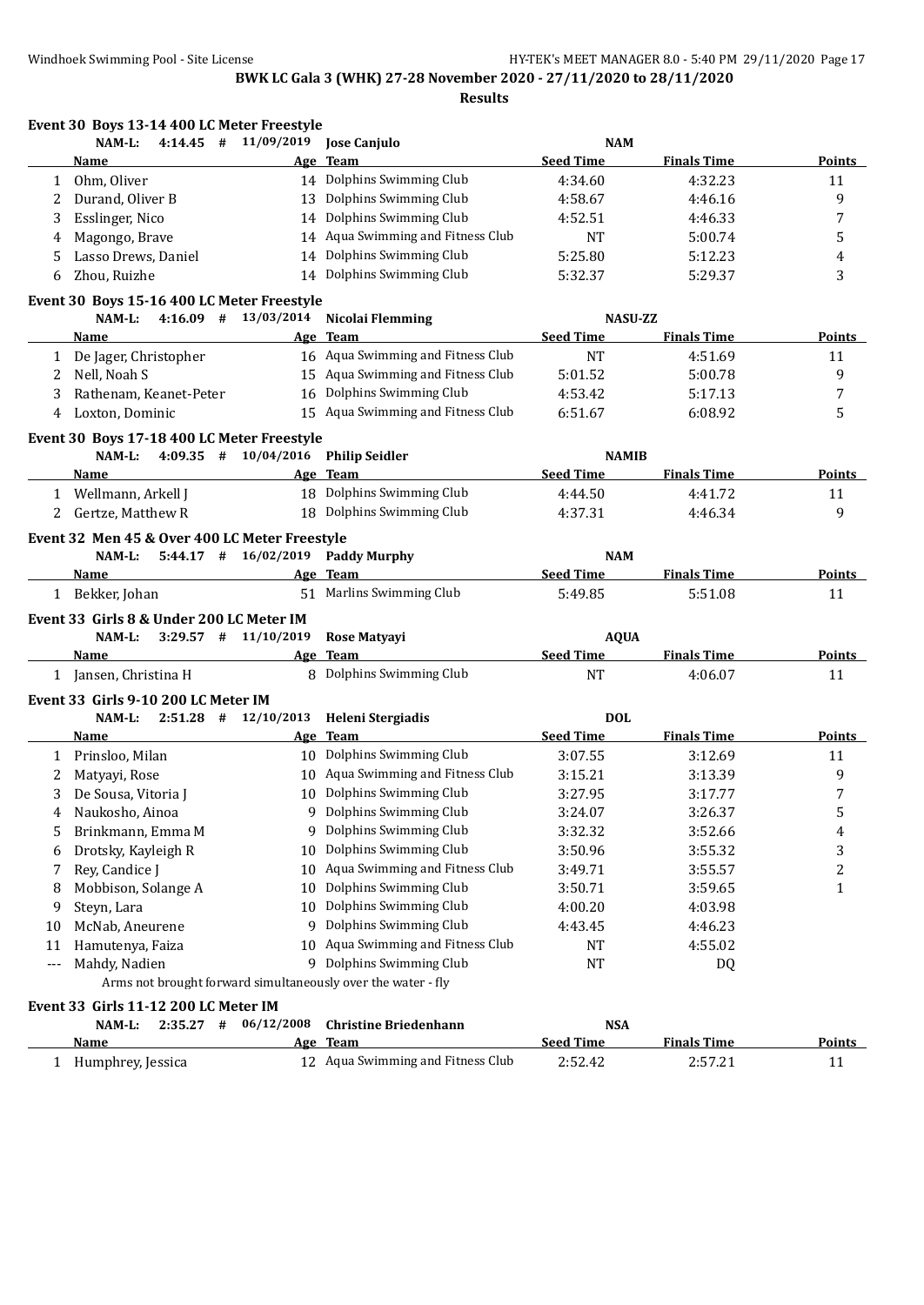#### **(Event 33 Girls 11-12 200 LC Meter IM)**

|       | <b>Name</b>         |    | Age Team                          | <b>Seed Time</b> | <b>Finals Time</b> | Points |
|-------|---------------------|----|-----------------------------------|------------------|--------------------|--------|
|       | Brinkmann, Maja J   | 12 | Dolphins Swimming Club            | 2:56.73          | 2:57.68            | 9      |
| 3     | Kapapa, Alexandra   |    | 11 Aqua Swimming and Fitness Club | 3:08.58          | 3:05.32            |        |
| 4     | Senekal, Julitte    | 12 | Dolphins Swimming Club            | 3:10.60          | 3:13.23            | ა      |
| 5.    | Nel, Esmeralda      | 11 | Phoenix Swimming Academy          | 3:17.55          | 3:14.11            | 4      |
| 6     | Stephanus, Oliwia E | 12 | Dolphins Swimming Club            | 3:10.63          | 3:17.89            | 3      |
|       | Geyser, Mikayla     | 11 | Dolphins Swimming Club            | 3:06.93          | 3:20.00            |        |
| 8     | Slinger, Gizelle    |    | 11 Agua Swimming and Fitness Club | 3:26.28          | 3:27.69            |        |
| 9     | Bekker, Jemima      | 11 | Marlins Swimming Club             | <b>NT</b>        | 3:37.20            |        |
| 10    | Bergh, Madison S    | 11 | Aqua Swimming and Fitness Club    | <b>NT</b>        | 3:55.12            |        |
| $---$ | Engelbrecht, Kara   |    | Phoenix Swimming Academy          | NT               | DQ                 |        |
|       |                     |    |                                   |                  |                    |        |

At the turn or finish did not touch with both hands simultaneously/separated - breast

#### **Event 33 Girls 13-14 200 LC Meter IM**

|    | $NAM-L$ :          | 2:27.41 | # | 23/08/2017 | Heleni Stergiadis at 6th FINA  | <b>NAM</b>       |                    |               |
|----|--------------------|---------|---|------------|--------------------------------|------------------|--------------------|---------------|
|    | <u>Name</u>        |         |   |            | Age Team                       | <b>Seed Time</b> | <b>Finals Time</b> | <b>Points</b> |
|    | Naukosho, Ariana   |         |   | 13         | Dolphins Swimming Club         | 2:42.95          | 2:46.76            | 11            |
|    | Benade, Quelin H   |         |   | 13         | Aqua Swimming and Fitness Club | 2:48.79          | 2:53.86            | 9             |
| 3. | Kinnaird, Brynne B |         |   | 14         | Dolphins Swimming Club         | 2:47.62          | 2:54.14            |               |
| 4  | Rev. Salome M      |         |   | 13         | Aqua Swimming and Fitness Club | 2:57.12          | 2:55.58            | 5             |
| 5. | Westerduin, Reza   |         |   | 13         | Aqua Swimming and Fitness Club | 2:48.67          | 2:57.07            | 4             |
| 6  | Klein, Kaylynn J   |         |   | 13         | Aqua Swimming and Fitness Club | 3:01.82          | 2:59.72            | 3             |
|    | Balt, Caitlyn R    |         |   | 13         | Dolphins Swimming Club         | 3:00.28          | 3:01.81            | 2             |
| 8  | Hooker, Erin E     |         |   |            | 14 Dolphins Swimming Club      | 3:09.78          | 3:02.77            |               |
| 9  | Drotsky, Nayla C   |         |   | 13         | Dolphins Swimming Club         | 3:10.37          | 3:05.76            |               |
| 10 | Kali, Kandali K    |         |   | 14         | Dolphins Swimming Club         | 3:01.30          | 3:10.27            |               |
| 11 | Steyn, Carissa L   |         |   | 13         | Dolphins Swimming Club         | 3:13.98          | 3:13.17            |               |
| 12 | Ohm, Michaela      |         |   | 13         | Dolphins Swimming Club         | 2:55.16          | 3:14.27            |               |
| 13 | Schnebel, Silke    |         |   | 13         | Dolphins Swimming Club         | 3:23.54          | 3:27.67            |               |
|    |                    |         |   |            |                                |                  |                    |               |

#### **Event 33 Girls 15-16 200 LC Meter IM**

#### **NAM-L: 2:22.54 # 17/08/2014 Sonja Adelaar at 2nd Youth Oly NAM**

|    | Name               | Age Team                          | <b>Seed Time</b> | <b>Finals Time</b> | <b>Points</b> |
|----|--------------------|-----------------------------------|------------------|--------------------|---------------|
|    | Redecker, Nicole   | 16 Dolphins Swimming Club         | 2:37.19          | 2:41.01            | 11            |
| 2  | Stange, Maya A     | 15 Dolphins Swimming Club         | 2:43.02          | 2:43.80            | 9             |
|    | Esslinger, Tiana   | 16 Dolphins Swimming Club         | 2:38.67          | 2:45.56            |               |
| 4  | Mutumbulua, Trisha | 16 Dolphins Swimming Club         | 2:43.62          | 2:46.18            |               |
| 5. | Engelhard, Lisa    | 16 Dolphins Swimming Club         | 2:53.91          | 2:52.04            | 4             |
| 6  | Tibazarwa, Sarah K | 15 Agua Swimming and Fitness Club | 2:58.77          | 2:56.68            | 3             |
|    | Coetzer, Caitlin A | 15 Dolphins Swimming Club         | 2:54.46          | 2:57.39            |               |
| 8  | Benjamin, Zunaid M | 16 Agua Swimming and Fitness Club | 2:59.89          | 2:58.64            |               |
|    | Nakaleke, Ester    | 15 Agua Swimming and Fitness Club | 3:08.03          | 3:09.68            |               |

#### **Event 33 Girls 17-18 200 LC Meter IM**

|                                           |                      |    |     | NAM-L: 2:26.88 # 13/04/2015 |  |  |  |  |  |
|-------------------------------------------|----------------------|----|-----|-----------------------------|--|--|--|--|--|
|                                           | Name                 |    | Age |                             |  |  |  |  |  |
|                                           | 1 Esslinger, Carissa | 18 |     |                             |  |  |  |  |  |
| Event 33  Girls 19 & Over 200 LC Meter IM |                      |    |     |                             |  |  |  |  |  |
|                                           |                      |    |     | NAM-L: 2:22.54 # 17/08/2014 |  |  |  |  |  |
| Name<br>Age                               |                      |    |     |                             |  |  |  |  |  |
|                                           | 1 Smalley, Molina M  |    | 22  |                             |  |  |  |  |  |

| nt 33  Girls 17-18 200 LC Meter IM     |         |   |            |                                           |                  |                    |               |
|----------------------------------------|---------|---|------------|-------------------------------------------|------------------|--------------------|---------------|
| NAM-L:                                 | 2:26.88 | # |            | 13/04/2015 Toni Roth at Sa National Aquat | NASU-ZZ          |                    |               |
| <b>Name</b>                            |         |   |            | Age Team                                  | <b>Seed Time</b> | <b>Finals Time</b> | <b>Points</b> |
| 1 Esslinger, Carissa                   |         |   |            | 18 Dolphins Swimming Club                 | 3:00.96          | 2:59.58            | 11            |
| nt 33  Girls 19 & Over 200 LC Meter IM |         |   |            |                                           |                  |                    |               |
| NAM-L:                                 | 2:22.54 | # | 17/08/2014 | Sonja Adelaar at 2nd Youth Oly            | <b>NAM</b>       |                    |               |
| Name                                   |         |   |            | Age Team                                  | <b>Seed Time</b> | <b>Finals Time</b> | Points        |
|                                        |         |   |            |                                           |                  |                    |               |

| Name                | лее теаш                          | зееч типе | гшать гипе | гошь |
|---------------------|-----------------------------------|-----------|------------|------|
| 1 Smalley, Molina M | 22 Dolphins Swimming Club         | 2:31.20   | 2:33.57    |      |
| 2 Leitner, Janine T | 24 Agua Swimming and Fitness Club | NT        | 3:19.54    |      |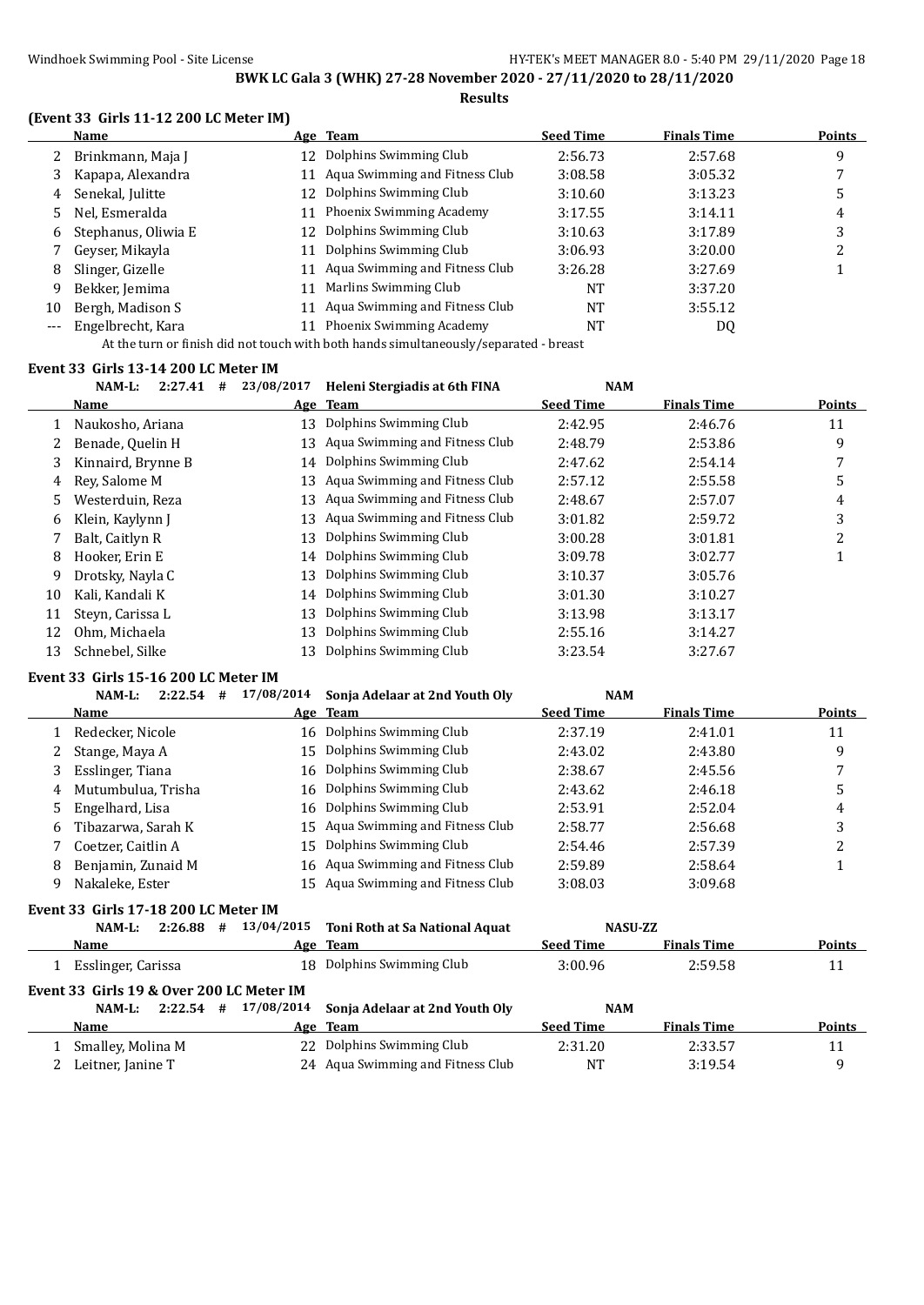**Event 34 Boys 8 & Under 200 LC Meter IM**

#### **BWK LC Gala 3 (WHK) 27-28 November 2020 - 27/11/2020 to 28/11/2020 Results**

**NAM-L: 3:21.33 # 31/01/2020 Andre Badenhorst DOL**

**Name Age Team Seed Time Finals Time Points** 1 Leitner, Zach M 7 Aqua Swimming and Fitness Club NT 4:29.00 11 Prinsloo, Martin J 8 Dolphins Swimming Club 3:40.95 DQ Arm movements did not continue throughout race - fly **Event 34 Boys 9-10 200 LC Meter IM NAM-L: 2:47.68 # 03/04/2018 Oliver B. Durand at SA Level 3 NASU Name Age Team Seed Time Finals Time Points** 1 Jiao, Naan 10 Dolphins Swimming Club 2:56.70 2:59.35 11 2 Jansen, Ernst J 10 Dolphins Swimming Club 2:56.43 2:59.56 9 3 Steyn, Ryan P 9 Dolphins Swimming Club 3:00.63 3:05.48 7 4 Badenhorst, Andre 9 Dolphins Swimming Club 3:19.39 3:27.65 5 5 Hekandio, Kabi A 9 Aqua Swimming and Fitness Club 3:30.02 3:31.04 4 6 Benade, Kayleb G 10 Aqua Swimming and Fitness Club 3:36.01 3:31.38 3 7 Engelhard, Victor 10 Dolphins Swimming Club 3:32.15 3:38.43 2 8 Badenhorst, Jurie J 9 Dolphins Swimming Club 3:38.17 3:49.18 1 9 De Klerk, Elijah Y 10 Dolphins Swimming Club NT 4:43.98 Von Lieres, Waldemar G 9 Dolphins Swimming Club NT NT DQ Arm movements did not continue throughout race - fly **Event 34 Boys 11-12 200 LC Meter IM NAM-L: 2:26.33 # 17/03/2017 Mikah K. Burger at SA National NASU Name Age Team Seed Time Finals Time Points** 1 Steyn, Fourie P 12 Dolphins Swimming Club 2:51.74 2:49.21 11 2 Nakaleke, Eliphas 11 Aqua Swimming and Fitness Club 2:51.61 2:50.82 9 3 Kinnaird, Liam 12 Dolphins Swimming Club 2:50.24 2:51.60 7 4 Langford, James J 11 Dolphins Swimming Club 2:55.64 2:56.54 2:56.54 5 5 Esterhuizen, Lorenzo E 11 Aqua Swimming and Fitness Club 2:54.85 2:58.17 4 6 Tibazarwa, Mark 11 Aqua Swimming and Fitness Club 3:02.61 3:04.63 3 7 Marggraff, Alex W 12 Dolphins Swimming Club 3:08.13 3:04.93 2 8 Bauernschmitt, Michael B 12 Dolphins Swimming Club 3:07.26 3:05.32 1 9 Hooker, Matthew R 12 Dolphins Swimming Club 3:21.31 3:07.13 10 Nell, Tristan T 12 Aqua Swimming and Fitness Club 3:07.31 3:12.65 11 Gogol, Milano R 12 Dolphins Swimming Club 3:16.40 3:18.69 12 David, Jose A 12 Aqua Swimming and Fitness Club NT 4:36.82 **Event 34 Boys 13-14 200 LC Meter IM NAM-L: 2:13.82 # 11/09/2019 Jose Canjulo NAM Name Age Team Seed Time Finals Time Points** 1 Magongo, Brave 14 Aqua Swimming and Fitness Club 2:38.87 2:32.74 11 2 Ohm, Oliver 14 Dolphins Swimming Club 2:30.73 2:33.18 9 3 Durand, Oliver B 13 Dolphins Swimming Club 2:30.58 2:36.39 7 4 Esslinger, Nico 14 Dolphins Swimming Club 2:37.40 2:39.66 5 5 Engelhard, Robin 14 Dolphins Swimming Club 2:45.93 2:41.81 4 6 Lasso Drews, Daniel 14 Dolphins Swimming Club 2:51.55 2:45.30 3 7 Zhou, Ruizhe 14 Dolphins Swimming Club 2:44.05 2:49.14 2 8 Bekker, Jeddidiah 14 Marlins Swimming Club 3:11.19 2:58.97 1 9 Kapapa, Timothy 13 Aqua Swimming and Fitness Club NT 3:10.58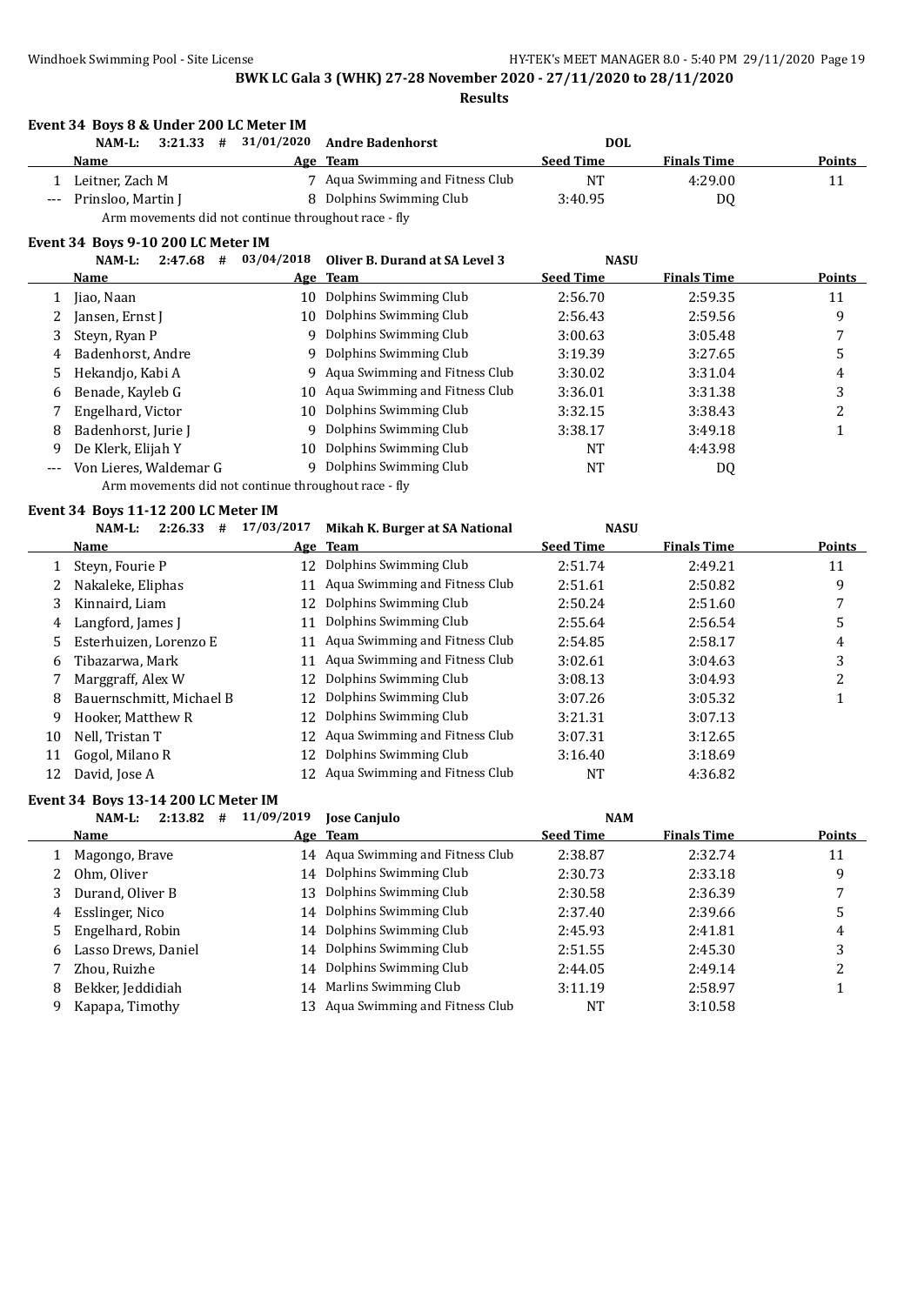|              | Event 34 Boys 15-16 200 LC Meter IM            |                        |                                                                                       |                  |                    |                |
|--------------|------------------------------------------------|------------------------|---------------------------------------------------------------------------------------|------------------|--------------------|----------------|
|              | $2:13.00$ #<br>NAM-L:                          | 01/12/2017             | Ronan Z. Wantenaar at WP SUMME                                                        | <b>NSA</b>       |                    |                |
|              | Name                                           |                        | Age Team                                                                              | <b>Seed Time</b> | <b>Finals Time</b> | Points         |
| $\mathbf{1}$ | Canjulo, Jose N                                |                        | 15 Aqua Swimming and Fitness Club                                                     | 2:14.49          | 2:17.65            | 11             |
| 2            | Burger, Mikah K                                |                        | 16 Dolphins Swimming Club                                                             | 2:19.92          | 2:22.73            | 9              |
| 3            | Magongo, Armas                                 |                        | 16 Aqua Swimming and Fitness Club                                                     | 2:37.74          | 2:36.72            | 7              |
| 4            | Nell, Noah S                                   | 15                     | Aqua Swimming and Fitness Club                                                        | 2:39.65          | 2:39.86            | 5              |
| 5            | Rathenam, Keanet-Peter                         | 16                     | Dolphins Swimming Club                                                                | 2:37.95          | 2:45.99            | 4              |
| ---          | Loxton, Dominic                                |                        | 15 Aqua Swimming and Fitness Club                                                     | 3:07.80          | <b>DQ</b>          |                |
|              |                                                |                        | At the turn or finish did not touch with both hands simultaneously/separated - breast |                  |                    |                |
|              | Event 34 Boys 17-18 200 LC Meter IM            |                        |                                                                                       |                  |                    |                |
|              | NAM-L:                                         | $2:07.47$ # 20/08/2019 | Ronan Z. Wantenaar                                                                    | <b>NAM</b>       |                    |                |
|              | Name                                           |                        | Age Team                                                                              | <b>Seed Time</b> | <b>Finals Time</b> | <b>Points</b>  |
|              | 1 Wellmann, Arkell J                           |                        | 18 Dolphins Swimming Club                                                             | 2:23.11          | 2:26.27            | 11             |
| 2            | Gertze, Matthew R                              |                        | 18 Dolphins Swimming Club                                                             | 2:28.68          | 2:31.23            | 9              |
| 3            | Nakaleke, Elias E                              |                        | 17 Aqua Swimming and Fitness Club                                                     | 2:39.17          | 2:38.72            | 7              |
|              | Event 34 Boys 19 & Over 200 LC Meter IM        |                        |                                                                                       |                  |                    |                |
|              | NAM-L:                                         | $2:07.47$ # 20/08/2019 | Ronan Z. Wantenaar                                                                    | <b>NAM</b>       |                    |                |
|              | Name                                           |                        | Age Team                                                                              | <b>Seed Time</b> | <b>Finals Time</b> | <b>Points</b>  |
|              | 1 Johannesson, Jureck                          |                        | 20 Aqua Swimming and Fitness Club                                                     | <b>NT</b>        | 2:51.21            | 11             |
|              | Event 37 Girls 8 & Under 50 LC Meter Freestyle |                        |                                                                                       |                  |                    |                |
|              | NAM-L:<br>36.82#                               | 28/01/2010             | Zuné Weber at Namibian Nationa                                                        | <b>NSA</b>       |                    |                |
|              | Name                                           |                        | Age Team                                                                              | <b>Seed Time</b> | <b>Finals Time</b> | Points         |
| $\mathbf{1}$ | Jansen, Christina H                            |                        | 8 Dolphins Swimming Club                                                              | 44.12            | 47.79              | 11             |
| 2            | Pretorius, Jayd K                              |                        | 7 Aqua Swimming and Fitness Club                                                      | 51.22            | 55.16              | 9              |
|              | Event 37 Girls 9-10 50 LC Meter Freestyle      |                        |                                                                                       |                  |                    |                |
|              | NAM-L:<br>30.89 #                              | 13/12/2006             | <b>Christine Briedenhann</b>                                                          | <b>NSANM</b>     |                    |                |
|              | Name                                           |                        | Age Team                                                                              | <b>Seed Time</b> | <b>Finals Time</b> | <b>Points</b>  |
|              | 1 Matyayi, Rose                                |                        | 10 Aqua Swimming and Fitness Club                                                     | 34.04            | 34.57              | 11             |
| 2            | De Sousa, Vitoria J                            |                        | 10 Dolphins Swimming Club                                                             | 35.34            | 36.24              | 9              |
| 3            | Naukosho, Ainoa                                |                        | 9 Dolphins Swimming Club                                                              | 37.49            | 37.87              | 7              |
| 4            | Prinsloo, Milan                                |                        | 10 Dolphins Swimming Club                                                             | 36.48            | 37.93              | 5              |
|              | Brinkmann, Emma M                              |                        | 9 Dolphins Swimming Club                                                              | 41.96            |                    |                |
| 5            | Rey, Candice J                                 |                        | 10 Aqua Swimming and Fitness Club                                                     | 40.06            | 40.17              | 4<br>3         |
| 6            |                                                |                        | Dolphins Swimming Club                                                                |                  | 41.67              | $\overline{c}$ |
|              | Steyn, Lara                                    | 10                     | 10 Dolphins Swimming Club                                                             | 42.65            | 43.19              | $\mathbf{1}$   |
| 8            | Drotsky, Kayleigh R                            |                        | 10 Dolphins Swimming Club                                                             | 45.16            | 47.47              |                |
| 9            | Mobbison, Solange A                            |                        | 9 Dolphins Swimming Club                                                              | 47.75            | 49.36              |                |
| 10           | McNab, Aneurene                                |                        |                                                                                       | 53.00            | 55.00              |                |
| 11           | Hamutenya, Faiza                               |                        | 10 Aqua Swimming and Fitness Club                                                     | 50.76            | 55.32              |                |
| 12           | Mahdy, Nadien                                  |                        | 9 Dolphins Swimming Club                                                              | 59.87            | 1:00.87            |                |
| 13           | De Lange, Claire                               |                        | 9 Phoenix Swimming Academy                                                            | NT               | 1:02.02            |                |
|              | Event 37 Girls 11-12 50 LC Meter Freestyle     |                        |                                                                                       |                  |                    |                |
|              | #<br>NAM-L:<br>28.72                           | 01/12/2008             | <b>Christine Briedenhann</b>                                                          | <b>NSA</b>       |                    |                |
|              | <u>Name</u>                                    |                        | Age Team                                                                              | <b>Seed Time</b> | <b>Finals Time</b> | <b>Points</b>  |
|              | 1 Humphrey, Jessica                            |                        | 12 Aqua Swimming and Fitness Club                                                     | 31.01            | 31.39              | 11             |
|              | 2 Nel. Esmeralda                               |                        | 11 Phoenix Swimming Academy                                                           | 32.69            | 33.45              | 9              |

| Humphrey, Jessica   | IZ Aqua Swimming and Fitness Club | 31.01 | 31.39 |   |
|---------------------|-----------------------------------|-------|-------|---|
| 2 Nel. Esmeralda    | 11 Phoenix Swimming Academy       | 32.69 | 33.45 |   |
| 3 Brinkmann, Maja J | 12 Dolphins Swimming Club         | 33.11 | 34.03 |   |
| 4 Kapapa, Alexandra | 11 Agua Swimming and Fitness Club | 35.66 | 34.67 |   |
| Bekker, Jemima      | 11 Marlins Swimming Club          | 34.95 | 34.80 | 4 |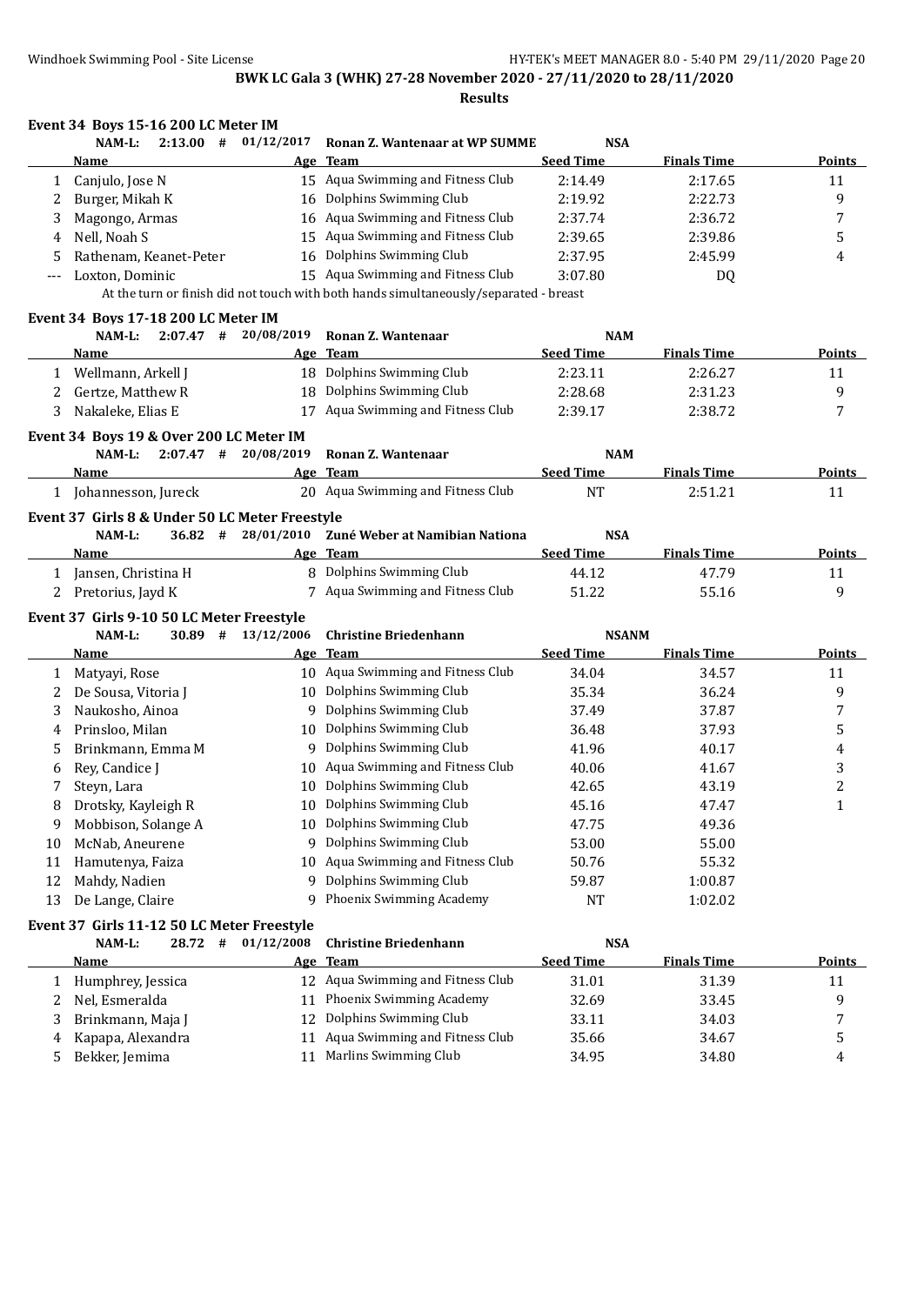|    | (Event 37 Girls 11-12 50 LC Meter Freestyle) |    |                                |                  |                    |               |  |  |  |  |
|----|----------------------------------------------|----|--------------------------------|------------------|--------------------|---------------|--|--|--|--|
|    | <b>Name</b>                                  |    | Age Team                       | <b>Seed Time</b> | <b>Finals Time</b> | <b>Points</b> |  |  |  |  |
| 6  | Nel, Amy-Isabella                            | 11 | Marlins Swimming Club          | 36.16            | 35.75              | 3             |  |  |  |  |
|    | Gevser, Mikayla                              | 11 | Dolphins Swimming Club         | 36.12            | 36.05              |               |  |  |  |  |
| 8  | Senekal, Julitte                             |    | 12 Dolphins Swimming Club      | 36.29            | 36.20              |               |  |  |  |  |
| 9  | Stephanus, Oliwia E                          |    | 12 Dolphins Swimming Club      | 34.65            | 36.21              |               |  |  |  |  |
| 10 | Le Roux, Marilize                            |    | 12 Marlins Swimming Club       | <b>NT</b>        | 36.73              |               |  |  |  |  |
| 11 | Slinger, Gizelle                             | 11 | Aqua Swimming and Fitness Club | 37.54            | 38.00              |               |  |  |  |  |
| 12 | Coetzee, Marlene S                           |    | 12 Phoenix Swimming Academy    | <b>NT</b>        | 41.18              |               |  |  |  |  |
| 13 | Bergh, Madison S                             | 11 | Aqua Swimming and Fitness Club | 44.12            | 42.44              |               |  |  |  |  |
| 14 | Lochner, Emma S                              |    | Marlins Swimming Club          | NT               | 42.52              |               |  |  |  |  |

#### **Event 37 Girls 13-14 50 LC Meter Freestyle**

|    | 27.26<br>#<br>$NAM-L$ : | 13/09/2010 | Christine M. Briedenhann at 10    | <b>NSA</b>       |                    |               |
|----|-------------------------|------------|-----------------------------------|------------------|--------------------|---------------|
|    | <b>Name</b>             |            | Age Team                          | <b>Seed Time</b> | <b>Finals Time</b> | <b>Points</b> |
|    | Ohm, Michaela           | 13         | Dolphins Swimming Club            | 30.59            | 31.21              | 11            |
|    | Naukosho, Ariana        | 13         | Dolphins Swimming Club            | 31.06            | 32.41              | 9             |
| 3  | Benade, Quelin H        |            | 13 Aqua Swimming and Fitness Club | 32.91            | 32.58              | 7             |
| 4  | Westerduin, Reza        | 13         | Aqua Swimming and Fitness Club    | 30.84            | 33.58              | 5             |
| 5  | Kinnaird, Brynne B      |            | 14 Dolphins Swimming Club         | 32.93            | 33.67              | 4             |
| 6  | Klein, Kaylynn J        |            | 13 Aqua Swimming and Fitness Club | 33.25            | 33.78              | 3             |
|    | Rev. Salome M           |            | 13 Aqua Swimming and Fitness Club | 32.93            | 33.86              | 2             |
| 8  | Hooker, Erin E          | 14         | Dolphins Swimming Club            | 34.52            | 34.40              |               |
| 9  | Kali, Kandali K         |            | 14 Dolphins Swimming Club         | 33.23            | 34.63              |               |
| 10 | Balt, Caitlyn R         | 13         | Dolphins Swimming Club            | 33.30            | 34.90              |               |
| 11 | Steyn, Carissa L        | 13         | Dolphins Swimming Club            | 35.34            | 35.06              |               |
| 12 | Drotsky, Nayla C        | 13         | Dolphins Swimming Club            | 34.81            | 35.43              |               |
| 13 | Schnebel, Silke         | 13         | Dolphins Swimming Club            | 37.10            | 37.11              |               |
| 14 | Helm, Jezneel           |            | 14 Phoenix Swimming Academy       | NT               | 45.29              |               |

#### **Event 37 Girls 15-16 50 LC Meter Freestyle**

|    | $NAM-L$ :          | 27.25 | # | 14/06/2012 | <b>Christine Briedenhann</b>      | <b>NSA</b>       |                    |        |
|----|--------------------|-------|---|------------|-----------------------------------|------------------|--------------------|--------|
|    | Name               |       |   |            | Age Team                          | <b>Seed Time</b> | <b>Finals Time</b> | Points |
|    | Mutumbulua, Trisha |       |   |            | 16 Dolphins Swimming Club         | 28.61            | 29.26              | 11     |
| 2  | Stange, Maya A     |       |   |            | 15 Dolphins Swimming Club         | 29.39            | 29.66              | 9      |
| 3  | Esslinger, Tiana   |       |   |            | 16 Dolphins Swimming Club         | 29.64            | 30.36              |        |
| 4  | Engelhard, Lisa    |       |   |            | 16 Dolphins Swimming Club         | 31.17            | 30.94              | 5      |
| 5. | Redecker, Nicole   |       |   |            | 16 Dolphins Swimming Club         | 31.13            | 31.23              | 4      |
| 6  | Nakaleke, Ester    |       |   |            | 15 Aqua Swimming and Fitness Club | 32.47            | 32.66              | 3      |
|    | Benjamin, Zunaid M |       |   |            | 16 Aqua Swimming and Fitness Club | 32.10            | 32.79              | າ      |
| 8  | Tibazarwa. Sarah K |       |   |            | 15 Aqua Swimming and Fitness Club | 32.25            | 32.96              |        |
| 9  | Silver. Tuané      |       |   | 16         | Dolphins Swimming Club            | 33.05            | 33.14              |        |
| 10 | Coetzer, Caitlin A |       |   | 15         | Dolphins Swimming Club            | 32.78            | 33.32              |        |
|    |                    |       |   |            |                                   |                  |                    |        |

# **Event 37 Girls 17-18 50 LC Meter Freestyle**

|                                                | NAM-L:             | 26.95 | 01/01/1900<br># | <b>Monica Dahl</b>        | <b>MARNM</b>     |                    |               |  |  |  |  |
|------------------------------------------------|--------------------|-------|-----------------|---------------------------|------------------|--------------------|---------------|--|--|--|--|
|                                                | <b>Name</b>        |       |                 | Age Team                  | <b>Seed Time</b> | <b>Finals Time</b> | <b>Points</b> |  |  |  |  |
|                                                | Esslinger, Carissa |       |                 | 18 Dolphins Swimming Club | 32.00            | 32.51              | 11            |  |  |  |  |
| Event 37 Girls 19 & Over 50 LC Meter Freestyle |                    |       |                 |                           |                  |                    |               |  |  |  |  |
|                                                |                    |       |                 |                           |                  |                    |               |  |  |  |  |
|                                                | NAM-L:             | 26.76 | 01/07/1996<br># | Monica Dahl               | <b>MARNM</b>     |                    |               |  |  |  |  |
|                                                | <b>Name</b>        |       |                 | Age Team                  | <b>Seed Time</b> | <b>Finals Time</b> | <b>Points</b> |  |  |  |  |
|                                                | Smalley, Molina M  |       |                 | 22 Dolphins Swimming Club | 29.09            | 30.31              | 11            |  |  |  |  |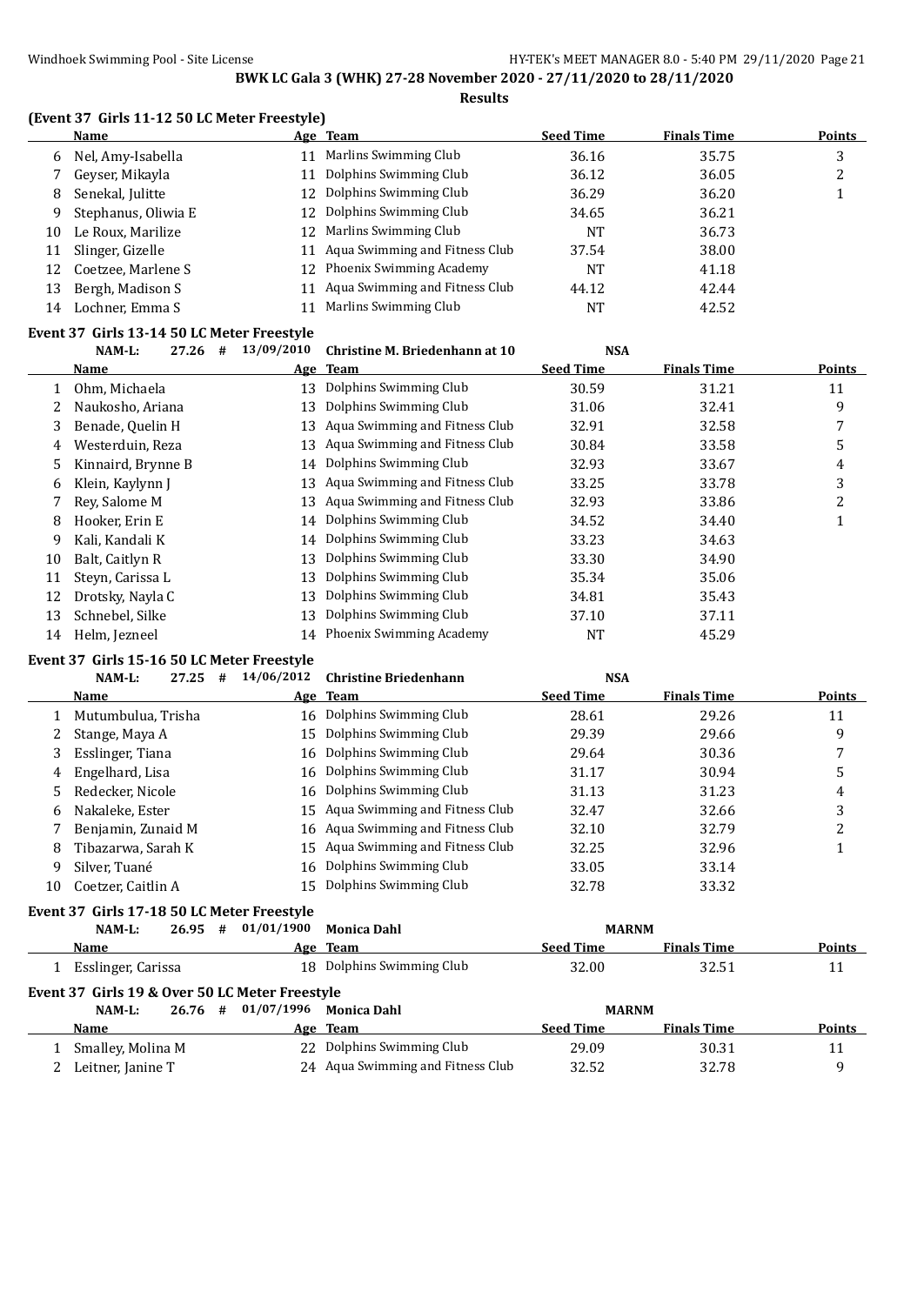|              | Event 38 Boys 8 & Under 50 LC Meter Freestyle |            |                                |                  |                    |                  |
|--------------|-----------------------------------------------|------------|--------------------------------|------------------|--------------------|------------------|
|              | NAM-L:<br>36.18<br>#                          | 30/11/2002 | <b>Hardus Louw</b>             | <b>NOONM</b>     |                    |                  |
|              | <b>Nasu Long Co:</b><br>35.70<br>$\ast$       | 02/02/2007 | <b>Alexander Skinner</b>       | <b>DOL</b>       |                    |                  |
|              | Name                                          |            | Age Team                       | <b>Seed Time</b> | <b>Finals Time</b> | <b>Points</b>    |
|              | 1 Prinsloo, Martin J                          |            | 8 Dolphins Swimming Club       | 41.71            | 42.69              | 11               |
| 2            | Leitner, Zach M                               |            | Aqua Swimming and Fitness Club | 48.66            | 48.82              | 9                |
| 3            | Cowley, Dylan                                 | 8          | Dolphins Swimming Club         | 50.87            | 49.89              | 7                |
|              | Event 38 Boys 9-10 50 LC Meter Freestyle      |            |                                |                  |                    |                  |
|              | 30.70#<br>NAM-L:                              | 05/12/2019 | <b>Nathan Bock</b>             | <b>ORA</b>       |                    |                  |
|              | Name                                          | <u>Age</u> | <b>Team</b>                    | <b>Seed Time</b> | <b>Finals Time</b> | <b>Points</b>    |
| 1            | Jansen, Ernst J                               | 10         | Dolphins Swimming Club         | 34.56            | 34.37              | 11               |
| 2            | Jiao, Naan                                    | 10         | Dolphins Swimming Club         | 34.53            | 34.54              | 9                |
| 3            | Steyn, Ryan P                                 | 9          | Dolphins Swimming Club         | 36.17            | 35.84              | 7                |
| 4            | Badenhorst, Andre                             | 9          | Dolphins Swimming Club         | 36.76            | 37.40              | 5                |
| 5            | Hekandjo, Kabi A                              | 9          | Aqua Swimming and Fitness Club | 36.56            | 37.45              | 4                |
| 6            | Benade, Kayleb G                              | 10         | Aqua Swimming and Fitness Club | 37.72            | 40.05              | 3                |
| 7            | Engelhard, Victor                             | 10         | Dolphins Swimming Club         | 39.71            | 41.85              | $\boldsymbol{2}$ |
| 8            | Badenhorst, Jurie J                           | 9          | Dolphins Swimming Club         | 40.70            | 42.32              | $\mathbf{1}$     |
| 9            | De Klerk, Elijah Y                            | 10         | Dolphins Swimming Club         | 47.42            | 44.87              |                  |
| 10           | Von Lieres, Waldemar G                        | 9          | Dolphins Swimming Club         | <b>NT</b>        | 49.40              |                  |
|              | Event 38 Boys 11-12 50 LC Meter Freestyle     |            |                                |                  |                    |                  |
|              | NAM-L:<br>#<br>27.37                          | 17/03/2017 | Mikah K. Burger at SA National | <b>NASU</b>      |                    |                  |
|              | Name                                          | Age        | <b>Team</b>                    | <b>Seed Time</b> | <b>Finals Time</b> | <b>Points</b>    |
| 1            | Steyn, Fourie P                               | 12         | Dolphins Swimming Club         | 32.37            | 31.52              | 11               |
| 2            | Nakaleke, Eliphas                             | 11         | Aqua Swimming and Fitness Club | 31.76            | 31.60              | 9                |
| 3            | Kinnaird, Liam                                | 12         | Dolphins Swimming Club         | 32.58            | 32.03              | 7                |
| 4            | Langford, James J                             | 11         | Dolphins Swimming Club         | 32.67            | 32.73              | 5                |
| 5            | Bauernschmitt, Michael B                      | 12         | Dolphins Swimming Club         | 33.19            | 33.12              | 4                |
| 6            | Tibazarwa, Mark                               | 11         | Aqua Swimming and Fitness Club | 31.62            | 33.83              | 3                |
| 7            | Nell, Tristan T                               | 12         | Aqua Swimming and Fitness Club | 34.35            | 33.87              | $\boldsymbol{2}$ |
| 8            | Esterhuizen, Lorenzo E                        | 11         | Aqua Swimming and Fitness Club | 34.03            | 34.49              | $\mathbf{1}$     |
| 9            | Hooker, Matthew R                             | 12         | Dolphins Swimming Club         | 36.85            | 35.06              |                  |
| 10           | Marggraff, Alex W                             | 12         | Dolphins Swimming Club         | 35.48            | 35.12              |                  |
| 11           | Gogol, Milano R                               | 12         | Dolphins Swimming Club         | 36.74            | 37.46              |                  |
| 12           | David, Jose A                                 | 12         | Aqua Swimming and Fitness Club | 45.84            | 44.15              |                  |
|              | Event 38 Boys 13-14 50 LC Meter Freestyle     |            |                                |                  |                    |                  |
|              | NAM-L:<br>25.56 #                             | 11/09/2019 | Jose Canjulo                   | <b>NAM</b>       |                    |                  |
|              | <b>Name</b>                                   |            | Age Team                       | <b>Seed Time</b> | <b>Finals Time</b> | <b>Points</b>    |
| $\mathbf{1}$ | Ohm, Oliver                                   | 14         | Dolphins Swimming Club         | 26.78            | 27.19              | 11               |
| 2            | Magongo, Brave                                | 14         | Aqua Swimming and Fitness Club | 27.34            | 27.52              | 9                |
| 3            | Engelhard, Robin                              | 14         | Dolphins Swimming Club         | 27.92            | 27.78              | 7                |
| 4            | Esslinger, Nico                               | 14         | Dolphins Swimming Club         | 28.41            | 29.30              | 5                |
| 5            | Durand, Oliver B                              | 13         | Dolphins Swimming Club         | 29.46            | 29.52              | 4                |
| 6            | Lasso Drews, Daniel                           | 14         | Dolphins Swimming Club         | 30.68            | 30.18              | 3                |
| 7            | Bekker, Jeddidiah                             | 14         | Marlins Swimming Club          | 31.33            | 30.61              | $\boldsymbol{2}$ |
| 8            | Koster, Charles                               | 14         | Marlins Swimming Club          | NT               | 31.20              | $\mathbf{1}$     |
| 9            | Zhou, Ruizhe                                  | 14         | Dolphins Swimming Club         | 30.54            | 31.67              |                  |
| 10           | Kapapa, Timothy                               | 13         | Aqua Swimming and Fitness Club | NT               | 32.61              |                  |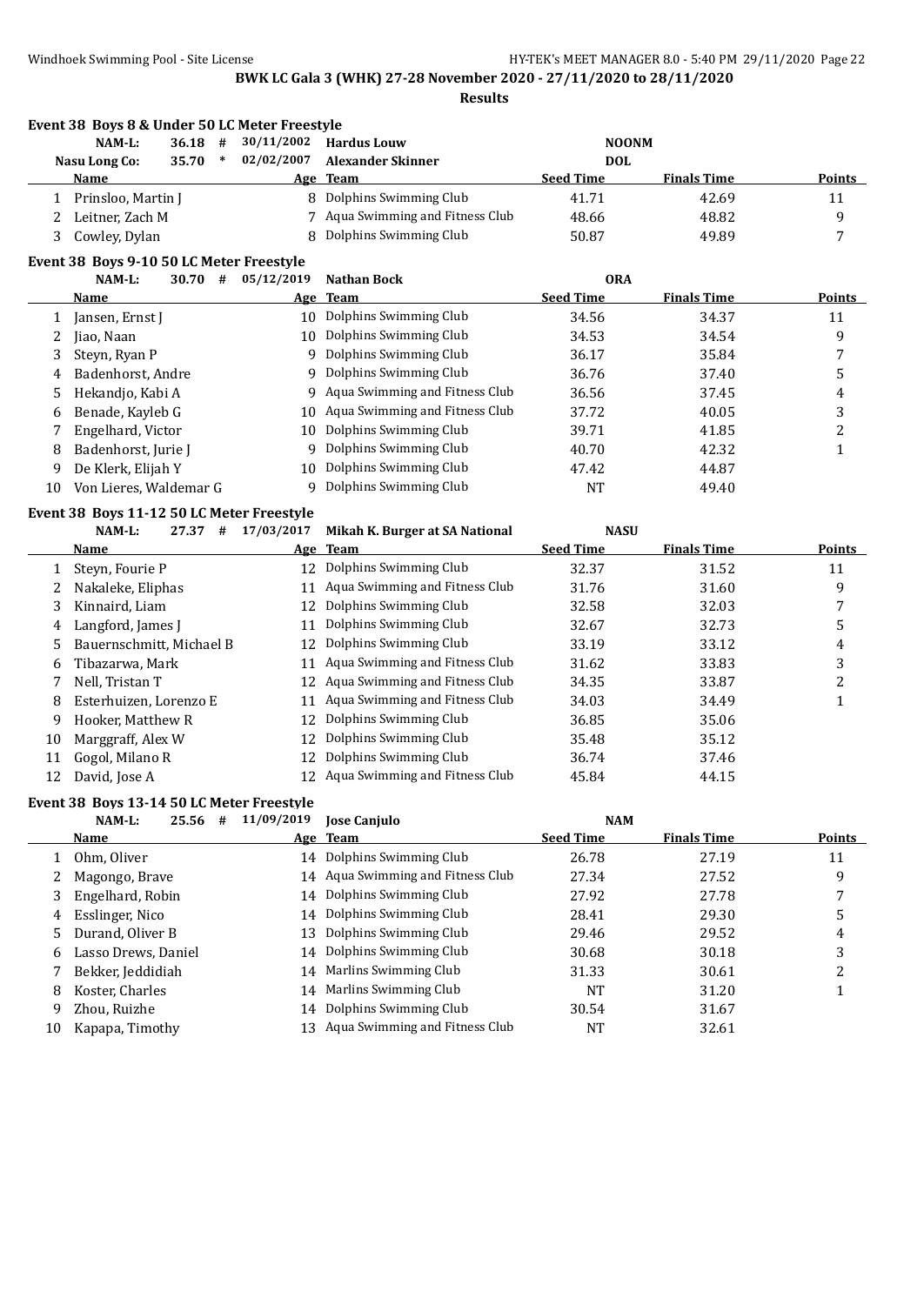|   | Event 38 Boys 15-16 50 LC Meter Freestyle           |                    |                                              |                            |                                     |                                      |
|---|-----------------------------------------------------|--------------------|----------------------------------------------|----------------------------|-------------------------------------|--------------------------------------|
|   | 24.58#<br>NAM-L:                                    | 01/12/2017         | Ronan Z. Wantenaar at WP SUMME               | <b>NSA</b>                 |                                     |                                      |
|   | Name                                                | Age                | <b>Team</b>                                  | <b>Seed Time</b>           | <b>Finals Time</b>                  | Points                               |
| 1 | Canjulo, Jose N                                     |                    | 15 Aqua Swimming and Fitness Club            | 25.55                      | 25.44                               | 11                                   |
| 2 | De Jager, Christopher                               | 16                 | Aqua Swimming and Fitness Club               | 26.84                      | 26.55                               | 9                                    |
| 3 | Burger, Mikah K                                     | 16                 | Dolphins Swimming Club                       | 26.25                      | 27.02                               | 7                                    |
| 4 | Magongo, Armas                                      | 16                 | Aqua Swimming and Fitness Club               | 27.98                      | 28.53                               | 5                                    |
| 5 | Rathenam, Keanet-Peter                              | 16                 | Dolphins Swimming Club                       | 28.25                      | 28.81                               | 4                                    |
| 6 | Nell, Noah S                                        | 15                 | Aqua Swimming and Fitness Club               | 29.01                      | 29.28                               | 3                                    |
| 7 | Helm, Joshua                                        | 16                 | Phoenix Swimming Academy                     | 30.99                      | 30.40                               | $\overline{c}$                       |
| 8 | Loxton, Dominic                                     | 15                 | Aqua Swimming and Fitness Club               | 31.87                      | 34.35                               | $\mathbf{1}$                         |
| 9 | Westerduin, Geo X                                   | 15                 | Aqua Swimming and Fitness Club               | 46.15                      | 42.94                               |                                      |
|   | Event 38 Boys 17-18 50 LC Meter Freestyle           |                    |                                              |                            |                                     |                                      |
|   | NAM-L:                                              | 23.58 # 22/10/2016 | <b>Alexander Skinner</b>                     | <b>NASU</b>                |                                     |                                      |
|   | Name                                                |                    | Age Team                                     | <b>Seed Time</b>           | <b>Finals Time</b>                  | <b>Points</b>                        |
| 1 | Wellmann, Arkell J                                  |                    | 18 Dolphins Swimming Club                    | 27.03                      | 27.58                               | 11                                   |
| 2 | Nakaleke, Elias E                                   | 17                 | Aqua Swimming and Fitness Club               | 27.34                      | 28.20                               | 9                                    |
| 3 | Gertze, Matthew R                                   | 18                 | Dolphins Swimming Club                       | 28.30                      | 28.76                               | 7                                    |
| 4 | Nieuwoudt, Brody B                                  | 17                 | Phoenix Swimming Academy                     | <b>NT</b>                  | 33.33                               | 5                                    |
|   | Event 38 Boys 19 & Over 50 LC Meter Freestyle       |                    |                                              |                            |                                     |                                      |
|   | $23.04$ #<br>NAM-L:                                 | 12/07/2019         | <b>Alexander Skinner</b>                     | <b>NAM</b>                 |                                     |                                      |
|   | Name                                                |                    | Age Team                                     | <b>Seed Time</b>           | <b>Finals Time</b>                  | <b>Points</b>                        |
|   | 1 Wantenaar, Ronan Z                                | 19                 | Aqua Swimming and Fitness Club               | 24.22                      | 24.54                               | 11                                   |
|   | 2 Johannesson, Jureck                               |                    | 20 Aqua Swimming and Fitness Club            | <b>NT</b>                  | 29.16                               | 9                                    |
|   |                                                     |                    |                                              |                            |                                     |                                      |
|   | Event 39 Women 45 & Over 50 LC Meter Freestyle      |                    |                                              |                            |                                     |                                      |
|   | NAM-L:<br>$38.12$ #                                 | 20/03/2019         | <b>Zoe Mitchell</b>                          | <b>MARL</b><br><b>MARL</b> |                                     |                                      |
|   | <b>Nasu Long Co:</b><br>$33.10*$<br>Name            | 20/03/2019         | <b>Jane Samson</b>                           | <b>Seed Time</b>           | <b>Finals Time</b>                  |                                      |
|   |                                                     |                    | Age Team                                     |                            |                                     | Points                               |
| 1 | Samson, Jane                                        |                    | 54 Marlins Swimming Club                     | 34.03<br>45.42             | 34.42                               | 11                                   |
|   | 2 Erasmus, Linda                                    |                    | 61 Marlins Swimming Club                     |                            | 46.39                               | 9                                    |
|   |                                                     |                    |                                              |                            |                                     |                                      |
|   | Event 40 Men 45 & Over 50 LC Meter Freestyle        |                    |                                              |                            |                                     |                                      |
|   | NAM-L:<br>$29.61$ #                                 | 05/08/2019         | Francois van der Westhuizen                  | <b>MARL</b>                |                                     |                                      |
|   | Name                                                |                    | Age Team                                     | <b>Seed Time</b>           | <b>Finals Time</b>                  |                                      |
|   | 1 van der Westhuizen, Francois                      |                    | 47 Marlins Swimming Club                     | <b>NT</b>                  | 29.99                               | 11                                   |
| 2 | Bekker, Johan                                       |                    | 51 Marlins Swimming Club                     | 30.85                      | 31.05                               | 9                                    |
| 3 | Salamon, Gabor J                                    |                    | 64 Marlins Swimming Club                     | <b>NT</b>                  | 31.75                               | 7                                    |
|   | 4 Coomer, Richard E                                 |                    | 68 Aqua Swimming and Fitness Club            | 34.79                      | 33.06                               | 5                                    |
|   | Event 41 Girls 10 & Under 400 LC Meter Medley Relay |                    |                                              |                            |                                     |                                      |
|   | <b>Nasu Long Co:</b><br>$\ast$<br>6:57.32           | 11/10/2019         | Dolphins Record Set LC gala 1                | <b>DOL</b>                 |                                     |                                      |
|   |                                                     |                    | M.Prinsloo, M.Geyser, A.Naukosho, V.De Sousa |                            |                                     |                                      |
|   | <b>Team</b>                                         |                    | Relay                                        | <b>Seed Time</b>           | <b>Finals Time</b>                  |                                      |
|   | 1 Dolphins Swimming Club                            |                    | А                                            | 6:26.24                    | $6:39.46*$                          | 22                                   |
|   | 1) Naukosho, Ainoa 9                                |                    | 2) Brinkmann, Emma M 9                       | 3) Prinsloo, Milan 10      | 4) De Sousa, Vitoria J 10           |                                      |
|   | 2 Dolphins Swimming Club<br>1) Steyn, Lara 10       |                    | B<br>2) Mobbison, Solange A 10               | 7:35.32                    | 7:42.24<br>4) Jansen, Christina H 8 | <b>Points</b><br><b>Points</b><br>18 |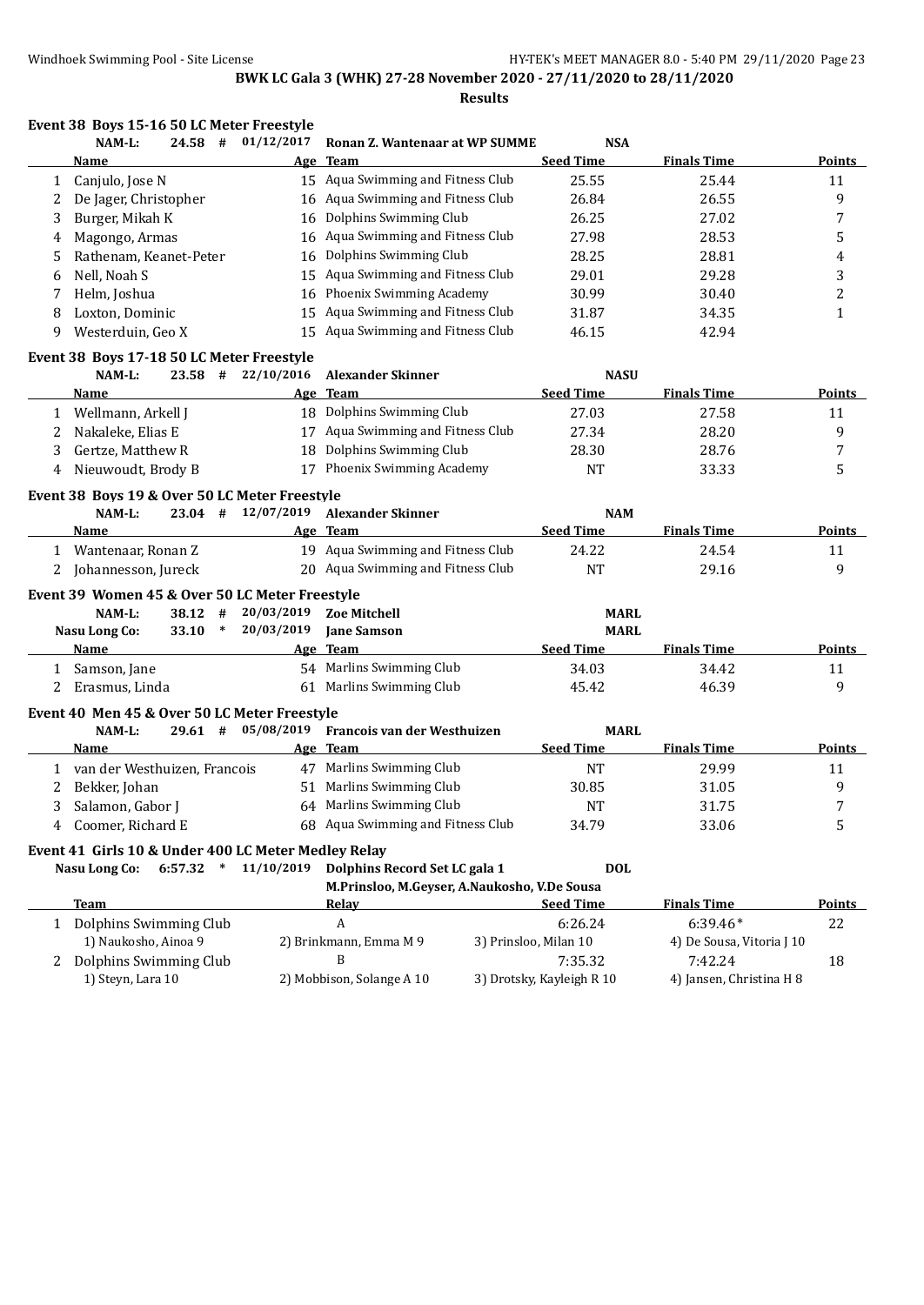|   | Event 41 Girls 11-12 400 LC Meter Medley Relay             |                                                                               |                                                                                           |                           |               |
|---|------------------------------------------------------------|-------------------------------------------------------------------------------|-------------------------------------------------------------------------------------------|---------------------------|---------------|
|   | $5:40.03$ * $10/11/2019$<br>Nasu Long Co:                  | Dolphins Record Set LC gala 1                                                 | <b>DOL</b>                                                                                |                           |               |
|   |                                                            |                                                                               | M.Brinkmann, C.Rossouw, A.Naukosho, M.Ohm                                                 |                           |               |
|   | Team                                                       | Relay                                                                         | <b>Seed Time</b><br>the control of the control of the control of the control of           | <b>Finals Time</b>        | <b>Points</b> |
|   | 1 Dolphins Swimming Club                                   | $\boldsymbol{A}$                                                              | 5:58.37                                                                                   | 6:04.24                   | 22            |
|   | 1) Brinkmann, Maja J 12                                    | 2) Senekal, Julitte 12                                                        | 3) Geyser, Mikayla 11                                                                     | 4) Stephanus, Oliwia E 12 |               |
|   | 2 Aqua Swimming and Fitness Club                           | B                                                                             | <b>NT</b>                                                                                 | 6:12.10                   | 18            |
|   | 1) Humphrey, Jessica 12                                    | 2) Kapapa, Alexandra 11                                                       | 3) Slinger, Gizelle 11                                                                    | 4) Bergh, Madison S 11    |               |
|   | Event 41 Girls 13-14 400 LC Meter Medley Relay             |                                                                               |                                                                                           |                           |               |
|   |                                                            | NAM-L: 5:13.08 # 01/01/1900 SWA Team 1989                                     | <b>NAM</b>                                                                                |                           |               |
|   | Team                                                       | Relay                                                                         | <b>Seed Time</b>                                                                          | <b>Finals Time</b>        | <b>Points</b> |
|   | 1 Dolphins Swimming Club                                   | A                                                                             | 5:13.91                                                                                   | 5:28.58                   | 22            |
|   | 1) Naukosho, Ariana 13                                     | 2) Kinnaird, Brynne B 14                                                      | 3) Balt, Caitlyn R 13                                                                     | 4) Ohm, Michaela 13       |               |
|   | 2 Aqua Swimming and Fitness Club                           | A                                                                             | <b>NT</b>                                                                                 | 5:30.04                   | 18            |
|   | 1) Rey, Salome M 13                                        | 2) Benade, Quelin H 13                                                        | 3) Westerduin, Reza 13                                                                    | 4) Klein, Kaylynn J 13    |               |
|   | 3 Dolphins Swimming Club                                   | B                                                                             | 5:39.03                                                                                   | 5:55.86                   | 14            |
|   | 1) Drotsky, Nayla C 13                                     | 2) Steyn, Carissa L 13                                                        | 3) Hooker, Erin E 14                                                                      | 4) Kali, Kandali K 14     |               |
|   | Event 41 Girls 15-16 400 LC Meter Medley Relay             |                                                                               |                                                                                           |                           |               |
|   | $4:33.83$ # $28/11/2013$<br>NAM-L:                         | <b>Namibia</b>                                                                | <b>NAM</b>                                                                                |                           |               |
|   |                                                            |                                                                               | Z, Oberholzer, T. Roth, S. Adelaar, K. Schatz                                             |                           |               |
|   | Team                                                       | Relay <b>Example 2018</b>                                                     | Seed Time                                                                                 | <b>Finals Time</b>        | <b>Points</b> |
|   | 1 Dolphins Swimming Club                                   | $\mathbf{A}$                                                                  | 4:47.98                                                                                   | 5:03.71                   | 22            |
|   | 1) Esslinger, Tiana 16                                     | 2) Redecker, Nicole 16                                                        | 3) Mutumbulua, Trisha 16                                                                  | 4) Stange, Maya A 15      |               |
|   | Event 41 Girls 19 & Over 400 LC Meter Medley Relay<br>Team | NAM-L: 4:28.30 # 15/04/2013 NASU at SA NAT 2015<br>Relay <b>Exercise 2018</b> | Z.<br><b>NASU</b><br>Oberholzer, D. Lindemeier, S. Adelaar, K. Schatz<br><b>Seed Time</b> | <b>Finals Time</b>        | Points        |
|   | 1 Aqua Swimming and Fitness Club                           | A                                                                             | <b>NT</b>                                                                                 | 5:36.60                   | 22            |
|   | 1) Leitner, Janine T 24                                    | 2) Nakaleke, Ester 15                                                         | 3) Benjamin, Zunaid M 16                                                                  | 4) Tibazarwa, Sarah K 15  |               |
|   | Event 42 Boys 10 & Under 400 LC Meter Medley Relay         |                                                                               |                                                                                           |                           |               |
|   |                                                            | Nasu Long Co: 6:25.86 * 11/10/2019 Dolphins Record Set LC gala 1              | <b>DOL</b>                                                                                |                           |               |
|   |                                                            | R.Steyn, N.Jiao, J.Langford, E.Jansen                                         |                                                                                           |                           |               |
|   | <b>Team</b>                                                | <b>Relay</b>                                                                  | <b>Seed Time</b>                                                                          | <b>Finals Time</b>        | <b>Points</b> |
|   | 1 Dolphins Swimming Club                                   | $\mathbf{A}$                                                                  | 5:54.54                                                                                   | $6:09.42*$                | 22            |
|   | 1) Steyn, Ryan P 9                                         | 2) Jansen, Ernst J 10                                                         | 3) Jiao, Naan 10                                                                          | 4) Badenhorst, Andre 9    |               |
|   | 2 Dolphins Swimming Club                                   | B                                                                             | 7:20.17                                                                                   | 7:35.43                   | 18            |
|   | 1) De Klerk, Elijah Y 10                                   | 2) Engelhard, Victor 10                                                       | 3) Prinsloo, Martin J 8                                                                   | 4) Badenhorst, Jurie J 9  |               |
|   |                                                            |                                                                               |                                                                                           |                           |               |
|   | Event 42 Boys 11-12 400 LC Meter Medley Relay              | <b>AQUA Record Set LC gala 1</b>                                              | <b>AOAU</b>                                                                               |                           |               |
|   | <b>Nasu Long Co:</b><br>$5:56.48$ * $11/10/2019$           |                                                                               |                                                                                           |                           |               |
|   |                                                            |                                                                               | T.Kapapa, L.Esterhuizen, K.Hekandjo, D.Fitzpatrick<br><b>Seed Time</b>                    |                           |               |
|   | Team                                                       | <b>Relay</b>                                                                  |                                                                                           | <b>Finals Time</b>        | <b>Points</b> |
| 1 | Dolphins Swimming Club                                     | A                                                                             | 5:32.82                                                                                   | $5:31.87*$                | 22            |
|   | 1) Langford, James J 11                                    | 2) Steyn, Fourie P 12                                                         | 3) Bauernschmitt, Michael B 12                                                            | 4) Kinnaird, Liam 12      |               |
|   | 2 Aqua Swimming and Fitness Club                           | A                                                                             | <b>NT</b>                                                                                 | $5:33.74*$                | 18            |
|   | 1) Esterhuizen, Lorenzo E 11                               | 2) Nakaleke, Eliphas 11                                                       | 3) Tibazarwa, Mark 11                                                                     | 4) Nell, Tristan T 12     |               |
|   | 3 Aqua Swimming and Fitness Club                           | B                                                                             | NT                                                                                        | 7:58.70                   | 14            |
|   | 1) Leitner, Zach M7                                        | 2) Benade, Kayleb G 10                                                        | 3) Hekandjo, Kabi A 9                                                                     | 4) David, Jose A 12       |               |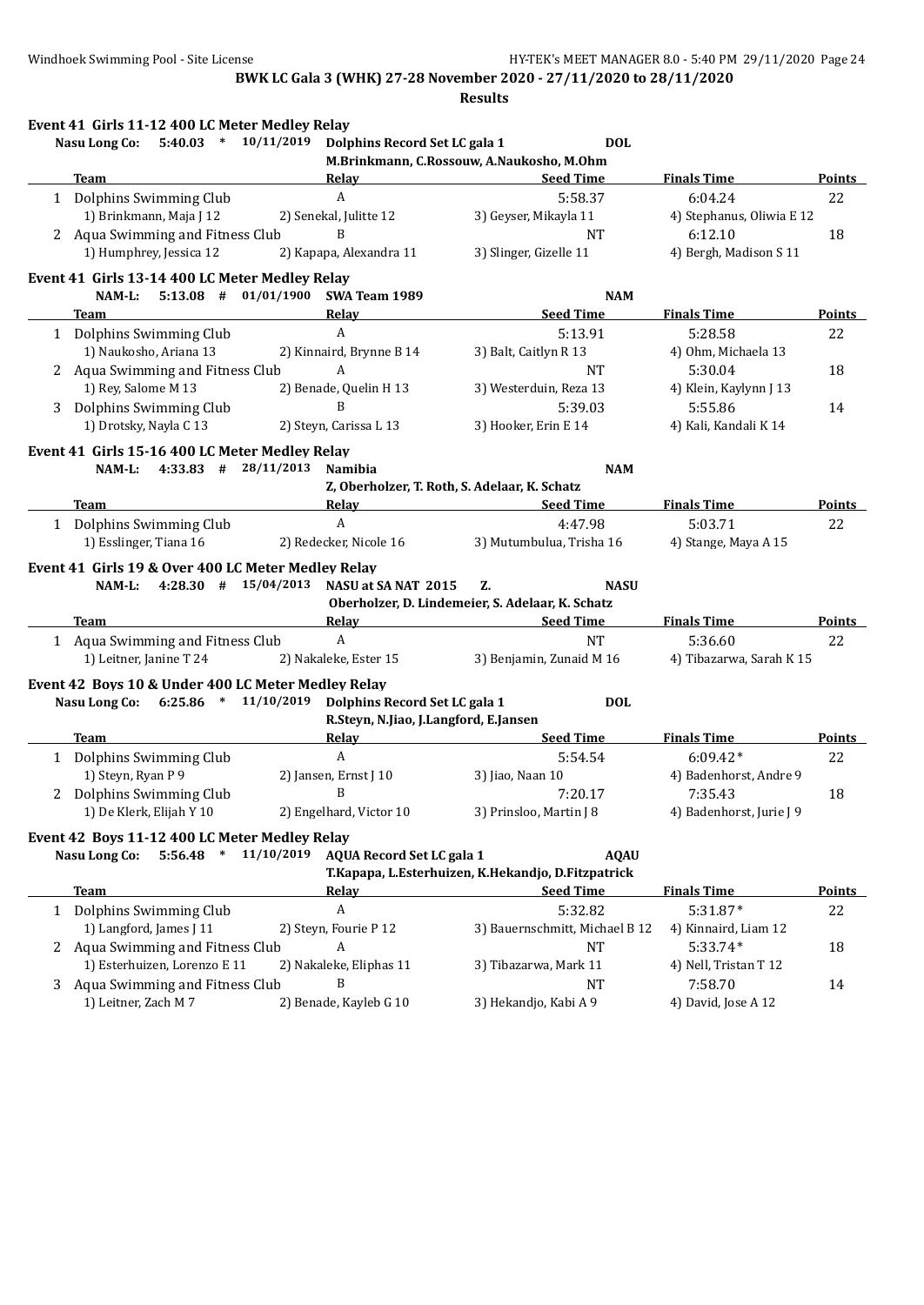| Event 42 Boys 13-14 400 LC Meter Medley Relay |            |                                          |                                              |                         |               |
|-----------------------------------------------|------------|------------------------------------------|----------------------------------------------|-------------------------|---------------|
| 5:34.40<br>Nasu Long Co:<br>$\ast$            | 11/10/2019 | Dolphins Record Set LC Gala 1            | <b>DOL</b>                                   |                         |               |
|                                               |            |                                          | KP.Rathenam, R.Zhou, J.Bezuidenhout, F.Steyn |                         |               |
| Team                                          |            | Relav                                    | <b>Seed Time</b>                             | <b>Finals Time</b>      | Points        |
| Dolphins Swimming Club                        |            | A                                        | 4:41.16                                      | $4:47.47*$              | 22            |
| 1) Durand, Oliver B 13                        |            | 2) Zhou, Ruizhe 14                       | 3) Esslinger, Nico 14                        | 4) Ohm, Oliver 14       |               |
| Event 42 Boys 15-16 400 LC Meter Medley Relay |            |                                          |                                              |                         |               |
| $4:31.11$ #<br>NAM-L:                         | 01/01/1900 | NASU Team 1993                           | <b>NAM</b>                                   |                         |               |
| Team                                          |            | Relav                                    | <b>Seed Time</b>                             | <b>Finals Time</b>      | Points        |
| Aqua Swimming and Fitness Club                |            | A                                        | <b>NT</b>                                    | 4:25.31#                | 22            |
| 1) Magongo, Brave 14                          |            | 2) Canjulo, Jose N 15                    | 3) De Jager, Christopher 16                  | 4) Nell, Noah S 15      |               |
| Event 42 Boys 17-18 400 LC Meter Medley Relay |            |                                          |                                              |                         |               |
| $4:16.89$ #<br>NAM-L:                         | 08/12/2008 | <b>NAM Team, Zone 6, 2008</b>            | <b>NAM</b>                                   |                         |               |
|                                               |            | McDonald, Siedentopf, Briedenhann, Delie |                                              |                         |               |
| Team                                          |            | Relay                                    | <b>Seed Time</b>                             | <b>Finals Time</b>      | <b>Points</b> |
| Dolphins Swimming Club                        |            | A                                        | 4:22.73                                      | 4:25.71                 | 22            |
| 1) Wellmann, Arkell J 18                      |            | 2) Rathenam, Keanet-Peter 16             | 3) Burger, Mikah K 16                        | 4) Gertze, Matthew R 18 |               |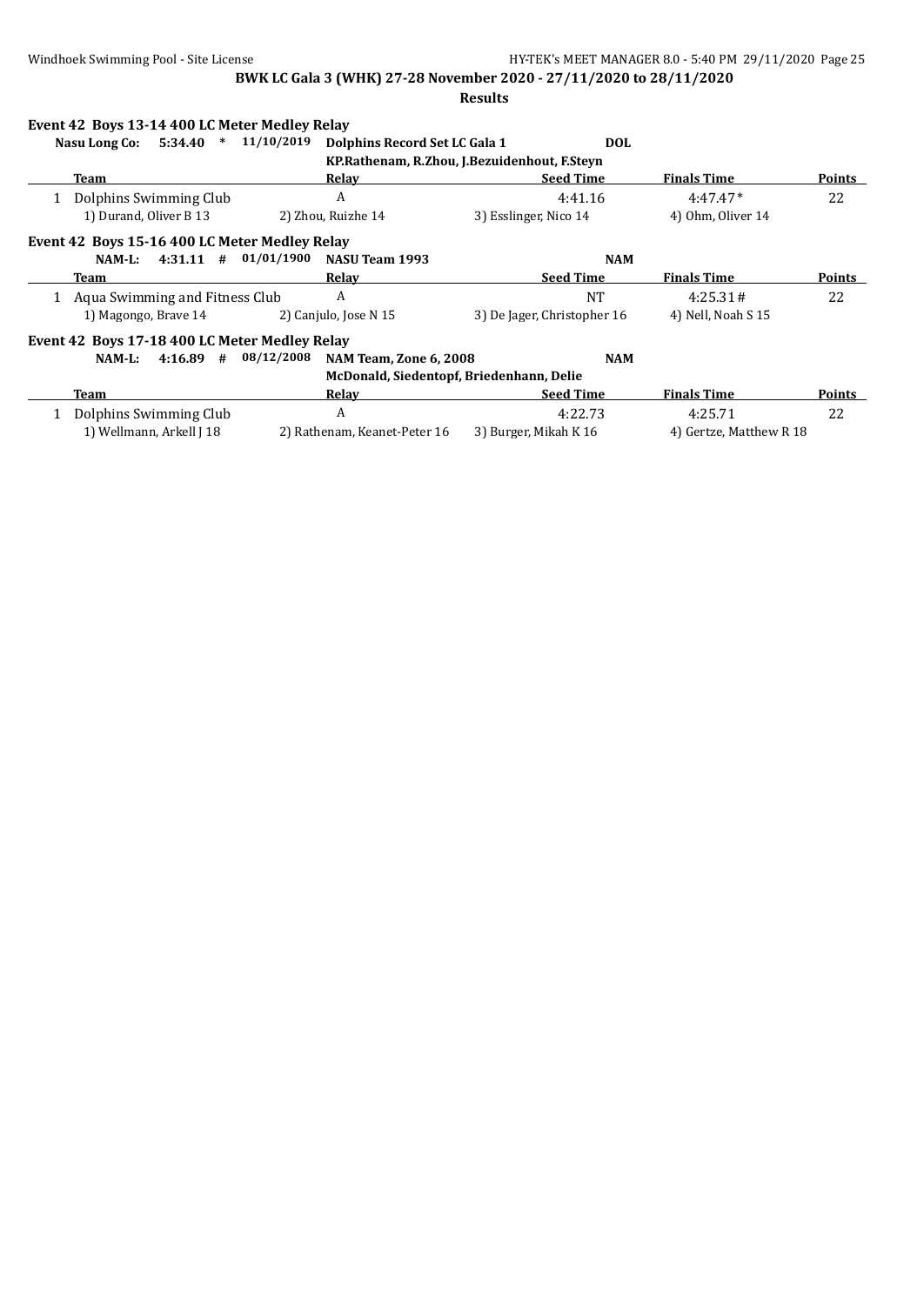#### **Individual Meet Results**

| <b>Time</b>               | F/P/S                         | Event                     |            | Place          | <b>Points</b>  | <b>Improv</b> |
|---------------------------|-------------------------------|---------------------------|------------|----------------|----------------|---------------|
| Badenhorst, Andre (9) M   |                               |                           |            |                |                |               |
| 3:15.05L                  | $F$ # 2A                      | Men 12 & Under 200 Back   | <b>DOL</b> | 14             | ---            | $-9.01$       |
| 1:54.14L                  | F<br># 6A                     | Men 10 & Under 100 Breast | <b>DOL</b> | 5              | $\overline{4}$ | $-1.64$       |
| 42.32L                    | F<br># 10B                    | Men 9-10 50 Fly           | <b>DOL</b> | 3              | $\overline{7}$ | 1.26          |
| 1:35.89L                  | F<br># 22A                    | Men 10 & Under 100 Back   | <b>DOL</b> | 5              | 4              | 1.98          |
| 54.05L                    | $F$ # 26B                     | Men 9-10 50 Breast        | <b>DOL</b> | 6              | 3              | 0.48          |
| 6:22.61L                  | F<br># 30A                    | Men 12 & Under 400 Free   | <b>DOL</b> | 14             | ---            | 5.86          |
| 3:27.65L                  | F<br># 34B                    | Men 9-10 200 IM           | <b>DOL</b> | 4              | 5              | 8.26          |
| 37.40L                    | $F$ # 38B                     | Men 9-10 50 Free          | <b>DOL</b> | 4              | 5              | 0.75          |
| Badenhorst, Jurgens (9) M |                               |                           |            |                |                |               |
| 3:43.00L                  | $F$ # 2A                      | Men 12 & Under 200 Back   | DOL        | 17             | $---$          | $-21.31$      |
| 2:05.22L                  | F<br># 6A                     | Men 10 & Under 100 Breast | <b>DOL</b> | 8              | 1              | 1.87          |
| 52.47L                    | F<br># 10B                    | Men 9-10 50 Fly           | <b>DOL</b> | 6              | 3              | 0.11          |
| 1:43.16L                  | F<br># 22A                    | Men 10 & Under 100 Back   | <b>DOL</b> | 6              | 3              | $-1.46$       |
| 57.05L                    | F<br># 26B                    | Men 9-10 50 Breast        | <b>DOL</b> | 8              | $\mathbf{1}$   | $-1.60$       |
| 6:48.71L                  | F<br># 30A                    | Men 12 & Under 400 Free   | <b>DOL</b> | 17             | ---            | $-4.71$       |
| 3:49.18L                  | F<br># 34B                    | Men 9-10 200 IM           | <b>DOL</b> | 8              | $\mathbf{1}$   | 11.01         |
| 42.32L                    | F # 38B                       | Men 9-10 50 Free          | <b>DOL</b> | 8              | 1              | 1.62          |
| Balt, Caitlyn (13) W      |                               |                           |            |                |                |               |
| 3:07.02L                  | $F$ # 1B                      | Women 13-14 200 Back      | <b>DOL</b> | 8              | $\mathbf{1}$   | 1.38          |
| 1:39.71L                  | F<br># 5C                     | Women 13-14 100 Breast    | <b>DOL</b> | 8              | 1              | 0.40          |
| 36.39L                    | F<br># 9D                     | Women 13-14 50 Fly        | <b>DOL</b> | 7              | $\overline{2}$ | $-1.00$       |
| 1:25.39L                  | F<br># 21C                    | Women 13-14 100 Back      | <b>DOL</b> | 8              | 1              | $-1.22$       |
| 46.07L                    | F<br># 25D                    | Women 13-14 50 Breast     | <b>DOL</b> | 7              | $\overline{2}$ | 0.69          |
| 5:39.29L                  | F<br># 29B                    | Women 13-14 400 Free      | <b>DOL</b> | $\overline{7}$ | $\overline{2}$ | $-8.78$       |
| 3:01.81L                  | F<br># 33D                    | Women 13-14 200 IM        | <b>DOL</b> | 7              | $\overline{2}$ | 1.53          |
| 34.90L                    | F # 37D                       | Women 13-14 50 Free       | <b>DOL</b> | 10             | ---            | 1.60          |
|                           | Bauernschmitt, Michael (12) M |                           |            |                |                |               |
| 3:12.34L                  | F<br># 2A                     | Men 12 & Under 200 Back   | <b>DOL</b> | 12             | $\overline{a}$ | 3.91          |
| 1:37.75L                  | # 6B<br>F                     | Men 11-12 100 Breast      | <b>DOL</b> | 5              | 4              | 0.08          |
| 35.00L                    | F<br># 10C                    | Men 11-12 50 Fly          | <b>DOL</b> | 4              | 5              | 0.69          |
| 3:27.15L                  | # 18A<br>F                    | Men 12 & Under 200 Fly    | <b>DOL</b> | 7              | 2              | ---           |
| 1:28.50L                  | F<br># 22B                    | Men 11-12 100 Back        | <b>DOL</b> | 7              | 2              | 4.42          |
| 44.15L                    | F # 26C                       | Men 11-12 50 Breast       | <b>DOL</b> | 4              | 4.5            | 0.34          |
| 3:05.32L                  | F # 34C                       | Men 11-12 200 IM          | $\rm DOL$  | 8              | $\mathbf{1}$   | $-1.94$       |
| 33.12L                    | F # 38C                       | Men 11-12 50 Free         | $\rm DOL$  | 5              | 4              | $-0.07$       |
| Bekker, Jeddidiah (14) M  |                               |                           |            |                |                |               |
| 3:06.41L                  | $F$ # 2B                      | Men 13-14 200 Back        | MAC        | 6              | 3              |               |
| 1:20.30L                  | F # 6C                        | Men 13-14 100 Breast      | MAC        | 2              | 9              | $-3.68$       |
| 38.31L                    | $F$ # 10D                     | Men 13-14 50 Fly          | MAC        | 9              | ---            | $-7.97$       |
| 1:23.40L                  | F # 22C                       | Men 13-14 100 Back        | MAC        | 6              | 3              | 0.67          |
| 35.72L                    | $F$ # 26D                     | Men 13-14 50 Breast       | MAC        | 1              | 11             | $-0.36$       |
| 2:58.97L                  | F # 34D                       | Men 13-14 200 IM          | MAC        | 8              | $\mathbf{1}$   | $-12.22$      |
| 30.61L                    | F # 38D                       | Men 13-14 50 Free         | MAC        | 7              | $\overline{c}$ | $-0.72$       |
|                           |                               |                           |            |                |                |               |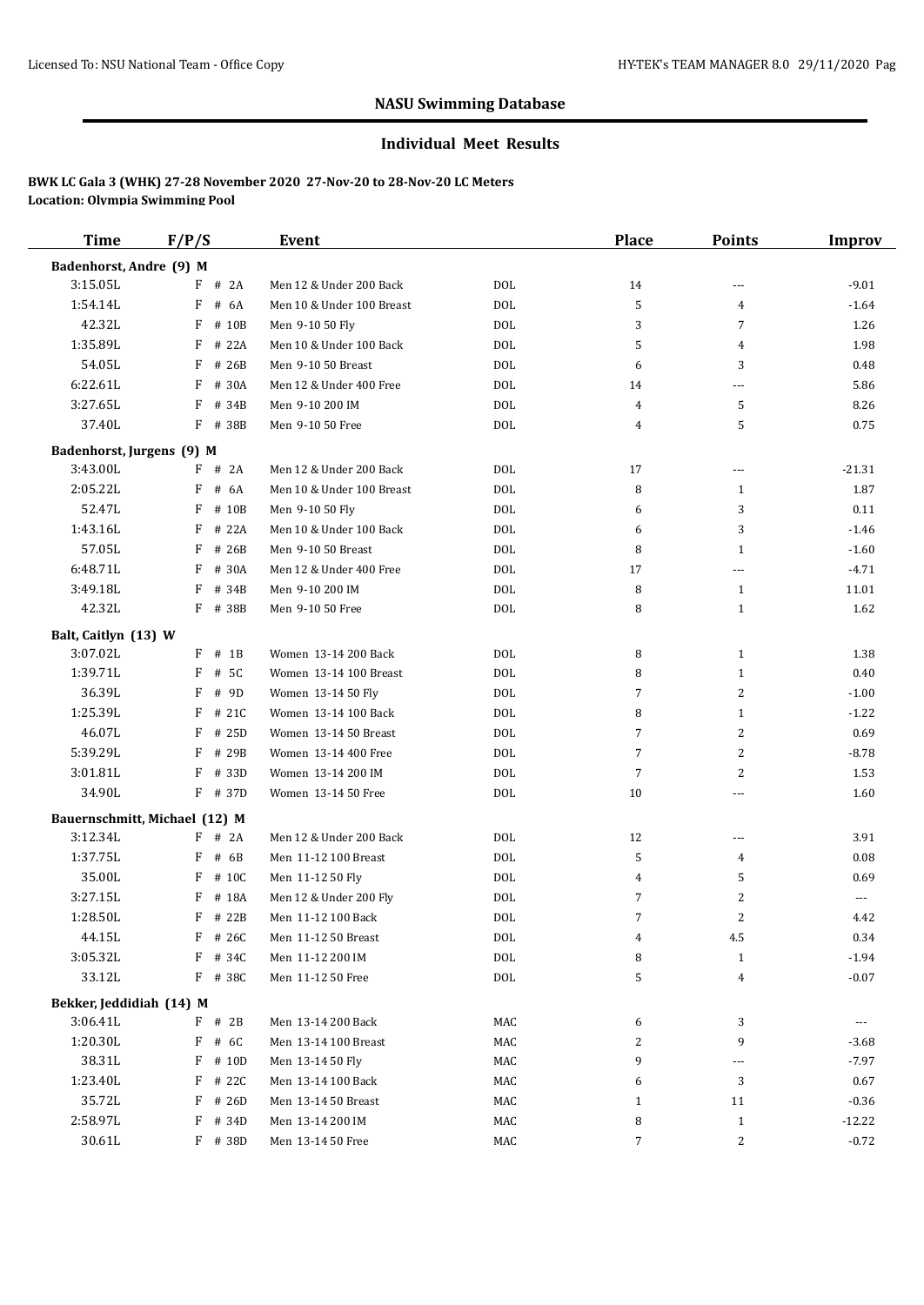#### **Individual Meet Results**

| <b>Time</b>                | F/P/S       | Event                     |             | <b>Place</b>   | <b>Points</b>  | <b>Improv</b> |
|----------------------------|-------------|---------------------------|-------------|----------------|----------------|---------------|
| Bekker, Jemima-Rose (11) W |             |                           |             |                |                |               |
| 3:28.92L DQ                | $F$ # 1A    | Women 12 & Under 200 Back | MAC         | $---$          | ---            |               |
| 1:45.97L                   | F<br># 5B   | Women 11-12 100 Breast    | MAC         | 8              | 1              | ---           |
| 47.63L                     | F<br># 9C   | Women 11-12 50 Fly        | MAC         | 9              | ---            | $-3.46$       |
| 1:36.50L                   | F<br># 21B  | Women 11-12 100 Back      | MAC         | 10             | ---            | 0.22          |
| 46.61L DQ                  | $F$ # 25C   | Women 11-12 50 Breast     | MAC         | $\overline{a}$ | ---            | $---$         |
| 3:37.20L                   | F # 33C     | Women 11-12 200 IM        | MAC         | 9              | ---            | ---           |
| 34.80L                     | F # 37C     | Women 11-12 50 Free       | MAC         | 5              | 4              | $-0.15$       |
| Bekker, Johan (51) M       |             |                           |             |                |                |               |
| 1:30.04L                   | $F$ # 24B   | Men 45 & Over 100 Back    | MAC         | $\mathbf{1}$   | 11             | 3.16          |
| 5:51.08L                   | F<br># 32B  | Men 45 & Over 400 Free    | MAC         | $\mathbf{1}$   | 11             | 1.23          |
| 31.05L                     | $F$ # 40B   | Men 45 & Over 50 Free     | MAC         | 2              | 9              | 0.20          |
| Benade, Kayleb (10) M      |             |                           |             |                |                |               |
| 3:38.82L                   | F<br># 2A   | Men 12 & Under 200 Back   | AQUA        | 16             | ---            | $-8.12$       |
| 1:55.36L                   | F<br># 6A   | Men 10 & Under 100 Breast | <b>AQUA</b> | 6              | 3              | $-0.65$       |
| 42.03L                     | F<br># 10B  | Men 9-10 50 Fly           | <b>AQUA</b> | 2              | 9              | 0.54          |
| 1:43.28L                   | F<br># 22A  | Men 10 & Under 100 Back   | AQUA        | 7              | 2              | 1.24          |
| 53.56L                     | F<br># 26B  | Men 9-10 50 Breast        | AQUA        | 5              | $\overline{4}$ | 1.47          |
| 6:34.62L                   | F<br># 30A  | Men 12 & Under 400 Free   | AQUA        | 16             | ---            | $-29.52$      |
| 3:31.38L                   | F<br># 34B  | Men 9-10 200 IM           | <b>AQUA</b> | 6              | 3              | $-4.63$       |
| 40.05L                     | F # 38B     | Men 9-10 50 Free          | AQUA        | 6              | 3              | 2.33          |
| Benade, Quelin (13) W      |             |                           |             |                |                |               |
| 2:45.69L                   | F<br>$#$ 1B | Women 13-14 200 Back      | AQUA        | 3              | 7              | $-4.80$       |
| 1:29.93L                   | F<br># 5C   | Women 13-14 100 Breast    | <b>AQUA</b> | 3              | $\overline{7}$ | $-0.13$       |
| 36.35L                     | F<br># 9D   | Women 13-14 50 Fly        | <b>AQUA</b> | 6              | 3              | $-3.49$       |
| 1:19.11L                   | F<br># 21C  | Women 13-14 100 Back      | AQUA        | 3              | $\overline{7}$ | 0.94          |
| 42.15L                     | F<br># 25D  | Women 13-14 50 Breast     | AQUA        | 2              | 9              | 1.23          |
| 5:23.11L                   | F<br># 29B  | Women 13-14 400 Free      | AQUA        | 4              | 5              | $-6.01$       |
| 2:53.86L                   | F<br># 33D  | Women 13-14 200 IM        | <b>AQUA</b> | 2              | 9              | 5.07          |
| 32.58L                     | $F$ # 37D   | Women 13-14 50 Free       | AQUA        | 3              | 7              | $-0.33$       |
| Benjamin, Zunaid (16) W    |             |                           |             |                |                |               |
| 33.55L                     | $F$ # 9E    | Women 15-16 50 Fly        | AQUA        | 4              | 5              | $-0.72$       |
| 43.39L                     | F # 25E     | Women 15-16 50 Breast     | <b>AQUA</b> | 8              | $\mathbf{1}$   | 1.57          |
| 2:58.64L                   | F<br># 33E  | Women 15-16 200 IM        | AQUA        | 8              | $\mathbf{1}$   | $-1.25$       |
| 32.79L                     | F # 37E     | Women 15-16 50 Free       | <b>AQUA</b> | 7              | 2              | 0.69          |
| Bergh, Madison (11) W      |             |                           |             |                |                |               |
| 2:17.86L                   | F<br># 5B   | Women 11-12 100 Breast    | AQUA        | 13             | ---            |               |
| 57.69L                     | F<br># 9C   | Women 11-12 50 Fly        | AQUA        | 11             | ---            | ---           |
| 1:43.50L DQ                | F # 21B     | Women 11-12 100 Back      | AQUA        | $\cdots$       | ---            |               |
| 1:01.10L                   | F # 25C     | Women 11-12 50 Breast     | AQUA        | 13             | ---            |               |
| 3:55.12L                   | F<br># 33C  | Women 11-12 200 IM        | AQUA        | 10             | ---            | ---           |
| 42.44L                     | F # 37C     | Women 11-12 50 Free       | AQUA        | 13             | ---            | -1.68         |
|                            |             |                           |             |                |                |               |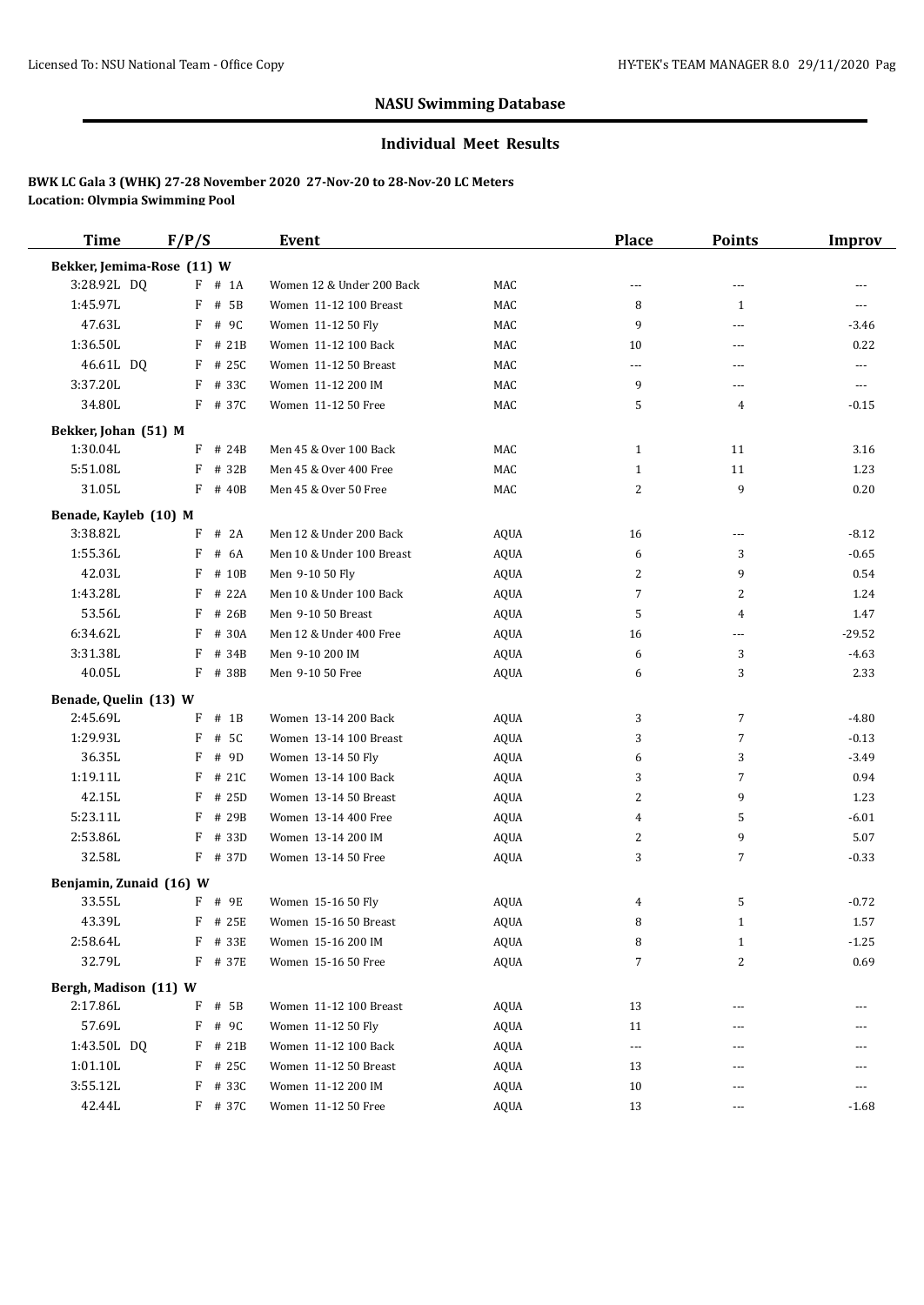#### **Individual Meet Results**

| <b>Time</b>             | F/P/S      | Event                       |             | <b>Place</b>   | <b>Points</b>            | <b>Improv</b> |
|-------------------------|------------|-----------------------------|-------------|----------------|--------------------------|---------------|
| Brinkmann, Emma (9) W   |            |                             |             |                |                          |               |
| 3:41.95L                | $F$ # 1A   | Women 12 & Under 200 Back   | <b>DOL</b>  | 11             | $\sim$ $\sim$            | 3.67          |
| 1:55.93L                | F<br># 5A  | Women 10 & Under 100 Breast | <b>DOL</b>  | 5              | 4                        | $-0.30$       |
| 51.18L                  | F<br># 9B  | Women 9-10 50 Fly           | <b>DOL</b>  | 6              | 3                        | 1.28          |
| 1:44.56L                | F<br># 21A | Women 10 & Under 100 Back   | <b>DOL</b>  | 5              | 4                        | $-8.82$       |
| 57.70L                  | F<br># 25B | Women 9-10 50 Breast        | <b>DOL</b>  | 7              | 2                        | $-0.88$       |
| 6:47.81L                | F<br># 29A | Women 12 & Under 400 Free   | <b>DOL</b>  | 12             | $\overline{a}$           | $-3.17$       |
| 3:52.66L                | F<br># 33B | Women 9-10 200 IM           | <b>DOL</b>  | 5              | 4                        | 20.34         |
| 40.17L                  | F # 37B    | Women 9-10 50 Free          | <b>DOL</b>  | 5              | 4                        | $-1.79$       |
| Brinkmann, Maja (12) W  |            |                             |             |                |                          |               |
| 2:42.50L                | $F$ # 1A   | Women 12 & Under 200 Back   | <b>DOL</b>  | 1              | 11                       | $-4.41$       |
| 1:35.57L                | F<br># 5B  | Women 11-12 100 Breast      | <b>DOL</b>  | 2              | 9                        | $-2.51$       |
| 36.46L                  | F<br># 9C  | Women 11-12 50 Fly          | <b>DOL</b>  | 3              | 7                        | $-1.64$       |
| 1:18.06L                | F<br># 21B | Women 11-12 100 Back        | <b>DOL</b>  | $\overline{c}$ | 9                        | $-0.18$       |
| 44.64L                  | F<br># 25C | Women 11-12 50 Breast       | <b>DOL</b>  | 3              | 7                        | $-1.62$       |
| 5:35.27L                | F<br># 29A | Women 12 & Under 400 Free   | <b>DOL</b>  | 2              | 9                        | $-2.78$       |
| 2:57.68L                | F<br># 33C | Women 11-12 200 IM          | <b>DOL</b>  | 2              | 9                        | 0.95          |
| 34.03L                  | F # 37C    | Women 11-12 50 Free         | <b>DOL</b>  | 3              | 7                        | 0.92          |
|                         |            |                             |             |                |                          |               |
| Burger, Mikah (16) M    |            |                             |             |                |                          |               |
| 1:13.66L                | $F$ # 6D   | Men 15-16 100 Breast        | <b>DOL</b>  | 2              | 9                        | 2.52          |
| 27.70L                  | F<br># 10E | Men 15-16 50 Fly            | <b>DOL</b>  | 2              | 9                        | $-0.06$       |
| 2:24.94L                | F<br># 18C | Men 15-16 200 Fly           | <b>DOL</b>  | $\mathbf{1}$   | 11                       | 10.81         |
| 2:22.73L                | F<br># 34E | Men 15-16 200 IM            | <b>DOL</b>  | 2              | 9                        | 6.50          |
| 27.02L                  | F # 38E    | Men 15-16 50 Free           | <b>DOL</b>  | 3              | 7                        | 0.92          |
| Canjulo, Jose (15) M    |            |                             |             |                |                          |               |
| 2:17.10L                | $F$ # 2C   | Men 15-16 200 Back          | AQUA        | 1              | 11                       | 2.36          |
| 1:09.48L                | F<br># 6D  | Men 15-16 100 Breast        | AQUA        | $\mathbf{1}$   | 11                       | $-0.97$       |
| 26.53L                  | F<br># 10E | Men 15-16 50 Fly            | AQUA        | $\mathbf{1}$   | 11                       | $-0.39$       |
| 1:03.03L                | F<br># 22D | Men 15-16 100 Back          | AQUA        | $\mathbf{1}$   | 11                       | 2.04          |
| 35.65L                  | F<br># 26E | Men 15-16 50 Breast         | AQUA        | 2              | 9                        | 4.74          |
| 2:17.65L                | # 34E<br>F | Men 15-16 200 IM            | AQUA        | $\mathbf{1}$   | 11                       | 3.83          |
| 25.44L                  | F # 38E    | Men 15-16 50 Free           | <b>AQUA</b> | $\mathbf{1}$   | 11                       | $-0.11$       |
| Coetzee, Marlene (12) W |            |                             |             |                |                          |               |
| 55.08L                  | $F$ # 25C  | Women 11-12 50 Breast       | PHOEN       | 10             | ---                      |               |
| 41.18L                  | F # 37C    | Women 11-12 50 Free         | PHOEN       | 12             |                          |               |
| Coetzer, Caitlin (15) W |            |                             |             |                |                          |               |
| 3:00.07L                | $F$ # 1C   | Women 15-16 200 Back        | <b>DOL</b>  | 6              | 3                        | $-2.28$       |
| 1:30.12L                | $F$ # 5D   | Women 15-16 100 Breast      | <b>DOL</b>  | 4              | 5                        | $-0.59$       |
| 40.44L                  | F # 9E     | Women 15-16 50 Fly          | <b>DOL</b>  | 10             | $\overline{a}$           | 2.10          |
|                         | $F$ # 21D  | Women 15-16 100 Back        | <b>DOL</b>  |                |                          |               |
| 1:23.45L<br>42.65L      | F # 25E    | Women 15-16 50 Breast       |             | 6              | 3                        | $-1.54$       |
|                         |            |                             | <b>DOL</b>  | 6              | 3                        | 0.43          |
| 5:32.44L                | F # 29C    | Women 15-16 400 Free        | DOL         | 5              | 4                        | $-2.63$       |
| 2:57.39L                | F # 33E    | Women 15-16 200 IM          | <b>DOL</b>  | 7              | 2                        | 2.93          |
| 33.32L                  | F # 37E    | Women 15-16 50 Free         | <b>DOL</b>  | 10             | $\overline{\phantom{a}}$ | 0.54          |
| Coomer, Richard (68) M  |            |                             |             |                |                          |               |
| 37.43L                  | F # 12B    | Men 45 & Over 50 Fly        | AQUA        | $\mathbf{1}$   | 11                       | ---           |
| 33.06L                  | F # 40B    | Men 45 & Over 50 Free       | <b>AQUA</b> | 4              | 5                        | $-1.73$       |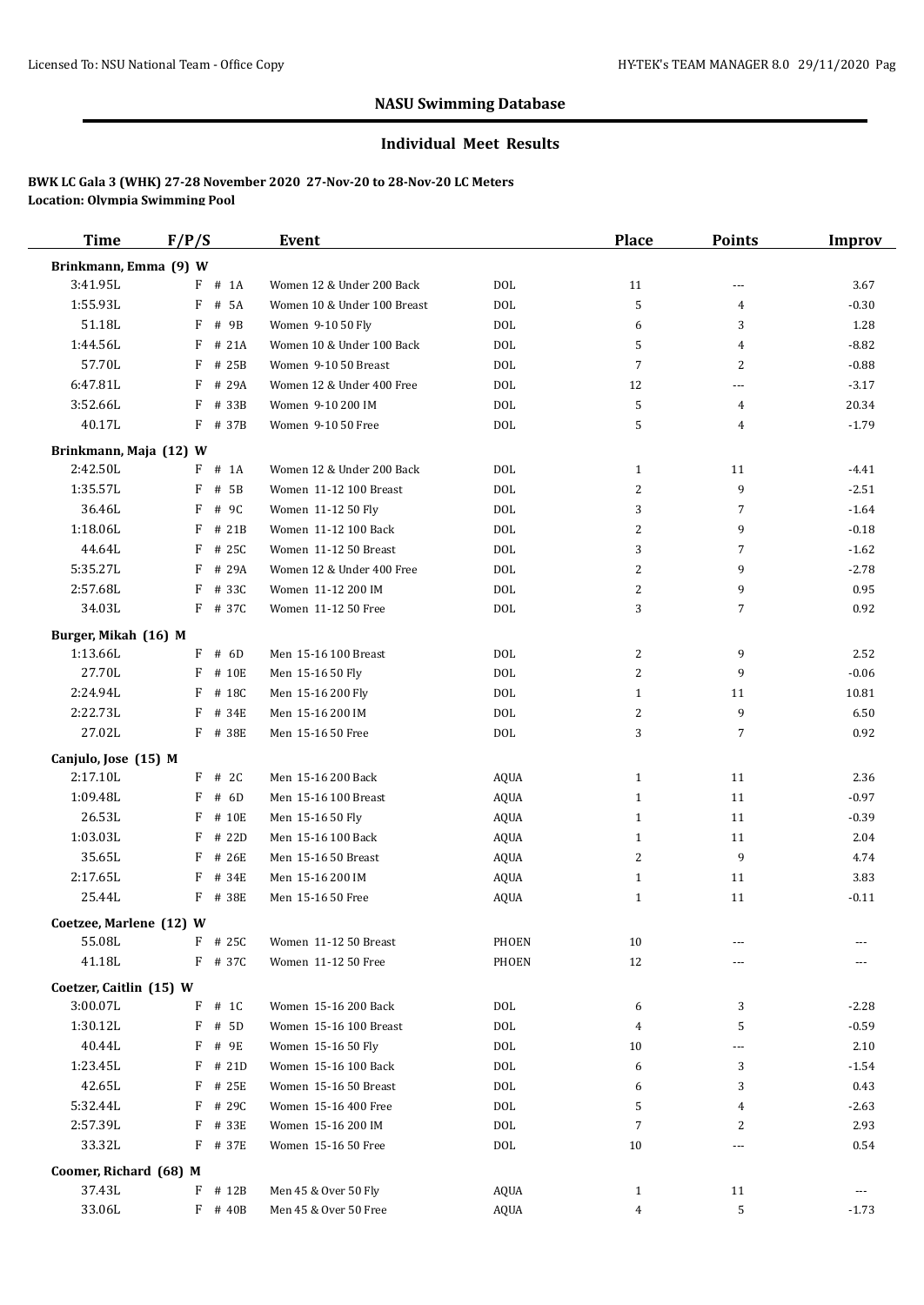#### **Individual Meet Results**

| <b>Time</b>                  | F/P/S |           | <b>Event</b>                |              | <b>Place</b> | <b>Points</b>            | <b>Improv</b>            |
|------------------------------|-------|-----------|-----------------------------|--------------|--------------|--------------------------|--------------------------|
| Cowley, Dylan (8) M          |       |           |                             |              |              |                          |                          |
| 1:00.92L                     |       | $F$ # 10A | Men 8 & Under 50 Fly        | <b>DOL</b>   | 2            | 9                        | $\cdots$                 |
| 49.89L                       |       | F # 38A   | Men 8 & Under 50 Free       | <b>DOL</b>   | 3            | $\overline{7}$           | $-0.98$                  |
| David, Jose (12) M           |       |           |                             |              |              |                          |                          |
| 2:29.10L                     |       | $F$ # 6B  | Men 11-12 100 Breast        | <b>AQUA</b>  | 11           | $---$                    | ---                      |
| 59.62L                       |       | $F$ # 10C | Men 11-12 50 Fly            | AQUA         | 10           | ---                      | $---$                    |
| 1:49.78L                     | F     | # 22B     | Men 11-12 100 Back          | AQUA         | 10           | $---$                    | $-2.63$                  |
| 1:09.62L                     | F     | # 26C     | Men 11-12 50 Breast         | <b>AQUA</b>  | 12           | ---                      | $-0.19$                  |
| 4:36.82L                     |       | F # 34C   | Men 11-12 200 IM            | AQUA         | 12           | $---$                    | $\scriptstyle\cdots$     |
| 44.15L                       |       | F # 38C   | Men 11-12 50 Free           | <b>AQUA</b>  | 12           | ---                      | $-1.69$                  |
| De Jager, Christopher (16) M |       |           |                             |              |              |                          |                          |
| 1:16.02L                     |       | $F$ # 6D  | Men 15-16 100 Breast        | AQUA         | 3            | $\overline{7}$           | 0.07                     |
| 28.28L                       |       | F # 10E   | Men 15-16 50 Fly            | AQUA         | 3            | $\overline{7}$           | $-0.22$                  |
| 4:51.69L                     |       | F # 30C   | Men 15-16 400 Free          | AQUA         | 1            | 11                       | $-3.79$                  |
| 26.55L                       |       | F # 38E   | Men 15-16 50 Free           | AQUA         | 2            | 9                        | $-0.29$                  |
| De Klerk, Elijah (10) M      |       |           |                             |              |              |                          |                          |
| 2:25.74L                     |       | $F$ # 6A  | Men 10 & Under 100 Breast   | <b>DOL</b>   | 9            | $---$                    | 2.43                     |
| 1:02.64L                     |       | F # 10B   | Men 9-10 50 Fly             | <b>DOL</b>   | 7            | 2                        | $\overline{\phantom{a}}$ |
| 2:22.84L DQ                  |       | $F$ # 22A | Men 10 & Under 100 Back     | <b>DOL</b>   | ---          | ---                      | $\overline{\phantom{a}}$ |
| 1:01.51L                     |       | $F$ # 26B | Men 9-10 50 Breast          | <b>DOL</b>   | 9            | $\overline{a}$           | $-1.69$                  |
| 4:43.98L                     | F     | # 34B     | Men 9-10 200 IM             | <b>DOL</b>   | 9            | $\overline{a}$           | $\cdots$                 |
| 44.87L                       |       | F # 38B   | Men 9-10 50 Free            | <b>DOL</b>   | 9            | ---                      | $-2.55$                  |
| De Lange, Claire (9) W       |       |           |                             |              |              |                          |                          |
| 57.35L                       |       | $F$ # 25B | Women 9-10 50 Breast        | <b>PHOEN</b> | 6            | 3                        |                          |
| 1:02.02L                     |       | F # 37B   | Women 9-10 50 Free          | <b>PHOEN</b> | 13           | ---                      | ---                      |
| De Sousa, Vitoria (10) W     |       |           |                             |              |              |                          |                          |
| 3:20.34L                     |       | $F$ # 1A  | Women 12 & Under 200 Back   | DOL          | 9            | $\overline{\phantom{a}}$ | $-31.74$                 |
| 1:44.64L                     | F     | # 5A      | Women 10 & Under 100 Breast | <b>DOL</b>   | 3            | $\overline{7}$           | $-5.07$                  |
| 40.08L                       | F     | # 9B      | Women 9-10 50 Fly           | <b>DOL</b>   | 3            | $\overline{7}$           | $-2.60$                  |
| 1:34.09L                     |       | $F$ # 21A | Women 10 & Under 100 Back   | <b>DOL</b>   | 3            | $\overline{7}$           | $-2.00$                  |
| 48.43L                       |       | F # 25B   | Women 9-10 50 Breast        | <b>DOL</b>   | 2            | 9                        | 0.72                     |
| 6:25.95L                     |       | F # 29A   | Women 12 & Under 400 Free   | <b>DOL</b>   | 6            | 3                        | $-28.49$                 |
| 3:17.77L                     |       | F # 33B   | Women 9-10 200 IM           | $\rm DOL$    | 3            | 7                        | $-10.18$                 |
| 36.24L                       |       | $F$ # 37B | Women 9-10 50 Free          | DOL          | 2            | 9                        | 0.90                     |
| Drotsky, Kayleigh (10) W     |       |           |                             |              |              |                          |                          |
| 1:58.91L                     |       | F # 5A    | Women 10 & Under 100 Breast | DOL          | 6            | 3                        | $-1.68$                  |
| 52.32L                       |       | F # 9B    | Women 9-10 50 Fly           | <b>DOL</b>   | 7            | 2                        | $-0.45$                  |
| 1:49.02L                     |       | $F$ # 21A | Women 10 & Under 100 Back   | <b>DOL</b>   | 10           | ---                      | $-1.94$                  |
| 56.15L                       |       | $F$ # 25B | Women 9-10 50 Breast        | DOL          | 5            | 4                        | $-1.93$                  |
| 3:55.32L                     | F     | # 33B     | Women 9-10 200 IM           | $\rm DOL$    | 6            | 3                        | 4.36                     |
| 47.47L                       |       | F # 37B   | Women 9-10 50 Free          | $\rm DOL$    | 8            | $\mathbf{1}$             | 2.31                     |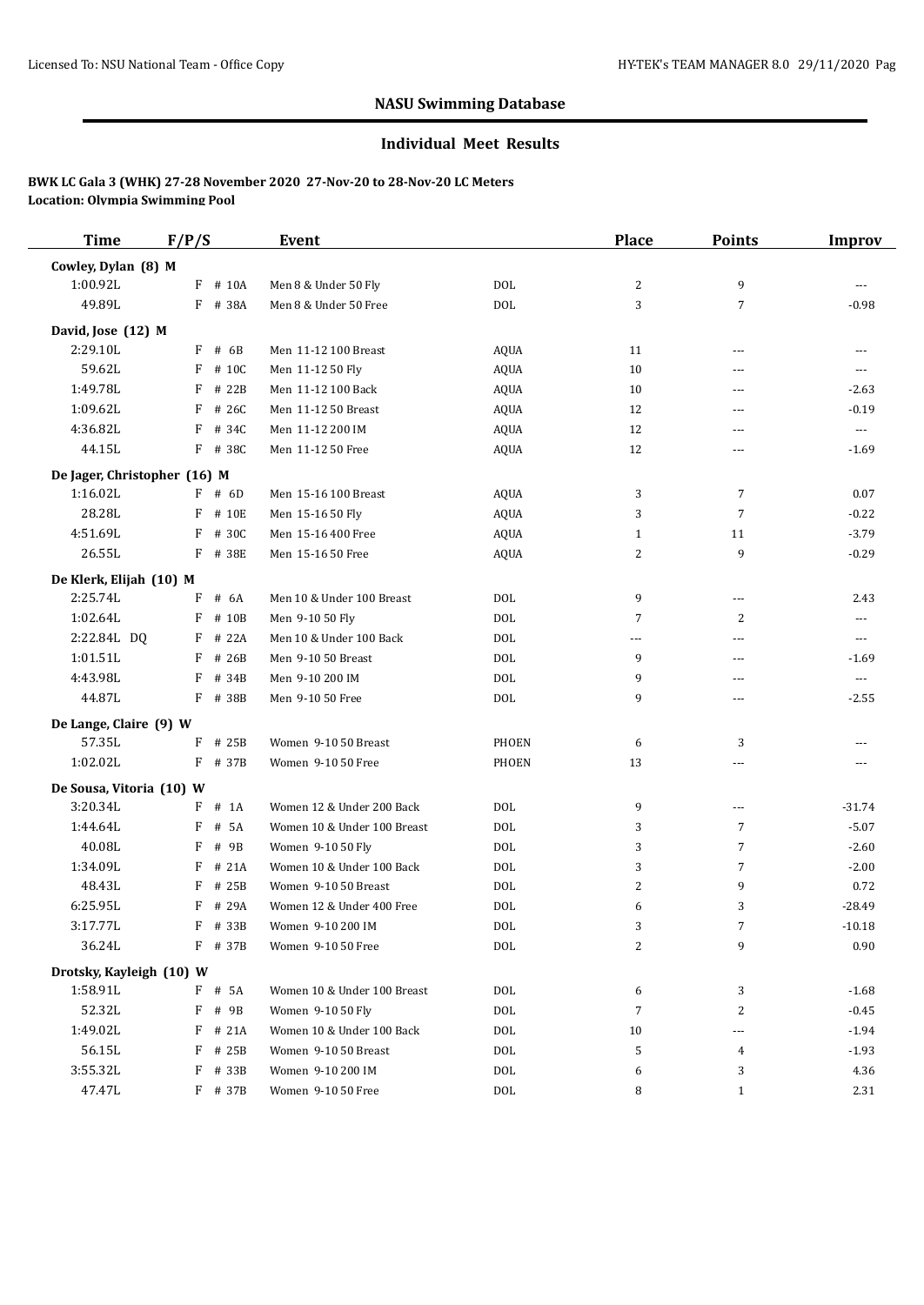#### **Individual Meet Results**

| <b>Time</b>                          | F/P/S                | Event                                  |            | Place          | <b>Points</b>  | Improv    |
|--------------------------------------|----------------------|----------------------------------------|------------|----------------|----------------|-----------|
| Drotsky, Nayla (13) W                |                      |                                        |            |                |                |           |
| 3:05.06L                             | $F$ # 1B             | Women 13-14 200 Back                   | <b>DOL</b> | $\overline{7}$ | 2              | $-12.01$  |
| 1:40.64L                             | F<br># 5C            | Women 13-14 100 Breast                 | <b>DOL</b> | 10             | ---            | $-2.21$   |
| 38.55L                               | F<br># 9D            | Women 13-14 50 Fly                     | <b>DOL</b> | 10             | ---            | $-4.15$   |
| 1:29.82L                             | F<br># 21C           | Women 13-14 100 Back                   | <b>DOL</b> | 12             | ---            | $-1.48$   |
| 48.68L                               | F<br># 25D           | Women 13-14 50 Breast                  | <b>DOL</b> | 10             | ---            | 1.27      |
| 6:04.42L                             | F<br># 29B           | Women 13-14 400 Free                   | <b>DOL</b> | 11             | ---            | $-6.37$   |
| 3:05.76L                             | F<br># 33D           | Women 13-14 200 IM                     | <b>DOL</b> | 9              | ---            | $-4.61$   |
| 35.43L                               | $F$ # 37D            | Women 13-14 50 Free                    | <b>DOL</b> | 12             | ---            | 0.62      |
| Durand, Oliver (13) M                |                      |                                        |            |                |                |           |
| 1:20.34L                             | $F$ # 6C             | Men 13-14 100 Breast                   | <b>DOL</b> | 3              | 7              | 0.18      |
| 30.52L                               | F<br># 10D           | Men 13-14 50 Fly                       | <b>DOL</b> | 3              | $\overline{7}$ | $-1.30$   |
| 18:24.44L                            | F<br># 14B           | Men 13-14 1500 Free                    | <b>DOL</b> | $\mathbf{1}$   | 11             | $-119.10$ |
| 2:43.27L                             | F<br># 18B           | Men 13-14 200 Fly                      | <b>DOL</b> | 3              | $\overline{7}$ | 1.70      |
| 1:12.64L                             | F<br># 22C           | Men 13-14 100 Back                     | <b>DOL</b> | 3              | $\overline{7}$ | 1.86      |
| 37.80L                               | $F$ # 26D            | Men 13-14 50 Breast                    | <b>DOL</b> | 3              | $\overline{7}$ | 1.00      |
| 4:46.16L                             | F<br># 30B           |                                        | <b>DOL</b> | 2              | 9              | $-12.51$  |
| 2:36.39L                             | F<br># 34D           | Men 13-14 400 Free<br>Men 13-14 200 IM | <b>DOL</b> | 3              | $\overline{7}$ | 5.81      |
| 29.52L                               | F # 38D              | Men 13-14 50 Free                      | <b>DOL</b> | 5              |                | 0.06      |
|                                      |                      |                                        |            |                | 4              |           |
| Engelbrecht, Kara (11) W             |                      |                                        |            |                |                |           |
| 2:06.20L                             | $F$ # 5B             | Women 11-12 100 Breast                 | PHOEN      | 12             | ---            |           |
| 4:20.29L DQ                          | F # 33C              | Women 11-12 200 IM                     | PHOEN      | ---            | ---            | ---       |
| Engelhard, Lisa (16) W               |                      |                                        |            |                |                |           |
| 2:49.13L                             | $F$ # 1C             | Women 15-16 200 Back                   | <b>DOL</b> | 4              | 5              | $-5.30$   |
| 32.40L                               | F<br># 9E            | Women 15-16 50 Fly                     | <b>DOL</b> | 3              | 7              | $-0.89$   |
| 2:47.87L                             | F<br># 17C           | Women 15-16 200 Fly                    | <b>DOL</b> | 2              | 9              | 0.70      |
| 1:19.58L                             | F<br># 21D           | Women 15-16 100 Back                   | <b>DOL</b> | 5              | 4              | 0.71      |
| 5:28.86L                             | F<br># 29C           | Women 15-16 400 Free                   | <b>DOL</b> | 4              | 5              | -4.84     |
| 2:52.04L                             | F<br># 33E           | Women 15-16 200 IM                     | <b>DOL</b> | 5              | 4              | $-1.87$   |
| 30.94L                               | F # 37E              | Women 15-16 50 Free                    | <b>DOL</b> | 4              | 5              | $-0.23$   |
| Engelhard, Robin (14) M              |                      |                                        |            |                |                |           |
| 2:41.61L                             | $F$ # 2B             | Men 13-14 200 Back                     | <b>DOL</b> | 4              | 5              | $-5.39$   |
| 1:29.37L                             | $F$ # 6C             | Men 13-14 100 Breast                   | <b>DOL</b> | 5              | 4              | $-5.07$   |
| 29.50L                               | F # 10D              | Men 13-14 50 Fly                       | $\rm DOL$  | 2              | 9              | $-1.59$   |
| 3:02.40L                             | F # 18B              | Men 13-14 200 Fly                      | $\rm DOL$  | 4              | 5              | ---       |
| 1:14.59L                             | F<br># 22C           | Men 13-14 100 Back                     | $\rm DOL$  | 4              | 5              | $-0.30$   |
| 40.85L                               | $F$ # 26D            | Men 13-14 50 Breast                    | <b>DOL</b> | 5              | 4              | 0.01      |
| 2:41.81L                             | F<br># 34D           | Men 13-14 200 IM                       | <b>DOL</b> | 5              | 4              | $-4.12$   |
| 27.78L                               | F # 38D              | Men 13-14 50 Free                      | $\rm DOL$  | 3              | $\sqrt{ }$     | $-0.14$   |
|                                      |                      |                                        |            |                |                |           |
| Engelhard, Victor (10) M<br>3:56.13L | $F$ # 2A             | Men 12 & Under 200 Back                | <b>DOL</b> | 18             | ---            |           |
| 1:52.30L                             | $F$ # 6A             | Men 10 & Under 100 Breast              | $\rm DOL$  | 4              | 5              | 5.14      |
| 45.17L                               | F                    |                                        |            |                |                |           |
| 1:51.23L                             | # 10B                | Men 9-10 50 Fly                        | $\rm DOL$  | 4              | 5              | $-0.05$   |
| 52.64L                               | F # 22A<br>$F$ # 26B | Men 10 & Under 100 Back                | $\rm DOL$  | 10             | ---            | 0.95      |
|                                      |                      | Men 9-10 50 Breast                     | $\rm DOL$  | 4              | 5              | 2.12      |
| 3:38.43L                             | $F$ # 34B            | Men 9-10 200 IM                        | <b>DOL</b> | 7              | 2              | 6.28      |
| 41.85L                               | F # 38B              | Men 9-10 50 Free                       | $\rm DOL$  | 7              | $\overline{c}$ | 2.14      |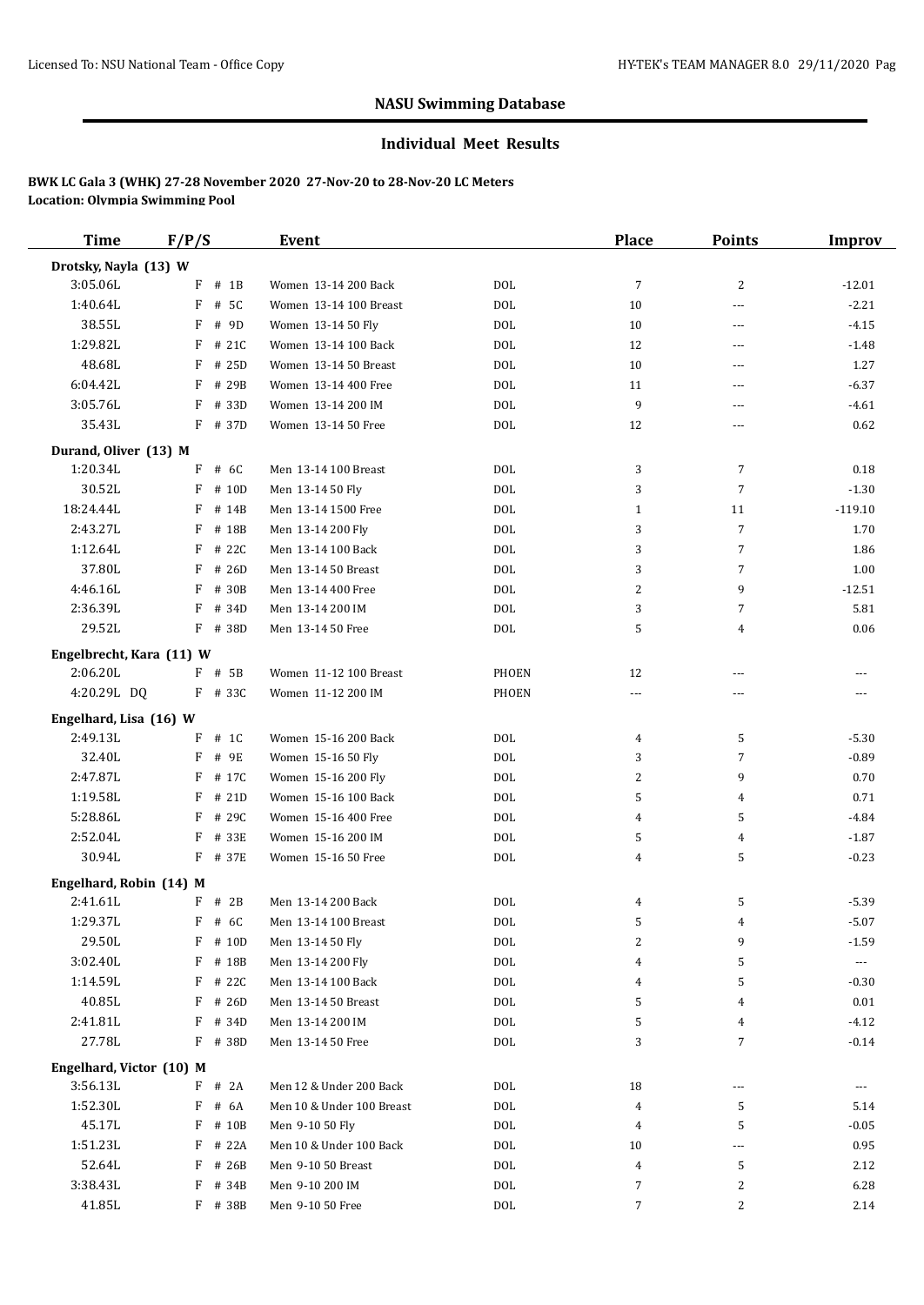#### **Individual Meet Results**

| <b>Time</b>                 | F/P/S      | <b>Event</b>            |             | <b>Place</b> | <b>Points</b>  | <b>Improv</b> |
|-----------------------------|------------|-------------------------|-------------|--------------|----------------|---------------|
| Erasmus, Linda (61) W       |            |                         |             |              |                |               |
| 46.39L                      | F # 39B    | Women 45 & Over 50 Free | MAC         | 2            | 9              | 0.97          |
| Esslinger, Carissa (18) W   |            |                         |             |              |                |               |
| 35.48L                      | F # 9F     | Women 17-18 50 Fly      | <b>DOL</b>  | $\mathbf{1}$ | 11             | 3.37          |
| 1:26.68L                    | $F$ # 21E  | Women 17-18 100 Back    | <b>DOL</b>  | $\mathbf{1}$ | 11             | 9.28          |
| 45.29L                      | F<br># 25F | Women 17-18 50 Breast   | <b>DOL</b>  | $\mathbf{1}$ | 11             | 1.55          |
| 2:59.58L                    | F<br># 33F | Women 17-18 200 IM      | <b>DOL</b>  | $\mathbf{1}$ | 11             | 5.85          |
| 32.51L                      | F # 37F    | Women 17-18 50 Free     | <b>DOL</b>  | $\mathbf{1}$ | 11             | 2.53          |
| Esslinger, Nico (14) M      |            |                         |             |              |                |               |
| 2:36.60L                    | # 2B<br>F  | Men 13-14 200 Back      | DOL         | 3            | $\overline{7}$ | 1.31          |
| 32.46L                      | # 10D<br>F | Men 13-14 50 Fly        | <b>DOL</b>  | 5            | 4              | $-0.50$       |
| 18:41.21L                   | F # 14B    | Men 13-14 1500 Free     | <b>DOL</b>  | 2            | 8              | $-40.02$      |
| 2:42.01L                    | F # 18B    | Men 13-14 200 Fly       | <b>DOL</b>  | $\mathbf{1}$ | 11             | $-11.18$      |
| 1:12.54L                    | $F$ # 22C  | Men 13-14 100 Back      | <b>DOL</b>  | 2            | 9              | $-1.52$       |
| 41.29L                      | F<br># 26D | Men 13-14 50 Breast     | <b>DOL</b>  | 7            | 2              | 0.90          |
| 4:46.33L                    | F<br># 30B | Men 13-14 400 Free      | <b>DOL</b>  | 3            | $\overline{7}$ | $-6.18$       |
| 2:39.66L                    | F<br># 34D | Men 13-14 200 IM        | <b>DOL</b>  | 4            | 5              | 2.26          |
| 29.30L                      | F # 38D    | Men 13-14 50 Free       | <b>DOL</b>  | 4            | 5              | 0.89          |
| Esslinger, Tiana (16) W     |            |                         |             |              |                |               |
| 2:33.32L                    | $F$ # 1C   | Women 15-16 200 Back    | <b>DOL</b>  | $\mathbf{1}$ | 11             | 7.39          |
| 1:29.97L                    | F<br># 5D  | Women 15-16 100 Breast  | <b>DOL</b>  | 3            | $\overline{7}$ | 2.95          |
| 34.52L                      | F<br># 9E  | Women 15-16 50 Fly      | <b>DOL</b>  | 6            | 3              | $0.02\,$      |
| 1:12.55L                    | F # 21D    | Women 15-16 100 Back    | <b>DOL</b>  | $\mathbf{1}$ | 11             | 3.28          |
| 41.38L                      | F # 25E    | Women 15-16 50 Breast   | <b>DOL</b>  | 5            | 4              | 1.50          |
| 5:01.51L                    | F<br># 29C | Women 15-16 400 Free    | <b>DOL</b>  | $\mathbf{1}$ | 11             | 15.59         |
| 2:45.56L                    | F # 33E    | Women 15-16 200 IM      | <b>DOL</b>  | 3            | $\overline{7}$ | 10.23         |
| 30.36L                      | F # 37E    | Women 15-16 50 Free     | <b>DOL</b>  | 3            | $\overline{7}$ | 0.87          |
| Esterhuizen, Lorenzo (11) M |            |                         |             |              |                |               |
| 2:46.84L                    | $F$ # 2A   | Men 12 & Under 200 Back | <b>AQUA</b> | 3            | $\overline{7}$ | $-2.70$       |
| 1:41.34L                    | $F$ # 6B   | Men 11-12 100 Breast    | <b>AQUA</b> | 8            | $\mathbf{1}$   | 0.45          |
| 37.21L                      | F # 10C    | Men 11-12 50 Fly        | <b>AQUA</b> | 6            | 3              | $-0.55$       |
| 1:19.22L                    | F # 22B    | Men 11-12 100 Back      | <b>AQUA</b> | 1            | 11             | $-1.02$       |
| 47.21L                      | $F$ # 26C  | Men 11-12 50 Breast     | <b>AQUA</b> | 7            | $\overline{2}$ | 1.33          |
| 5:46.77L                    | F # 30A    | Men 12 & Under 400 Free | AQUA        | 8            | $\mathbf{1}$   | $-4.33$       |
| 2:58.17L                    | F # 34C    | Men 11-12 200 IM        | AQUA        | 5            | $\overline{4}$ | 3.32          |
| 34.49L                      | $F$ # 380  | Men 11-12 50 Free       | <b>AQUA</b> | 8            | $\mathbf{1}$   | 0.46          |
| Gertze, Matthew (18) M      |            |                         |             |              |                |               |
| 2:30.29L                    | $F$ # 2D   | Men 17-18 200 Back      | DOL         | 2            | 9              | 0.59          |
| 1:22.49L                    | F<br># 6E  | Men 17-18 100 Breast    | DOL         | 3            | 7              | $3.00\,$      |
| 29.21L                      | F # 10F    | Men 17-18 50 Fly        | DOL         | 2            | 9              | $-0.21$       |
| 2:35.72L                    | F # 18D    | Men 17-18 200 Fly       | <b>DOL</b>  | 2            | 9              | 6.23          |
| 1:11.90L                    | F # 22E    | Men 17-18 100 Back      | <b>DOL</b>  | 2            | 9              | 2.48          |
| 38.41L                      | F # 26F    | Men 17-18 50 Breast     | $\rm DOL$   | 3            | 7              | 1.81          |
| 4:46.34L                    | F # 30D    | Men 17-18 400 Free      | $\rm DOL$   | 2            | 9              | 9.03          |
| 2:31.23L                    | $F$ # 34F  | Men 17-18 200 IM        | <b>DOL</b>  | 2            | 9              | 2.55          |
| 28.76L                      | F # 38F    | Men 17-18 50 Free       | <b>DOL</b>  | 3            | 7              | 0.79          |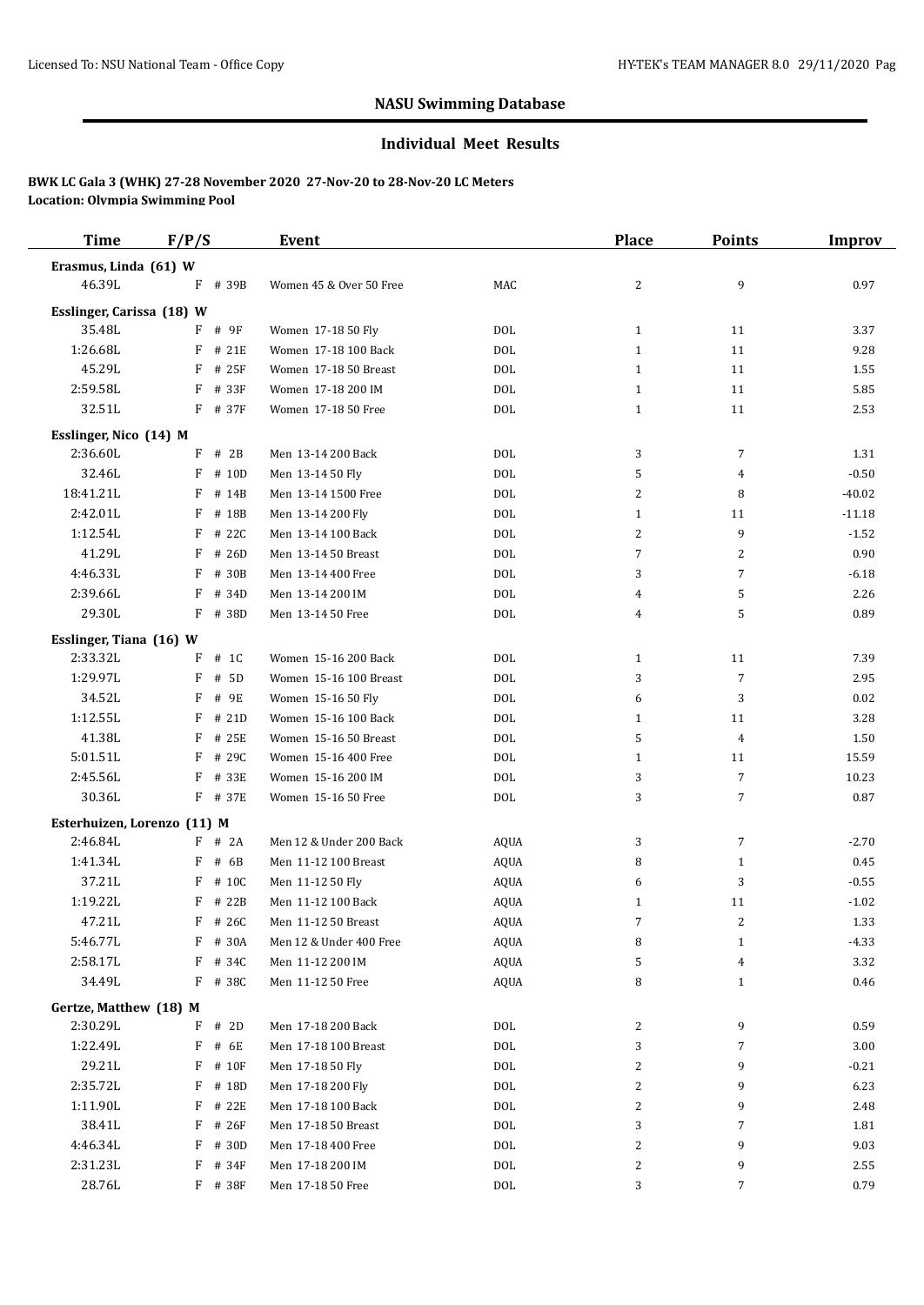#### **Individual Meet Results**

| <b>Time</b>             | F/P/S      | Event                     |              | <b>Place</b>   | <b>Points</b>  | <b>Improv</b> |
|-------------------------|------------|---------------------------|--------------|----------------|----------------|---------------|
| Geyser, Mikayla (11) W  |            |                           |              |                |                |               |
| 3:04.37L                | # 1A<br>F  | Women 12 & Under 200 Back | <b>DOL</b>   | 5              | 4              | $-13.31$      |
| 1:39.20L                | F<br># 5B  | Women 11-12 100 Breast    | <b>DOL</b>   | 4              | 5              | $-5.04$       |
| 40.71L                  | F<br># 9C  | Women 11-12 50 Fly        | <b>DOL</b>   | 5              | 4              | $-7.71$       |
| 1:29.40L                | F<br># 21B | Women 11-12 100 Back      | <b>DOL</b>   | 6              | 3              | 1.33          |
| 48.55L                  | F<br># 25C | Women 11-12 50 Breast     | <b>DOL</b>   | 6              | 3              | 1.93          |
| 6:29.62L                | F # 29A    | Women 12 & Under 400 Free | <b>DOL</b>   | 9              | ---            | $-43.95$      |
| 3:20.00L                | F<br># 33C | Women 11-12 200 IM        | <b>DOL</b>   | 7              | $\overline{2}$ | 13.07         |
| 36.05L                  | F # 37C    | Women 11-12 50 Free       | <b>DOL</b>   | 7              | 2              | $-0.07$       |
| Gogol, Milano (12) M    |            |                           |              |                |                |               |
| 3:13.40L                | $F$ # 2A   | Men 12 & Under 200 Back   | <b>DOL</b>   | 13             | ---            | 3.22          |
| 1:53.14L                | F<br># 6B  | Men 11-12 100 Breast      | <b>DOL</b>   | 10             | ---            | $-3.29$       |
| 40.41L                  | F<br># 10C | Men 11-12 50 Fly          | <b>DOL</b>   | 9              | ---            | 0.23          |
| 1:29.35L                | F<br># 22B | Men 11-12 100 Back        | <b>DOL</b>   | 8              | 1              | $-4.13$       |
| 54.06L                  | F<br># 26C | Men 11-12 50 Breast       | <b>DOL</b>   | 11             | ---            | $-4.79$       |
| 6:28.90L                | # 30A<br>F | Men 12 & Under 400 Free   | <b>DOL</b>   | 15             | ---            | $-7.65$       |
| 3:18.69L                | F<br># 34C | Men 11-12 200 IM          | <b>DOL</b>   | 11             | ---            | 2.29          |
| 37.46L                  | F # 38C    | Men 11-12 50 Free         | <b>DOL</b>   | 11             | ---            | 0.72          |
| Hamutenya, Faiza (10) W |            |                           |              |                |                |               |
| 1:02.92L                | F # 9B     | Women 9-10 50 Fly         | <b>AQUA</b>  | 10             | $\overline{a}$ | $---$         |
| 2:10.05L                | $F$ # 21A  | Women 10 & Under 100 Back | <b>AQUA</b>  | 13             | ---            | $-1.12$       |
| 1:17.28L                | F<br># 25B | Women 9-10 50 Breast      | <b>AQUA</b>  | 13             | ---            | $-2.86$       |
| 4:55.02L                | F<br># 33B | Women 9-10 200 IM         | <b>AQUA</b>  | 11             | ---            | $\cdots$      |
| 55.32L                  | $F$ # 37B  | Women 9-10 50 Free        | AQUA         | 11             | ---            | 4.56          |
| Hekandjo, Kabelo (9) M  |            |                           |              |                |                |               |
| 3:23.31L                | F<br># 2A  | Men 12 & Under 200 Back   | AQUA         | 15             | ---            | 6.06          |
| 47.04L                  | F<br># 10B | Men 9-10 50 Fly           | <b>AQUA</b>  | 5              | 4              | 0.81          |
| 1:34.47L                | F<br># 22A | Men 10 & Under 100 Back   | AQUA         | 4              | 5              | $-0.44$       |
| 54.41L                  | F<br># 26B | Men 9-10 50 Breast        | <b>AQUA</b>  | $\overline{7}$ | $\overline{2}$ | $-1.05$       |
| 6:07.62L                | F<br># 30A | Men 12 & Under 400 Free   | AQUA         | 13             | ---            | $-11.04$      |
| 3:31.04L                | # 34B<br>F | Men 9-10 200 IM           | <b>AQUA</b>  | 5              | 4              | 1.02          |
| 37.45L                  | F # 38B    | Men 9-10 50 Free          | <b>AQUA</b>  | 5              | 4              | 0.89          |
| Helm, Jezneel (14) W    |            |                           |              |                |                |               |
| DQ                      | F # 5C     | Women 13-14 100 Breast    | PHOEN        | $\cdots$       |                |               |
| 55.96L                  | F # 25D    | Women 13-14 50 Breast     | PHOEN        | 13             |                |               |
| 45.29L                  | $F$ # 37D  | Women 13-14 50 Free       | <b>PHOEN</b> | 14             | ---            |               |
| Helm, Joshua (16) M     |            |                           |              |                |                |               |
| 1:32.72L                | $F$ # 6D   | Men 15-16 100 Breast      | PHOEN        | 7              | 2              | -4.46         |
| 39.00L                  | F # 10E    | Men 15-16 50 Fly          | PHOEN        | 8              | $\mathbf{1}$   | $\cdots$      |
| 1:30.84L                | F # 22D    | Men 15-16 100 Back        | PHOEN        | 5              | 4              | $-0.94$       |
| 42.70L                  | F<br># 26E | Men 15-16 50 Breast       | PHOEN        | 5              | 4              | $-0.23$       |
| 30.40L                  | F # 38E    | Men 15-16 50 Free         | PHOEN        | 7              | 2              | $-0.59$       |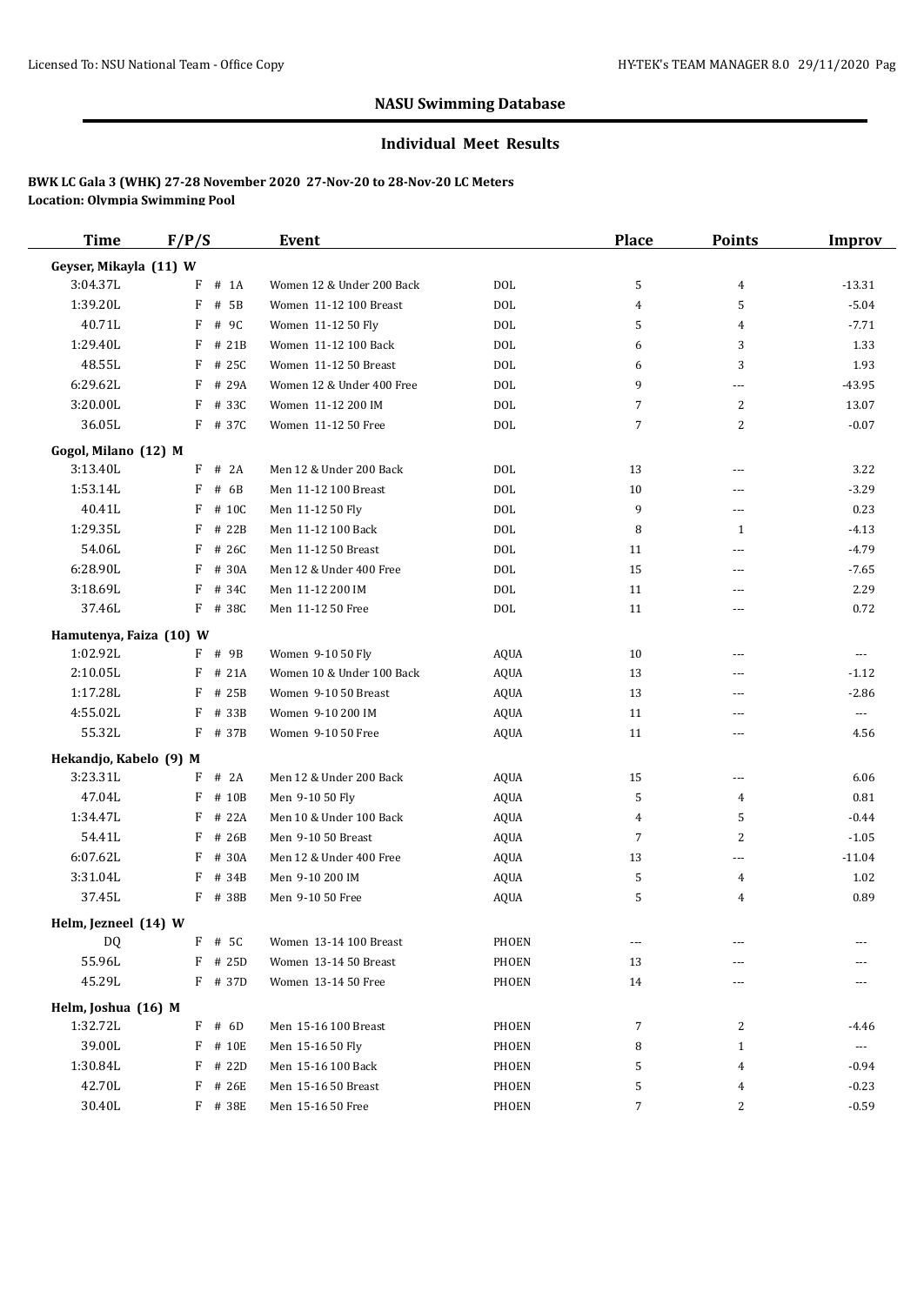#### **Individual Meet Results**

| <b>Time</b>              | F/P/S                    | Event                                           |             | Place                        | <b>Points</b>  | Improv          |
|--------------------------|--------------------------|-------------------------------------------------|-------------|------------------------------|----------------|-----------------|
| Hooker, Erin (14) W      |                          |                                                 |             |                              |                |                 |
| 3:07.61L                 | $F$ # 1B                 | Women 13-14 200 Back                            | <b>DOL</b>  | 9                            | ---            | $-7.79$         |
| 1:40.10L                 | F<br># 5C                | Women 13-14 100 Breast                          | <b>DOL</b>  | 9                            | ---            | 1.65            |
| 37.48L                   | F<br># 9D                | Women 13-14 50 Fly                              | <b>DOL</b>  | 9                            | ---            | $-0.62$         |
| 1:25.73L                 | F<br>#21C                | Women 13-14 100 Back                            | <b>DOL</b>  | 9                            | ---            | 1.26            |
| 46.32L                   | F<br># 25D               | Women 13-14 50 Breast                           | <b>DOL</b>  | 8                            | 1              | 2.79            |
| 5:50.67L                 | F<br># 29B               | Women 13-14 400 Free                            | <b>DOL</b>  | 10                           | ---            | $-27.22$        |
| 3:02.77L                 | F<br># 33D               | Women 13-14 200 IM                              | <b>DOL</b>  | 8                            | 1              | $-5.86$         |
| 34.40L                   | $F$ # 37D                | Women 13-14 50 Free                             | <b>DOL</b>  | 8                            | 1              | $-0.12$         |
| Hooker, Matthew (12) M   |                          |                                                 |             |                              |                |                 |
| 2:58.78L                 | $F$ # 2A                 | Men 12 & Under 200 Back                         | DOL         | 10                           | ---            | $-20.52$        |
| 1:44.77L                 | F<br># 6B                | Men 11-12 100 Breast                            | <b>DOL</b>  | 9                            | ---            | $-8.86$         |
| 39.70L                   | F<br># 10C               | Men 11-12 50 Fly                                | <b>DOL</b>  | 8                            | $\mathbf{1}$   | $-2.49$         |
| 1:26.85L                 | F<br># 22B               | Men 11-12 100 Back                              | <b>DOL</b>  | 5                            | $\overline{4}$ | 2.08            |
| 49.19L                   | F<br># 26C               | Men 11-12 50 Breast                             | <b>DOL</b>  | 9                            | ---            | $-0.48$         |
| 5:43.48L                 | F<br># 30A               | Men 12 & Under 400 Free                         | <b>DOL</b>  | 6                            | 3              | $-71.89$        |
| 3:07.13L                 | F<br># 34C               | Men 11-12 200 IM                                | <b>DOL</b>  | 9                            | ---            | $-13.04$        |
| 35.06L                   | F # 38C                  | Men 11-12 50 Free                               | <b>DOL</b>  | 9                            | ---            | $-1.79$         |
|                          |                          |                                                 |             |                              |                |                 |
| Humphrey, Jessica (12) W |                          |                                                 |             |                              |                |                 |
| 2:43.57L                 | $F$ # 1A                 | Women 12 & Under 200 Back                       | AQUA        | 2                            | 9              | $-9.18$         |
| 1:37.55L                 | F<br># 5B                | Women 11-12 100 Breast                          | <b>AQUA</b> | 3                            | $\overline{7}$ | $-2.05$         |
| 35.38L<br>1:17.09L       | F<br># 9C                | Women 11-12 50 Fly                              | <b>AQUA</b> | $\mathbf{1}$                 | 11             | $-1.36$         |
|                          | F<br># 21B               | Women 11-12 100 Back                            | AQUA        | $\mathbf{1}$                 | 11             | $-0.52$         |
| 43.82L                   | F<br># 25C               | Women 11-12 50 Breast                           | <b>AQUA</b> | 2                            | 9              | 0.18            |
| 5:22.78L<br>2:57.21L     | F<br># 29A<br>F<br># 33C | Women 12 & Under 400 Free<br>Women 11-12 200 IM | <b>AQUA</b> | $\mathbf{1}$                 | 11<br>11       | $-9.11$<br>4.79 |
| 31.39L                   | F # 37C                  | Women 11-12 50 Free                             | <b>AQUA</b> | $\mathbf{1}$<br>$\mathbf{1}$ | 11             |                 |
|                          |                          |                                                 | <b>AQUA</b> |                              |                | 0.38            |
| Jansen, Christina (8) W  |                          |                                                 |             |                              |                |                 |
| 3:54.08L                 | F<br>$#$ 1A              | Women 12 & Under 200 Back                       | <b>DOL</b>  | 12                           | $\overline{a}$ | ---             |
| 2:16.06L                 | F<br># 5A                | Women 10 & Under 100 Breast                     | <b>DOL</b>  | 10                           | $\cdots$       | 8.96            |
| 57.61L                   | F<br># 9A                | Women 8 & Under 50 Fly                          | <b>DOL</b>  | $\mathbf{1}$                 | 11             | 6.35            |
| 1:47.39L                 | # 21A<br>F               | Women 10 & Under 100 Back                       | <b>DOL</b>  | 7                            | $\overline{2}$ | 0.81            |
| 58.36L DQ                | F # 25A                  | Women 8 & Under 50 Breast                       | <b>DOL</b>  | $---$                        | ---            | $---$           |
| 7:55.76L                 | F # 29A                  | Women 12 & Under 400 Free                       | <b>DOL</b>  | 13                           | ---            |                 |
| 4:06.07L                 | F<br># 33A               | Women 8 & Under 200 IM                          | $\rm DOL$   | $\mathbf{1}$                 | 11             |                 |
| 47.79L                   | F # 37A                  | Women 8 & Under 50 Free                         | $\rm DOL$   | $\mathbf{1}$                 | 11             | 3.67            |
| Jansen, Ernst (10) M     |                          |                                                 |             |                              |                |                 |
| 2:48.08L                 | $F$ # 2A                 | Men 12 & Under 200 Back                         | <b>DOL</b>  | 4                            | 5              | -4.45           |
| 1:44.04L                 | F<br># 6A                | Men 10 & Under 100 Breast                       | <b>DOL</b>  | 3                            | $\overline{7}$ | -0.34           |
| 21:29.20L                | $F$ # 14A                | Men 12 & Under 1500 Free                        | $\rm DOL$   | 1                            | 11             | ---             |
| 3:14.42L                 | F # 18A                  | Men 12 & Under 200 Fly                          | <b>DOL</b>  | 4                            | 5              | ---             |
| 1:21.44L                 | $F$ # 22A                | Men 10 & Under 100 Back                         | <b>DOL</b>  | $\mathbf{1}$                 | 11             | -3.98           |
| 48.54L                   | F<br># 26B               | Men 9-10 50 Breast                              | <b>DOL</b>  | 3                            | $\overline{7}$ | $-1.70$         |
| 5:26.02L                 | F<br># 30A               | Men 12 & Under 400 Free                         | <b>DOL</b>  | 3                            | 7              | $-8.91$         |
| 2:59.56L                 | F<br># 34B               | Men 9-10 200 IM                                 | <b>DOL</b>  | 2                            | 9              | 3.13            |
| 34.37L                   | F # 38B                  | Men 9-10 50 Free                                | <b>DOL</b>  | $\mathbf{1}$                 | 11             | $-0.19$         |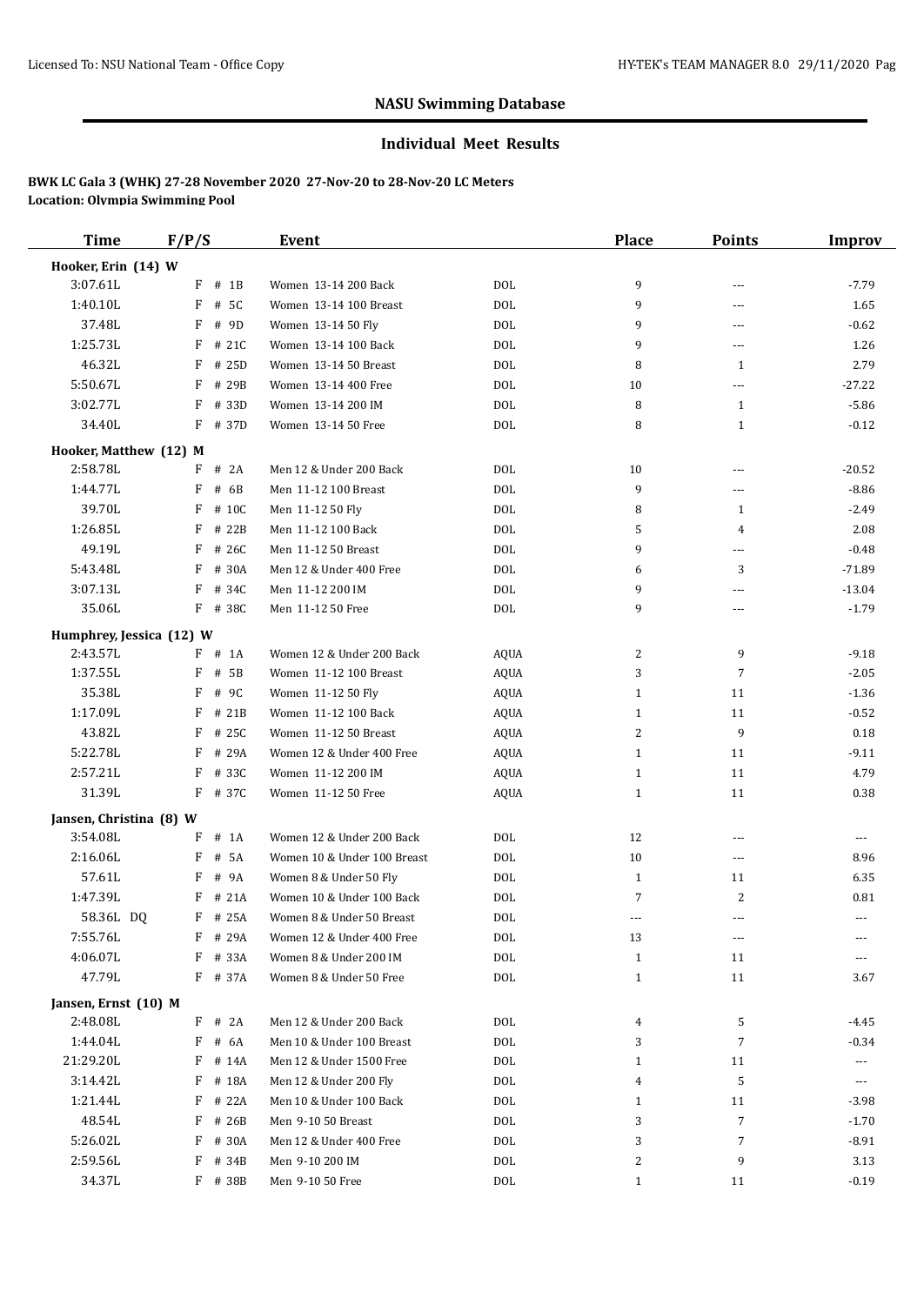#### **Individual Meet Results**

| <b>Time</b>                | F/P/S      | Event                     |             | <b>Place</b> | <b>Points</b>  | <b>Improv</b> |
|----------------------------|------------|---------------------------|-------------|--------------|----------------|---------------|
| Jiao, Naan (10) M          |            |                           |             |              |                |               |
| 2:57.15L                   | F<br># 2A  | Men 12 & Under 200 Back   | <b>DOL</b>  | 8            | $\mathbf{1}$   | 0.47          |
| 1:38.44L                   | F<br># 6A  | Men 10 & Under 100 Breast | <b>DOL</b>  | $\mathbf{1}$ | 11             | $-0.68$       |
| 22:24.15L                  | F<br># 14A | Men 12 & Under 1500 Free  | <b>DOL</b>  | 3            | $\overline{7}$ | ---           |
| 3:00.74L DQ                | F<br># 18A | Men 12 & Under 200 Fly    | <b>DOL</b>  | ---          | ---            | ---           |
| 1:26.42L                   | # 22A<br>F | Men 10 & Under 100 Back   | <b>DOL</b>  | 3            | $\overline{7}$ | 0.15          |
| 47.44L                     | $F$ # 26B  | Men 9-10 50 Breast        | <b>DOL</b>  | 2            | 9              | 2.29          |
| 5:31.58L                   | F<br># 30A | Men 12 & Under 400 Free   | <b>DOL</b>  | 4            | 5              | $-9.05$       |
| 2:59.35L                   | F<br># 34B | Men 9-10 200 IM           | <b>DOL</b>  | $\mathbf{1}$ | 11             | 2.65          |
| 34.54L                     | $F$ # 38B  | Men 9-10 50 Free          | <b>DOL</b>  | 2            | 9              | 0.01          |
| Johannesson, Jureck (20) M |            |                           |             |              |                |               |
| 2:46.58L                   | $F$ # 2E   | Men 19 & Over 200 Back    | <b>AQUA</b> | $\mathbf{1}$ | 11             | 23.87         |
| 30.36L                     | F<br># 10G | Men 19 & Over 50 Fly      | <b>AQUA</b> | 2            | 9              | 0.95          |
| 1:14.19L                   | F<br># 22F | Men 19 & Over 100 Back    | <b>AQUA</b> | 2            | 9              | 7.29          |
| 2:51.21L                   | F<br># 34G | Men 19 & Over 200 IM      | AQUA        | $\mathbf{1}$ | 11             | 19.61         |
| 29.16L                     | F # 38G    | Men 19 & Over 50 Free     | <b>AQUA</b> | 2            | 9              | 0.63          |
| Kali, Martha (14) W        |            |                           |             |              |                |               |
| 3:00.88L                   | $F$ # 1B   | Women 13-14 200 Back      | <b>DOL</b>  | 6            | 3              | $-5.86$       |
| 1:41.62L                   | F<br># 5C  | Women 13-14 100 Breast    | <b>DOL</b>  | 11           | ---            | $-1.61$       |
| 37.05L                     | # 9D<br>F  | Women 13-14 50 Fly        | <b>DOL</b>  | 8            | 1              | 0.07          |
| 3:17.43L DQ                | F # 17B    | Women 13-14 200 Fly       | <b>DOL</b>  | $\cdots$     | ---            | ---           |
| 1:29.02L                   | F<br># 21C | Women 13-14 100 Back      | <b>DOL</b>  | 10           | ---            | 2.86          |
| 48.87L                     | F<br># 25D | Women 13-14 50 Breast     | <b>DOL</b>  | 11           | ---            | 2.46          |
| 5:39.50L                   | F<br># 29B | Women 13-14 400 Free      | <b>DOL</b>  | 8            | 1              | $-7.63$       |
| 3:10.27L                   | F<br># 33D | Women 13-14 200 IM        | <b>DOL</b>  | 10           | ---            | 8.97          |
| 34.63L                     | F # 37D    | Women 13-14 50 Free       | <b>DOL</b>  | 9            | ---            | 1.40          |
| Kapapa, Alexandra (11) W   |            |                           |             |              |                |               |
| 3:04.02L                   | $F$ # 1A   | Women 12 & Under 200 Back | AQUA        | 4            | 5              | $-9.33$       |
| 1:32.40L                   | F<br># 5B  | Women 11-12 100 Breast    | AQUA        | $\mathbf{1}$ | 11             | $-6.44$       |
| 38.95L                     | F<br># 9C  | Women 11-12 50 Fly        | <b>AQUA</b> | 4            | 5              | $-1.15$       |
| 1:24.25L                   | F<br># 21B | Women 11-12 100 Back      | <b>AQUA</b> | 3            | $\overline{7}$ | $-5.53$       |
| 43.09L                     | F<br># 25C | Women 11-12 50 Breast     | <b>AQUA</b> | $\mathbf{1}$ | 11             | $-0.95$       |
| 6:01.00L                   | F # 29A    | Women 12 & Under 400 Free | <b>AQUA</b> | 4            | 5              | $-17.96$      |
| 3:05.32L                   | F # 33C    | Women 11-12 200 IM        | AQUA        | 3            | 7              | $-3.26$       |
| 34.67L                     | F # 37C    | Women 11-12 50 Free       | <b>AQUA</b> | 4            | 5              | $-0.99$       |
| Kapapa, Timothy (13) M     |            |                           |             |              |                |               |
| 1:38.23L                   | $F$ # 6C   | Men 13-14 100 Breast      | AQUA        | 7            | 2              | $-2.40$       |
| 37.52L                     | $F$ # 10D  | Men 13-14 50 Fly          | <b>AQUA</b> | 8            | $\mathbf{1}$   | $-2.47$       |
| 43.24L                     | F<br># 26D | Men 13-14 50 Breast       | <b>AQUA</b> | 8            | $\mathbf{1}$   | $-1.66$       |
| 3:10.58L                   | F<br># 34D | Men 13-14 200 IM          | AQUA        | 9            | ---            | $-7.68$       |
| 32.61L                     | F # 38D    | Men 13-14 50 Free         | <b>AQUA</b> | 10           | ---            | $-1.03$       |
|                            |            |                           |             |              |                |               |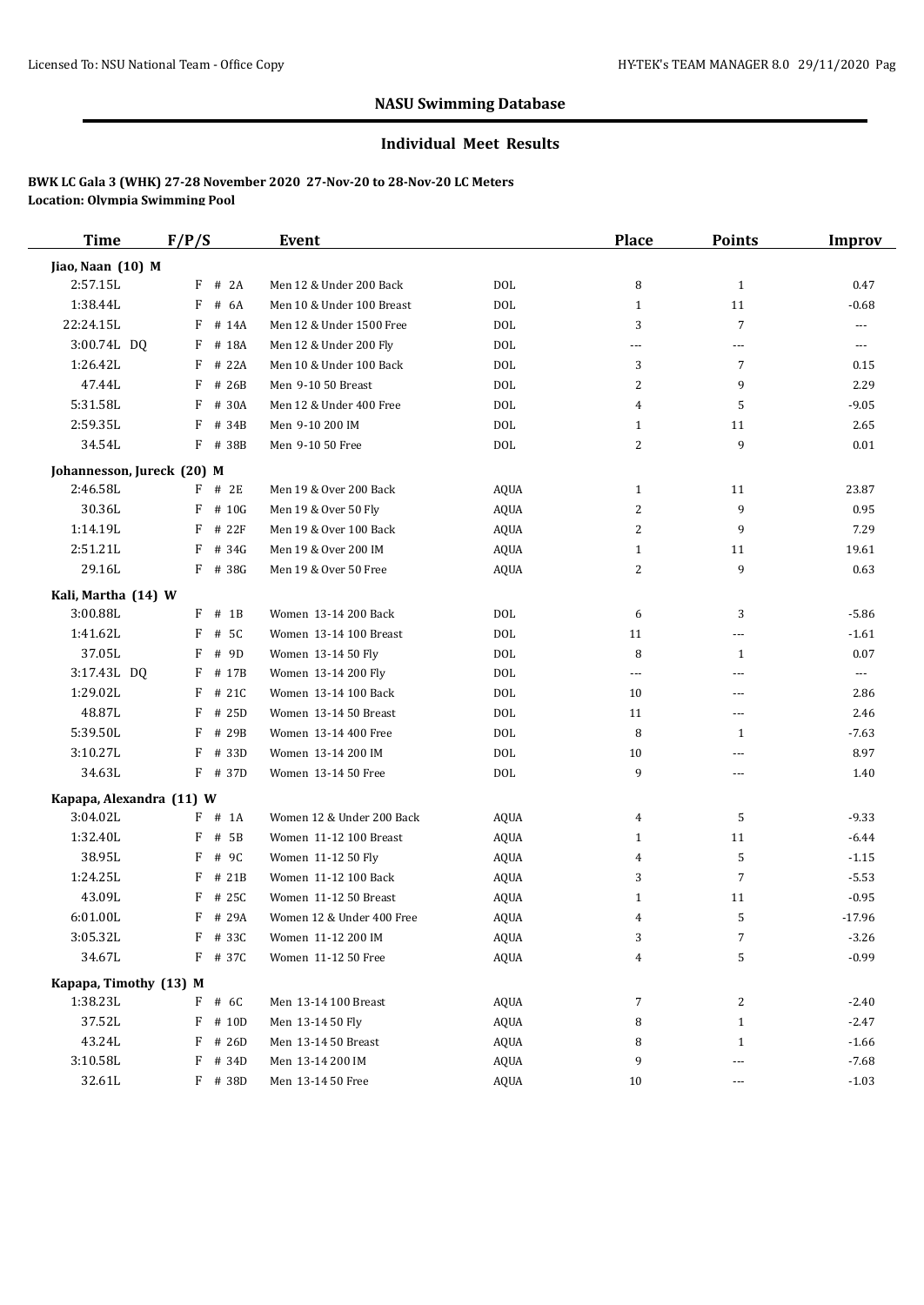#### **Individual Meet Results**

| Time                      | F/P/S      | Event                    |             | Place          | <b>Points</b>  | Improv                |
|---------------------------|------------|--------------------------|-------------|----------------|----------------|-----------------------|
| Kinnaird, Levette (14) W  |            |                          |             |                |                |                       |
| 2:52.56L                  | $F$ # 1B   | Women 13-14 200 Back     | <b>DOL</b>  | 4              | 5              | $-1.82$               |
| 1:29.60L                  | F<br># 5C  | Women 13-14 100 Breast   | <b>DOL</b>  | $\overline{c}$ | 9              | $-2.65$               |
| 21:03.42L                 | F<br># 13B | Women 13-14 1500 Free    | <b>DOL</b>  | 2              | 9              | ---                   |
| 3:11.29L                  | F<br># 17B | Women 13-14 200 Fly      | <b>DOL</b>  | 2              | 9              | 3.93                  |
| 1:23.97L                  | F<br># 21C | Women 13-14 100 Back     | <b>DOL</b>  | 6              | 3              | 1.45                  |
| 42.87L                    | F<br># 25D | Women 13-14 50 Breast    | <b>DOL</b>  | 3              | $\overline{7}$ | 0.62                  |
| 5:22.86L                  | F<br># 29B | Women 13-14 400 Free     | <b>DOL</b>  | 3              | $\overline{7}$ | $-0.55$               |
| 2:54.14L                  | F<br># 33D | Women 13-14 200 IM       | <b>DOL</b>  | 3              | $\overline{7}$ | 6.52                  |
| 33.67L                    | F # 37D    | Women 13-14 50 Free      | <b>DOL</b>  | 5              | 4              | 0.74                  |
| Kinnaird, Liam (12) M     |            |                          |             |                |                |                       |
| 2:46.65L                  | $F$ # 2A   | Men 12 & Under 200 Back  | <b>DOL</b>  | 2              | 9              | $-3.53$               |
| 1:35.34L                  | # 6B<br>F  | Men 11-12 100 Breast     | <b>DOL</b>  | 3              | 7              | $-2.78$               |
| 21:31.19L                 | F<br># 14A | Men 12 & Under 1500 Free | <b>DOL</b>  | 2              | 9              | $\scriptstyle\cdots$  |
| 3:15.80L                  | F<br># 18A | Men 12 & Under 200 Fly   | <b>DOL</b>  | 6              | 3              | $-0.61$               |
| 1:19.27L                  | F # 22B    | Men 11-12 100 Back       | <b>DOL</b>  | 2              | 9              | $-1.17$               |
| 43.14L                    | $F$ # 26C  | Men 11-12 50 Breast      | <b>DOL</b>  | 3              | $\overline{7}$ | $-1.09$               |
| 5:25.75L                  | F<br># 30A | Men 12 & Under 400 Free  | <b>DOL</b>  | 2              | 9              | $-8.80$               |
| 2:51.60L                  | F<br># 34C | Men 11-12 200 IM         | <b>DOL</b>  | 3              | 7              | 1.36                  |
| 32.03L                    | F # 38C    | Men 11-12 50 Free        | DOL         | 3              | 7              | $-0.55$               |
| Klein, Kaylynn (13) W     |            |                          |             |                |                |                       |
| 2:53.54L                  | $F$ # 1B   | Women 13-14 200 Back     | <b>AQUA</b> | 5              | 4              | $-5.21$               |
| 1:35.72L                  | F<br># 5C  | Women 13-14 100 Breast   | <b>AQUA</b> | 5              | 4              | $-1.90$               |
| 35.40L                    | F<br># 9D  | Women 13-14 50 Fly       | <b>AQUA</b> | 5              | 4              | $-0.52$               |
| 1:25.29L                  | F<br># 21C | Women 13-14 100 Back     | <b>AQUA</b> | 7              | $\overline{2}$ | 2.17                  |
| 45.91L                    | F<br># 25D | Women 13-14 50 Breast    | <b>AQUA</b> | 6              | 3              | 0.63                  |
| <b>NS</b>                 | F # 29B    | Women 13-14 400 Free     | <b>AQUA</b> | ---            | $---$          | ---                   |
| 2:59.72L                  | F<br># 33D | Women 13-14 200 IM       | <b>AQUA</b> | 6              | 3              | $-2.10$               |
| 33.78L                    | $F$ # 37D  | Women 13-14 50 Free      | <b>AQUA</b> | 6              | 3              | 0.53                  |
| Koster, Charles (14) M    |            |                          |             |                |                |                       |
| 3:13.37L                  | $F$ # 2B   | Men 13-14 200 Back       | MAC         | 7              | 2              |                       |
| 35.17L                    | F<br># 10D | Men 13-14 50 Fly         | MAC         | 7              | 2              |                       |
| 1:24.77L                  | F # 22C    | Men 13-14 100 Back       | MAC         | 8              | $\mathbf{1}$   | $-0.56$               |
| 31.20L                    | F # 38D    | Men 13-14 50 Free        | MAC         | 8              | $\mathbf{1}$   |                       |
| Langford, Johannes (11) M |            |                          |             |                |                |                       |
| 2:55.97L                  | $F$ # 2A   | Men 12 & Under 200 Back  | <b>DOL</b>  | 7              | 2              | $-2.47$               |
| 1:37.36L                  | $F$ # 6B   | Men 11-12 100 Breast     | <b>DOL</b>  | 4              | 5              | 1.08                  |
| 23:50.61L                 | $F$ # 14A  | Men 12 & Under 1500 Free | <b>DOL</b>  | 4              | 5              | $\scriptstyle \cdots$ |
| 3:12.52L                  | F # 18A    | Men 12 & Under 200 Fly   | DOL         | 2              | 9              | $-2.22$               |
| 1:21.91L                  | F # 22B    | Men 11-12 100 Back       | <b>DOL</b>  | 4              | 5              | $-1.29$               |
| 44.15L                    | $F$ # 26C  | Men 11-12 50 Breast      | <b>DOL</b>  | 4              | 4.5            | 1.16                  |
| 5:44.77L                  | F # 30A    | Men 12 & Under 400 Free  | <b>DOL</b>  | 7              | $\overline{2}$ | $-17.36$              |
| 2:56.54L                  | F<br># 34C | Men 11-12 200 IM         | DOL         | 4              | 5              | 0.90                  |
| 32.73L                    | $F$ # 38C  | Men 11-12 50 Free        | DOL         | 4              | 5              | 0.06                  |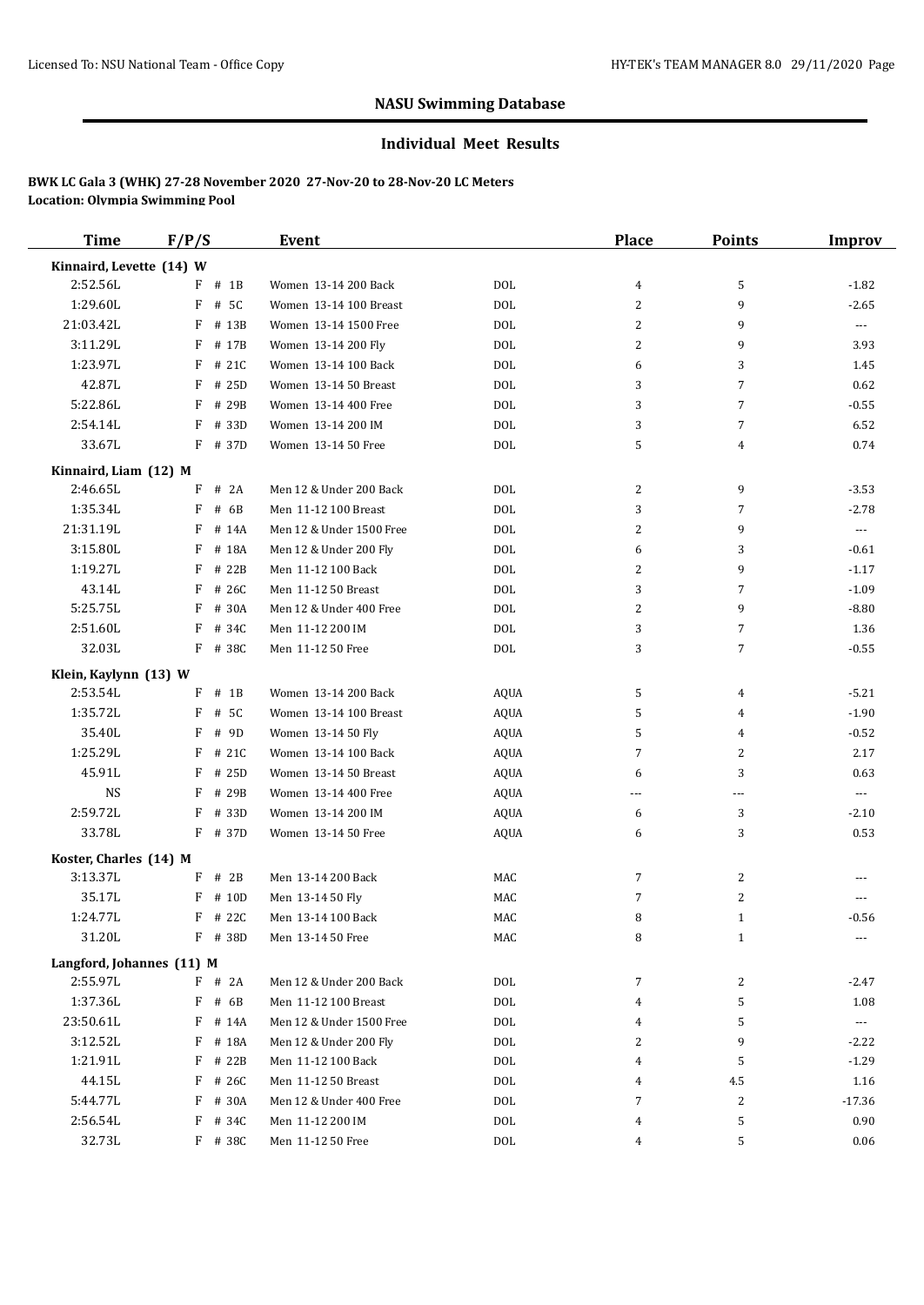#### **Individual Meet Results**

| <b>Time</b>                | F/P/S      | Event                      |              | <b>Place</b>   | <b>Points</b>  | <b>Improv</b>            |
|----------------------------|------------|----------------------------|--------------|----------------|----------------|--------------------------|
| Lasso Drews, Daniel (14) M |            |                            |              |                |                |                          |
| 1:30.40L                   | $F$ # 6C   | Men 13-14 100 Breast       | <b>DOL</b>   | 6              | 3              | $-2.44$                  |
| 30.72L                     | F<br># 10D | Men 13-14 50 Fly           | <b>DOL</b>   | 4              | 5              | $-1.63$                  |
| 19:46.33L                  | F<br># 14B | Men 13-14 1500 Free        | <b>DOL</b>   | 4              | 5              | $\overline{\phantom{a}}$ |
| 2:43.04L                   | F<br># 18B | Men 13-14 200 Fly          | <b>DOL</b>   | 2              | 9              | $-16.72$                 |
| 1:22.72L                   | # 22C<br>F | Men 13-14 100 Back         | <b>DOL</b>   | 5              | 4              | $-3.77$                  |
| 41.08L                     | F<br># 26D | Men 13-14 50 Breast        | <b>DOL</b>   | 6              | 3              | $-2.31$                  |
| 5:12.23L                   | F<br># 30B | Men 13-14 400 Free         | <b>DOL</b>   | 5              | $\overline{4}$ | $-13.57$                 |
| 2:45.30L                   | F<br># 34D | Men 13-14 200 IM           | <b>DOL</b>   | 6              | 3              | $-6.25$                  |
| 30.18L                     | $F$ # 38D  | Men 13-14 50 Free          | <b>DOL</b>   | 6              | 3              | $-0.50$                  |
| Le Roux, Marilize (12) W   |            |                            |              |                |                |                          |
| 36.73L                     | F # 37C    | Women 11-12 50 Free        | MAC          | 10             | ---            | ---                      |
| Leitner, Janine (24) W     |            |                            |              |                |                |                          |
| 1:38.26L                   | F<br># 5F  | Women 19 & Over 100 Breast | <b>AQUA</b>  | $\mathbf{1}$   | 11             | $-5.48$                  |
| 42.95L                     | F<br># 25G | Women 19 & Over 50 Breast  | <b>AQUA</b>  | $\mathbf{1}$   | 11             | $-0.03$                  |
| 6:02.40L                   | F<br># 29E | Women 19 & Over 400 Free   | <b>AQUA</b>  | 2              | 9              | $\cdots$                 |
| 3:19.54L                   | F<br># 33G | Women 19 & Over 200 IM     | <b>AQUA</b>  | 2              | 9              | $-0.57$                  |
| 32.78L                     | $F$ # 37G  | Women 19 & Over 50 Free    | <b>AQUA</b>  | 2              | 9              | 0.26                     |
| Leitner, Zachary (7) M     |            |                            |              |                |                |                          |
| 1:07.48L                   | $F$ # 10A  | Men 8 & Under 50 Fly       | <b>AQUA</b>  | 3              | 7              | 7.13                     |
| 1:50.70L                   | $F$ # 22A  | Men 10 & Under 100 Back    | AQUA         | 9              | ---            | $-2.65$                  |
| 1:16.08L DQ                | $F$ # 26A  | Men 8 & Under 50 Breast    | <b>AQUA</b>  | ---            | ---            | ---                      |
| 4:29.00L                   | F<br># 34A | Men 8 & Under 200 IM       | <b>AQUA</b>  | $\mathbf{1}$   | 11             | $---$                    |
| 48.82L                     | F # 38A    | Men 8 & Under 50 Free      | <b>AQUA</b>  | 2              | 9              | 0.16                     |
| Lochner, Emma (11) W       |            |                            |              |                |                |                          |
| <b>NS</b>                  | F<br># 9C  | Women 11-12 50 Fly         | MAC          | $\overline{a}$ | ---            | ---                      |
| 56.28L                     | F<br># 25C | Women 11-12 50 Breast      | MAC          | 11             | ---            |                          |
| 42.52L                     | F # 37C    | Women 11-12 50 Free        | MAC          | 14             | ---            | $---$                    |
| Loubser, Courtney (11) W   |            |                            |              |                |                |                          |
| 2:00.33L                   | F # 5B     | Women 11-12 100 Breast     | PHOEN        | 11             | ---            | $-0.99$                  |
| 49.22L                     | F<br># 9C  | Women 11-12 50 Fly         | PHOEN        | 10             | ---            | 1.05                     |
| 1:53.64L                   | F # 21B    | Women 11-12 100 Back       | PHOEN        | 11             | ---            | ---                      |
| 56.60L                     | $F$ # 25C  | Women 11-12 50 Breast      | <b>PHOEN</b> | 12             | ---            | 2.32                     |
| Loxton, Dominic (15) M     |            |                            |              |                |                |                          |
| 3:08.04L                   | $F$ # 2C   | Men 15-16 200 Back         | <b>AQUA</b>  | 3              | $\overline{7}$ | $-22.66$                 |
| 1:41.52L                   | F<br># 6D  | Men 15-16 100 Breast       | <b>AQUA</b>  | 8              | $\mathbf{1}$   | $-4.04$                  |
| 32.71L                     | F # 10E    | Men 15-16 50 Fly           | AQUA         | 6              | 3              | $-1.26$                  |
| 1:32.15L                   | F<br># 22D | Men 15-16 100 Back         | <b>AQUA</b>  | 6              | 3              | 1.93                     |
| 47.04L                     | F<br># 26E | Men 15-16 50 Breast        | <b>AQUA</b>  | 6              | 3              | 0.97                     |
| 6:08.92L                   | F<br># 30C | Men 15-16 400 Free         | <b>AQUA</b>  | 4              | 5              | $-42.75$                 |
| 3:07.08L DQ                | # 34E<br>F | Men 15-16 200 IM           | AQUA         |                | ---            | ---                      |
| 34.35L                     | F # 38E    | Men 15-16 50 Free          | AQUA         | 8              | $\mathbf{1}$   | 3.14                     |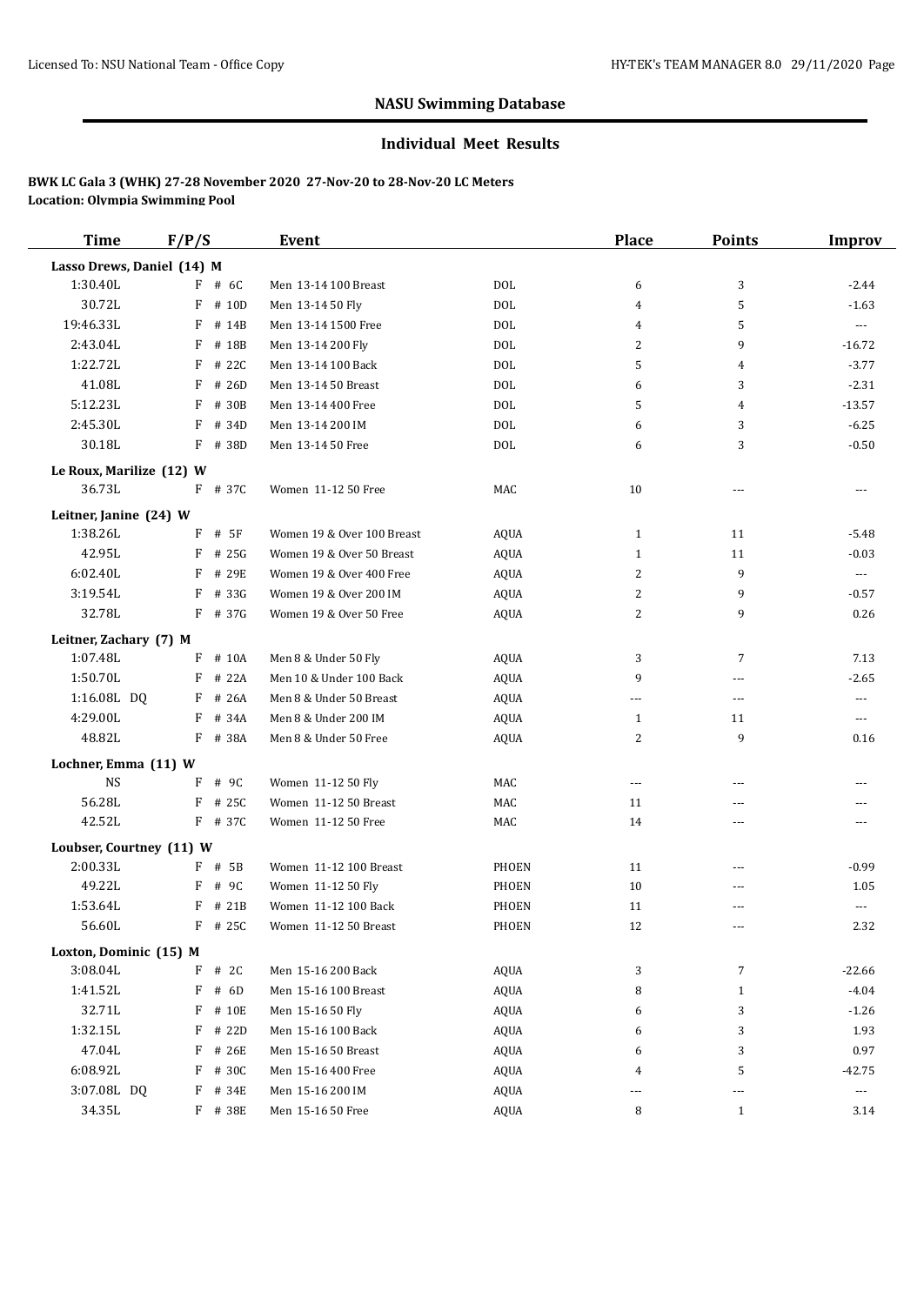#### **Individual Meet Results**

| <b>Time</b>               | F/P/S      | Event                       |             | <b>Place</b>             | <b>Points</b>  | Improv                   |
|---------------------------|------------|-----------------------------|-------------|--------------------------|----------------|--------------------------|
| Magongo, Armas (16) M     |            |                             |             |                          |                |                          |
| 1:17.31L                  | $F$ # 6D   | Men 15-16 100 Breast        | <b>AQUA</b> | 5                        | 4              | $-2.85$                  |
| 32.64L                    | F<br># 10E | Men 15-16 50 Fly            | <b>AQUA</b> | 5                        | 4              | 0.23                     |
| 1:14.40L                  | F<br># 22D | Men 15-16 100 Back          | <b>AQUA</b> | 3                        | $\overline{7}$ | $-0.35$                  |
| 35.96L                    | F<br># 26E | Men 15-16 50 Breast         | <b>AQUA</b> | 3                        | 7              | 1.68                     |
| 2:36.72L                  | # 34E<br>F | Men 15-16 200 IM            | <b>AQUA</b> | 3                        | $\overline{7}$ | $-1.02$                  |
| 28.53L                    | F # 38E    | Men 15-16 50 Free           | <b>AQUA</b> | 4                        | 5              | 0.55                     |
| Magongo, Brave (14) M     |            |                             |             |                          |                |                          |
| 2:27.78L                  | # 2B<br>F  | Men 13-14 200 Back          | AQUA        | $\mathbf{1}$             | 11             | $-10.97$                 |
| 1:21.30L                  | F<br># 6C  | Men 13-14 100 Breast        | <b>AQUA</b> | 4                        | 5              | $-1.49$                  |
| 29.20L                    | F<br># 10D | Men 13-14 50 Fly            | <b>AQUA</b> | $\mathbf{1}$             | 11             | $-0.84$                  |
| 1:08.56L                  | F<br># 22C | Men 13-14 100 Back          | <b>AQUA</b> | $\mathbf{1}$             | 11             | $-2.07$                  |
| 36.10L                    | F<br># 26D | Men 13-14 50 Breast         | <b>AQUA</b> | 2                        | 9              | 0.60                     |
| 5:00.74L                  | F<br># 30B | Men 13-14 400 Free          | <b>AQUA</b> | 4                        | 5              | $\overline{\phantom{a}}$ |
| 2:32.74L                  | F<br># 34D | Men 13-14 200 IM            | <b>AQUA</b> | $\mathbf{1}$             | 11             | $-6.13$                  |
| 27.52L                    | F # 38D    | Men 13-14 50 Free           | <b>AQUA</b> | 2                        | 9              | 0.18                     |
| Mahdy, Nadien (9) W       |            |                             |             |                          |                |                          |
| <b>DQ</b>                 | F # 5A     | Women 10 & Under 100 Breast | <b>DOL</b>  | $\overline{\phantom{a}}$ | ---            | ---                      |
| 1:11.40L                  | F<br># 9B  | Women 9-10 50 Fly           | <b>DOL</b>  | 12                       | ---            |                          |
| 2:16.62L                  | # 21A<br>F | Women 10 & Under 100 Back   | <b>DOL</b>  | 14                       | ---            | $---$                    |
| 1:02.69L                  | F # 25B    | Women 9-10 50 Breast        | <b>DOL</b>  | 10                       | ---            |                          |
| 5:12.21L DQ               | F # 33B    | Women 9-10 200 IM           | <b>DOL</b>  | $\ldots$ .               | ---            | $- - -$                  |
| 1:00.87L                  | F # 37B    | Women 9-10 50 Free          | <b>DOL</b>  | 12                       | ---            | 1.00                     |
| Marggraff, Alex (12) M    |            |                             |             |                          |                |                          |
| 3:05.25L DQ               | F<br># 2A  | Men 12 & Under 200 Back     | <b>DOL</b>  | $\cdots$                 | ---            | $---$                    |
| 1:40.35L                  | F<br># 6B  | Men 11-12 100 Breast        | <b>DOL</b>  | 6                        | 3              | $-3.32$                  |
| 37.87L                    | F<br># 10C | Men 11-12 50 Fly            | <b>DOL</b>  | 7                        | 2              | $-0.10$                  |
| 3:15.02L                  | F<br># 18A | Men 12 & Under 200 Fly      | <b>DOL</b>  | 5                        | 4              | ---                      |
| 1:30.19L DQ               | F<br># 22B | Men 11-12 100 Back          | <b>DOL</b>  | $\overline{a}$           | ---            | $---$                    |
| 47.40L                    | F<br># 26C | Men 11-12 50 Breast         | <b>DOL</b>  | 8                        | 1              | $-2.68$                  |
| 5:54.97L                  | F<br># 30A | Men 12 & Under 400 Free     | <b>DOL</b>  | 10                       | ---            | $-10.17$                 |
| 3:04.93L                  | F<br># 34C | Men 11-12 200 IM            | <b>DOL</b>  | 7                        | $\overline{c}$ | $-3.20$                  |
| 35.12L                    | F # 38C    | Men 11-12 50 Free           | <b>DOL</b>  | 10                       | ---            | $-0.36$                  |
| Matyayi, Roselinda (10) W |            |                             |             |                          |                |                          |
| 3:03.68L                  | $F$ # 1A   | Women 12 & Under 200 Back   | AQUA        | 3                        | 7              | $-9.75$                  |
| 1:44.06L                  | F # 5A     | Women 10 & Under 100 Breast | <b>AQUA</b> | 2                        | 9              | $-3.25$                  |
| 36.19L                    | F<br># 9B  | Women 9-10 50 Fly           | AQUA        | $\mathbf{1}$             | 11             | $-2.02$                  |
| 1:25.26L                  | $F$ # 21A  | Women 10 & Under 100 Back   | <b>AQUA</b> | $\mathbf{1}$             | 11             | $-3.76$                  |
| 46.11L                    | F<br># 25B | Women 9-10 50 Breast        | AQUA        | $\mathbf{1}$             | 11             | 0.27                     |
| 6:33.93L                  | F<br># 29A | Women 12 & Under 400 Free   | AQUA        | 10                       | $\cdots$       | $-5.91$                  |
| 3:13.39L                  | F<br># 33B | Women 9-10 200 IM           | AQUA        | 2                        | 9              | $-1.82$                  |
| 34.57L                    | F # 37B    | Women 9-10 50 Free          | AQUA        | $\mathbf{1}$             | 11             | 0.53                     |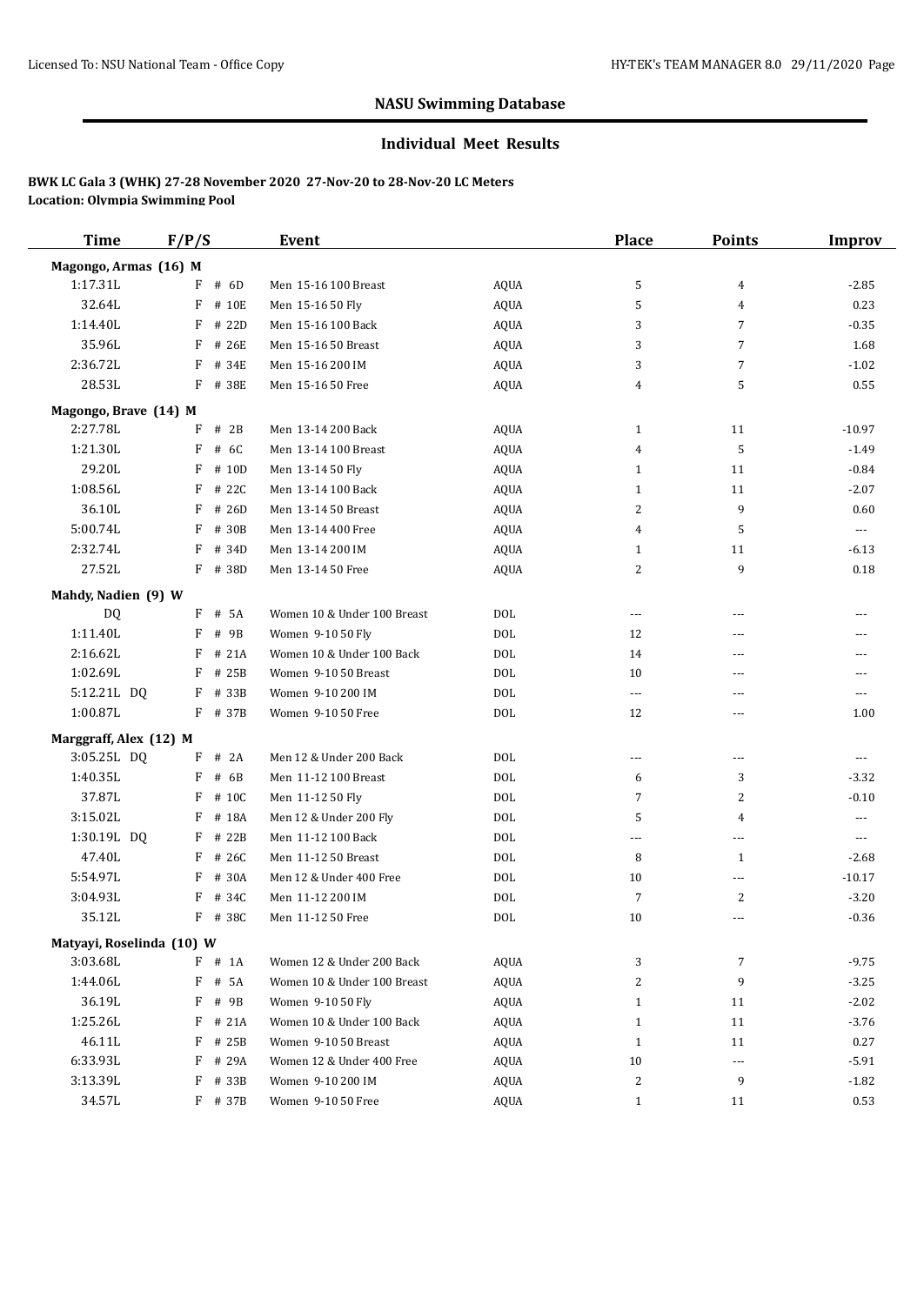#### **Individual Meet Results**

| <b>Time</b>               | F/P/S      | Event                       |              | <b>Place</b> | <b>Points</b>  | Improv   |
|---------------------------|------------|-----------------------------|--------------|--------------|----------------|----------|
| McNab, Aneurene (9) W     |            |                             |              |              |                |          |
| 2:29.65L                  | F<br># 5A  | Women 10 & Under 100 Breast | <b>DOL</b>   | 11           | ---            | 13.21    |
| 1:10.72L                  | F # 9B     | Women 9-10 50 Fly           | <b>DOL</b>   | 11           | ---            | 6.06     |
| 2:03.66L                  | F<br># 21A | Women 10 & Under 100 Back   | <b>DOL</b>   | 12           | ---            | $-7.03$  |
| 1:07.93L                  | F<br># 25B | Women 9-10 50 Breast        | <b>DOL</b>   | 12           | ---            | 3.00     |
| 4:46.23L                  | F<br># 33B | Women 9-10 200 IM           | <b>DOL</b>   | 10           | ---            | 2.78     |
| 55.00L                    | F # 37B    | Women 9-10 50 Free          | <b>DOL</b>   | 10           | ---            | 2.00     |
| McNamara, Scarlett (9) W  |            |                             |              |              |                |          |
| 2:05.89L                  | $F$ # 5A   | Women 10 & Under 100 Breast | PHOEN        | 8            | 1              |          |
| 1:52.81L                  | $F$ # 21A  | Women 10 & Under 100 Back   | <b>PHOEN</b> | 11           | ---            |          |
| Mobbison, Solange (10) W  |            |                             |              |              |                |          |
| 3:45.11L DQ               | $F$ # 1A   | Women 12 & Under 200 Back   | <b>DOL</b>   | $---$        | ---            | $---$    |
| 2:02.97L                  | F<br># 5A  | Women 10 & Under 100 Breast | <b>DOL</b>   | 7            | $\overline{2}$ | $-8.04$  |
| 54.91L                    | F<br># 9B  | Women 9-10 50 Fly           | <b>DOL</b>   | 8            | 1              | 0.22     |
| 1:48.12L                  | F<br># 21A | Women 10 & Under 100 Back   | <b>DOL</b>   | 9            | ---            | $-20.88$ |
| 1:01.87L                  | F<br># 25B | Women 9-10 50 Breast        | <b>DOL</b>   | 9            | ---            | $-0.08$  |
| 7:52.58L DO               | $F$ # 29A  | Women 12 & Under 400 Free   | <b>DOL</b>   | ---          | ---            | ---      |
| 3:59.65L                  | F<br># 33B | Women 9-10 200 IM           | <b>DOL</b>   | 8            | 1              | 8.94     |
| 49.36L                    | $F$ # 37B  | Women 9-10 50 Free          | <b>DOL</b>   | 9            | ---            | 1.61     |
| Mutumbulua, Trisha (16) W |            |                             |              |              |                |          |
| 2:50.58L                  | $F$ # 1C   | Women 15-16 200 Back        | <b>DOL</b>   | 5            | 4              | 6.11     |
| 1:32.21L                  | F<br># 5D  | Women 15-16 100 Breast      | <b>DOL</b>   | 6            | 3              | 7.06     |
| 31.74L                    | F<br># 9E  | Women 15-16 50 Fly          | <b>DOL</b>   | 2            | 9              | 0.98     |
| 1:17.11L                  | $F$ # 21D  | Women 15-16 100 Back        | <b>DOL</b>   | 3            | 7              | 3.68     |
| 41.20L                    | F<br># 25E | Women 15-16 50 Breast       | <b>DOL</b>   | 4            | 5              | 3.31     |
| 2:46.18L                  | F<br># 33E | Women 15-16 200 IM          | <b>DOL</b>   | 4            | 5              | 2.98     |
| 29.26L                    | F # 37E    | Women 15-16 50 Free         | <b>DOL</b>   | 1            | 11             | 0.65     |
| Nakaleke, Elias (17) M    |            |                             |              |              |                |          |
| 2:36.81L                  | $F$ # 2D   | Men 17-18 200 Back          | <b>AQUA</b>  | 3            | 7              | $-0.33$  |
| 1:21.68L                  | F<br># 6E  | Men 17-18 100 Breast        | <b>AQUA</b>  | 2            | 9              | $-1.49$  |
| 29.85L                    | F<br># 10F | Men 17-18 50 Fly            | <b>AQUA</b>  | 3            | $\overline{7}$ | $-0.72$  |
| 1:12.97L                  | F<br># 22E | Men 17-18 100 Back          | <b>AQUA</b>  | 3            | $\overline{7}$ | 1.25     |
| 36.53L                    | $F$ # 26F  | Men 17-18 50 Breast         | <b>AQUA</b>  | $\mathbf{1}$ | 11             | 0.26     |
| 2:38.72L                  | F # 34F    | Men 17-18 200 IM            | AQUA         | 3            | $\overline{7}$ | $-0.45$  |
| 28.20L                    | F # 38F    | Men 17-18 50 Free           | AQUA         | 2            | 9              | 0.86     |
| Nakaleke, Eliphas (11) M  |            |                             |              |              |                |          |
| 2:45.90L                  | $F$ # 2A   | Men 12 & Under 200 Back     | AQUA         | $\mathbf{1}$ | 11             | $-5.13$  |
| 1:31.51L                  | F<br># 6B  | Men 11-12 100 Breast        | AQUA         | 2            | 9              | $-0.92$  |
| 33.02L                    | F # 10C    | Men 11-12 50 Fly            | AQUA         | $\mathbf{1}$ | 11             | $-2.33$  |
| 1:20.16L                  | F # 22B    | Men 11-12 100 Back          | AQUA         | 3            | $\overline{7}$ | $-2.13$  |
| 43.10L                    | F # 26C    | Men 11-12 50 Breast         | <b>AQUA</b>  | 2            | 9              | 2.72     |
| 5:56.55L                  | F # 30A    | Men 12 & Under 400 Free     | AQUA         | 11           | ---            | $-3.75$  |
| 2:50.82L                  | F<br># 34C | Men 11-12 200 IM            | AQUA         | 2            | 9              | $-0.79$  |
| 31.60L                    | F # 38C    | Men 11-12 50 Free           | AQUA         | 2            | 9              | $-0.16$  |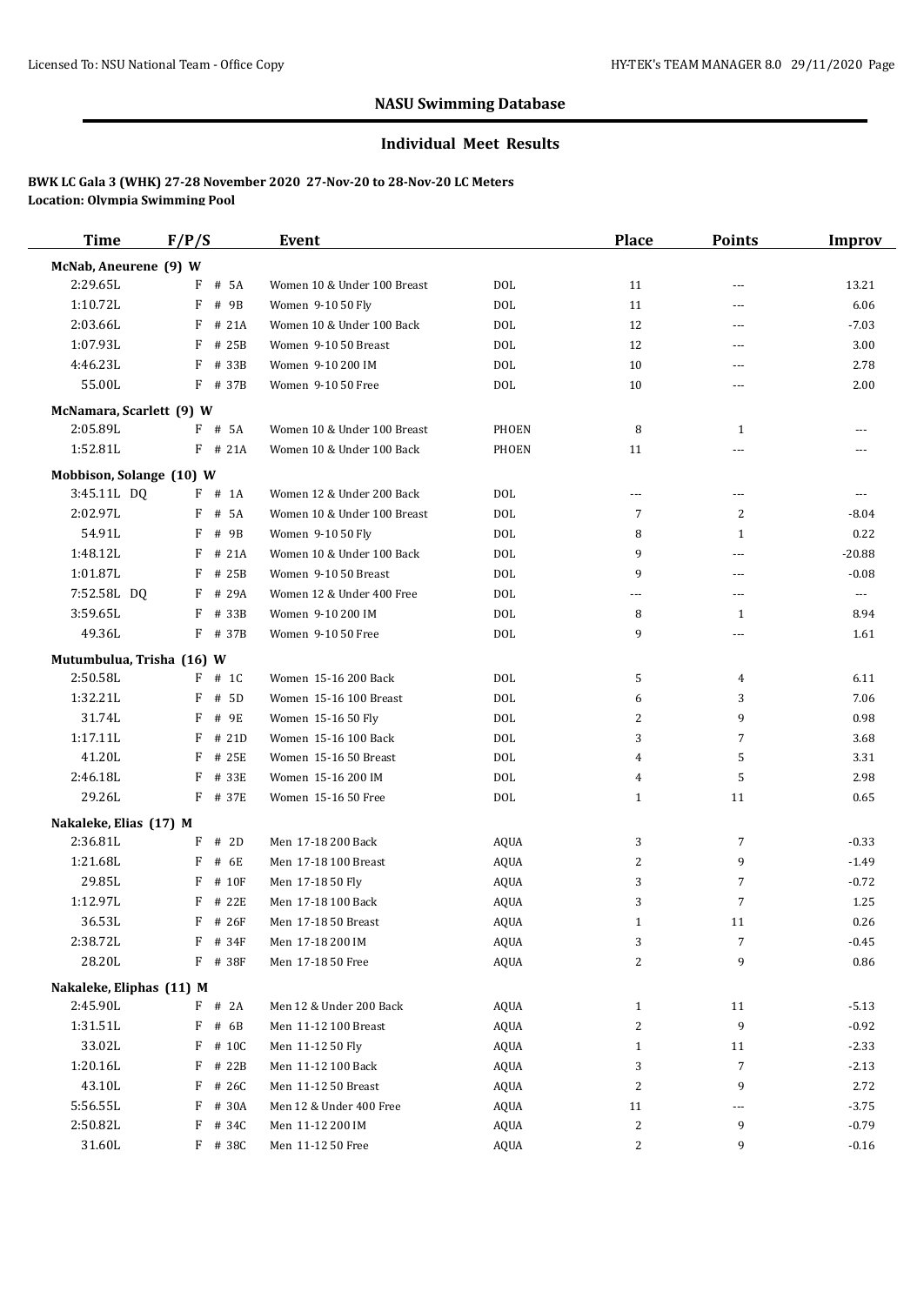#### **Individual Meet Results**

| <b>Time</b>                         | F/P/S              | Event                                       |                   | Place             | <b>Points</b>  | Improv          |
|-------------------------------------|--------------------|---------------------------------------------|-------------------|-------------------|----------------|-----------------|
| Nakaleke, Ester (15) W              |                    |                                             |                   |                   |                |                 |
| 1:31.99L                            | $F$ # 5D           | Women 15-16 100 Breast                      | <b>AQUA</b>       | 5                 | 4              | 3.95            |
| 35.69L                              | F<br># 9E          | Women 15-16 50 Fly                          | AQUA              | 7                 | $\overline{2}$ | 0.13            |
| 41.05L                              | F<br># 25E         | Women 15-16 50 Breast                       | <b>AQUA</b>       | 3                 | $\overline{7}$ | 1.15            |
| 3:09.68L                            | F<br># 33E         | Women 15-16 200 IM                          | <b>AQUA</b>       | 9                 | ---            | 7.81            |
| 32.66L                              | F # 37E            | Women 15-16 50 Free                         | <b>AQUA</b>       | 6                 | 3              | 0.97            |
| Naukosho, Ainoa (9) W               |                    |                                             |                   |                   |                |                 |
| 3:22.02L                            | $#$ 1A<br>F        | Women 12 & Under 200 Back                   | <b>DOL</b>        | 10                | ---            | 3.75            |
| 1:50.45L                            | # 5A<br>F          | Women 10 & Under 100 Breast                 | <b>DOL</b>        | 4                 | 5              | 0.10            |
| 41.11L                              | F<br># 9B          | Women 9-10 50 Fly                           | <b>DOL</b>        | 4                 | 5              | $-2.88$         |
| 1:34.77L                            | F<br># 21A         | Women 10 & Under 100 Back                   | <b>DOL</b>        | 4                 | 5              | 2.01            |
| 51.03L                              | F<br># 25B         | Women 9-10 50 Breast                        | <b>DOL</b>        | 3                 | $\overline{7}$ | 1.13            |
| 6:38.41L                            | F<br># 29A         | Women 12 & Under 400 Free                   | <b>DOL</b>        | 11                | ---            | $-15.16$        |
| 3:26.37L                            | F<br># 33B         | Women 9-10 200 IM                           | <b>DOL</b>        | 4                 | 5              | 2.30            |
| 37.87L                              | F # 37B            | Women 9-10 50 Free                          | <b>DOL</b>        | 3                 | $\overline{7}$ | 0.38            |
|                                     |                    |                                             |                   |                   |                |                 |
| Naukosho, Ariana (13) W<br>1:26.11L | F # 5C             | Women 13-14 100 Breast                      |                   |                   |                |                 |
| 33.71L                              | F<br># 9D          |                                             | DOL<br><b>DOL</b> | $\mathbf{1}$<br>3 | 11<br>7        | $-1.33$<br>0.03 |
| 2:52.27L                            | F<br># 17B         | Women 13-14 50 Fly                          | <b>DOL</b>        | $\mathbf{1}$      |                |                 |
| 1:20.55L                            | # 21C<br>F         | Women 13-14 200 Fly<br>Women 13-14 100 Back | <b>DOL</b>        | 4                 | 11<br>5        | 0.45            |
| 41.57L                              | F<br># 25D         | Women 13-14 50 Breast                       | <b>DOL</b>        |                   |                | 4.50            |
| 5:15.88L                            | F<br># 29B         | Women 13-14 400 Free                        | <b>DOL</b>        | $\mathbf{1}$<br>2 | 11<br>9        | 2.61            |
| 2:46.76L                            | F                  |                                             | <b>DOL</b>        | $\mathbf{1}$      | 11             | 1.07            |
| 32.41L                              | # 33D<br>$F$ # 37D | Women 13-14 200 IM<br>Women 13-14 50 Free   | <b>DOL</b>        |                   | 9              | 3.81            |
|                                     |                    |                                             |                   | 2                 |                | 1.35            |
| Nel, Amy-Isabella (11) W            |                    |                                             |                   |                   |                |                 |
| 1:48.38L                            | F # 5B             | Women 11-12 100 Breast                      | MAC               | 9                 | ---            | 4.94            |
| 1:35.64L                            | $F$ # 21B          | Women 11-12 100 Back                        | MAC               | 9                 | ---            | $-1.52$         |
| 51.05L                              | F<br># 25C         | Women 11-12 50 Breast                       | MAC               | 8                 | 1              | 2.93            |
| 35.75L                              | F # 37C            | Women 11-12 50 Free                         | MAC               | 6                 | 3              | $-0.41$         |
| Nel, Esmeralda (11) W               |                    |                                             |                   |                   |                |                 |
| 1:41.85L                            | F<br># 5B          | Women 11-12 100 Breast                      | PHOEN             | 5                 | 4              | $-5.59$         |
| 36.26L                              | F<br># 9C          | Women 11-12 50 Fly                          | PHOEN             | 2                 | 9              | $-1.32$         |
| 1:32.01L                            | F # 21B            | Women 11-12 100 Back                        | PHOEN             | $\overline{7}$    | $\overline{2}$ | $-3.80$         |
| 46.80L                              | $F$ # 25C          | Women 11-12 50 Breast                       | PHOEN             | 4                 | 5              | $-0.45$         |
| 3:14.11L                            | F # 33C            | Women 11-12 200 IM                          | PHOEN             | 5                 | 4              | $-3.44$         |
| 33.45L                              | F # 37C            | Women 11-12 50 Free                         | PHOEN             | 2                 | 9              | 0.76            |
| Nell, Noah (15) M                   |                    |                                             |                   |                   |                |                 |
| 2:39.96L                            | F # 2C             | Men 15-16 200 Back                          | AQUA              | 2                 | 9              | $-3.36$         |
| 1:23.03L                            | $F$ # 6D           | Men 15-16 100 Breast                        | <b>AQUA</b>       | 6                 | 3              | $-1.47$         |
| 31.93L                              | F # 10E            | Men 15-16 50 Fly                            | AQUA              | 4                 | 5              | $-0.48$         |
| 1:13.29L                            | F # 22D            | Men 15-16 100 Back                          | AQUA              | 2                 | 9              | 0.63            |
| 38.14L                              | F # 26E            | Men 15-16 50 Breast                         | <b>AQUA</b>       | 4                 | 5              | 0.94            |
| 5:00.78L                            | F<br># 30C         | Men 15-16 400 Free                          | <b>AQUA</b>       | 2                 | 9              | $-0.74$         |
| 2:39.86L                            | F<br># 34E         | Men 15-16 200 IM                            | AQUA              | 4                 | 5              | 0.21            |
| 29.28L                              | F # 38E            | Men 15-16 50 Free                           | AQUA              | 6                 | 3              | 0.27            |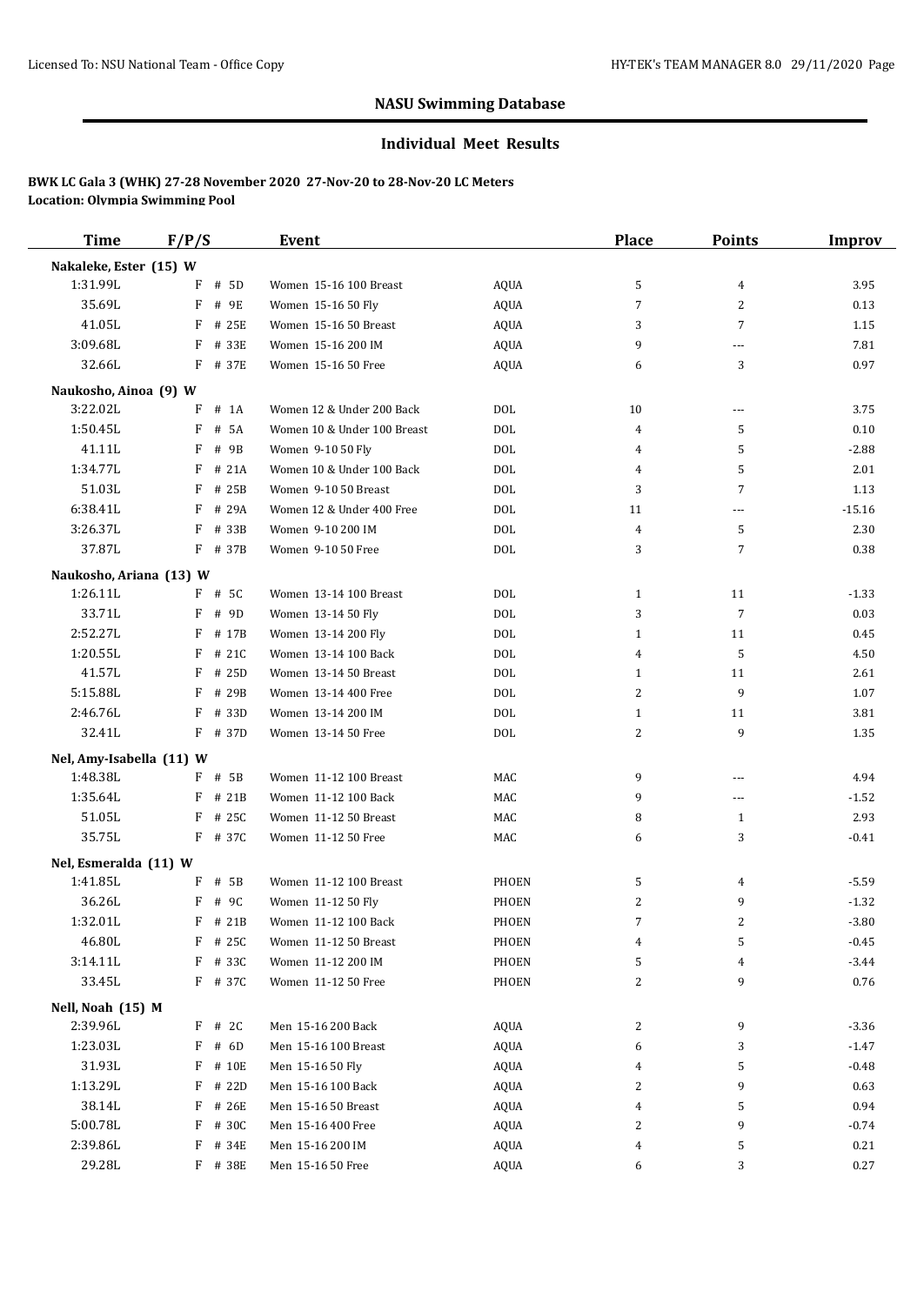#### **Individual Meet Results**

| <b>Time</b>            | F/P/S                    |           | Event                     |              | <b>Place</b>   | <b>Points</b>        | Improv   |
|------------------------|--------------------------|-----------|---------------------------|--------------|----------------|----------------------|----------|
| Nell, Tristan (12) M   |                          |           |                           |              |                |                      |          |
| 3:07.96L               | F                        | $#$ 2A    | Men 12 & Under 200 Back   | <b>AQUA</b>  | 11             | ---                  | $-2.71$  |
| 1:40.96L               | F                        | # 6B      | Men 11-12 100 Breast      | <b>AQUA</b>  | $\overline{7}$ | $\overline{2}$       | $-2.85$  |
| 37.14L                 | F                        | # 10C     | Men 11-12 50 Fly          | AQUA         | 5              | $\overline{4}$       | $-0.84$  |
| 1:29.52L               | F                        | # 22B     | Men 11-12 100 Back        | <b>AQUA</b>  | 9              | ---                  | $-1.02$  |
| 46.60L                 | F                        | # 26C     | Men 11-12 50 Breast       | <b>AQUA</b>  | 6              | 3                    | $-0.06$  |
| 5:48.37L               |                          | F # 30A   | Men 12 & Under 400 Free   | <b>AQUA</b>  | 9              | ---                  | $-13.38$ |
| 3:12.65L               | F                        | # 34C     | Men 11-12 200 IM          | <b>AQUA</b>  | 10             | ---                  | 5.34     |
| 33.87L                 |                          | F # 38C   | Men 11-12 50 Free         | <b>AQUA</b>  | 7              | $\overline{2}$       | $-0.48$  |
|                        | Nieuwoudt, Cedric (17) M |           |                           |              |                |                      |          |
| 1:43.34L               |                          | F # 22E   | Men 17-18 100 Back        | PHOEN        | 4              | 5                    |          |
| 47.00L DQ              |                          | $F$ # 26F | Men 17-18 50 Breast       | <b>PHOEN</b> | ---            | ---                  | ---      |
| 33.33L                 |                          | F # 38F   | Men 17-18 50 Free         | PHOEN        | 4              | 5                    | -3.41    |
| Ohm, Michaela (13) W   |                          |           |                           |              |                |                      |          |
| 33.62L                 |                          | F # 9D    | Women 13-14 50 Fly        | <b>DOL</b>   | 2              | 9                    | $-0.31$  |
| 20:28.34L              |                          | F # 13B   | Women 13-14 1500 Free     | <b>DOL</b>   | $\mathbf{1}$   | 11                   | ---      |
| 1:21.96L               | F                        | # 21C     | Women 13-14 100 Back      | <b>DOL</b>   | 5              | 4                    | 1.64     |
| 5:07.42L               | F                        | # 29B     | Women 13-14 400 Free      | <b>DOL</b>   | $\mathbf{1}$   | 11                   | $-8.66$  |
| 3:14.27L               | F                        | # 33D     | Women 13-14 200 IM        | <b>DOL</b>   | 12             | $---$                | 19.11    |
| 31.21L                 |                          | F # 37D   | Women 13-14 50 Free       | <b>DOL</b>   | $\mathbf{1}$   | 11                   | 0.62     |
| Ohm, Oliver (14) M     |                          |           |                           |              |                |                      |          |
| 2:29.61L               |                          | $F$ # 2B  | Men 13-14 200 Back        | <b>DOL</b>   | 2              | 9                    | $-1.91$  |
| 18:41.21L              | F                        | # 14B     | Men 13-14 1500 Free       | <b>DOL</b>   | 2              | 8                    | $-35.52$ |
| 4:32.23L               | F                        | # 30B     | Men 13-14 400 Free        | <b>DOL</b>   | $\mathbf{1}$   | 11                   | $-2.37$  |
| 2:33.18L               | F                        | # 34D     | Men 13-14 200 IM          | <b>DOL</b>   | 2              | 9                    | 2.45     |
| 27.19L                 |                          | F # 38D   | Men 13-14 50 Free         | <b>DOL</b>   | $\mathbf{1}$   | 11                   | 0.41     |
| Pretorius, Jayd (7) W  |                          |           |                           |              |                |                      |          |
| 1:06.10L               |                          | $F$ # 9A  | Women 8 & Under 50 Fly    | AQUA         | 2              | 9                    | $-6.50$  |
| 1:07.92L               |                          | $F$ # 25A | Women 8 & Under 50 Breast | <b>AQUA</b>  | $\mathbf{1}$   | 11                   | $---$    |
| 55.16L                 |                          | F # 37A   | Women 8 & Under 50 Free   | <b>AQUA</b>  | 2              | 9                    | 3.94     |
| Prinsloo, Martin (8) M |                          |           |                           |              |                |                      |          |
| 3:42.04L DQ            |                          | $F$ # 2A  | Men 12 & Under 200 Back   | <b>DOL</b>   |                |                      |          |
| 2:04.59L               |                          | $F$ # 6A  | Men 10 & Under 100 Breast | DOL          | 7              | 2                    | $-9.72$  |
| 48.15L                 |                          | $F$ # 10A | Men 8 & Under 50 Fly      | <b>DOL</b>   | $\mathbf{1}$   | 11                   | $-0.12$  |
| 1:47.16L               |                          | F # 22A   | Men 10 & Under 100 Back   | $\rm DOL$    | 8              | $\mathbf{1}$         | 1.44     |
| 58.07L                 |                          | $F$ # 26A | Men 8 & Under 50 Breast   | <b>DOL</b>   | $\mathbf{1}$   | 11                   | $-1.39$  |
| 6:59.87L               | F                        | # 30A     | Men 12 & Under 400 Free   | $\rm DOL$    | 18             | ---                  | ---      |
| 3:57.42L DQ            |                          | F # 34A   | Men 8 & Under 200 IM      | $\rm DOL$    | $\cdots$       | $\sim$ $\sim$ $\sim$ | ---      |
| 42.69L                 |                          | F # 38A   | Men 8 & Under 50 Free     | $\rm DOL$    | $\mathbf{1}$   | 11                   | 0.98     |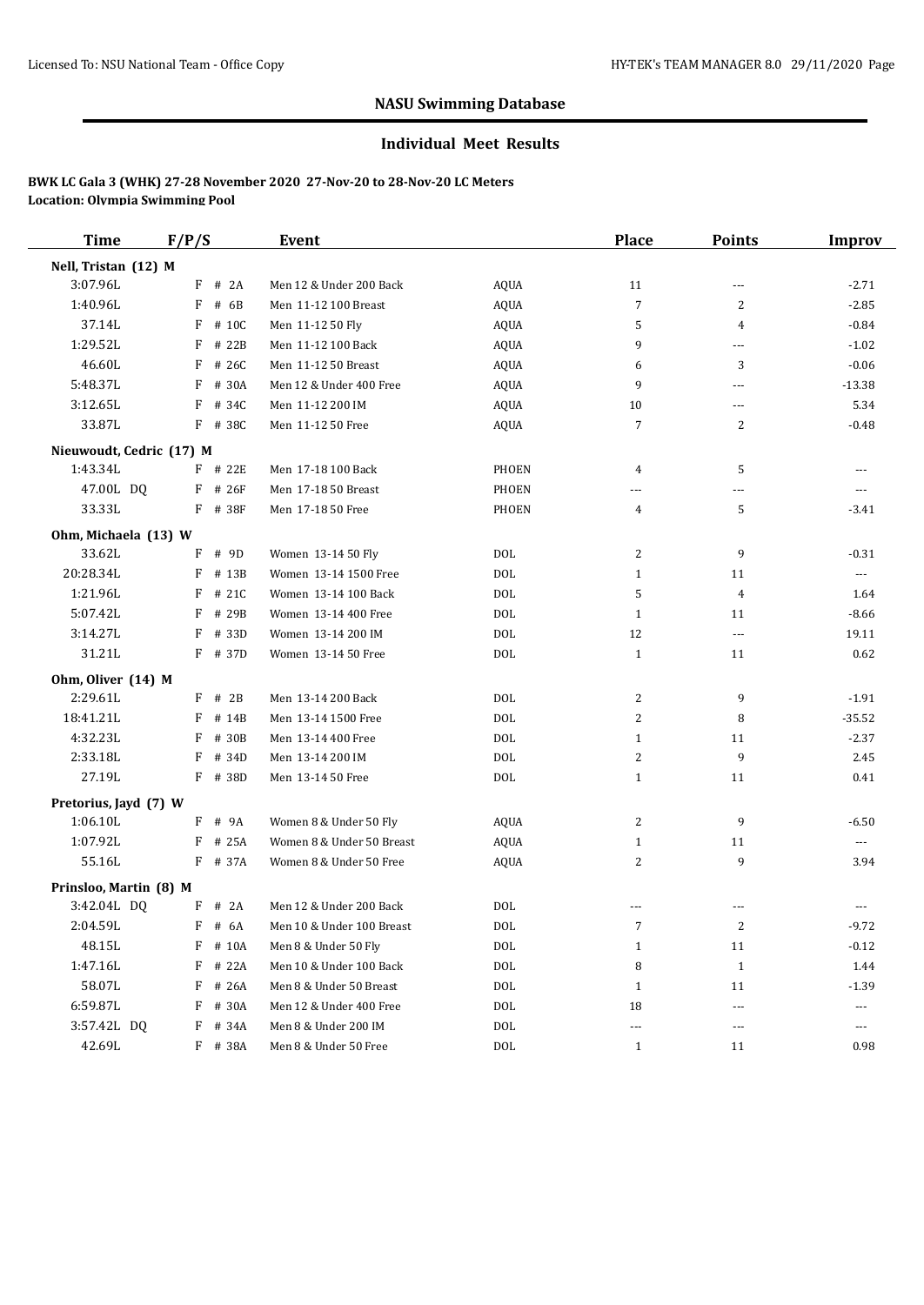#### **Individual Meet Results**

| Time                          | F/P/S       | Event                       |             | Place          | <b>Points</b>  | Improv   |
|-------------------------------|-------------|-----------------------------|-------------|----------------|----------------|----------|
| Prinsloo, Milan (10) W        |             |                             |             |                |                |          |
| 3:06.03L                      | $#$ 1A<br>F | Women 12 & Under 200 Back   | <b>DOL</b>  | 6              | 3              | $-6.83$  |
| 1:43.83L                      | F<br># 5A   | Women 10 & Under 100 Breast | <b>DOL</b>  | $\mathbf{1}$   | 11             | $-3.27$  |
| 39.39L                        | F<br># 9B   | Women 9-10 50 Fly           | <b>DOL</b>  | 2              | 9              | $-2.14$  |
| 3:20.62L                      | F<br># 17A  | Women 12 & Under 200 Fly    | <b>DOL</b>  | $\mathbf{1}$   | 11             | $-4.42$  |
| 1:33.08L                      | F<br># 21A  | Women 10 & Under 100 Back   | <b>DOL</b>  | 2              | 9              | $-2.68$  |
| 51.80L                        | F<br># 25B  | Women 9-10 50 Breast        | <b>DOL</b>  | 4              | 5              | 0.55     |
| 5:51.74L                      | F<br># 29A  | Women 12 & Under 400 Free   | <b>DOL</b>  | 3              | $\overline{7}$ | $-14.07$ |
| 3:12.69L                      | F<br># 33B  | Women 9-10 200 IM           | <b>DOL</b>  | $\mathbf{1}$   | 11             | 5.14     |
| 37.93L                        | $F$ # 37B   | Women 9-10 50 Free          | <b>DOL</b>  | 4              | 5              | 1.45     |
| Rathenam, Keanet-Peter (16) M |             |                             |             |                |                |          |
| 1:17.28L                      | $F$ # 6D    | Men 15-16 100 Breast        | DOL         | 4              | 5              | 0.34     |
| 33.44L                        | # 10E<br>F  | Men 15-16 50 Fly            | <b>DOL</b>  | 7              | 2              | 1.36     |
| 1:17.28L                      | F<br># 22D  | Men 15-16 100 Back          | <b>DOL</b>  | 4              | 5              | $-1.96$  |
| 35.61L                        | F<br># 26E  | Men 15-16 50 Breast         | <b>DOL</b>  | $\mathbf{1}$   | 11             | 1.87     |
| 5:17.13L                      | F # 30C     | Men 15-16 400 Free          | <b>DOL</b>  | 3              | $\overline{7}$ | 23.71    |
| 2:45.99L                      | F<br># 34E  | Men 15-16 200 IM            | <b>DOL</b>  | 5              | 4              | 8.04     |
| 28.81L                        | F # 38E     | Men 15-16 50 Free           | <b>DOL</b>  | 5              | 4              | 0.56     |
|                               |             |                             |             |                |                |          |
| Redecker, Nicole (16) W       |             |                             |             |                |                |          |
| 2:43.29L                      | $F$ # 1C    | Women 15-16 200 Back        | <b>DOL</b>  | 3              | 7              | $-0.69$  |
| 1:22.19L                      | F<br># 5D   | Women 15-16 100 Breast      | <b>DOL</b>  | $\mathbf{1}$   | 11             | $-0.44$  |
| 31.71L                        | F<br># 9E   | Women 15-16 50 Fly          | <b>DOL</b>  | $\mathbf{1}$   | 11             | $-0.60$  |
| 2:45.65L                      | F<br># 17C  | Women 15-16 200 Fly         | <b>DOL</b>  | $\mathbf{1}$   | 11             | $-2.26$  |
| 1:18.89L                      | F<br># 21D  | Women 15-16 100 Back        | <b>DOL</b>  | 4              | 5              | 1.28     |
| 39.64L                        | F<br># 25E  | Women 15-16 50 Breast       | <b>DOL</b>  | 2              | 9              | 1.80     |
| 5:02.65L                      | F<br># 29C  | Women 15-16 400 Free        | <b>DOL</b>  | $\overline{2}$ | 9              | $-11.18$ |
| 2:41.01L                      | F # 33E     | Women 15-16 200 IM          | <b>DOL</b>  | $\mathbf{1}$   | 11             | 3.82     |
| 31.23L                        | F # 37E     | Women 15-16 50 Free         | <b>DOL</b>  | 5              | 4              | 0.10     |
| Rey, Candice (10) W           |             |                             |             |                |                |          |
| 3:55.03L DQ                   | $F$ # 1A    | Women 12 & Under 200 Back   | <b>AQUA</b> | $\cdots$       | ---            | $- - -$  |
| 2:15.95L                      | F<br># 5A   | Women 10 & Under 100 Breast | <b>AQUA</b> | 9              | ---            | $-6.02$  |
| 50.13L                        | F<br># 9B   | Women 9-10 50 Fly           | <b>AQUA</b> | 5              | 4              | 1.83     |
| 1:47.04L                      | F # 21A     | Women 10 & Under 100 Back   | <b>AQUA</b> | 6              | 3              | $-4.28$  |
| 1:01.36L                      | F # 25B     | Women 9-10 50 Breast        | AQUA        | 8              | $\mathbf{1}$   | $-0.68$  |
| 3:55.57L                      | F<br># 33B  | Women 9-10 200 IM           | AQUA        | 7              | 2              | 5.86     |
| 41.67L                        | F # 37B     | Women 9-10 50 Free          | <b>AQUA</b> | 6              | 3              | 1.61     |
| Rey, Salome (13) W            |             |                             |             |                |                |          |
| 2:44.47L                      | $F$ # 1B    | Women 13-14 200 Back        | AQUA        | 2              | 9              | $-6.07$  |
| 1:32.81L                      | F<br># 5C   | Women 13-14 100 Breast      | AQUA        | 4              | 5              | 1.01     |
| 34.95L                        | F # 9D      | Women 13-14 50 Fly          | AQUA        | 4              | 5              | $-1.56$  |
| 1:17.74L                      | $F$ # 21C   | Women 13-14 100 Back        | AQUA        | 1              | 11             | 0.75     |
| 43.28L                        | $F$ # 25D   | Women 13-14 50 Breast       | AQUA        | 4              | 5              | 1.84     |
| 5:32.98L                      | F<br># 29B  | Women 13-14 400 Free        | AQUA        | 5              | 4              | $-6.46$  |
| 2:55.58L                      | F<br># 33D  | Women 13-14 200 IM          | AQUA        | 4              | 5              | $-1.54$  |
| 33.86L                        | $F$ # 37D   | Women 13-14 50 Free         | AQUA        | 7              | 2              | 0.93     |
|                               |             |                             |             |                |                |          |
| Salamon, Gabor (64) M         |             |                             |             |                |                |          |
| 31.75L                        | $F$ # 40B   | Men 45 & Over 50 Free       | MAC         | 3              | $\overline{7}$ | 0.77     |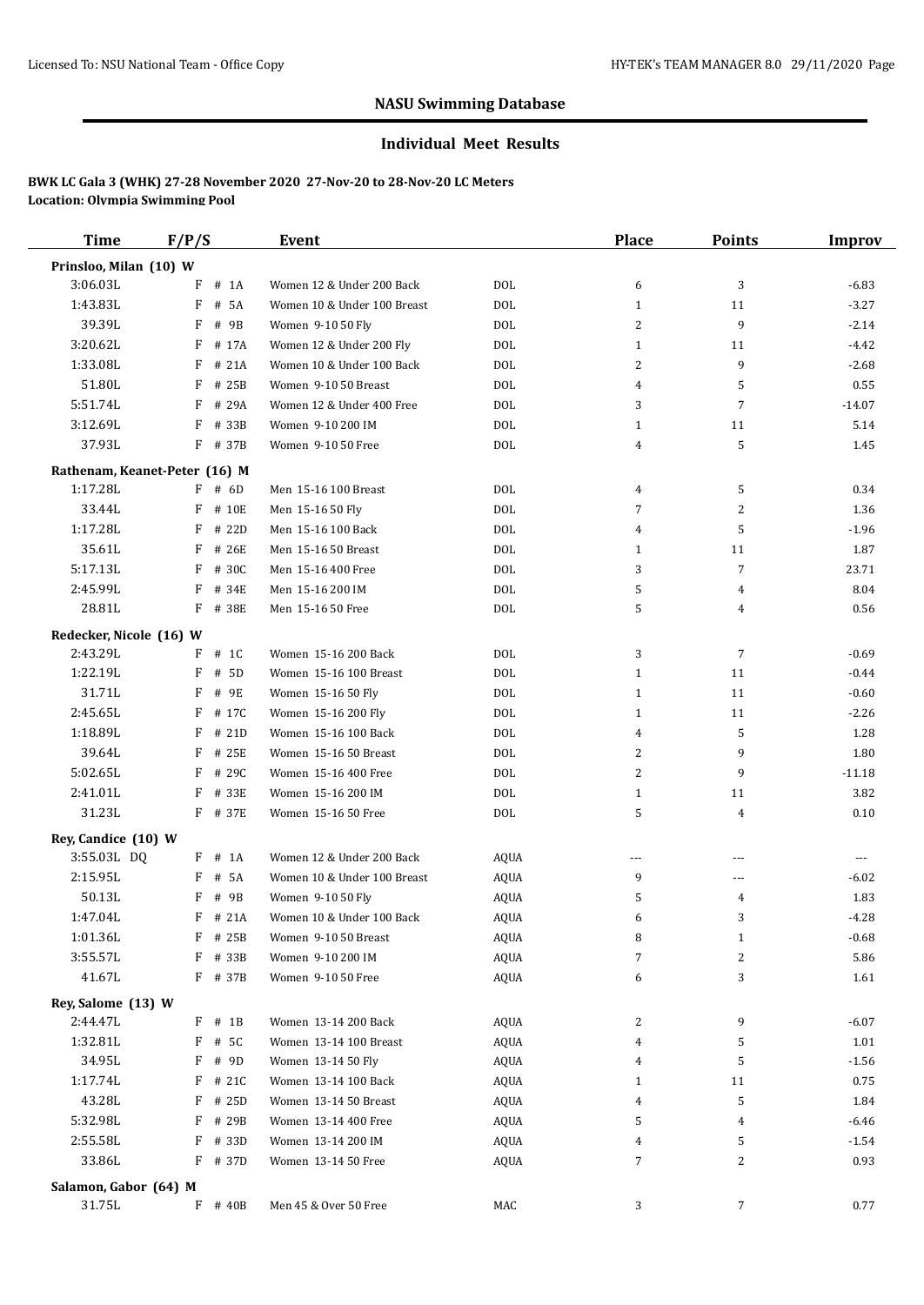#### **Individual Meet Results**

| <b>Time</b>             | F/P/S       | Event                      |             | Place        | <b>Points</b>  | <b>Improv</b> |
|-------------------------|-------------|----------------------------|-------------|--------------|----------------|---------------|
| Samson, Jane (54) W     |             |                            |             |              |                |               |
| 1:38.37L                | $F$ # 7B    | Women 45 & Over 100 Breast | MAC         | $\mathbf{1}$ | 11             | 2.99          |
| 37.94L                  | F<br># 11B  | Women 45 & Over 50 Fly     | MAC         | $\mathbf{1}$ | 11             | 1.03          |
| 44.05L                  | F<br># 27B  | Women 45 & Over 50 Breast  | MAC         | $\mathbf{1}$ | 11             | 1.60          |
| 34.42L                  | F # 39B     | Women 45 & Over 50 Free    | MAC         | $\mathbf{1}$ | 11             | 1.32          |
| Schnebel, Silke (13) W  |             |                            |             |              |                |               |
| 3:20.48L                | $#$ 1B<br>F | Women 13-14 200 Back       | <b>DOL</b>  | 11           | $\overline{a}$ | $-18.07$      |
| 1:47.69L                | F<br># 5C   | Women 13-14 100 Breast     | <b>DOL</b>  | 12           | ---            | $-2.88$       |
| 44.15L                  | $F$ # 9D    | Women 13-14 50 Fly         | <b>DOL</b>  | 11           | ---            | $-2.15$       |
| 1:38.39L                | F<br># 21C  | Women 13-14 100 Back       | <b>DOL</b>  | 13           | ---            | 1.27          |
| 50.88L                  | F<br># 25D  | Women 13-14 50 Breast      | <b>DOL</b>  | 12           | ---            | 2.16          |
| 6:33.42L                | F<br># 29B  | Women 13-14 400 Free       | <b>DOL</b>  | 12           | ---            | $-26.89$      |
| 3:27.67L                | F<br># 33D  | Women 13-14 200 IM         | <b>DOL</b>  | 13           | ---            | 4.13          |
| 37.11L                  | F # 37D     | Women 13-14 50 Free        | <b>DOL</b>  | 13           | ---            | 0.01          |
|                         |             |                            |             |              |                |               |
| Senekal, Julitte (12) W |             |                            |             |              |                |               |
| 3:07.90L DQ             | F<br># 1A   | Women 12 & Under 200 Back  | <b>DOL</b>  | ---          | ---            | ---           |
| 1:41.93L                | F<br># 5B   | Women 11-12 100 Breast     | <b>DOL</b>  | 6            | 3              | $-0.95$       |
| 42.14L                  | # 9C<br>F   | Women 11-12 50 Fly         | <b>DOL</b>  | 6            | 3              | $-3.74$       |
| 1:28.58L                | F # 21B     | Women 11-12 100 Back       | <b>DOL</b>  | 5            | 4              | 1.19          |
| 48.58L                  | F<br># 25C  | Women 11-12 50 Breast      | <b>DOL</b>  | 7            | $\overline{2}$ | 0.56          |
| 6:16.46L                | F<br># 29A  | Women 12 & Under 400 Free  | <b>DOL</b>  | 5            | 4              | $-21.64$      |
| 3:13.23L                | F<br># 33C  | Women 11-12 200 IM         | <b>DOL</b>  | 4            | 5              | 2.63          |
| 36.20L                  | F # 37C     | Women 11-12 50 Free        | <b>DOL</b>  | 8            | $\mathbf{1}$   | $-0.09$       |
| Silver, Tuané (16) W    |             |                            |             |              |                |               |
| 36.37L                  | F # 9E      | Women 15-16 50 Fly         | <b>DOL</b>  | 8            | 1              | 1.79          |
| 33.14L                  | F # 37E     | Women 15-16 50 Free        | <b>DOL</b>  | 9            | ---            | 0.83          |
| Slinger, Gizelle (11) W |             |                            |             |              |                |               |
| 3:16.03L                | F # 1A      | Women 12 & Under 200 Back  | AQUA        | 8            | 1              | $-12.59$      |
| 1:54.84L                | F<br># 5B   | Women 11-12 100 Breast     | <b>AQUA</b> | 10           | ---            | $-5.55$       |
| 44.05L                  | F<br># 9C   | Women 11-12 50 Fly         | <b>AQUA</b> | 8            | $\mathbf{1}$   | 0.55          |
| 1:33.87L                | F<br># 21B  | Women 11-12 100 Back       | AQUA        | 8            | $\mathbf{1}$   | $-0.87$       |
| 52.65L                  | $F$ # 25C   | Women 11-12 50 Breast      | <b>AQUA</b> | 9            | ---            | $-0.59$       |
| 6:28.12L                | F # 29A     | Women 12 & Under 400 Free  | AQUA        | 8            | $\mathbf{1}$   | $-22.40$      |
| 3:27.69L                | $F$ # 330   | Women 11-12 200 IM         | <b>AQUA</b> | 8            | $\mathbf{1}$   | 1.41          |
| 38.00L                  | F # 37C     | Women 11-12 50 Free        | <b>AQUA</b> | 11           | ---            | 0.46          |
| Smalley, Molina (22) W  |             |                            |             |              |                |               |
| 4:45.47L                | F # 29E     | Women 19 & Over 400 Free   | <b>DOL</b>  | $\mathbf{1}$ | 11             | 4.74          |
| 2:33.57L                | F<br># 33G  | Women 19 & Over 200 IM     | <b>DOL</b>  | $\mathbf{1}$ | 11             | 5.39          |
| 30.31L                  | F # 37G     | Women 19 & Over 50 Free    | <b>DOL</b>  | $\mathbf{1}$ | 11             | 1.26          |
| Stange, Maya (15) W     |             |                            |             |              |                |               |
| 2:42.84L                | $F$ # 1C    | Women 15-16 200 Back       | DOL         | 2            | 9              | -1.42         |
| 1:25.08L                | $F$ # 5D    | Women 15-16 100 Breast     | <b>DOL</b>  | 2            | 9              | $-0.85$       |
| 33.94L                  | F<br># 9E   | Women 15-16 50 Fly         | <b>DOL</b>  | 5            | 4              | 0.59          |
| 1:16.92L                | $F$ # 21D   | Women 15-16 100 Back       | <b>DOL</b>  | 2            | 9              | 1.12          |
| 38.71L                  | F<br># 25E  | Women 15-16 50 Breast      | <b>DOL</b>  | $\mathbf{1}$ | 11             | 1.43          |
| 5:07.60L                | F<br># 29C  | Women 15-16 400 Free       | <b>DOL</b>  | 3            | 7              | $-4.38$       |
| 2:43.80L                | F # 33E     | Women 15-16 200 IM         | <b>DOL</b>  | 2            | 9              | 0.78          |
| 29.66L                  | F # 37E     | Women 15-16 50 Free        | <b>DOL</b>  | 2            | 9              | 0.27          |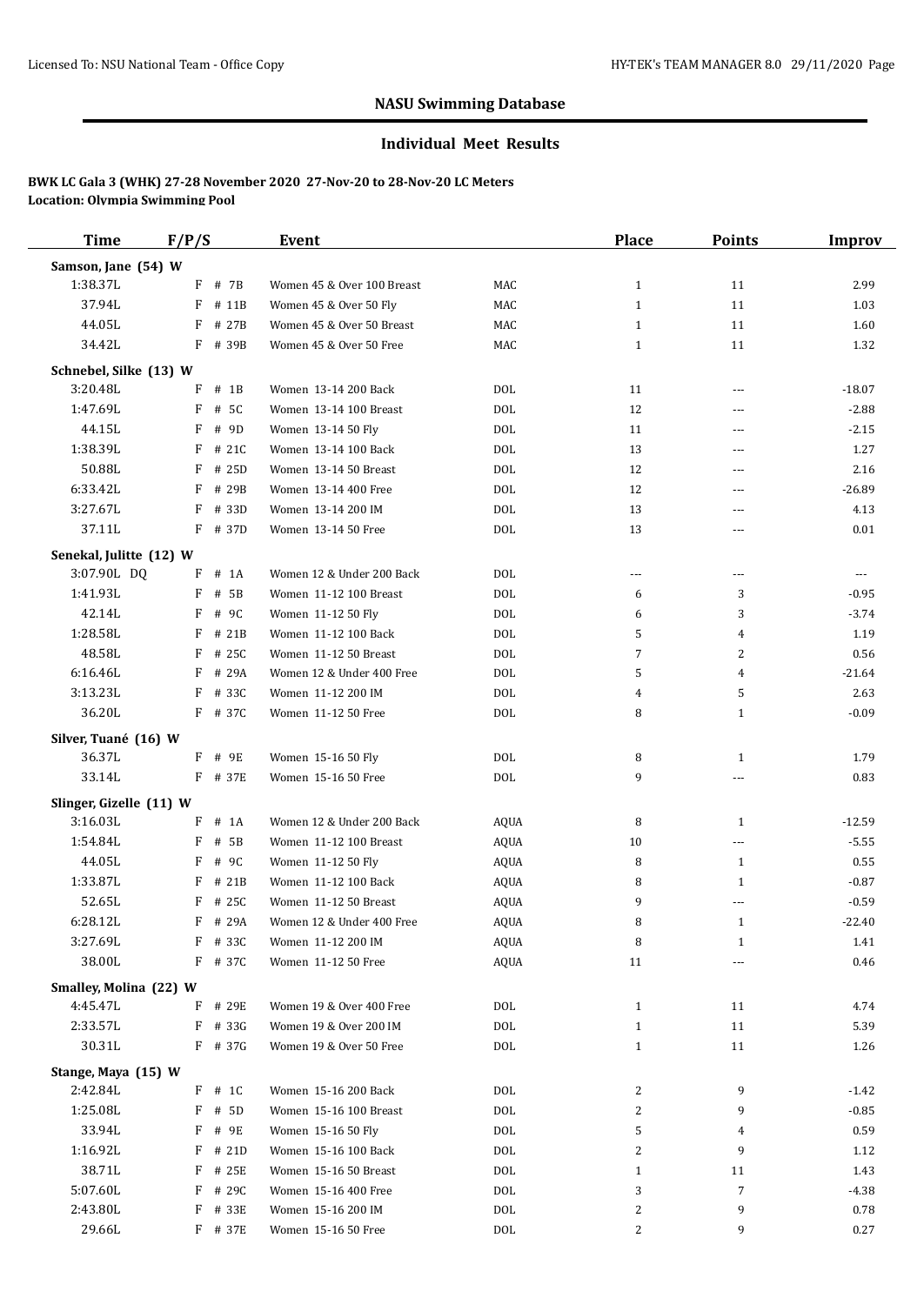#### **Individual Meet Results**

| <b>Time</b>              | F/P/S      | Event                       |            | <b>Place</b>   | <b>Points</b>            | <b>Improv</b> |
|--------------------------|------------|-----------------------------|------------|----------------|--------------------------|---------------|
| Stephanus, Oliwia (12) W |            |                             |            |                |                          |               |
| 3:07.85L                 | $F$ # 1A   | Women 12 & Under 200 Back   | <b>DOL</b> | 7              | $\overline{c}$           | $-5.19$       |
| 1:44.36L                 | $F$ # 5B   | Women 11-12 100 Breast      | <b>DOL</b> | 7              | 2                        | 1.24          |
| 42.48L                   | F<br># 9C  | Women 11-12 50 Fly          | <b>DOL</b> | 7              | $\overline{2}$           | 0.55          |
| 1:26.92L                 | F<br># 21B | Women 11-12 100 Back        | <b>DOL</b> | 4              | 5                        | $-1.45$       |
| 48.10L                   | F<br># 25C | Women 11-12 50 Breast       | <b>DOL</b> | 5              | 4                        | 1.24          |
| 6:27.49L                 | F<br># 29A | Women 12 & Under 400 Free   | <b>DOL</b> | 7              | 2                        | $-14.64$      |
| 3:17.89L                 | F<br># 33C | Women 11-12 200 IM          | <b>DOL</b> | 6              | 3                        | 7.26          |
| 36.21L                   | F # 37C    | Women 11-12 50 Free         | <b>DOL</b> | 9              | ---                      | 1.56          |
| Steyn, Carissa (13) W    |            |                             |            |                |                          |               |
| 3:10.37L                 | $F$ # 1B   | Women 13-14 200 Back        | DOL        | 10             | ---                      | $-0.63$       |
| 1:38.16L                 | F<br># 5C  | Women 13-14 100 Breast      | <b>DOL</b> | 7              | 2                        | $-6.73$       |
| 46.65L                   | F<br># 9D  | Women 13-14 50 Fly          | <b>DOL</b> | 12             | ---                      | $-2.63$       |
| 1:29.13L                 | F<br># 21C | Women 13-14 100 Back        | <b>DOL</b> | 11             | ---                      | $-2.73$       |
| 46.57L                   | F<br># 25D | Women 13-14 50 Breast       | <b>DOL</b> | 9              | ---                      | $-0.15$       |
| 5:45.08L                 | F<br># 29B | Women 13-14 400 Free        | <b>DOL</b> | 9              | ---                      | $-19.90$      |
| 3:13.17L                 | F<br># 33D | Women 13-14 200 IM          | <b>DOL</b> | 11             | ---                      | $-0.81$       |
| 35.06L                   | F # 37D    | Women 13-14 50 Free         | <b>DOL</b> | 11             | ---                      | $-0.28$       |
| Steyn, Fourie (12) M     |            |                             |            |                |                          |               |
| 2:52.13L                 | $F$ # 2A   | Men 12 & Under 200 Back     | <b>DOL</b> | 5              | 4                        | $-4.29$       |
| 1:27.60L                 | F<br># 6B  | Men 11-12 100 Breast        | <b>DOL</b> | $\mathbf{1}$   | 11                       | $-5.38$       |
| 34.45L                   | F<br># 10C | Men 11-12 50 Fly            | <b>DOL</b> | 2              | 9                        | $-0.93$       |
| 3:13.35L                 | F<br># 18A | Men 12 & Under 200 Fly      | <b>DOL</b> | 3              | 7                        | 7.55          |
| 40.45L                   | F<br># 26C | Men 11-12 50 Breast         | <b>DOL</b> | $\mathbf{1}$   | 11                       | $-2.10$       |
| 5:36.65L                 | F<br># 30A | Men 12 & Under 400 Free     | <b>DOL</b> | 5              | $\overline{4}$           | $-2.74$       |
| 2:49.21L                 | F<br># 34C | Men 11-12 200 IM            | <b>DOL</b> | $\mathbf{1}$   | 11                       | $-2.53$       |
| 31.52L                   | F # 38C    | Men 11-12 50 Free           | <b>DOL</b> | $\mathbf{1}$   | 11                       | $-0.85$       |
| Steyn, Lara (10) W       |            |                             |            |                |                          |               |
| 2:17.28L DQ              | F # 5A     | Women 10 & Under 100 Breast | <b>DOL</b> | $\cdots$       | $\overline{\phantom{a}}$ | $---$         |
| 56.34L                   | # 9B<br>F  | Women 9-10 50 Fly           | <b>DOL</b> | 9              | ---                      | $-2.92$       |
| 1:47.56L                 | F<br># 21A | Women 10 & Under 100 Back   | <b>DOL</b> | 8              | 1                        | 0.09          |
| 1:03.73L                 | F<br>#25B  | Women 9-10 50 Breast        | <b>DOL</b> | 11             | ---                      | $-0.40$       |
| 4:03.98L                 | F # 33B    | Women 9-10 200 IM           | <b>DOL</b> | 9              | ---                      | 3.78          |
| 43.19L                   | F # 37B    | Women 9-10 50 Free          | <b>DOL</b> | $\overline{7}$ | 2                        | 0.54          |
| Steyn, Ryan (9) M        |            |                             |            |                |                          |               |
| 2:54.46L                 | $F$ # 2A   | Men 12 & Under 200 Back     | $\rm DOL$  | 6              | 3                        | $-5.10$       |
| 1:43.21L                 | F<br># 6A  | Men 10 & Under 100 Breast   | $\rm DOL$  | 2              | 9                        | -4.73         |
| 38.34L                   | $F$ # 10B  | Men 9-10 50 Fly             | <b>DOL</b> | $\mathbf{1}$   | 11                       | $-1.58$       |
| 1:23.15L                 | F<br># 22A | Men 10 & Under 100 Back     | <b>DOL</b> | 2              | 9                        | $-0.83$       |
| 47.32L                   | F<br># 26B | Men 9-10 50 Breast          | <b>DOL</b> | $\mathbf{1}$   | 11                       | $-1.78$       |
| 6:04.30L                 | F # 30A    | Men 12 & Under 400 Free     | $\rm DOL$  | 12             | ---                      | $-7.94$       |
| 3:05.48L                 | F # 34B    | Men 9-10 200 IM             | $\rm DOL$  | 3              | $\overline{7}$           | 4.85          |
| 35.84L                   | F # 38B    | Men 9-10 50 Free            | DOL        | 3              | 7                        | $-0.33$       |
|                          |            |                             |            |                |                          |               |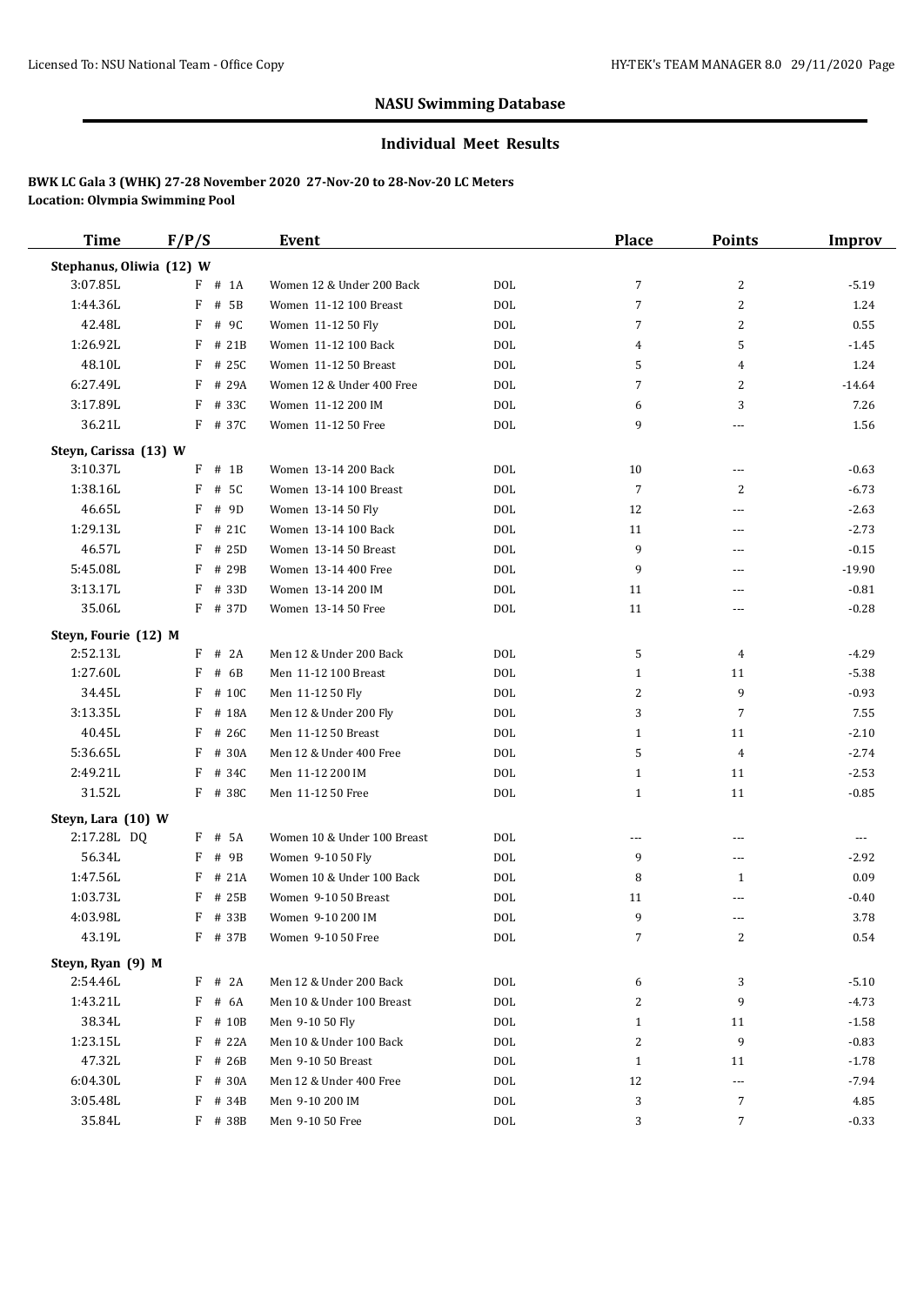#### **Individual Meet Results**

| <b>Time</b>                         | F/P/S      | Event                     |             | Place        | <b>Points</b>  | Improv   |
|-------------------------------------|------------|---------------------------|-------------|--------------|----------------|----------|
| Tibazarwa, Mark (11) M              |            |                           |             |              |                |          |
| 2:58.77L                            | $F$ # 2A   | Men 12 & Under 200 Back   | <b>AQUA</b> | 9            | ---            | $-8.08$  |
| 34.63L                              | F<br># 10C | Men 11-12 50 Fly          | AQUA        | 3            | $\overline{7}$ | 0.13     |
| 3:03.93L                            | F<br># 18A | Men 12 & Under 200 Fly    | <b>AQUA</b> | $\mathbf{1}$ | 11             | $-5.91$  |
| 1:27.06L                            | F<br># 22B | Men 11-12 100 Back        | <b>AQUA</b> | 6            | 3              | $-1.29$  |
| 49.83L                              | F<br># 26C | Men 11-12 50 Breast       | <b>AQUA</b> | 10           | ---            | 2.46     |
| 5:24.21L                            | F<br># 30A | Men 12 & Under 400 Free   | <b>AQUA</b> | $\mathbf{1}$ | 11             | $-4.39$  |
| 3:04.63L                            | F<br># 34C | Men 11-12 200 IM          | <b>AQUA</b> | 6            | 3              | 2.02     |
| 33.83L                              | $F$ # 38C  | Men 11-12 50 Free         | AQUA        | 6            | 3              | 2.21     |
| Tibazarwa, Sarah (15) W             |            |                           |             |              |                |          |
| 3:01.30L                            | $F$ # 1C   | Women 15-16 200 Back      | AQUA        | 7            | 2              | $-6.71$  |
| 1:35.81L                            | F<br># 5D  | Women 15-16 100 Breast    | AQUA        | 7            | $\overline{2}$ | $-0.01$  |
| 38.40L                              | F<br># 9E  | Women 15-16 50 Fly        | AQUA        | 9            | ---            | 2.75     |
| 1:23.52L                            | F<br># 21D | Women 15-16 100 Back      | AQUA        | 7            | $\overline{2}$ | $-1.82$  |
| 42.73L                              | F<br># 25E | Women 15-16 50 Breast     | <b>AQUA</b> | 7            | 2              | 1.10     |
| 5:34.04L                            | F # 29C    | Women 15-16 400 Free      | <b>AQUA</b> | 6            | 3              | $-12.18$ |
| 2:56.68L                            | F # 33E    | Women 15-16 200 IM        | <b>AQUA</b> | 6            | 3              | $-2.09$  |
| 32.96L                              | F # 37E    | Women 15-16 50 Free       | <b>AQUA</b> | 8            | 1              | 0.71     |
| van der Westhuizen, Francois (47) M |            |                           |             |              |                |          |
| 37.93L                              | $F$ # 28B  | Men 45 & Over 50 Breast   | MAC         | $\mathbf{1}$ | 11             | 0.71     |
| 29.99L                              | $F$ # 40B  | Men 45 & Over 50 Free     | MAC         | $\mathbf{1}$ | 11             | 0.38     |
| Von Lieres, Waldemar (9) M          |            |                           |             |              |                |          |
| 2:17.26L DQ                         | $F$ # 6A   | Men 10 & Under 100 Breast | <b>DOL</b>  | ---          | ---            | ---      |
| 1:16.75L                            | $F$ # 10B  | Men 9-10 50 Fly           | <b>DOL</b>  | 8            | 1              | $\cdots$ |
| 2:13.82L                            | F<br># 22A | Men 10 & Under 100 Back   | <b>DOL</b>  | 11           | ---            | $-2.18$  |
| 1:02.27L                            | F<br># 26B | Men 9-10 50 Breast        | <b>DOL</b>  | 10           | ---            | 1.87     |
| 4:50.07L DQ                         | F # 34B    | Men 9-10 200 IM           | <b>DOL</b>  | $\cdots$     | ---            | ---      |
| 49.40L                              | F # 38B    | Men 9-10 50 Free          | <b>DOL</b>  | 10           | ---            | ---      |
| Wantenaar, Ronan (19) M             |            |                           |             |              |                |          |
| 1:06.49L                            | $F$ # 6F   | Men 19 & Over 100 Breast  | AQUA        | $\mathbf{1}$ | 11             | 2.74     |
| 25.88L                              | # 10G<br>F | Men 19 & Over 50 Fly      | <b>AQUA</b> | $\mathbf{1}$ | 11             | $-0.87$  |
| 1:01.09L                            | F<br># 22F | Men 19 & Over 100 Back    | <b>AQUA</b> | $\mathbf{1}$ | 11             | 3.34     |
| 34.90L                              | $F$ # 26G  | Men 19 & Over 50 Breast   | <b>AQUA</b> | 1            | 11             | 5.55     |
| 24.54L                              | F # 38G    | Men 19 & Over 50 Free     | <b>AQUA</b> | $\mathbf{1}$ | 11             | 0.54     |
| Wellmann, Arkell (18) M             |            |                           |             |              |                |          |
| 2:23.93L                            | $F$ # 2D   | Men 17-18 200 Back        | <b>DOL</b>  | $\mathbf{1}$ | 11             | $-0.88$  |
| 1:19.17L                            | F<br># 6E  | Men 17-18 100 Breast      | <b>DOL</b>  | $\mathbf{1}$ | 11             | $-0.01$  |
| 28.60L                              | $F$ # 10F  | Men 17-18 50 Fly          | $\rm DOL$   | $\mathbf{1}$ | 11             | $-0.07$  |
| 2:24.44L                            | F # 18D    | Men 17-18 200 Fly         | <b>DOL</b>  | $\mathbf{1}$ | 11             | $-0.83$  |
| 1:07.03L                            | $F$ # 22E  | Men 17-18 100 Back        | <b>DOL</b>  | $\mathbf{1}$ | 11             | 0.97     |
| 36.94L                              | $F$ # 26F  | Men 17-18 50 Breast       | <b>DOL</b>  | 2            | 9              | 1.92     |
| 4:41.72L                            | F # 30D    | Men 17-18 400 Free        | $\rm DOL$   | $\mathbf{1}$ | 11             | 1.94     |
| 2:26.27L                            | F<br># 34F | Men 17-18 200 IM          | $\rm DOL$   | $\mathbf{1}$ | 11             | 3.16     |
| 27.58L                              | F # 38F    | Men 17-18 50 Free         | <b>DOL</b>  | $\mathbf{1}$ | 11             | 0.55     |
| Westerduin, Geo (15) M              |            |                           |             |              |                |          |
| 58.56L                              | # 10E<br>F | Men 15-16 50 Fly          | AQUA        | 9            | ---            |          |
| 55.30L                              | F<br># 26E | Men 15-16 50 Breast       | AQUA        | 7            | $\overline{c}$ | ---      |
| 42.94L                              | F # 38E    | Men 15-16 50 Free         | AQUA        | 9            | ---            | $-3.21$  |
|                                     |            |                           |             |              |                |          |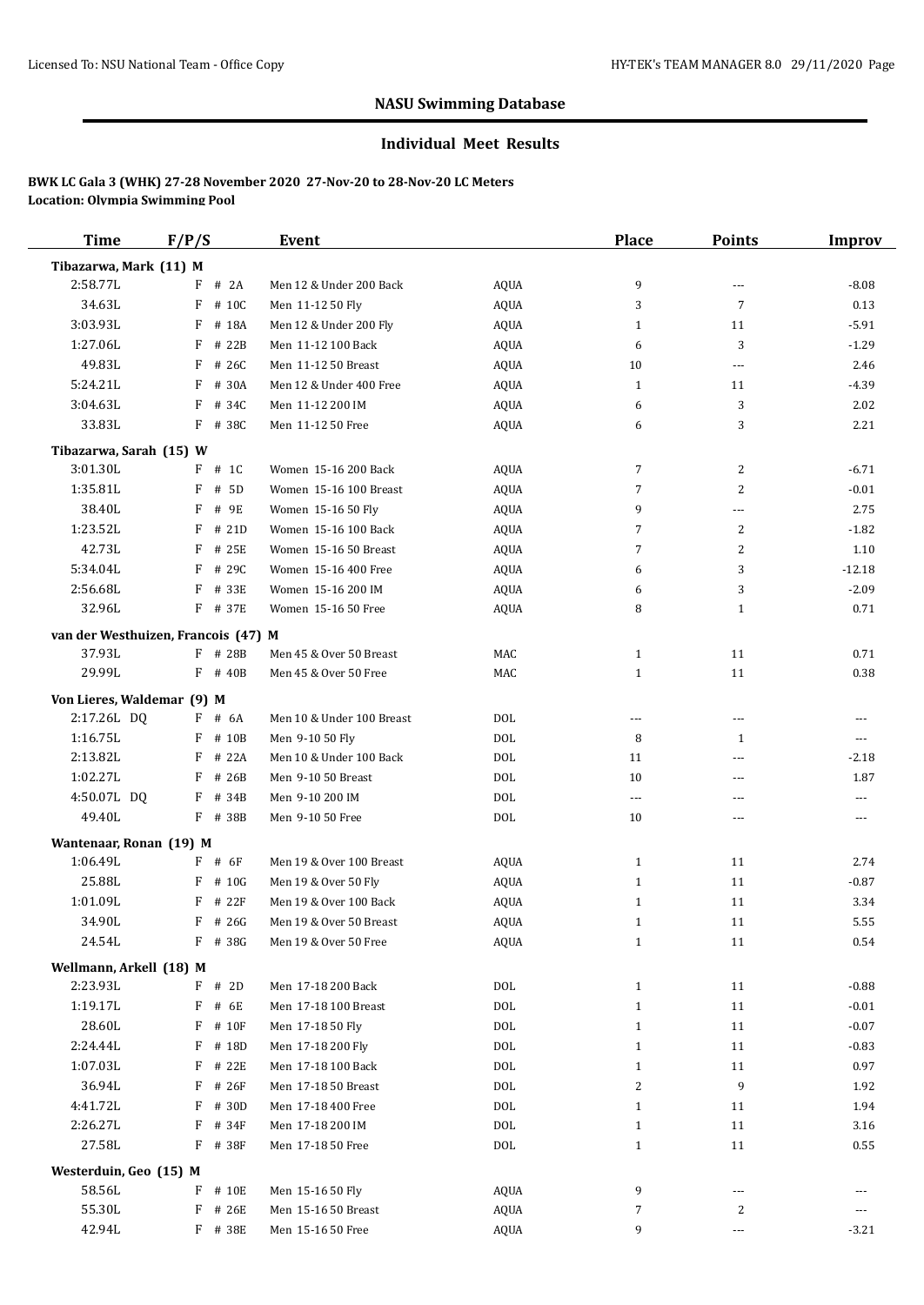#### **Individual Meet Results**

| Time                    | F/P/S |           | Event                  |             | <b>Place</b>   | <b>Points</b>  | Improv  |
|-------------------------|-------|-----------|------------------------|-------------|----------------|----------------|---------|
| Westerduin, Reza (13) W |       |           |                        |             |                |                |         |
| 2:41.23L                | F     | $#$ 1B    | Women 13-14 200 Back   | <b>AQUA</b> | 1              | 11             | $-1.84$ |
| 1:36.38L                | F     | # 5C      | Women 13-14 100 Breast | <b>AQUA</b> | 6              | 3              | $-2.19$ |
| 33.32L                  | F     | #<br>9D   | Women 13-14 50 Fly     | AQUA        |                | 11             | $-0.18$ |
| 1:18.16L                | F     | # 21C     | Women 13-14 100 Back   | <b>AQUA</b> | 2              | 9              | 2.34    |
| 45.11L                  | F     | # 25D     | Women 13-14 50 Breast  | AQUA        | 5              | 4              | 1.63    |
| 5:34.91L                | F     | # 29B     | Women 13-14 400 Free   | AQUA        | 6              | 3              | 14.83   |
| 2:57.07L                | F     | # 33D     | Women 13-14 200 IM     | <b>AQUA</b> | 5              | 4              | 8.40    |
| 33.58L                  |       | $F$ # 37D | Women 13-14 50 Free    | <b>AQUA</b> | 4              | 5              | 2.74    |
| Zhou, Ruizhe (14) M     |       |           |                        |             |                |                |         |
| 2:54.12L                |       | $F$ # 2B  | Men 13-14 200 Back     | DOL         | 5              | $\overline{4}$ | $-3.78$ |
| 1:18.30L                | F     | # 6C      | Men 13-14 100 Breast   | DOL         | 1              | 11             | $-3.80$ |
| 34.94L                  | F     | # 10D     | Men 13-14 50 Fly       | DOL         | 6              | 3              | $-1.31$ |
| 1:24.47L                | F     | # 22C     | Men 13-14 100 Back     | DOL         | 7              | 2              | 1.90    |
| 37.82L                  | F     | # 26D     | Men 13-14 50 Breast    | DOL         | $\overline{4}$ | 5              | 0.61    |
| 5:29.37L                | F     | # 30B     | Men 13-14 400 Free     | DOL         | 6              | 3              | $-3.00$ |
| 2:49.14L                | F     | # 34D     | Men 13-14 200 IM       | DOL         |                | $\overline{2}$ | 5.09    |
| 31.67L                  | F     | # 38D     | Men 13-14 50 Free      | DOL         | 9              | ---            | 1.13    |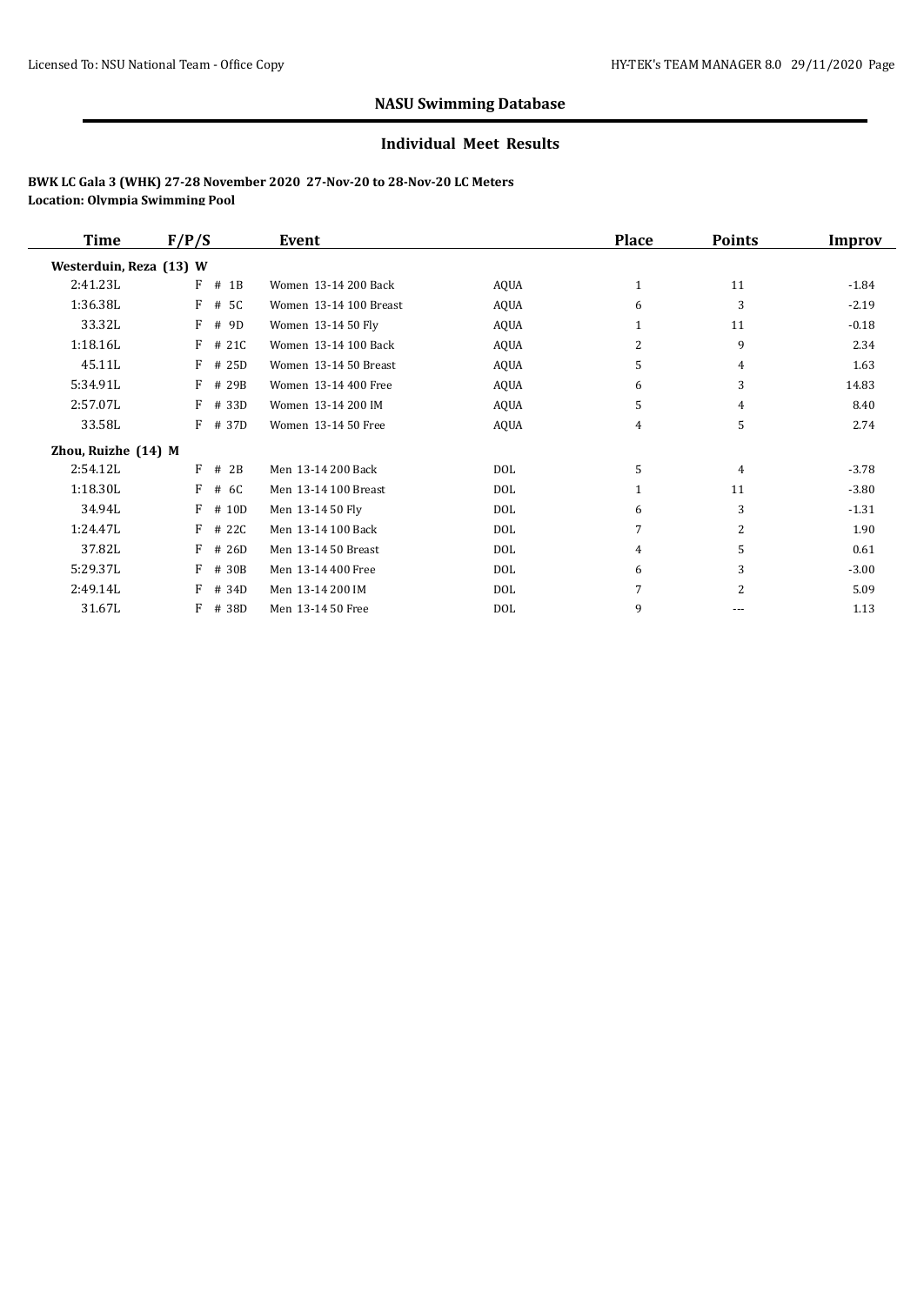|    | Name                  | Gender                    | Age | Team         | Event                      | Round                     | Time     | Points |
|----|-----------------------|---------------------------|-----|--------------|----------------------------|---------------------------|----------|--------|
| 1  | Wantenaar, Ronan Z    | M                         | 19  | <b>AQUA</b>  | Boys 19&0 50 Fly           | $\mathbf{F}$              | 25.88    | 637    |
| 2  | Wantenaar, Ronan Z    | M                         | 19  | <b>AQUA</b>  | Boys 19&0 100 Breast       | $\boldsymbol{\mathrm{F}}$ | 1:06.49  | 626    |
| 3  | Wantenaar, Ronan Z    | M                         | 19  | <b>AQUA</b>  | Boys 19&0 50 Free          | F                         | 24.54    | 618    |
| 4  | Wantenaar, Ronan Z    | М                         | 19  | <b>AQUA</b>  | Boys 19&0 100 Back         | F                         | 1:01.09  | 611    |
| 5  | Canjulo, Jose N       | M                         | 15  | <b>AQUA</b>  | Boys 15-16 50 Fly          | F                         | 26.53    | 591    |
| 6  | Canjulo, Jose N       | M                         | 15  | <b>AQUA</b>  | Boys 15-16 200 IM          | F                         | 2:17.65  | 568    |
| 7  | Smalley, Molina M     | $\mathbf{F}$              | 22  | <b>DOL</b>   | Girls 19&0 400 Free        | F                         | 4:45.47  | 568    |
| 8  | Canjulo, Jose N       | М                         | 15  | <b>AQUA</b>  | Boys 15-16 100 Back        | F                         | 1:03.03  | 556    |
| 9  | Canjulo, Jose N       | М                         | 15  | AQUA         | Boys 15-16 50 Free         | F                         | 25.44    | 555    |
| 10 | Smalley, Molina M     | F                         | 22  | <b>DOL</b>   | Girls 19&0 200 IM          | F                         | 2:33.57  | 553    |
| 11 | Canjulo, Jose N       | М                         | 15  | <b>AQUA</b>  | Boys 15-16 100 Breast      | F                         | 1:09.48  | 548    |
| 12 | Canjulo, Jose N       | M                         | 15  | <b>AQUA</b>  | Boys 15-16 200 Back        | F                         | 2:17.10  | 544    |
| 13 | Mutumbulua, Trisha    | $\rm F$                   | 16  | <b>DOL</b>   | Girls 15-16 50 Free        | F                         | 29.26    | 529    |
| 14 | Ohm, Oliver           | М                         | 14  | <b>DOL</b>   | Boys 13-14 400 Free        | F                         | 4:32.23  | 528    |
| 15 | Esslinger, Tiana      | $\rm F$                   | 16  | <b>DOL</b>   | Girls 15-16 200 Back       | F                         | 2:33.32  | 520    |
| 16 | Burger, Mikah K       | М                         | 16  | <b>DOL</b>   | Boys 15-16 50 Fly          | F                         | 27.70    | 519    |
| 17 | Burger, Mikah K       | М                         | 16  | <b>DOL</b>   | Boys 15-16 200 IM          | F                         | 2:22.73  | 509    |
| 18 | Stange, Maya A        | $\rm F$                   | 15  | <b>DOL</b>   | Girls 15-16 50 Free        | F                         | 29.66    | 508    |
| 19 | Esslinger, Tiana      | $\rm F$                   | 16  | <b>DOL</b>   | Girls 15-16 100 Back       | F                         | 1:12.55  | 499    |
| 20 | Durand, Oliver B      | M                         | 13  | <b>DOL</b>   | Boys 13-14 1500 Free       | F                         | 18:24.44 | 490    |
| 21 | De Jager, Christopher | M                         | 16  | <b>AQUA</b>  | Boys 15-16 50 Fly          | F                         | 28.28    | 488    |
| 22 | De Jager, Christopher | М                         | 16  | <b>AQUA</b>  | Boys 15-16 50 Free         | F                         | 26.55    | 488    |
| 23 | Esslinger, Tiana      | F                         | 16  | <b>DOL</b>   | Girls 15-16 400 Free       | F                         | 5:01.51  | 482    |
| 24 | Redecker, Nicole      | $\boldsymbol{\mathrm{F}}$ | 16  | <b>DOL</b>   | Girls 15-16 200 IM         | F                         | 2:41.01  | 480    |
| 25 | AQUA 'A'              | M                         |     | <b>AQUA</b>  | Boys 19&0 400 Medley Relay | F                         | 4:25.31  | 476    |
| 26 | Redecker, Nicole      | F                         | 16  | <b>DOL</b>   | Girls 15-16 400 Free       | F                         | 5:02.65  | 476    |
| 27 | Smalley, Molina M     | $\boldsymbol{\mathrm{F}}$ | 22  | <b>DOL</b>   | Girls 19&0 50 Free         | F                         | 30.31    | 476    |
| 28 | Wellmann, Arkell J    | М                         | 18  | <b>DOL</b>   | Boys 17-18 400 Free        | F                         | 4:41.72  | 476    |
| 29 | Redecker, Nicole      | F                         | 16  | <b>DOL</b>   | Girls 15-16 100 Breast     | F                         | 1:22.19  | 475    |
| 30 | DOL 'A'               | M                         |     | <b>DOL</b>   | Boys 19&0 400 Medley Relay | F                         | 4:25.71  | 474    |
| 31 | Esslinger, Tiana      | $\rm F$                   | 16  | <b>DOL</b>   | Girls 15-16 50 Free        | F                         | 30.36    | 473    |
| 32 | Wellmann, Arkell J    | M                         | 18  | <b>DOL</b>   | Boys 17-18 200 IM          | F                         | 2:26.27  | 473    |
| 33 | Wellmann, Arkell J    | M                         | 18  | <b>DOL</b>   | Boys 17-18 50 Fly          | F                         | 28.60    | 472    |
| 34 | Wellmann, Arkell J    | $\mathbf M$               | 18  | <b>DOL</b>   | Boys 17-18 200 Back        | F                         | 2:23.93  | 470    |
| 35 | Ohm, Oliver           | M                         | 14  | <b>DOL</b>   | Boys 13-14 1500 Free       | F                         | 18:41.21 | 468    |
| 36 | Esslinger, Nico       | M                         | 14  | <b>DOL</b>   | Boys 13-14 1500 Free       | F                         | 18:41.21 | 468    |
| 37 | Burger, Mikah K       | M                         | 16  | <b>DOL</b>   | Boys 15-16 50 Free         | F                         | 27.02    | 463    |
| 38 | Wellmann, Arkell J    | M                         | 18  | <b>DOL</b>   | Boys 17-18 100 Back        | F                         | 1:07.03  | 462    |
| 39 | Burger, Mikah K       | М                         | 16  | <b>DOL</b>   | Boys 15-16 100 Breast      | F                         | 1:13.66  | 460    |
| 40 | Redecker, Nicole      | F                         | 16  | <b>DOL</b>   | Girls 15-16 50 Fly         | F                         | 31.71    | 457    |
| 41 | Stange, Maya A        | F                         | 15  | <b>DOL</b>   | Girls 15-16 200 IM         | F                         | 2:43.80  | 456    |
| 42 | Mutumbulua, Trisha    | F                         | 16  | <b>DOL</b>   | Girls 15-16 50 Fly         | F                         | 31.74    | 455    |
| 43 | Ohm, Michaela         | F                         | 13  | <b>DOL</b>   | Girls 13-14 400 Free       | F                         | 5:07.42  | 455    |
| 44 | Esslinger, Nico       | M                         | 14  | <b>DOL</b>   | Boys 13-14 400 Free        | F                         | 4:46.33  | 454    |
| 45 | Stange, Maya A        | F                         | 15  | <b>DOL</b>   | Girls 15-16 400 Free       | F                         | 5:07.60  | 454    |
| 46 | Durand, Oliver B      | М                         | 13  | <b>DOL</b>   | Boys 13-14 400 Free        | F                         | 4:46.16  | 454    |
| 47 | Ohm, Oliver           | M                         | 14  | <b>DOL</b>   | Boys 13-14 50 Free         | F                         | 27.19    | 454    |
| 48 | Gertze, Matthew R     | М                         | 18  | <b>DOL</b>   | Boys 17-18 400 Free        | F                         | 4:46.34  | 453    |
| 49 | Wellmann, Arkell J    | M                         | 18  | <b>DOL</b>   | Boys 17-18 200 Fly         | F                         | 2:24.44  | 450    |
| 50 | Westerduin, Reza      | F                         | 13  | <b>AQUA</b>  | Girls 13-14 200 Back       | F                         | 2:41.23  | 447    |
| 51 | Engelhard, Lisa       | F                         | 16  | <b>DOL</b>   | Girls 15-16 50 Free        | F                         | 30.94    | 447    |
| 52 | Burger, Mikah K       | M                         | 16  | $\text{DOL}$ | Boys 15-16 200 Fly         | F                         | 2:24.94  | 445    |
| 53 | Gertze, Matthew R     | M                         | 18  | $\text{DOL}$ | Boys 17-18 50 Fly          | F                         | 29.21    | 443    |
| 54 | Magongo, Brave        | M                         |     | 14 AQUA      | Boys 13-14 50 Fly          | F                         | 29.20    | 443    |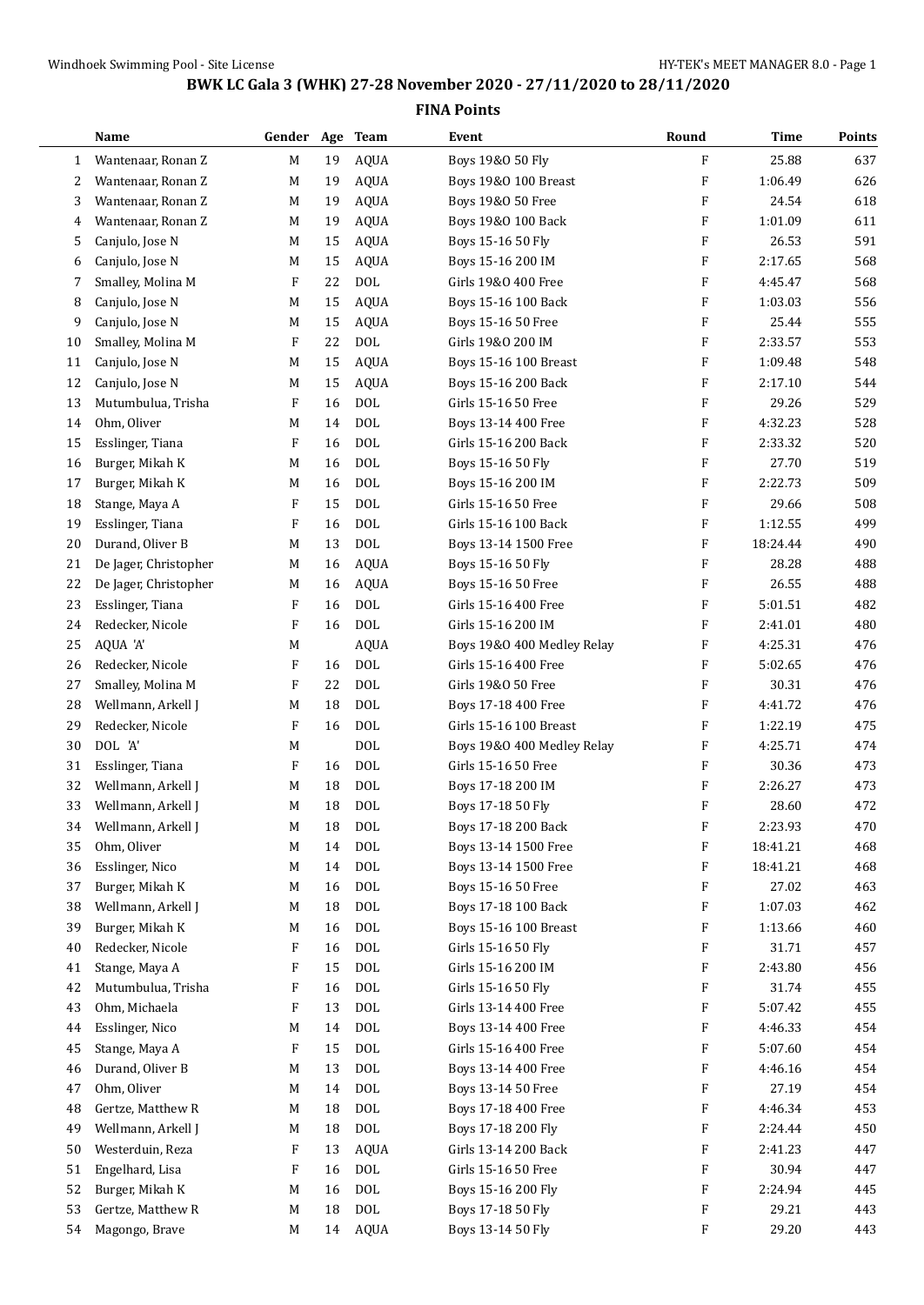## **BWK LC Gala 3 (WHK) 27-28 November 2020 - 27/11/2020 to 28/11/2020**

|     | Name                   | Gender       |    | Age Team     | Event                       | Round                     | <b>Time</b> | Points |
|-----|------------------------|--------------|----|--------------|-----------------------------|---------------------------|-------------|--------|
| 55  | Esslinger, Tiana       | F            | 16 | <b>DOL</b>   | Girls 15-16 200 IM          | F                         | 2:45.56     | 442    |
| 56  | Stange, Maya A         | F            | 15 | <b>DOL</b>   | Girls 15-16 50 Breast       | $\boldsymbol{\mathrm{F}}$ | 38.71       | 438    |
| 57  | Magongo, Brave         | M            | 14 | <b>AQUA</b>  | Boys 13-14 50 Free          | $\boldsymbol{\mathrm{F}}$ | 27.52       | 438    |
| 58  | Brinkmann, Maja J      | F            | 12 | <b>DOL</b>   | Girls 12&U 200 Back         | F                         | 2:42.50     | 437    |
| 59  | Mutumbulua, Trisha     | F            | 16 | <b>DOL</b>   | Girls 15-16 200 IM          | F                         | 2:46.18     | 437    |
| 60  | DOL 'A'                | $\mathbf{F}$ |    | <b>DOL</b>   | Girls 19&0 400 Medley Relay | F                         | 5:03.71     | 436    |
| 61  | Ohm, Michaela          | F            | 13 | <b>DOL</b>   | Girls 13-14 50 Free         | F                         | 31.21       | 436    |
| 62  | Redecker, Nicole       | F            | 16 | <b>DOL</b>   | Girls 15-16 50 Free         | F                         | 31.23       | 435    |
| 63  | Wellmann, Arkell J     | М            | 18 | <b>DOL</b>   | Boys 17-18 50 Free          | F                         | 27.58       | 435    |
| 64  | Stange, Maya A         | F            | 15 | <b>DOL</b>   | Girls 15-16 200 Back        | $\boldsymbol{\mathrm{F}}$ | 2:42.84     | 434    |
| 65  | Magongo, Brave         | M            | 14 | <b>AQUA</b>  | Boys 13-14 200 Back         | F                         | 2:27.78     | 434    |
| 66  | Magongo, Brave         | М            | 14 | <b>AQUA</b>  | Boys 13-14 100 Back         | $\boldsymbol{\mathrm{F}}$ | 1:08.56     | 432    |
| 67  | Naukosho, Ariana       | F            | 13 | <b>DOL</b>   | Girls 13-14 200 IM          | $\boldsymbol{\mathrm{F}}$ | 2:46.76     | 432    |
| 68  | Redecker, Nicole       | F            | 16 | <b>DOL</b>   | Girls 15-16 200 Back        | F                         | 2:43.29     | 431    |
| 69  | Engelhard, Robin       | М            | 14 | <b>DOL</b>   | Boys 13-14 50 Fly           | F                         | 29.50       | 430    |
| 70  | De Jager, Christopher  | М            | 16 | <b>AQUA</b>  | Boys 15-16 400 Free         | F                         | 4:51.69     | 429    |
| 71  | Humphrey, Jessica      | F            | 12 | <b>AQUA</b>  | Girls 12&U 200 Back         | F                         | 2:43.57     | 428    |
| 72  | Humphrey, Jessica      | F            | 12 | <b>AQUA</b>  | Girls 11-12 50 Free         | $\boldsymbol{\mathrm{F}}$ | 31.39       | 428    |
| 73  | Engelhard, Lisa        | F            | 16 | <b>DOL</b>   | Girls 15-16 50 Fly          | F                         | 32.40       | 428    |
| 74  | Gertze, Matthew R      | M            | 18 | <b>DOL</b>   | Boys 17-18 200 IM           | F                         | 2:31.23     | 428    |
| 75  | Stange, Maya A         | F            | 15 | <b>DOL</b>   | Girls 15-16 100 Breast      | F                         | 1:25.08     | 428    |
| 76  | Engelhard, Robin       | M            | 14 | <b>DOL</b>   | Boys 13-14 50 Free          | F                         | 27.78       | 426    |
| 77  | Rey, Salome M          | F            | 13 | <b>AQUA</b>  | Girls 13-14 200 Back        | F                         | 2:44.47     | 421    |
| 78  | Ohm, Michaela          | F            | 13 | <b>DOL</b>   | Girls 13-14 1500 Free       | $\boldsymbol{\mathrm{F}}$ | 20:28.34    | 420    |
| 79  | Naukosho, Ariana       | F            | 13 | <b>DOL</b>   | Girls 13-14 400 Free        | $\boldsymbol{\mathrm{F}}$ | 5:15.88     | 419    |
| 80  | Stange, Maya A         | F            | 15 | <b>DOL</b>   | Girls 15-16 100 Back        | F                         | 1:16.92     | 419    |
| 81  | Ohm, Oliver            | M            | 14 | <b>DOL</b>   | Boys 13-14 200 Back         | F                         | 2:29.61     | 418    |
| 82  | De Jager, Christopher  | M            | 16 | <b>AQUA</b>  | Boys 15-16 100 Breast       | F                         | 1:16.02     | 418    |
| 83  | Humphrey, Jessica      | F            | 12 | <b>AQUA</b>  | Girls 11-12 100 Back        | F                         | 1:17.09     | 416    |
| 84  | Mutumbulua, Trisha     | F            | 16 | <b>DOL</b>   | Girls 15-16 100 Back        | F                         | 1:17.11     | 416    |
| 85  | Nakaleke, Elias E      | M            | 17 | <b>AQUA</b>  | Boys 17-18 50 Fly           | F                         | 29.85       | 415    |
| 86  | Magongo, Brave         | M            | 14 | <b>AQUA</b>  | Boys 13-14 200 IM           | F                         | 2:32.74     | 415    |
| 87  | Naukosho, Ariana       | F            | 13 | DOL          | Girls 13-14 100 Breast      | F                         | 1:26.11     | 413    |
| 88  | Gertze, Matthew R      | M            | 18 | $\text{DOL}$ | Boys 17-18 200 Back         | $\boldsymbol{\mathrm{F}}$ | 2:30.29     | 412    |
| 89  | Ohm, Oliver            | M            | 14 | <b>DOL</b>   | Boys 13-14 200 IM           | F                         | 2:33.18     | 412    |
| 90  | Benade, Quelin H       | F            | 13 | <b>AQUA</b>  | Girls 13-14 200 Back        | F                         | 2:45.69     | 412    |
| 91  | Wantenaar, Ronan Z     | M            | 19 | AQUA         | Boys 19&0 50 Breast         | F                         | 34.90       | 411    |
| 92  | Nakaleke, Elias E      | M            | 17 | AQUA         | Boys 17-18 50 Free          | F                         | 28.20       | 407    |
| 93  | Redecker, Nicole       | F            | 16 | DOL          | Girls 15-16 50 Breast       | F                         | 39.64       | 407    |
| 94  | Rey, Salome M          | F            | 13 | <b>AQUA</b>  | Girls 13-14 100 Back        | F                         | 1:17.74     | 406    |
| 95  | Brinkmann, Maja J      | F            | 12 | $\text{DOL}$ | Girls 11-12 100 Back        | F                         | 1:18.06     | 401    |
| 96  | Westerduin, Reza       | F            | 13 | <b>AQUA</b>  | Girls 13-14 100 Back        | F                         | 1:18.16     | 399    |
| 97  | Rathenam, Keanet-Peter | M            | 16 | $\rm DOL$    | Boys 15-16 100 Breast       | F                         | 1:17.28     | 398    |
| 98  | Magongo, Armas         | M            | 16 | AQUA         | Boys 15-16 100 Breast       | F                         | 1:17.31     | 398    |
| 99  | Redecker, Nicole       | F            | 16 | DOL          | Girls 15-16 200 Fly         | F                         | 2:45.65     | 397    |
| 100 | Lasso Drews, Daniel    | M            | 14 | DOL          | Boys 13-14 1500 Free        | F                         | 19:46.33    | 395    |
| 101 | Johannesson, Jureck    | M            | 20 | AQUA         | Boys 19&0 50 Fly            | F                         | 30.36       | 394    |
| 102 | Westerduin, Reza       | F            | 13 | AQUA         | Girls 13-14 50 Fly          | F                         | 33.32       | 394    |
| 103 | Magongo, Armas         | M            | 16 | AQUA         | Boys 15-16 50 Free          | F                         | 28.53       | 393    |
| 104 | Humphrey, Jessica      | F            | 12 | AQUA         | Girls 12&U 400 Free         | F                         | 5:22.78     | 393    |
| 105 | Engelhard, Lisa        | F            | 16 | DOL          | Girls 15-16 200 IM          | F                         | 2:52.04     | 393    |
| 106 | Kinnaird, Brynne B     | F            | 14 | $\text{DOL}$ | Girls 13-14 400 Free        | F                         | 5:22.86     | 392    |
| 107 | Nell, Noah S           | M            | 15 | <b>AQUA</b>  | Boys 15-16 400 Free         | F                         | 5:00.78     | 391    |
| 108 | Benade, Quelin H       | F            | 13 | AQUA         | Girls 13-14 400 Free        | F                         | 5:23.11     | 391    |
|     |                        |              |    |              |                             |                           |             |        |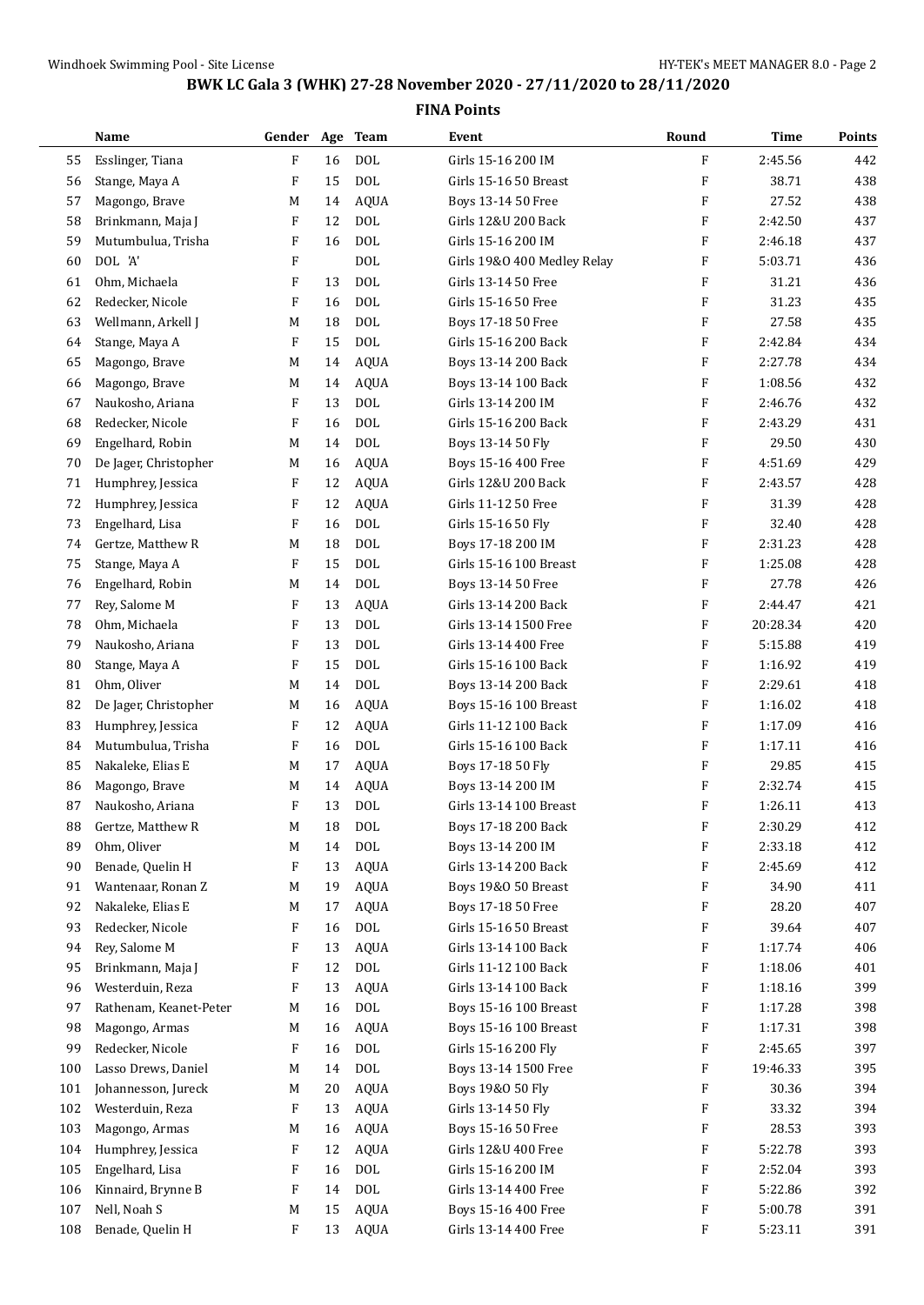| Name                   |                                                                                                                                                                                                                                                                                                                                                                                                                                                                                                                                                                                                                                                                                                                                                                                                                                                                                                               |                                                                                                            |                                                                                                                                                          | Event                                                                                                                                                                                                                                                                                                                                                                                                                                                                                                                                                                                                                   | Round                                                                                                                                                                                                                                                                                                                                                                                                                                                                                                                                                                                                                                                                                                                                                                                                                                                                                                                                                          | Time                                                                                                                                                                                                                                                                                                                                                                                             | Points                                                                                                                                                                                                                                                                                                                                                                                                                                |
|------------------------|---------------------------------------------------------------------------------------------------------------------------------------------------------------------------------------------------------------------------------------------------------------------------------------------------------------------------------------------------------------------------------------------------------------------------------------------------------------------------------------------------------------------------------------------------------------------------------------------------------------------------------------------------------------------------------------------------------------------------------------------------------------------------------------------------------------------------------------------------------------------------------------------------------------|------------------------------------------------------------------------------------------------------------|----------------------------------------------------------------------------------------------------------------------------------------------------------|-------------------------------------------------------------------------------------------------------------------------------------------------------------------------------------------------------------------------------------------------------------------------------------------------------------------------------------------------------------------------------------------------------------------------------------------------------------------------------------------------------------------------------------------------------------------------------------------------------------------------|----------------------------------------------------------------------------------------------------------------------------------------------------------------------------------------------------------------------------------------------------------------------------------------------------------------------------------------------------------------------------------------------------------------------------------------------------------------------------------------------------------------------------------------------------------------------------------------------------------------------------------------------------------------------------------------------------------------------------------------------------------------------------------------------------------------------------------------------------------------------------------------------------------------------------------------------------------------|--------------------------------------------------------------------------------------------------------------------------------------------------------------------------------------------------------------------------------------------------------------------------------------------------------------------------------------------------------------------------------------------------|---------------------------------------------------------------------------------------------------------------------------------------------------------------------------------------------------------------------------------------------------------------------------------------------------------------------------------------------------------------------------------------------------------------------------------------|
|                        | M                                                                                                                                                                                                                                                                                                                                                                                                                                                                                                                                                                                                                                                                                                                                                                                                                                                                                                             | 14                                                                                                         |                                                                                                                                                          | Boys 13-14 400 Free                                                                                                                                                                                                                                                                                                                                                                                                                                                                                                                                                                                                     | F                                                                                                                                                                                                                                                                                                                                                                                                                                                                                                                                                                                                                                                                                                                                                                                                                                                                                                                                                              | 5:00.74                                                                                                                                                                                                                                                                                                                                                                                          | 391                                                                                                                                                                                                                                                                                                                                                                                                                                   |
| Naukosho, Ariana       | F                                                                                                                                                                                                                                                                                                                                                                                                                                                                                                                                                                                                                                                                                                                                                                                                                                                                                                             | 13                                                                                                         | <b>DOL</b>                                                                                                                                               | Girls 13-14 50 Free                                                                                                                                                                                                                                                                                                                                                                                                                                                                                                                                                                                                     | $\boldsymbol{\mathrm{F}}$                                                                                                                                                                                                                                                                                                                                                                                                                                                                                                                                                                                                                                                                                                                                                                                                                                                                                                                                      | 32.41                                                                                                                                                                                                                                                                                                                                                                                            | 389                                                                                                                                                                                                                                                                                                                                                                                                                                   |
| Durand, Oliver B       | M                                                                                                                                                                                                                                                                                                                                                                                                                                                                                                                                                                                                                                                                                                                                                                                                                                                                                                             | 13                                                                                                         | <b>DOL</b>                                                                                                                                               | Boys 13-14 50 Fly                                                                                                                                                                                                                                                                                                                                                                                                                                                                                                                                                                                                       | F                                                                                                                                                                                                                                                                                                                                                                                                                                                                                                                                                                                                                                                                                                                                                                                                                                                                                                                                                              | 30.52                                                                                                                                                                                                                                                                                                                                                                                            | 388                                                                                                                                                                                                                                                                                                                                                                                                                                   |
| Redecker, Nicole       | F                                                                                                                                                                                                                                                                                                                                                                                                                                                                                                                                                                                                                                                                                                                                                                                                                                                                                                             | 16                                                                                                         | <b>DOL</b>                                                                                                                                               | Girls 15-16 100 Back                                                                                                                                                                                                                                                                                                                                                                                                                                                                                                                                                                                                    | F                                                                                                                                                                                                                                                                                                                                                                                                                                                                                                                                                                                                                                                                                                                                                                                                                                                                                                                                                              | 1:18.89                                                                                                                                                                                                                                                                                                                                                                                          | 388                                                                                                                                                                                                                                                                                                                                                                                                                                   |
|                        | F                                                                                                                                                                                                                                                                                                                                                                                                                                                                                                                                                                                                                                                                                                                                                                                                                                                                                                             | 16                                                                                                         | <b>DOL</b>                                                                                                                                               | Girls 15-16 200 Back                                                                                                                                                                                                                                                                                                                                                                                                                                                                                                                                                                                                    | F                                                                                                                                                                                                                                                                                                                                                                                                                                                                                                                                                                                                                                                                                                                                                                                                                                                                                                                                                              | 2:49.13                                                                                                                                                                                                                                                                                                                                                                                          | 387                                                                                                                                                                                                                                                                                                                                                                                                                                   |
|                        | M                                                                                                                                                                                                                                                                                                                                                                                                                                                                                                                                                                                                                                                                                                                                                                                                                                                                                                             | 13                                                                                                         | <b>DOL</b>                                                                                                                                               | Boys 13-14 200 IM                                                                                                                                                                                                                                                                                                                                                                                                                                                                                                                                                                                                       | F                                                                                                                                                                                                                                                                                                                                                                                                                                                                                                                                                                                                                                                                                                                                                                                                                                                                                                                                                              |                                                                                                                                                                                                                                                                                                                                                                                                  | 387                                                                                                                                                                                                                                                                                                                                                                                                                                   |
|                        | F                                                                                                                                                                                                                                                                                                                                                                                                                                                                                                                                                                                                                                                                                                                                                                                                                                                                                                             | 16                                                                                                         |                                                                                                                                                          |                                                                                                                                                                                                                                                                                                                                                                                                                                                                                                                                                                                                                         | $\boldsymbol{\mathrm{F}}$                                                                                                                                                                                                                                                                                                                                                                                                                                                                                                                                                                                                                                                                                                                                                                                                                                                                                                                                      |                                                                                                                                                                                                                                                                                                                                                                                                  | 386                                                                                                                                                                                                                                                                                                                                                                                                                                   |
|                        | F                                                                                                                                                                                                                                                                                                                                                                                                                                                                                                                                                                                                                                                                                                                                                                                                                                                                                                             | 14                                                                                                         |                                                                                                                                                          | Girls 13-14 1500 Free                                                                                                                                                                                                                                                                                                                                                                                                                                                                                                                                                                                                   | $\boldsymbol{\mathrm{F}}$                                                                                                                                                                                                                                                                                                                                                                                                                                                                                                                                                                                                                                                                                                                                                                                                                                                                                                                                      |                                                                                                                                                                                                                                                                                                                                                                                                  | 386                                                                                                                                                                                                                                                                                                                                                                                                                                   |
| Rathenam, Keanet-Peter | M                                                                                                                                                                                                                                                                                                                                                                                                                                                                                                                                                                                                                                                                                                                                                                                                                                                                                                             |                                                                                                            |                                                                                                                                                          |                                                                                                                                                                                                                                                                                                                                                                                                                                                                                                                                                                                                                         | F                                                                                                                                                                                                                                                                                                                                                                                                                                                                                                                                                                                                                                                                                                                                                                                                                                                                                                                                                              |                                                                                                                                                                                                                                                                                                                                                                                                  | 386                                                                                                                                                                                                                                                                                                                                                                                                                                   |
|                        | F                                                                                                                                                                                                                                                                                                                                                                                                                                                                                                                                                                                                                                                                                                                                                                                                                                                                                                             | 18                                                                                                         |                                                                                                                                                          |                                                                                                                                                                                                                                                                                                                                                                                                                                                                                                                                                                                                                         | F                                                                                                                                                                                                                                                                                                                                                                                                                                                                                                                                                                                                                                                                                                                                                                                                                                                                                                                                                              |                                                                                                                                                                                                                                                                                                                                                                                                  | 385                                                                                                                                                                                                                                                                                                                                                                                                                                   |
|                        | M                                                                                                                                                                                                                                                                                                                                                                                                                                                                                                                                                                                                                                                                                                                                                                                                                                                                                                             | 15                                                                                                         |                                                                                                                                                          |                                                                                                                                                                                                                                                                                                                                                                                                                                                                                                                                                                                                                         | $\boldsymbol{\mathrm{F}}$                                                                                                                                                                                                                                                                                                                                                                                                                                                                                                                                                                                                                                                                                                                                                                                                                                                                                                                                      |                                                                                                                                                                                                                                                                                                                                                                                                  | 385                                                                                                                                                                                                                                                                                                                                                                                                                                   |
|                        | F                                                                                                                                                                                                                                                                                                                                                                                                                                                                                                                                                                                                                                                                                                                                                                                                                                                                                                             | 13                                                                                                         |                                                                                                                                                          |                                                                                                                                                                                                                                                                                                                                                                                                                                                                                                                                                                                                                         | F                                                                                                                                                                                                                                                                                                                                                                                                                                                                                                                                                                                                                                                                                                                                                                                                                                                                                                                                                              |                                                                                                                                                                                                                                                                                                                                                                                                  | 385                                                                                                                                                                                                                                                                                                                                                                                                                                   |
|                        | M                                                                                                                                                                                                                                                                                                                                                                                                                                                                                                                                                                                                                                                                                                                                                                                                                                                                                                             | 18                                                                                                         |                                                                                                                                                          |                                                                                                                                                                                                                                                                                                                                                                                                                                                                                                                                                                                                                         | $\boldsymbol{\mathrm{F}}$                                                                                                                                                                                                                                                                                                                                                                                                                                                                                                                                                                                                                                                                                                                                                                                                                                                                                                                                      | 28.76                                                                                                                                                                                                                                                                                                                                                                                            | 384                                                                                                                                                                                                                                                                                                                                                                                                                                   |
|                        | M                                                                                                                                                                                                                                                                                                                                                                                                                                                                                                                                                                                                                                                                                                                                                                                                                                                                                                             | 16                                                                                                         |                                                                                                                                                          |                                                                                                                                                                                                                                                                                                                                                                                                                                                                                                                                                                                                                         |                                                                                                                                                                                                                                                                                                                                                                                                                                                                                                                                                                                                                                                                                                                                                                                                                                                                                                                                                                |                                                                                                                                                                                                                                                                                                                                                                                                  | 384                                                                                                                                                                                                                                                                                                                                                                                                                                   |
|                        |                                                                                                                                                                                                                                                                                                                                                                                                                                                                                                                                                                                                                                                                                                                                                                                                                                                                                                               |                                                                                                            |                                                                                                                                                          |                                                                                                                                                                                                                                                                                                                                                                                                                                                                                                                                                                                                                         | F                                                                                                                                                                                                                                                                                                                                                                                                                                                                                                                                                                                                                                                                                                                                                                                                                                                                                                                                                              |                                                                                                                                                                                                                                                                                                                                                                                                  | 383                                                                                                                                                                                                                                                                                                                                                                                                                                   |
|                        | F                                                                                                                                                                                                                                                                                                                                                                                                                                                                                                                                                                                                                                                                                                                                                                                                                                                                                                             |                                                                                                            |                                                                                                                                                          |                                                                                                                                                                                                                                                                                                                                                                                                                                                                                                                                                                                                                         | $\boldsymbol{\mathrm{F}}$                                                                                                                                                                                                                                                                                                                                                                                                                                                                                                                                                                                                                                                                                                                                                                                                                                                                                                                                      |                                                                                                                                                                                                                                                                                                                                                                                                  | 383                                                                                                                                                                                                                                                                                                                                                                                                                                   |
|                        |                                                                                                                                                                                                                                                                                                                                                                                                                                                                                                                                                                                                                                                                                                                                                                                                                                                                                                               |                                                                                                            |                                                                                                                                                          |                                                                                                                                                                                                                                                                                                                                                                                                                                                                                                                                                                                                                         |                                                                                                                                                                                                                                                                                                                                                                                                                                                                                                                                                                                                                                                                                                                                                                                                                                                                                                                                                                |                                                                                                                                                                                                                                                                                                                                                                                                  | 383                                                                                                                                                                                                                                                                                                                                                                                                                                   |
|                        | F                                                                                                                                                                                                                                                                                                                                                                                                                                                                                                                                                                                                                                                                                                                                                                                                                                                                                                             |                                                                                                            |                                                                                                                                                          |                                                                                                                                                                                                                                                                                                                                                                                                                                                                                                                                                                                                                         | F                                                                                                                                                                                                                                                                                                                                                                                                                                                                                                                                                                                                                                                                                                                                                                                                                                                                                                                                                              |                                                                                                                                                                                                                                                                                                                                                                                                  | 383                                                                                                                                                                                                                                                                                                                                                                                                                                   |
|                        |                                                                                                                                                                                                                                                                                                                                                                                                                                                                                                                                                                                                                                                                                                                                                                                                                                                                                                               |                                                                                                            |                                                                                                                                                          |                                                                                                                                                                                                                                                                                                                                                                                                                                                                                                                                                                                                                         |                                                                                                                                                                                                                                                                                                                                                                                                                                                                                                                                                                                                                                                                                                                                                                                                                                                                                                                                                                |                                                                                                                                                                                                                                                                                                                                                                                                  | 382                                                                                                                                                                                                                                                                                                                                                                                                                                   |
|                        |                                                                                                                                                                                                                                                                                                                                                                                                                                                                                                                                                                                                                                                                                                                                                                                                                                                                                                               |                                                                                                            |                                                                                                                                                          |                                                                                                                                                                                                                                                                                                                                                                                                                                                                                                                                                                                                                         |                                                                                                                                                                                                                                                                                                                                                                                                                                                                                                                                                                                                                                                                                                                                                                                                                                                                                                                                                                |                                                                                                                                                                                                                                                                                                                                                                                                  | 382                                                                                                                                                                                                                                                                                                                                                                                                                                   |
|                        | F                                                                                                                                                                                                                                                                                                                                                                                                                                                                                                                                                                                                                                                                                                                                                                                                                                                                                                             |                                                                                                            |                                                                                                                                                          |                                                                                                                                                                                                                                                                                                                                                                                                                                                                                                                                                                                                                         | F                                                                                                                                                                                                                                                                                                                                                                                                                                                                                                                                                                                                                                                                                                                                                                                                                                                                                                                                                              |                                                                                                                                                                                                                                                                                                                                                                                                  | 381                                                                                                                                                                                                                                                                                                                                                                                                                                   |
|                        | F                                                                                                                                                                                                                                                                                                                                                                                                                                                                                                                                                                                                                                                                                                                                                                                                                                                                                                             | 15                                                                                                         |                                                                                                                                                          |                                                                                                                                                                                                                                                                                                                                                                                                                                                                                                                                                                                                                         | F                                                                                                                                                                                                                                                                                                                                                                                                                                                                                                                                                                                                                                                                                                                                                                                                                                                                                                                                                              |                                                                                                                                                                                                                                                                                                                                                                                                  | 380                                                                                                                                                                                                                                                                                                                                                                                                                                   |
|                        |                                                                                                                                                                                                                                                                                                                                                                                                                                                                                                                                                                                                                                                                                                                                                                                                                                                                                                               |                                                                                                            |                                                                                                                                                          |                                                                                                                                                                                                                                                                                                                                                                                                                                                                                                                                                                                                                         |                                                                                                                                                                                                                                                                                                                                                                                                                                                                                                                                                                                                                                                                                                                                                                                                                                                                                                                                                                |                                                                                                                                                                                                                                                                                                                                                                                                  | 380                                                                                                                                                                                                                                                                                                                                                                                                                                   |
|                        | F                                                                                                                                                                                                                                                                                                                                                                                                                                                                                                                                                                                                                                                                                                                                                                                                                                                                                                             | 13                                                                                                         |                                                                                                                                                          |                                                                                                                                                                                                                                                                                                                                                                                                                                                                                                                                                                                                                         | F                                                                                                                                                                                                                                                                                                                                                                                                                                                                                                                                                                                                                                                                                                                                                                                                                                                                                                                                                              |                                                                                                                                                                                                                                                                                                                                                                                                  | 380                                                                                                                                                                                                                                                                                                                                                                                                                                   |
|                        |                                                                                                                                                                                                                                                                                                                                                                                                                                                                                                                                                                                                                                                                                                                                                                                                                                                                                                               |                                                                                                            |                                                                                                                                                          |                                                                                                                                                                                                                                                                                                                                                                                                                                                                                                                                                                                                                         |                                                                                                                                                                                                                                                                                                                                                                                                                                                                                                                                                                                                                                                                                                                                                                                                                                                                                                                                                                |                                                                                                                                                                                                                                                                                                                                                                                                  | 379                                                                                                                                                                                                                                                                                                                                                                                                                                   |
|                        |                                                                                                                                                                                                                                                                                                                                                                                                                                                                                                                                                                                                                                                                                                                                                                                                                                                                                                               |                                                                                                            |                                                                                                                                                          |                                                                                                                                                                                                                                                                                                                                                                                                                                                                                                                                                                                                                         |                                                                                                                                                                                                                                                                                                                                                                                                                                                                                                                                                                                                                                                                                                                                                                                                                                                                                                                                                                |                                                                                                                                                                                                                                                                                                                                                                                                  | 378                                                                                                                                                                                                                                                                                                                                                                                                                                   |
|                        |                                                                                                                                                                                                                                                                                                                                                                                                                                                                                                                                                                                                                                                                                                                                                                                                                                                                                                               |                                                                                                            |                                                                                                                                                          |                                                                                                                                                                                                                                                                                                                                                                                                                                                                                                                                                                                                                         |                                                                                                                                                                                                                                                                                                                                                                                                                                                                                                                                                                                                                                                                                                                                                                                                                                                                                                                                                                |                                                                                                                                                                                                                                                                                                                                                                                                  | 378                                                                                                                                                                                                                                                                                                                                                                                                                                   |
|                        |                                                                                                                                                                                                                                                                                                                                                                                                                                                                                                                                                                                                                                                                                                                                                                                                                                                                                                               |                                                                                                            |                                                                                                                                                          |                                                                                                                                                                                                                                                                                                                                                                                                                                                                                                                                                                                                                         |                                                                                                                                                                                                                                                                                                                                                                                                                                                                                                                                                                                                                                                                                                                                                                                                                                                                                                                                                                |                                                                                                                                                                                                                                                                                                                                                                                                  | 376                                                                                                                                                                                                                                                                                                                                                                                                                                   |
|                        |                                                                                                                                                                                                                                                                                                                                                                                                                                                                                                                                                                                                                                                                                                                                                                                                                                                                                                               |                                                                                                            |                                                                                                                                                          |                                                                                                                                                                                                                                                                                                                                                                                                                                                                                                                                                                                                                         |                                                                                                                                                                                                                                                                                                                                                                                                                                                                                                                                                                                                                                                                                                                                                                                                                                                                                                                                                                |                                                                                                                                                                                                                                                                                                                                                                                                  | 376                                                                                                                                                                                                                                                                                                                                                                                                                                   |
|                        |                                                                                                                                                                                                                                                                                                                                                                                                                                                                                                                                                                                                                                                                                                                                                                                                                                                                                                               |                                                                                                            |                                                                                                                                                          |                                                                                                                                                                                                                                                                                                                                                                                                                                                                                                                                                                                                                         |                                                                                                                                                                                                                                                                                                                                                                                                                                                                                                                                                                                                                                                                                                                                                                                                                                                                                                                                                                |                                                                                                                                                                                                                                                                                                                                                                                                  | 375                                                                                                                                                                                                                                                                                                                                                                                                                                   |
|                        |                                                                                                                                                                                                                                                                                                                                                                                                                                                                                                                                                                                                                                                                                                                                                                                                                                                                                                               |                                                                                                            |                                                                                                                                                          |                                                                                                                                                                                                                                                                                                                                                                                                                                                                                                                                                                                                                         |                                                                                                                                                                                                                                                                                                                                                                                                                                                                                                                                                                                                                                                                                                                                                                                                                                                                                                                                                                |                                                                                                                                                                                                                                                                                                                                                                                                  | 375                                                                                                                                                                                                                                                                                                                                                                                                                                   |
|                        |                                                                                                                                                                                                                                                                                                                                                                                                                                                                                                                                                                                                                                                                                                                                                                                                                                                                                                               |                                                                                                            |                                                                                                                                                          |                                                                                                                                                                                                                                                                                                                                                                                                                                                                                                                                                                                                                         |                                                                                                                                                                                                                                                                                                                                                                                                                                                                                                                                                                                                                                                                                                                                                                                                                                                                                                                                                                |                                                                                                                                                                                                                                                                                                                                                                                                  | 374                                                                                                                                                                                                                                                                                                                                                                                                                                   |
|                        |                                                                                                                                                                                                                                                                                                                                                                                                                                                                                                                                                                                                                                                                                                                                                                                                                                                                                                               |                                                                                                            |                                                                                                                                                          |                                                                                                                                                                                                                                                                                                                                                                                                                                                                                                                                                                                                                         |                                                                                                                                                                                                                                                                                                                                                                                                                                                                                                                                                                                                                                                                                                                                                                                                                                                                                                                                                                |                                                                                                                                                                                                                                                                                                                                                                                                  | 372                                                                                                                                                                                                                                                                                                                                                                                                                                   |
|                        |                                                                                                                                                                                                                                                                                                                                                                                                                                                                                                                                                                                                                                                                                                                                                                                                                                                                                                               |                                                                                                            |                                                                                                                                                          |                                                                                                                                                                                                                                                                                                                                                                                                                                                                                                                                                                                                                         |                                                                                                                                                                                                                                                                                                                                                                                                                                                                                                                                                                                                                                                                                                                                                                                                                                                                                                                                                                |                                                                                                                                                                                                                                                                                                                                                                                                  | 371                                                                                                                                                                                                                                                                                                                                                                                                                                   |
|                        | F                                                                                                                                                                                                                                                                                                                                                                                                                                                                                                                                                                                                                                                                                                                                                                                                                                                                                                             |                                                                                                            |                                                                                                                                                          |                                                                                                                                                                                                                                                                                                                                                                                                                                                                                                                                                                                                                         | F                                                                                                                                                                                                                                                                                                                                                                                                                                                                                                                                                                                                                                                                                                                                                                                                                                                                                                                                                              |                                                                                                                                                                                                                                                                                                                                                                                                  | 371                                                                                                                                                                                                                                                                                                                                                                                                                                   |
|                        |                                                                                                                                                                                                                                                                                                                                                                                                                                                                                                                                                                                                                                                                                                                                                                                                                                                                                                               |                                                                                                            |                                                                                                                                                          |                                                                                                                                                                                                                                                                                                                                                                                                                                                                                                                                                                                                                         |                                                                                                                                                                                                                                                                                                                                                                                                                                                                                                                                                                                                                                                                                                                                                                                                                                                                                                                                                                |                                                                                                                                                                                                                                                                                                                                                                                                  | 370                                                                                                                                                                                                                                                                                                                                                                                                                                   |
|                        |                                                                                                                                                                                                                                                                                                                                                                                                                                                                                                                                                                                                                                                                                                                                                                                                                                                                                                               |                                                                                                            |                                                                                                                                                          |                                                                                                                                                                                                                                                                                                                                                                                                                                                                                                                                                                                                                         | F                                                                                                                                                                                                                                                                                                                                                                                                                                                                                                                                                                                                                                                                                                                                                                                                                                                                                                                                                              |                                                                                                                                                                                                                                                                                                                                                                                                  | 370                                                                                                                                                                                                                                                                                                                                                                                                                                   |
|                        | F                                                                                                                                                                                                                                                                                                                                                                                                                                                                                                                                                                                                                                                                                                                                                                                                                                                                                                             |                                                                                                            |                                                                                                                                                          |                                                                                                                                                                                                                                                                                                                                                                                                                                                                                                                                                                                                                         |                                                                                                                                                                                                                                                                                                                                                                                                                                                                                                                                                                                                                                                                                                                                                                                                                                                                                                                                                                |                                                                                                                                                                                                                                                                                                                                                                                                  | 370                                                                                                                                                                                                                                                                                                                                                                                                                                   |
|                        |                                                                                                                                                                                                                                                                                                                                                                                                                                                                                                                                                                                                                                                                                                                                                                                                                                                                                                               | 18                                                                                                         |                                                                                                                                                          |                                                                                                                                                                                                                                                                                                                                                                                                                                                                                                                                                                                                                         |                                                                                                                                                                                                                                                                                                                                                                                                                                                                                                                                                                                                                                                                                                                                                                                                                                                                                                                                                                |                                                                                                                                                                                                                                                                                                                                                                                                  | 370                                                                                                                                                                                                                                                                                                                                                                                                                                   |
|                        |                                                                                                                                                                                                                                                                                                                                                                                                                                                                                                                                                                                                                                                                                                                                                                                                                                                                                                               |                                                                                                            |                                                                                                                                                          |                                                                                                                                                                                                                                                                                                                                                                                                                                                                                                                                                                                                                         | F                                                                                                                                                                                                                                                                                                                                                                                                                                                                                                                                                                                                                                                                                                                                                                                                                                                                                                                                                              |                                                                                                                                                                                                                                                                                                                                                                                                  | 368                                                                                                                                                                                                                                                                                                                                                                                                                                   |
| Nakaleke, Ester        | F                                                                                                                                                                                                                                                                                                                                                                                                                                                                                                                                                                                                                                                                                                                                                                                                                                                                                                             | 15                                                                                                         |                                                                                                                                                          | Girls 15-16 50 Breast                                                                                                                                                                                                                                                                                                                                                                                                                                                                                                                                                                                                   | F                                                                                                                                                                                                                                                                                                                                                                                                                                                                                                                                                                                                                                                                                                                                                                                                                                                                                                                                                              |                                                                                                                                                                                                                                                                                                                                                                                                  | 367                                                                                                                                                                                                                                                                                                                                                                                                                                   |
|                        |                                                                                                                                                                                                                                                                                                                                                                                                                                                                                                                                                                                                                                                                                                                                                                                                                                                                                                               | 14                                                                                                         |                                                                                                                                                          |                                                                                                                                                                                                                                                                                                                                                                                                                                                                                                                                                                                                                         | F                                                                                                                                                                                                                                                                                                                                                                                                                                                                                                                                                                                                                                                                                                                                                                                                                                                                                                                                                              |                                                                                                                                                                                                                                                                                                                                                                                                  | 366                                                                                                                                                                                                                                                                                                                                                                                                                                   |
|                        | F                                                                                                                                                                                                                                                                                                                                                                                                                                                                                                                                                                                                                                                                                                                                                                                                                                                                                                             | 14                                                                                                         |                                                                                                                                                          | Girls 13-14 200 Back                                                                                                                                                                                                                                                                                                                                                                                                                                                                                                                                                                                                    | F                                                                                                                                                                                                                                                                                                                                                                                                                                                                                                                                                                                                                                                                                                                                                                                                                                                                                                                                                              |                                                                                                                                                                                                                                                                                                                                                                                                  | 365                                                                                                                                                                                                                                                                                                                                                                                                                                   |
|                        | M                                                                                                                                                                                                                                                                                                                                                                                                                                                                                                                                                                                                                                                                                                                                                                                                                                                                                                             | 14                                                                                                         |                                                                                                                                                          |                                                                                                                                                                                                                                                                                                                                                                                                                                                                                                                                                                                                                         | F                                                                                                                                                                                                                                                                                                                                                                                                                                                                                                                                                                                                                                                                                                                                                                                                                                                                                                                                                              |                                                                                                                                                                                                                                                                                                                                                                                                  | 365                                                                                                                                                                                                                                                                                                                                                                                                                                   |
|                        |                                                                                                                                                                                                                                                                                                                                                                                                                                                                                                                                                                                                                                                                                                                                                                                                                                                                                                               |                                                                                                            |                                                                                                                                                          |                                                                                                                                                                                                                                                                                                                                                                                                                                                                                                                                                                                                                         |                                                                                                                                                                                                                                                                                                                                                                                                                                                                                                                                                                                                                                                                                                                                                                                                                                                                                                                                                                |                                                                                                                                                                                                                                                                                                                                                                                                  | 365                                                                                                                                                                                                                                                                                                                                                                                                                                   |
|                        | M                                                                                                                                                                                                                                                                                                                                                                                                                                                                                                                                                                                                                                                                                                                                                                                                                                                                                                             | 14                                                                                                         |                                                                                                                                                          |                                                                                                                                                                                                                                                                                                                                                                                                                                                                                                                                                                                                                         | F                                                                                                                                                                                                                                                                                                                                                                                                                                                                                                                                                                                                                                                                                                                                                                                                                                                                                                                                                              |                                                                                                                                                                                                                                                                                                                                                                                                  | 365                                                                                                                                                                                                                                                                                                                                                                                                                                   |
|                        |                                                                                                                                                                                                                                                                                                                                                                                                                                                                                                                                                                                                                                                                                                                                                                                                                                                                                                               |                                                                                                            |                                                                                                                                                          |                                                                                                                                                                                                                                                                                                                                                                                                                                                                                                                                                                                                                         |                                                                                                                                                                                                                                                                                                                                                                                                                                                                                                                                                                                                                                                                                                                                                                                                                                                                                                                                                                |                                                                                                                                                                                                                                                                                                                                                                                                  | 364                                                                                                                                                                                                                                                                                                                                                                                                                                   |
| Silver, Tuané          | F                                                                                                                                                                                                                                                                                                                                                                                                                                                                                                                                                                                                                                                                                                                                                                                                                                                                                                             | 16                                                                                                         | <b>DOL</b>                                                                                                                                               | Girls 15-16 50 Free                                                                                                                                                                                                                                                                                                                                                                                                                                                                                                                                                                                                     | F                                                                                                                                                                                                                                                                                                                                                                                                                                                                                                                                                                                                                                                                                                                                                                                                                                                                                                                                                              | 33.14                                                                                                                                                                                                                                                                                                                                                                                            | 364                                                                                                                                                                                                                                                                                                                                                                                                                                   |
| Nell, Noah S           | M                                                                                                                                                                                                                                                                                                                                                                                                                                                                                                                                                                                                                                                                                                                                                                                                                                                                                                             | 15                                                                                                         |                                                                                                                                                          |                                                                                                                                                                                                                                                                                                                                                                                                                                                                                                                                                                                                                         | F                                                                                                                                                                                                                                                                                                                                                                                                                                                                                                                                                                                                                                                                                                                                                                                                                                                                                                                                                              | 29.28                                                                                                                                                                                                                                                                                                                                                                                            | 364                                                                                                                                                                                                                                                                                                                                                                                                                                   |
|                        | F                                                                                                                                                                                                                                                                                                                                                                                                                                                                                                                                                                                                                                                                                                                                                                                                                                                                                                             | 15                                                                                                         |                                                                                                                                                          | Girls 15-16 200 IM                                                                                                                                                                                                                                                                                                                                                                                                                                                                                                                                                                                                      | F                                                                                                                                                                                                                                                                                                                                                                                                                                                                                                                                                                                                                                                                                                                                                                                                                                                                                                                                                              | 2:56.68                                                                                                                                                                                                                                                                                                                                                                                          | 363                                                                                                                                                                                                                                                                                                                                                                                                                                   |
|                        | M                                                                                                                                                                                                                                                                                                                                                                                                                                                                                                                                                                                                                                                                                                                                                                                                                                                                                                             |                                                                                                            |                                                                                                                                                          |                                                                                                                                                                                                                                                                                                                                                                                                                                                                                                                                                                                                                         | F                                                                                                                                                                                                                                                                                                                                                                                                                                                                                                                                                                                                                                                                                                                                                                                                                                                                                                                                                              |                                                                                                                                                                                                                                                                                                                                                                                                  | 363                                                                                                                                                                                                                                                                                                                                                                                                                                   |
| Mutumbulua, Trisha     | F                                                                                                                                                                                                                                                                                                                                                                                                                                                                                                                                                                                                                                                                                                                                                                                                                                                                                                             | 16                                                                                                         | $\text{DOL}$                                                                                                                                             | Girls 15-16 50 Breast                                                                                                                                                                                                                                                                                                                                                                                                                                                                                                                                                                                                   | F                                                                                                                                                                                                                                                                                                                                                                                                                                                                                                                                                                                                                                                                                                                                                                                                                                                                                                                                                              | 41.20                                                                                                                                                                                                                                                                                                                                                                                            | 363                                                                                                                                                                                                                                                                                                                                                                                                                                   |
| Nakaleke, Elias E      | M                                                                                                                                                                                                                                                                                                                                                                                                                                                                                                                                                                                                                                                                                                                                                                                                                                                                                                             | 17                                                                                                         | <b>AQUA</b>                                                                                                                                              | Boys 17-18 200 Back                                                                                                                                                                                                                                                                                                                                                                                                                                                                                                                                                                                                     | F                                                                                                                                                                                                                                                                                                                                                                                                                                                                                                                                                                                                                                                                                                                                                                                                                                                                                                                                                              | 2:36.81                                                                                                                                                                                                                                                                                                                                                                                          | 363                                                                                                                                                                                                                                                                                                                                                                                                                                   |
| Esslinger, Nico        | M                                                                                                                                                                                                                                                                                                                                                                                                                                                                                                                                                                                                                                                                                                                                                                                                                                                                                                             | 14                                                                                                         | <b>DOL</b>                                                                                                                                               | Boys 13-14 50 Free                                                                                                                                                                                                                                                                                                                                                                                                                                                                                                                                                                                                      | F                                                                                                                                                                                                                                                                                                                                                                                                                                                                                                                                                                                                                                                                                                                                                                                                                                                                                                                                                              | 29.30                                                                                                                                                                                                                                                                                                                                                                                            | 363                                                                                                                                                                                                                                                                                                                                                                                                                                   |
|                        | Magongo, Brave<br>Engelhard, Lisa<br>Durand, Oliver B<br>Benjamin, Zunaid M<br>Kinnaird, Brynne B<br>Esslinger, Carissa<br>Canjulo, Jose N<br>Benade, Quelin H<br>Gertze, Matthew R<br>Magongo, Armas<br>Bekker, Jeddidiah<br>Ohm, Michaela<br>Zhou, Ruizhe<br>Benade, Quelin H<br>Engelhard, Lisa<br>Rathenam, Keanet-Peter<br>Benade, Quelin H<br>Nakaleke, Ester<br>Lasso Drews, Daniel<br>Naukosho, Ariana<br>Kinnaird, Brynne B<br>Mutumbulua, Trisha<br>Engelhard, Lisa<br>Benjamin, Zunaid M<br>Leitner, Janine T<br>Magongo, Armas<br>Gertze, Matthew R<br>DOL 'A'<br>Stange, Maya A<br>Magongo, Brave<br>Engelhard, Lisa<br>Tibazarwa, Sarah K<br>Nakaleke, Elias E<br>Rey, Salome M<br>Wellmann, Arkell J<br>Johannesson, Jureck<br>Kinnaird, Brynne B<br>Kinnaird, Brynne B<br>Esslinger, Nico<br>Naukosho, Ariana<br>Esslinger, Nico<br>Esslinger, Nico<br>Tibazarwa, Sarah K<br>Durand, Oliver B | M<br>M<br>F<br>M<br>M<br>F<br>F<br>F<br>F<br>F<br>M<br>M<br>M<br>F<br>M<br>F<br>M<br>M<br>M<br>F<br>F<br>M | 16<br>14<br>13<br>14<br>13<br>16<br>16<br>13<br>14<br>14<br>16<br>16<br>16<br>24<br>16<br>18<br>15<br>14<br>16<br>15<br>17<br>13<br>20<br>13<br>14<br>13 | Gender Age Team<br><b>AQUA</b><br>AQUA<br><b>DOL</b><br><b>DOL</b><br><b>DOL</b><br><b>AQUA</b><br><b>AQUA</b><br><b>DOL</b><br><b>AQUA</b><br>MAC<br><b>DOL</b><br><b>DOL</b><br>AQUA<br><b>DOL</b><br><b>DOL</b><br><b>AQUA</b><br><b>AQUA</b><br><b>DOL</b><br><b>DOL</b><br><b>DOL</b><br><b>DOL</b><br><b>DOL</b><br><b>AQUA</b><br>AQUA<br><b>AQUA</b><br><b>DOL</b><br><b>DOL</b><br><b>DOL</b><br>AQUA<br>$\rm DOL$<br>AQUA<br>AQUA<br>AQUA<br>$\rm DOL$<br><b>AQUA</b><br><b>AQUA</b><br><b>DOL</b><br><b>DOL</b><br><b>DOL</b><br><b>DOL</b><br><b>DOL</b><br><b>DOL</b><br><b>AQUA</b><br>AQUA<br><b>DOL</b> | Girls 15-16 50 Fly<br>Boys 15-16 50 Breast<br>Girls 17-18 50 Free<br>Boys 15-16 50 Breast<br>Girls 13-14 100 Back<br>Boys 17-18 50 Free<br>Boys 15-16 200 IM<br>Boys 13-14 50 Breast<br>Girls 13-14 50 Fly<br>Boys 13-14 100 Breast<br>Girls 13-14 50 Free<br>Girls 15-16 200 Fly<br>Boys 15-16 50 Free<br>Girls 13-14 200 IM<br>Girls 15-16 50 Free<br>Boys 13-14 50 Fly<br>Girls 13-14 50 Fly<br>Girls 13-14 200 IM<br>Girls 15-16 200 Back<br>Girls 15-16 100 Back<br>Girls 15-16 50 Free<br>Girls 19&0 50 Free<br>Boys 15-16 50 Breast<br>Boys 17-18 100 Back<br>Boys 19&0 400 Medley Relay<br>Girls 15-16 50 Fly<br>Boys 13-14 50 Breast<br>Girls 15-16 400 Free<br>Girls 15-16 50 Free<br>Boys 17-18 200 IM<br>Girls 13-14 200 IM<br><b>Boys 17-18 100 Breast</b><br>Boys 19&0 50 Free<br>Girls 13-14 100 Breast<br>Boys 13-14 200 Back<br>Girls 13-14 100 Back<br>Boys 13-14 100 Back<br>Boys 13-14 200 IM<br>Boys 15-16 50 Free<br>Boys 13-14 100 Back | $\boldsymbol{\mathrm{F}}$<br>$\boldsymbol{\mathrm{F}}$<br>$\boldsymbol{\mathrm{F}}$<br>$\boldsymbol{\mathrm{F}}$<br>$\boldsymbol{\mathrm{F}}$<br>$\boldsymbol{\mathrm{F}}$<br>$\boldsymbol{\mathrm{F}}$<br>$\boldsymbol{\mathrm{F}}$<br>F<br>F<br>$\boldsymbol{\mathrm{F}}$<br>$\boldsymbol{\mathrm{F}}$<br>F<br>$\boldsymbol{\mathrm{F}}$<br>F<br>$\boldsymbol{\mathrm{F}}$<br>F<br>F<br>F<br>F | 2:36.39<br>33.55<br>21:03.42<br>35.61<br>32.51<br>35.65<br>1:19.11<br>2:36.72<br>35.72<br>33.62<br>1:18.30<br>32.58<br>2:47.87<br>28.81<br>2:53.86<br>32.66<br>30.72<br>33.71<br>2:54.14<br>2:50.58<br>1:19.58<br>32.79<br>32.78<br>35.96<br>1:11.90<br>4:47.47<br>33.94<br>36.10<br>5:28.86<br>32.96<br>2:38.72<br>2:55.58<br>1:19.17<br>29.16<br>41.05<br>1:29.60<br>2:52.56<br>2:36.60<br>1:20.55<br>1:12.54<br>2:39.66<br>1:12.64 |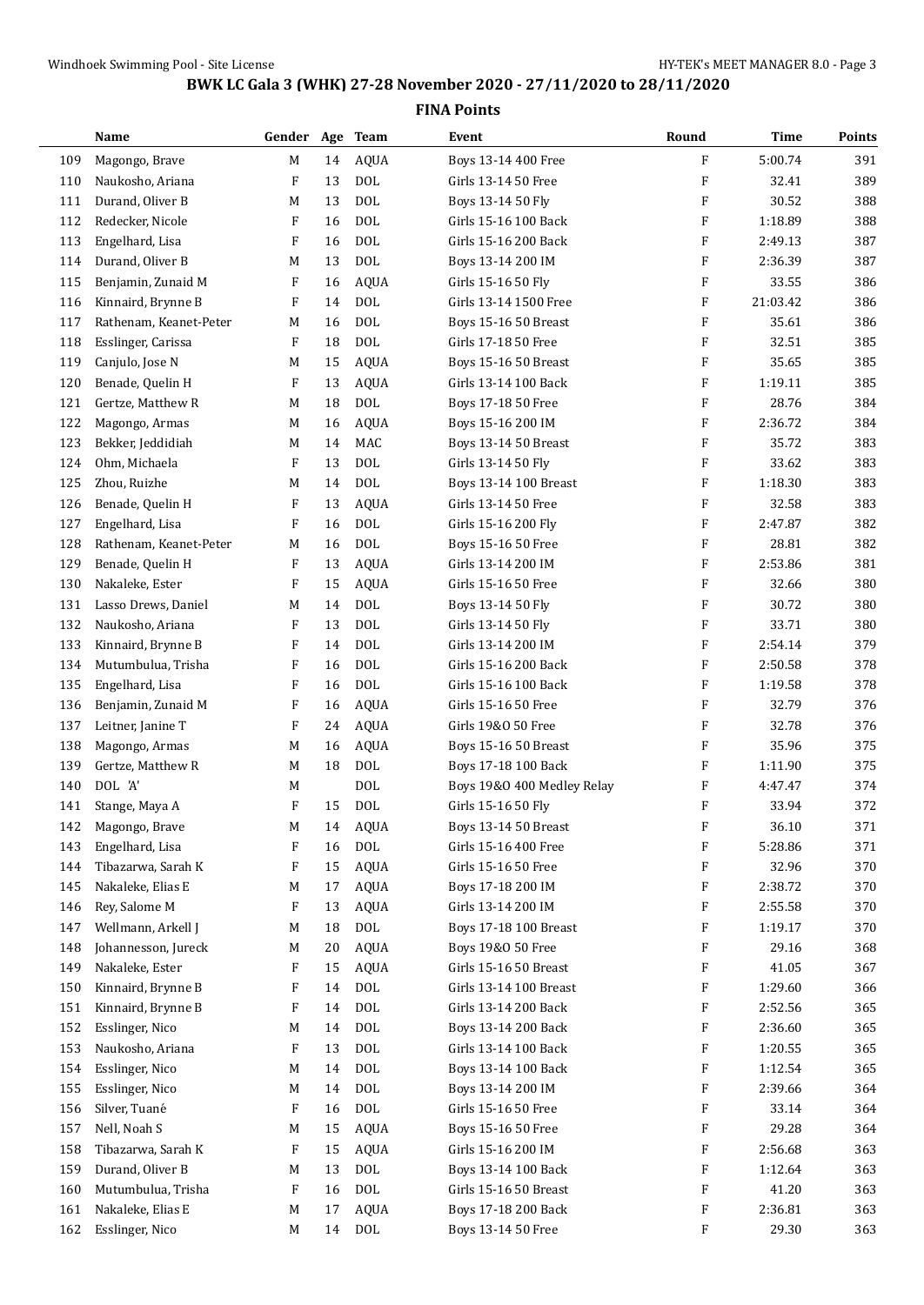|     | Name                         | Gender Age Team |    |              | Event                       | Round                     | <b>Time</b> | Points     |
|-----|------------------------------|-----------------|----|--------------|-----------------------------|---------------------------|-------------|------------|
| 163 | Esslinger, Tiana             | F               | 16 | <b>DOL</b>   | Girls 15-16 100 Breast      | $\mathbf{F}$              | 1:29.97     | 362        |
| 164 | Nell, Noah S                 | M               | 15 | <b>AQUA</b>  | Boys 15-16 200 IM           | $\boldsymbol{\mathrm{F}}$ | 2:39.86     | 362        |
| 165 | Benade, Quelin H             | F               | 13 | <b>AQUA</b>  | Girls 13-14 100 Breast      | F                         | 1:29.93     | 362        |
| 166 | Westerduin, Reza             | F               | 13 | <b>AQUA</b>  | Girls 13-14 200 IM          | $\boldsymbol{\mathrm{F}}$ | 2:57.07     | 361        |
| 167 | Coetzer, Caitlin A           | F               | 15 | <b>DOL</b>   | Girls 15-16 100 Breast      | $\boldsymbol{\mathrm{F}}$ | 1:30.12     | 360        |
| 168 | Humphrey, Jessica            | F               | 12 | <b>AQUA</b>  | Girls 11-12 200 IM          | F                         | 2:57.21     | 360        |
| 169 | Gertze, Matthew R            | M               | 18 | <b>DOL</b>   | Boys 17-18 200 Fly          | F                         | 2:35.72     | 359        |
| 170 | Klein, Kaylynn J             | F               | 13 | <b>AQUA</b>  | Girls 13-14 200 Back        | $\boldsymbol{\mathrm{F}}$ | 2:53.54     | 359        |
| 171 | Coetzer, Caitlin A           | F               | 15 | <b>DOL</b>   | Girls 15-16 400 Free        | F                         | 5:32.44     | 359        |
| 172 | Coetzer, Caitlin A           | F               | 15 | <b>DOL</b>   | Girls 15-16 200 IM          | $\boldsymbol{\mathrm{F}}$ | 2:57.39     | 359        |
| 173 | Esslinger, Tiana             | F               | 16 | <b>DOL</b>   | Girls 15-16 50 Breast       | $\boldsymbol{\mathrm{F}}$ | 41.38       | 358        |
| 174 | Nakaleke, Elias E            | M               | 17 | AQUA         | Boys 17-18 100 Back         | F                         | 1:12.97     | 358        |
| 175 | Nakaleke, Elias E            | M               | 17 | <b>AQUA</b>  | Boys 17-18 50 Breast        | F                         | 36.53       | 358        |
| 176 | Coetzer, Caitlin A           | F               | 15 | <b>DOL</b>   | Girls 15-16 50 Free         | F                         | 33.32       | 358        |
| 177 | Rey, Salome M                | F               | 13 | <b>AQUA</b>  | Girls 13-14 400 Free        | F                         | 5:32.98     | 358        |
| 178 | Brinkmann, Maja J            | F               | 12 | <b>DOL</b>   | Girls 11-12 200 IM          | F                         | 2:57.68     | 357        |
| 179 | Bekker, Jeddidiah            | M               | 14 | MAC          | Boys 13-14 100 Breast       | $\boldsymbol{\mathrm{F}}$ | 1:20.30     | 355        |
| 180 | Durand, Oliver B             | M               | 13 | <b>DOL</b>   | Boys 13-14 50 Free          | F                         | 29.52       | 355        |
| 181 | Durand, Oliver B             | M               | 13 | <b>DOL</b>   | Boys 13-14 100 Breast       | F                         | 1:20.34     | 354        |
| 182 | Tibazarwa, Sarah K           | F               | 15 | <b>AQUA</b>  | Girls 15-16 400 Free        | F                         | 5:34.04     | 354        |
| 183 | Esslinger, Tiana             | F               | 16 | <b>DOL</b>   | Girls 15-16 50 Fly          | F                         | 34.52       | 354        |
| 184 | Nel, Esmeralda               | F               | 11 | <b>PHOEN</b> | Girls 11-12 50 Free         | F                         | 33.45       | 354        |
| 185 | Nell, Noah S                 | M               | 15 | <b>AQUA</b>  | Boys 15-16 100 Back         | F                         | 1:13.29     | 354        |
| 186 | Naukosho, Ariana             | F               | 13 | <b>DOL</b>   | Girls 13-14 200 Fly         | F                         | 2:52.27     | 353        |
| 187 | Naukosho, Ariana             | F               | 13 | <b>DOL</b>   | Girls 13-14 50 Breast       | F                         | 41.57       | 353        |
| 188 | Westerduin, Reza             | F               | 13 | <b>AQUA</b>  | Girls 13-14 400 Free        | $\boldsymbol{\mathrm{F}}$ | 5:34.91     | 351        |
|     |                              |                 |    |              |                             | $\boldsymbol{\mathrm{F}}$ |             |            |
| 189 | Benjamin, Zunaid M           | F<br>F          | 16 | <b>AQUA</b>  | Girls 15-16 200 IM          | $\boldsymbol{\mathrm{F}}$ | 2:58.64     | 351<br>350 |
| 190 | Westerduin, Reza             |                 | 13 | <b>AQUA</b>  | Girls 13-14 50 Free         |                           | 33.58       |            |
| 191 | Lasso Drews, Daniel          | M               | 14 | <b>DOL</b>   | Boys 13-14 400 Free         | F                         | 5:12.23     | 350        |
| 192 | Brinkmann, Maja J            | F               | 12 | <b>DOL</b>   | Girls 12&U 400 Free         | $\boldsymbol{\mathrm{F}}$ | 5:35.27     | 350        |
| 193 | Engelhard, Robin             | M               | 14 | <b>DOL</b>   | Boys 13-14 200 IM           | F                         | 2:41.81     | 349        |
| 194 | Kinnaird, Brynne B           | F               | 14 | <b>DOL</b>   | Girls 13-14 50 Free         | $\boldsymbol{\mathrm{F}}$ | 33.67       | 347        |
| 195 | Wellmann, Arkell J           | M               | 18 | <b>DOL</b>   | <b>Boys 17-18 50 Breast</b> | $\boldsymbol{\mathrm{F}}$ | 36.94       | 346        |
| 196 | Ohm, Michaela                | F               | 13 | <b>DOL</b>   | Girls 13-14 100 Back        | F                         | 1:21.96     | 346        |
| 197 | Esslinger, Carissa           | F               | 18 | <b>DOL</b>   | Girls 17-18 200 IM          | $\boldsymbol{\mathrm{F}}$ | 2:59.58     | 346        |
| 198 | Klein, Kaylynn J             | F               | 13 | <b>AQUA</b>  | Girls 13-14 200 IM          | F                         | 2:59.72     | 345        |
| 199 | Klein, Kaylynn J             | F               | 13 | AQUA         | Girls 13-14 50 Free         | F                         | 33.78       | 344        |
| 200 | DOL 'A'                      | F               |    | $\rm DOL$    | Girls 19&0 400 Medley Relay | F                         | 5:28.58     | 344        |
| 201 | Nell, Noah S                 | M               | 15 | <b>AQUA</b>  | Boys 15-16 200 Back         | F                         | 2:39.96     | 342        |
| 202 | Magongo, Brave               | M               | 14 | AQUA         | Boys 13-14 100 Breast       | F                         | 1:21.30     | 342        |
| 203 | Johannesson, Jureck          | M               | 20 | AQUA         | Boys 19&0 100 Back          | F                         | 1:14.19     | 341        |
| 204 | Rey, Salome M                | F               | 13 | AQUA         | Girls 13-14 50 Free         | F                         | 33.86       | 341        |
| 205 | Rey, Salome M                | F               | 13 | AQUA         | Girls 13-14 50 Fly          | F                         | 34.95       | 341        |
| 206 | AQUA 'A'                     | F               |    | AQUA         | Girls 19&0 400 Medley Relay | F                         | 5:30.04     | 340        |
| 207 | Nell, Noah S                 | M               | 15 | <b>AQUA</b>  | Boys 15-16 50 Fly           | F                         | 31.93       | 339        |
| 208 | Benade, Quelin H             | F               | 13 | <b>AQUA</b>  | Girls 13-14 50 Breast       | F                         | 42.15       | 339        |
| 209 | van der Westhuizen, Francois | M               | 47 | MAC          | Men 45&0 50 Free            | F                         | 29.99       | 338        |
| 210 | Balt, Caitlyn R              | F               | 13 | <b>DOL</b>   | Girls 13-14 400 Free        | F                         | 5:39.29     | 338        |
| 211 | Nakaleke, Ester              | F               | 15 | AQUA         | Girls 15-16 100 Breast      | F                         | 1:31.99     | 338        |
| 212 | Magongo, Armas               | M               | 16 | <b>AQUA</b>  | Boys 15-16 100 Back         | F                         | 1:14.40     | 338        |
| 213 | Nakaleke, Elias E            | M               | 17 | <b>AQUA</b>  | Boys 17-18 100 Breast       | F                         | 1:21.68     | 337        |
| 214 | Kali, Kandali K              | F               | 14 | <b>DOL</b>   | Girls 13-14 400 Free        | F                         | 5:39.50     | 337        |
| 215 | Brinkmann, Maja J            | F               | 12 | <b>DOL</b>   | Girls 11-12 50 Free         | F                         | 34.03       | 336        |
| 216 | Mutumbulua, Trisha           | F               | 16 | DOL          | Girls 15-16 100 Breast      | F                         | 1:32.21     | 336        |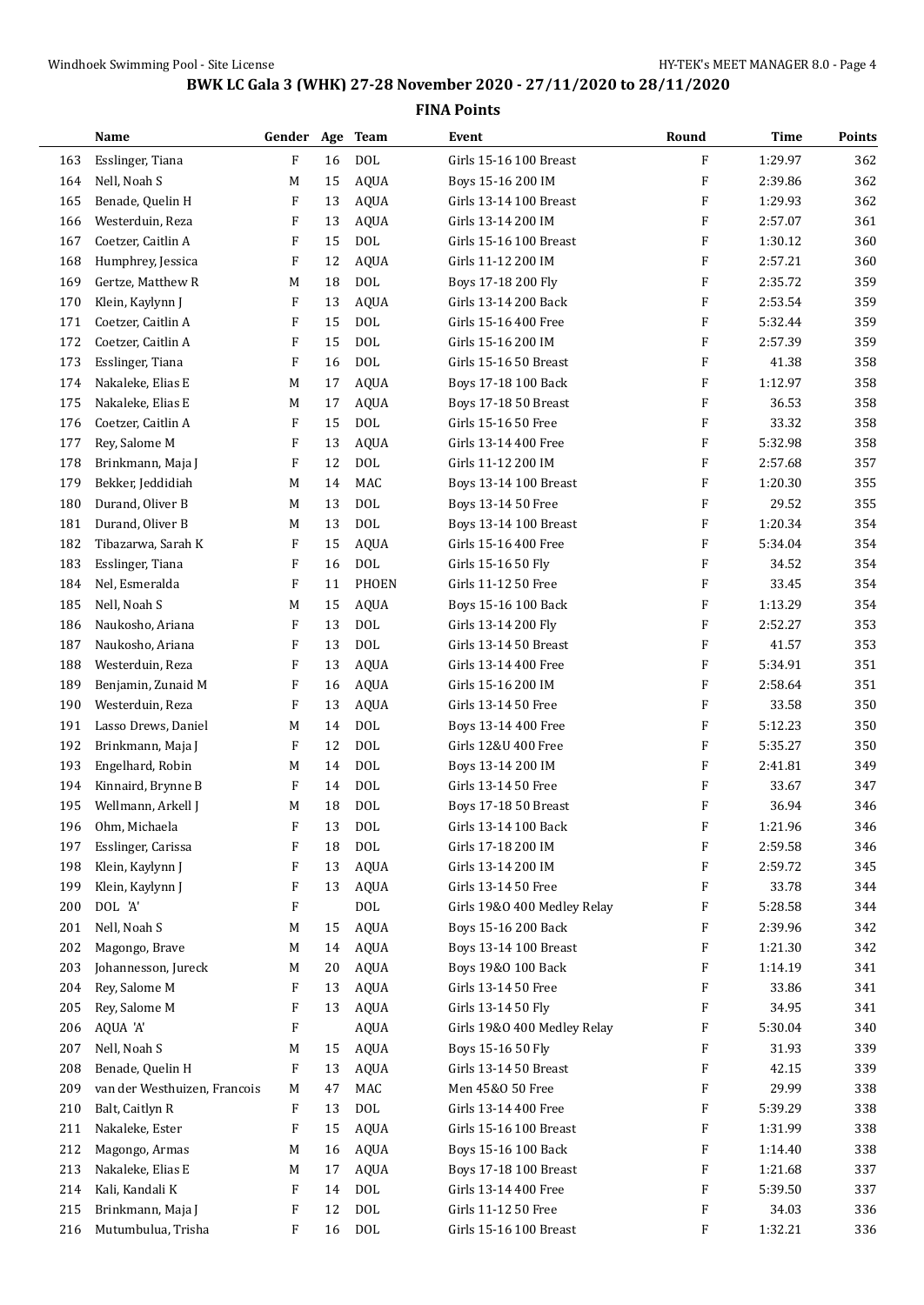|     | Name                         | Gender Age Team           |        |              | Event                       | Round                     | <b>Time</b> | Points |
|-----|------------------------------|---------------------------|--------|--------------|-----------------------------|---------------------------|-------------|--------|
| 217 | Engelhard, Robin             | М                         | 14     | <b>DOL</b>   | Boys 13-14 100 Back         | F                         | 1:14.59     | 335    |
| 218 | Rathenam, Keanet-Peter       | M                         | 16     | <b>DOL</b>   | Boys 15-16 400 Free         | F                         | 5:17.13     | 334    |
| 219 | Kapapa, Alexandra            | F                         | 11     | <b>AQUA</b>  | Girls 11-12 100 Breast      | F                         | 1:32.40     | 334    |
| 220 | Balt, Caitlyn R              | F                         | 13     | <b>DOL</b>   | Girls 13-14 200 IM          | F                         | 3:01.81     | 333    |
| 221 | Lasso Drews, Daniel          | M                         | 14     | <b>DOL</b>   | Boys 13-14 50 Free          | F                         | 30.18       | 332    |
| 222 | Engelhard, Robin             | M                         | 14     | <b>DOL</b>   | Boys 13-14 200 Back         | F                         | 2:41.61     | 332    |
| 223 | Humphrey, Jessica            | F                         | 12     | <b>AQUA</b>  | Girls 11-12 50 Fly          | F                         | 35.38       | 329    |
| 224 | Rey, Salome M                | F                         | 13     | <b>AQUA</b>  | Girls 13-14 100 Breast      | F                         | 1:32.81     | 329    |
| 225 | Lasso Drews, Daniel          | M                         | 14     | <b>DOL</b>   | Boys 13-14 200 IM           | F                         | 2:45.30     | 328    |
| 226 | Coetzer, Caitlin A           | F                         | 15     | <b>DOL</b>   | Girls 15-16 100 Back        | F                         | 1:23.45     | 328    |
| 227 | Klein, Kaylynn J             | F                         | 13     | <b>AQUA</b>  | Girls 13-14 50 Fly          | F                         | 35.40       | 328    |
| 228 | Hooker, Erin E               | $\boldsymbol{\mathrm{F}}$ | 14     | <b>DOL</b>   | Girls 13-14 200 IM          | F                         | 3:02.77     | 328    |
| 229 | Gertze, Matthew R            | M                         | 18     | <b>DOL</b>   | Boys 17-18 100 Breast       | F                         | 1:22.49     | 327    |
| 230 | Coetzer, Caitlin A           | F                         | 15     | <b>DOL</b>   | Girls 15-16 50 Breast       | F                         | 42.65       | 327    |
| 231 | Tibazarwa, Sarah K           | F                         | 15     | <b>AQUA</b>  | Girls 15-16 100 Back        | F                         | 1:23.52     | 327    |
| 232 | Esslinger, Carissa           | F                         | 18     | <b>DOL</b>   | Girls 17-18 50 Fly          | F                         | 35.48       | 326    |
| 233 | Samson, Jane                 | F                         | 54     | MAC          | Women 45&0 50 Free          | F                         | 34.42       | 325    |
| 234 | Tibazarwa, Sarah K           | $\boldsymbol{\mathrm{F}}$ | 15     | <b>AQUA</b>  | Girls 15-16 50 Breast       | F                         | 42.73       | 325    |
| 235 | Helm, Joshua                 | M                         | 16     | <b>PHOEN</b> | Boys 15-16 50 Free          | F                         | 30.40       | 325    |
| 236 | Hooker, Erin E               | F                         | 14     | <b>DOL</b>   | Girls 13-14 50 Free         | F                         | 34.40       | 325    |
| 237 | Rathenam, Keanet-Peter       | M                         | 16     | <b>DOL</b>   | Boys 15-16 200 IM           | F                         | 2:45.99     | 323    |
| 238 | Durand, Oliver B             | М                         | 13     | <b>DOL</b>   | Boys 13-14 50 Breast        | F                         | 37.80       | 323    |
| 239 | Zhou, Ruizhe                 | M                         | 14     | <b>DOL</b>   | Boys 13-14 50 Breast        | F                         | 37.82       | 323    |
| 240 | Esslinger, Nico              | M                         | 14     | <b>DOL</b>   | Boys 13-14 50 Fly           | F                         | 32.46       | 322    |
| 241 | Kinnaird, Brynne B           | F                         | 14     | <b>DOL</b>   | Girls 13-14 50 Breast       | F                         | 42.87       | 322    |
| 242 | Kinnaird, Brynne B           | F                         | 14     | <b>DOL</b>   | Girls 13-14 100 Back        | F                         | 1:23.97     | 322    |
| 243 | Steyn, Carissa L             | F                         | 13     | <b>DOL</b>   | Girls 13-14 400 Free        | $\boldsymbol{\mathrm{F}}$ | 5:45.08     | 321    |
| 244 | Nell, Noah S                 | M                         | 15     | <b>AQUA</b>  | Boys 15-16 100 Breast       | F                         | 1:23.03     | 321    |
| 245 | Coetzer, Caitlin A           | F                         | 15     | <b>DOL</b>   | Girls 15-16 200 Back        | F                         | 3:00.07     | 321    |
| 246 | Leitner, Janine T            | F                         | 24     | <b>AQUA</b>  | Girls 19&0 50 Breast        | $\boldsymbol{\mathrm{F}}$ | 42.95       | 320    |
| 247 | Nakaleke, Ester              | F                         | 15     | <b>AQUA</b>  | Girls 15-16 50 Fly          | F                         | 35.69       | 320    |
| 248 | van der Westhuizen, Francois | M                         | 47     | MAC          | Men 45&0 50 Breast          | F                         | 37.93       | 320    |
| 249 | AQUA 'A'                     | F                         |        | <b>AQUA</b>  | Girls 19&0 400 Medley Relay | F                         | 5:36.60     | 320    |
| 250 | Matyayi, Rose                | F                         | $10\,$ | <b>AQUA</b>  | Girls 9-10 50 Free          | F                         | 34.57       | 320    |
| 251 | Kali, Kandali K              | F                         | 14     | $\text{DOL}$ | Girls 13-14 50 Free         | F                         | 34.63       | 319    |
| 252 | Esslinger, Nico              | М                         | 14     | $\text{DOL}$ | Boys 13-14 200 Fly          | F                         | 2:42.01     | 319    |
| 253 | Kapapa, Alexandra            | F                         | 11     | <b>AQUA</b>  | Girls 11-12 100 Back        | F                         | 1:24.25     | 319    |
| 254 | Kapapa, Alexandra            | F                         | 11     | AQUA         | Girls 11-12 50 Free         | F                         | 34.67       | 318    |
| 255 | Bekker, Jeddidiah            | М                         | 14     | MAC          | Boys 13-14 50 Free          | F                         | 30.61       | 318    |
| 256 | Magongo, Armas               | M                         | 16     | <b>AQUA</b>  | Boys 15-16 50 Fly           | F                         | 32.64       | 317    |
| 257 | Kali, Kandali K              | F                         | 14     | $\rm DOL$    | Girls 13-14 200 Back        | F                         | 3:00.88     | 317    |
| 258 | Kapapa, Alexandra            | F                         | 11     | AQUA         | Girls 11-12 50 Breast       | F                         | 43.09       | 317    |
| 259 | Kapapa, Alexandra            | F                         | 11     | <b>AQUA</b>  | Girls 11-12 200 IM          | F                         | 3:05.32     | 315    |
| 260 | Loxton, Dominic              | M                         | 15     | <b>AQUA</b>  | Boys 15-16 50 Fly           | F                         | 32.71       | 315    |
| 261 | Tibazarwa, Sarah K           | F                         | 15     | <b>AQUA</b>  | Girls 15-16 200 Back        | F                         | 3:01.30     | 314    |
| 262 | Nell, Noah S                 | M                         | 15     | <b>AQUA</b>  | Boys 15-16 50 Breast        | F                         | 38.14       | 314    |
| 263 | Bekker, Jemima               | F                         | 11     | MAC          | Girls 11-12 50 Free         | F                         | 34.80       | 314    |
| 264 | Lasso Drews, Daniel          | М                         | 14     | $\text{DOL}$ | Boys 13-14 200 Fly          | F                         | 2:43.04     | 313    |
| 265 | Rey, Salome M                | F                         | 13     | <b>AQUA</b>  | Girls 13-14 50 Breast       | F                         | 43.28       | 313    |
| 266 | Drotsky, Nayla C             | F                         | 13     | $\rm DOL$    | Girls 13-14 200 IM          | F                         | 3:05.76     | 312    |
| 267 | Tibazarwa, Mark              | М                         | 11     | <b>AQUA</b>  | Boys 12&U 400 Free          | F                         | 5:24.21     | 312    |
| 268 | Durand, Oliver B             | M                         | 13     | $\rm DOL$    | Boys 13-14 200 Fly          | F                         | 2:43.27     | 311    |
| 269 | Benjamin, Zunaid M           | F                         | 16     | <b>AQUA</b>  | Girls 15-16 50 Breast       | F                         | 43.39       | 311    |
| 270 | Balt, Caitlyn R              | F                         | 13     | $\rm DOL$    | Girls 13-14 50 Free         | F                         | 34.90       | 311    |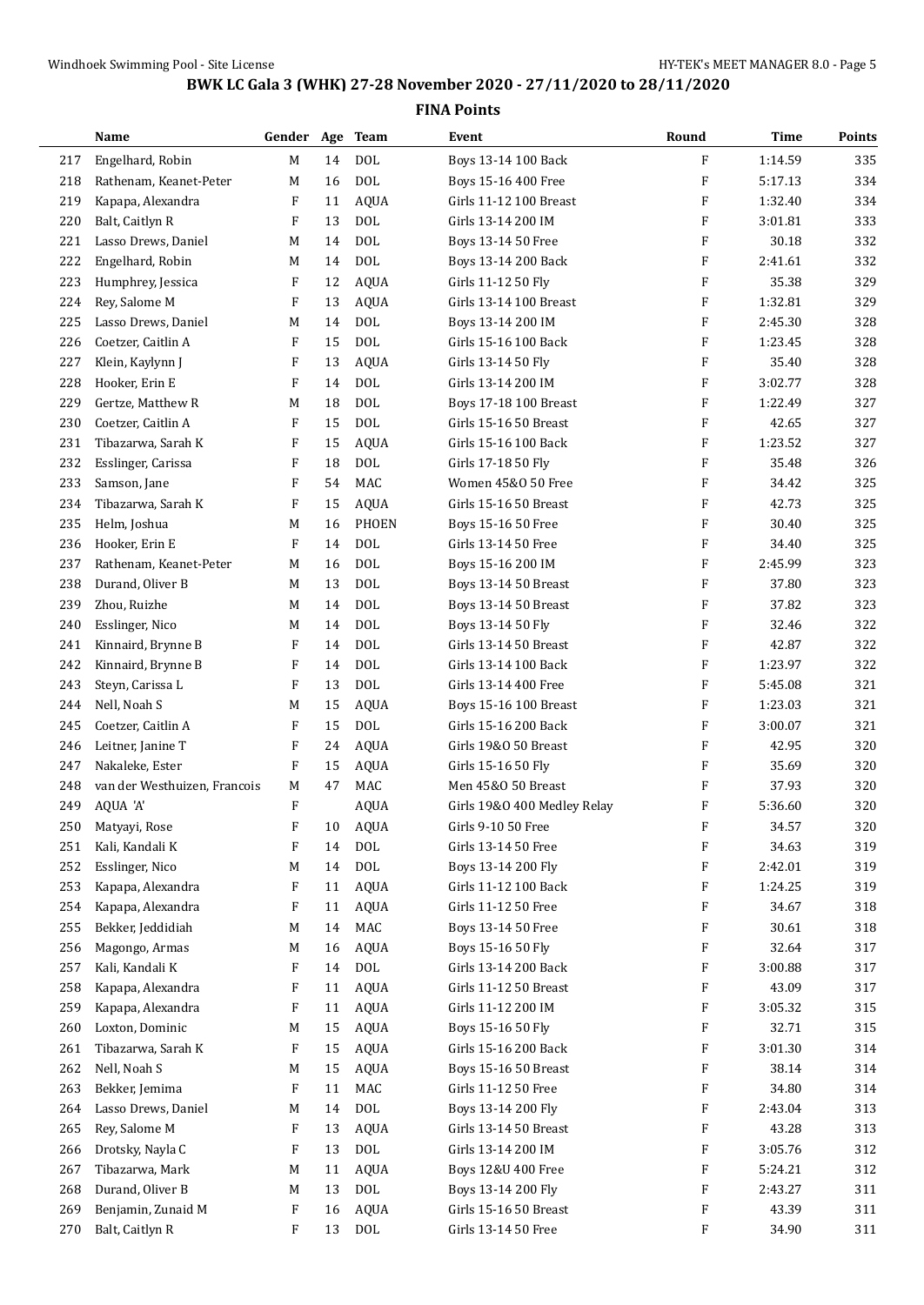|     | Name                   | Gender Age Team |    |              | Event                         | Round                     | <b>Time</b> | Points |
|-----|------------------------|-----------------|----|--------------|-------------------------------|---------------------------|-------------|--------|
| 271 | Gertze, Matthew R      | М               | 18 | <b>DOL</b>   | Boys 17-18 50 Breast          | F                         | 38.41       | 308    |
| 272 | Kinnaird, Liam         | М               | 12 | <b>DOL</b>   | Boys 12&U 400 Free            | F                         | 5:25.75     | 308    |
| 273 | Jansen, Ernst J        | М               | 10 | <b>DOL</b>   | Boys 12&U 1500 Free           | F                         | 21:29.20    | 308    |
| 274 | Nakaleke, Eliphas      | М               | 11 | <b>AQUA</b>  | Boys 12&U 200 Back            | F                         | 2:45.90     | 307    |
| 275 | Matyayi, Rose          | F               | 10 | <b>AQUA</b>  | Girls 10&U 100 Back           | F                         | 1:25.26     | 307    |
| 276 | Steyn, Carissa L       | F               | 13 | <b>DOL</b>   | Girls 13-14 50 Free           | F                         | 35.06       | 307    |
| 277 | Matyayi, Rose          | F               | 10 | <b>AQUA</b>  | Girls 9-10 50 Fly             | F                         | 36.19       | 307    |
| 278 | Klein, Kaylynn J       | F               | 13 | <b>AQUA</b>  | Girls 13-14 100 Back          | F                         | 1:25.29     | 307    |
| 279 | Jansen, Ernst J        | М               | 10 | <b>DOL</b>   | Boys 12&U 400 Free            | $\boldsymbol{\mathrm{F}}$ | 5:26.02     | 307    |
| 280 | Balt, Caitlyn R        | F               | 13 | <b>DOL</b>   | Girls 13-14 100 Back          | F                         | 1:25.39     | 306    |
| 281 | Kinnaird, Liam         | M               | 12 | <b>DOL</b>   | Boys 12&U 1500 Free           | F                         | 21:31.19    | 306    |
| 282 | Zhou, Ruizhe           | М               | 14 | <b>DOL</b>   | Boys 13-14 200 IM             | F                         | 2:49.14     | 306    |
| 283 | Hooker, Erin E         | F               | 14 | <b>DOL</b>   | Girls 13-14 400 Free          | F                         | 5:50.67     | 306    |
| 284 | Nakaleke, Eliphas      | M               | 11 | <b>AQUA</b>  | Boys 11-12 50 Fly             | F                         | 33.02       | 306    |
| 285 | Bekker, Johan          | М               | 51 | MAC          | Men 45&0 50 Free              | F                         | 31.05       | 305    |
| 286 | Steyn, Fourie P        | М               | 12 | <b>DOL</b>   | Boys 11-12 200 IM             | F                         | 2:49.21     | 305    |
| 287 | Nel, Esmeralda         | F               | 11 | <b>PHOEN</b> | Girls 11-12 50 Fly            | F                         | 36.26       | 305    |
| 288 | Prinsloo, Milan        | F               | 10 | <b>DOL</b>   | Girls 12&U 400 Free           | F                         | 5:51.74     | 303    |
| 289 | Benade, Quelin H       | F               | 13 | <b>AQUA</b>  | Girls 13-14 50 Fly            | F                         | 36.35       | 303    |
| 290 | Johannesson, Jureck    | M               | 20 | <b>AQUA</b>  | Boys 19&0 200 Back            | $\boldsymbol{\mathrm{F}}$ | 2:46.58     | 303    |
| 291 | Silver, Tuané          | F               | 16 | <b>DOL</b>   | Girls 15-16 50 Fly            | F                         | 36.37       | 303    |
| 292 | Humphrey, Jessica      | F               | 12 | <b>AQUA</b>  | Girls 11-12 50 Breast         | F                         | 43.82       | 302    |
| 293 | Balt, Caitlyn R        | F               | 13 | <b>DOL</b>   | Girls 13-14 50 Fly            | F                         | 36.39       | 302    |
| 294 | Rathenam, Keanet-Peter | М               | 16 | <b>DOL</b>   | Boys 15-16 100 Back           | F                         | 1:17.28     | 302    |
| 295 | Hooker, Erin E         | F               | 14 | <b>DOL</b>   | Girls 13-14 100 Back          | F                         | 1:25.73     | 302    |
| 296 | Kinnaird, Liam         | M               | 12 | <b>DOL</b>   | Boys 12&U 200 Back            | $\boldsymbol{\mathrm{F}}$ | 2:46.65     | 302    |
| 297 | Matyayi, Rose          | F               | 10 | <b>AQUA</b>  | Girls 12&U 200 Back           | $\boldsymbol{\mathrm{F}}$ | 3:03.68     | 302    |
| 298 | Brinkmann, Maja J      | F               | 12 | <b>DOL</b>   | Girls 11-12 100 Breast        | F                         | 1:35.57     | 302    |
| 299 | Esterhuizen, Lorenzo E | M               | 11 | <b>AQUA</b>  | <b>Boys 12&amp;U 200 Back</b> | $\boldsymbol{\mathrm{F}}$ | 2:46.84     | 301    |
| 300 | Kapapa, Alexandra      | F               | 11 | <b>AQUA</b>  | Girls 12&U 200 Back           | F                         | 3:04.02     | 301    |
| 301 | Koster, Charles        | M               | 14 | MAC          | Boys 13-14 50 Free            | F                         | 31.20       | 301    |
| 302 | Brinkmann, Maja J      | F               | 12 | <b>DOL</b>   | Girls 11-12 50 Fly            | F                         | 36.46       | 300    |
| 303 | Klein, Kaylynn J       | F               | 13 | <b>AQUA</b>  | Girls 13-14 100 Breast        | F                         | 1:35.72     | 300    |
| 304 | Tibazarwa, Sarah K     | F               | 15 | <b>AQUA</b>  | Girls 15-16 100 Breast        | F                         | 1:35.81     | 299    |
| 305 | Geyser, Mikayla        | F               | 11 | <b>DOL</b>   | Girls 12&U 200 Back           | F                         | 3:04.37     | 299    |
| 306 | Zhou, Ruizhe           | M               | 14 | <b>DOL</b>   | Boys 13-14 400 Free           | F                         | 5:29.37     | 298    |
| 307 | Drotsky, Nayla C       | F               | 13 | $\text{DOL}$ | Girls 13-14 50 Free           | F                         | 35.43       | 298    |
| 308 | Samson, Jane           | F               | 54 | MAC          | Women 45&0 50 Breast          | F                         | 44.05       | 297    |
| 309 | Nakaleke, Eliphas      | M               | 11 | <b>AQUA</b>  | Boys 11-12 200 IM             | F                         | 2:50.82     | 297    |
| 310 | Drotsky, Nayla C       | F               | 13 | $\rm DOL$    | Girls 13-14 200 Back          | F                         | 3:05.06     | 296    |
| 311 | Johannesson, Jureck    | M               | 20 | <b>AQUA</b>  | Boys 19&0 200 IM              | F                         | 2:51.21     | 295    |
| 312 | Jansen, Ernst J        | M               | 10 | <b>DOL</b>   | <b>Boys 12&amp;U 200 Back</b> | F                         | 2:48.08     | 295    |
| 313 | Rathenam, Keanet-Peter | M               | 16 | $\rm DOL$    | Boys 15-16 50 Fly             | F                         | 33.44       | 295    |
| 314 | Westerduin, Reza       | F               | 13 | <b>AQUA</b>  | Girls 13-14 100 Breast        | F                         | 1:36.38     | 294    |
| 315 | Nakaleke, Ester        | F               | 15 | <b>AQUA</b>  | Girls 15-16 200 IM            | F                         | 3:09.68     | 293    |
| 316 | Kinnaird, Liam         | M               | 12 | $\rm DOL$    | Boys 11-12 200 IM             | F                         | 2:51.60     | 293    |
| 317 | Esslinger, Carissa     | F               | 18 | <b>DOL</b>   | Girls 17-18 100 Back          | F                         | 1:26.68     | 292    |
| 318 | Jiao, Naan             | М               | 10 | <b>DOL</b>   | Boys 12&U 400 Free            | F                         | 5:31.58     | 292    |
| 319 | Steyn, Fourie P        | M               | 12 | <b>DOL</b>   | Boys 11-12 50 Free            | F                         | 31.52       | 291    |
| 320 | Kali, Kandali K        | F               | 14 | <b>DOL</b>   | Girls 13-14 200 IM            | F                         | 3:10.27     | 291    |
| 321 | Prinsloo, Milan        | F               | 10 | $\text{DOL}$ | Girls 12&U 200 Back           | F                         | 3:06.03     | 291    |
| 322 | Stephanus, Oliwia E    | F               | 12 | $\rm DOL$    | Girls 11-12 100 Back          | F                         | 1:26.92     | 290    |
| 323 | Nel, Amy-Isabella      | F               | 11 | MAC          | Girls 11-12 50 Free           | F                         | 35.75       | 290    |
| 324 | Nakaleke, Eliphas      | M               | 11 | AQUA         | Boys 11-12 50 Free            | F                         | 31.60       | 289    |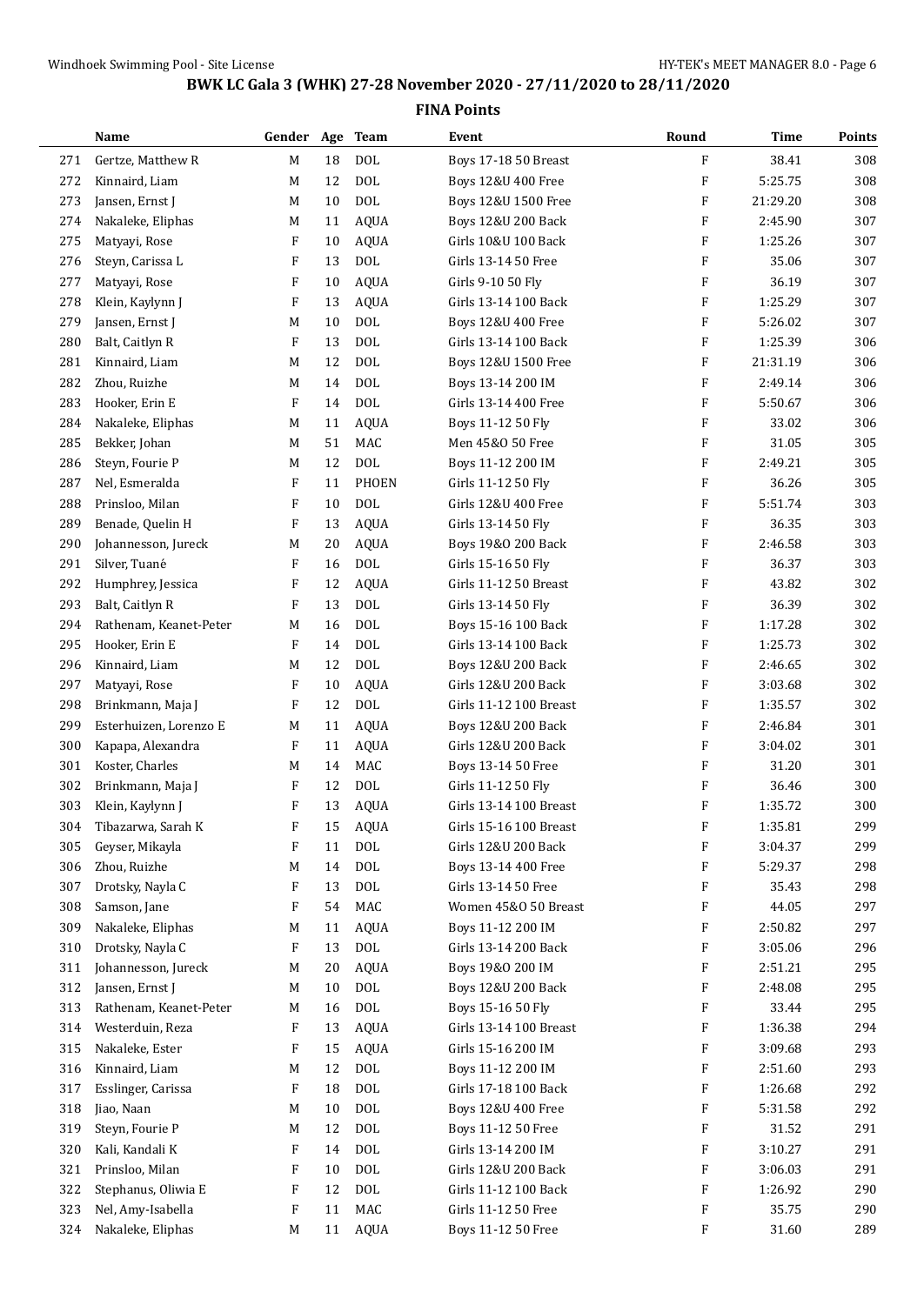|     | Name                   | Gender Age Team |    |              | Event                        | Round                     | <b>Time</b> | Points |
|-----|------------------------|-----------------|----|--------------|------------------------------|---------------------------|-------------|--------|
| 325 | Zhou, Ruizhe           | M               | 14 | <b>DOL</b>   | Boys 13-14 50 Free           | F                         | 31.67       | 287    |
| 326 | Kali, Kandali K        | F               | 14 | <b>DOL</b>   | Girls 13-14 50 Fly           | F                         | 37.05       | 286    |
| 327 | Balt, Caitlyn R        | F               | 13 | <b>DOL</b>   | Girls 13-14 200 Back         | $\boldsymbol{\mathrm{F}}$ | 3:07.02     | 286    |
| 328 | Salamon, Gabor J       | M               | 64 | MAC          | Men 45&0 50 Free             | F                         | 31.75       | 285    |
| 329 | Brinkmann, Maja J      | F               | 12 | <b>DOL</b>   | Girls 11-12 50 Breast        | F                         | 44.64       | 285    |
| 330 | Hooker, Erin E         | F               | 14 | <b>DOL</b>   | Girls 13-14 200 Back         | F                         | 3:07.61     | 284    |
| 331 | Humphrey, Jessica      | F               | 12 | <b>AQUA</b>  | Girls 11-12 100 Breast       | F                         | 1:37.55     | 284    |
| 332 | Geyser, Mikayla        | F               | 11 | <b>DOL</b>   | Girls 11-12 50 Free          | F                         | 36.05       | 283    |
| 333 | Stephanus, Oliwia E    | F               | 12 | <b>DOL</b>   | Girls 12&U 200 Back          | F                         | 3:07.85     | 283    |
| 334 | Kapapa, Alexandra      | F               | 11 | <b>AQUA</b>  | Girls 12&U 400 Free          | F                         | 6:01.00     | 281    |
| 335 | Esterhuizen, Lorenzo E | М               | 11 | <b>AQUA</b>  | Boys 11-12 100 Back          | F                         | 1:19.22     | 280    |
| 336 | Prinsloo, Milan        | F               | 10 | <b>DOL</b>   | Girls 9-10 200 IM            | F                         | 3:12.69     | 280    |
| 337 | Steyn, Fourie P        | M               | 12 | <b>DOL</b>   | Boys 12&U 400 Free           | F                         | 5:36.65     | 279    |
| 338 | Stephanus, Oliwia E    | F               | 12 | <b>DOL</b>   | Girls 11-12 50 Free          | F                         | 36.21       | 279    |
| 339 | Senekal, Julitte       | F               | 12 | <b>DOL</b>   | Girls 11-12 50 Free          | F                         | 36.20       | 279    |
| 340 | Kinnaird, Liam         | M               | 12 | <b>DOL</b>   | Boys 11-12 100 Back          | F                         | 1:19.27     | 279    |
| 341 | Steyn, Carissa L       | F               | 13 | <b>DOL</b>   | Girls 13-14 200 IM           | F                         | 3:13.17     | 278    |
| 342 | Leitner, Janine T      | F               | 24 | <b>AQUA</b>  | Girls 19&0 100 Breast        | F                         | 1:38.26     | 278    |
| 343 | Kinnaird, Liam         | M               | 12 | <b>DOL</b>   | Boys 11-12 50 Free           | F                         | 32.03       | 278    |
| 344 | Steyn, Carissa L       | F               | 13 | <b>DOL</b>   | Girls 13-14 100 Breast       | F                         | 1:38.16     | 278    |
| 345 | Senekal, Julitte       | F               | 12 | <b>DOL</b>   | Girls 11-12 200 IM           | $\boldsymbol{\mathrm{F}}$ | 3:13.23     | 278    |
| 346 | De Sousa, Vitoria J    | F               | 10 | <b>DOL</b>   | Girls 9-10 50 Free           | F                         | 36.24       | 278    |
| 347 | Samson, Jane           | F               | 54 | MAC          | Women 45&0 100 Breast        | F                         | 1:38.37     | 277    |
| 348 | Matyayi, Rose          | F               | 10 | <b>AQUA</b>  | Girls 9-10 200 IM            | F                         | 3:13.39     | 277    |
| 349 | Leitner, Janine T      | F               | 24 | <b>AQUA</b>  | Girls 19&0 400 Free          | F                         | 6:02.40     | 277    |
| 350 | Westerduin, Reza       | F               | 13 | <b>AQUA</b>  | Girls 13-14 50 Breast        | $\boldsymbol{\mathrm{F}}$ | 45.11       | 276    |
| 351 | Hooker, Erin E         | F               | 14 | <b>DOL</b>   | Girls 13-14 50 Fly           | F                         | 37.48       | 276    |
| 352 | Nel, Esmeralda         | F               | 11 | <b>PHOEN</b> | Girls 11-12 200 IM           | F                         | 3:14.11     | 274    |
| 353 | Steyn, Fourie P        | M               | 12 | <b>DOL</b>   | Boys 12&U 200 Back           | $\boldsymbol{\mathrm{F}}$ | 2:52.13     | 274    |
| 354 | Senekal, Julitte       | F               | 12 | <b>DOL</b>   | Girls 11-12 100 Back         | F                         | 1:28.58     | 274    |
| 355 | Esslinger, Carissa     | F               | 18 | <b>DOL</b>   | Girls 17-18 50 Breast        | F                         | 45.29       | 273    |
| 356 | Drotsky, Nayla C       | F               | 13 | <b>DOL</b>   | Girls 13-14 400 Free         | $\boldsymbol{\mathrm{F}}$ | 6:04.42     | 273    |
| 357 | Ohm, Michaela          | F               | 13 | <b>DOL</b>   | Girls 13-14 200 IM           | F                         | 3:14.27     | 273    |
| 358 | Steyn, Fourie P        | M               | 12 | <b>DOL</b>   | <b>Boys 11-12 100 Breast</b> | F                         | 1:27.60     | 273    |
| 359 | Steyn, Carissa L       | F               | 13 | <b>DOL</b>   | Girls 13-14 200 Back         | F                         | 3:10.37     | 272    |
| 360 | Jiao, Naan             | M               | 10 | <b>DOL</b>   | Boys 12&U 1500 Free          | F                         | 22:24.15    | 272    |
| 361 | DOL 'B'                | F               |    | $\rm DOL$    | Girls 19&0 400 Medley Relay  | F                         | 5:55.86     | 271    |
| 362 | Kali, Kandali K        | F               | 14 | <b>DOL</b>   | Girls 13-14 100 Back         | F                         | 1:29.02     | 270    |
| 363 | Geyser, Mikayla        | F               | 11 | $\text{DOL}$ | Girls 11-12 100 Breast       | F                         | 1:39.20     | 270    |
| 364 | Steyn, Fourie P        | M               | 12 | $\rm DOL$    | Boys 11-12 50 Fly            | F                         | 34.45       | 270    |
| 365 | Nakaleke, Eliphas      | M               | 11 | <b>AQUA</b>  | Boys 11-12 100 Back          | F                         | 1:20.16     | 270    |
| 366 | Langford, James J      | M               | 11 | <b>DOL</b>   | Boys 11-12 200 IM            | F                         | 2:56.54     | 269    |
| 367 | Steyn, Carissa L       | F               | 13 | <b>DOL</b>   | Girls 13-14 100 Back         | F                         | 1:29.13     | 269    |
| 368 | Le Roux, Marilize      | F               | 12 | MAC          | Girls 11-12 50 Free          | F                         | 36.73       | 267    |
| 369 | Geyser, Mikayla        | F               | 11 | $\text{DOL}$ | Girls 11-12 100 Back         | F                         | 1:29.40     | 267    |
| 370 | Balt, Caitlyn R        | F               | 13 | $\rm DOL$    | Girls 13-14 100 Breast       | F                         | 1:39.71     | 266    |
| 371 | Samson, Jane           | F               | 54 | MAC          | Women 45&0 50 Fly            | F                         | 37.94       | 266    |
| 372 | Zhou, Ruizhe           | M               | 14 | $\text{DOL}$ | Boys 13-14 200 Back          | F                         | 2:54.12     | 265    |
| 373 | Tibazarwa, Mark        | M               | 11 | <b>AQUA</b>  | Boys 11-12 50 Fly            | F                         | 34.63       | 265    |
| 374 | Steyn, Ryan P          | M               | 9  | $\rm DOL$    | Boys 12&U 200 Back           | F                         | 2:54.46     | 264    |
| 375 | Steyn, Fourie P        | M               | 12 | $\rm DOL$    | Boys 11-12 50 Breast         | F                         | 40.45       | 264    |
| 376 | Kapapa, Timothy        | M               | 13 | <b>AQUA</b>  | Boys 13-14 50 Free           | F                         | 32.61       | 263    |
| 377 | Drotsky, Nayla C       | F               | 13 | $\rm DOL$    | Girls 13-14 100 Back         | F                         | 1:29.82     | 263    |
| 378 | Hooker, Matthew R      | M               | 12 | DOL          | Boys 12&U 400 Free           | F                         | 5:43.48     | 263    |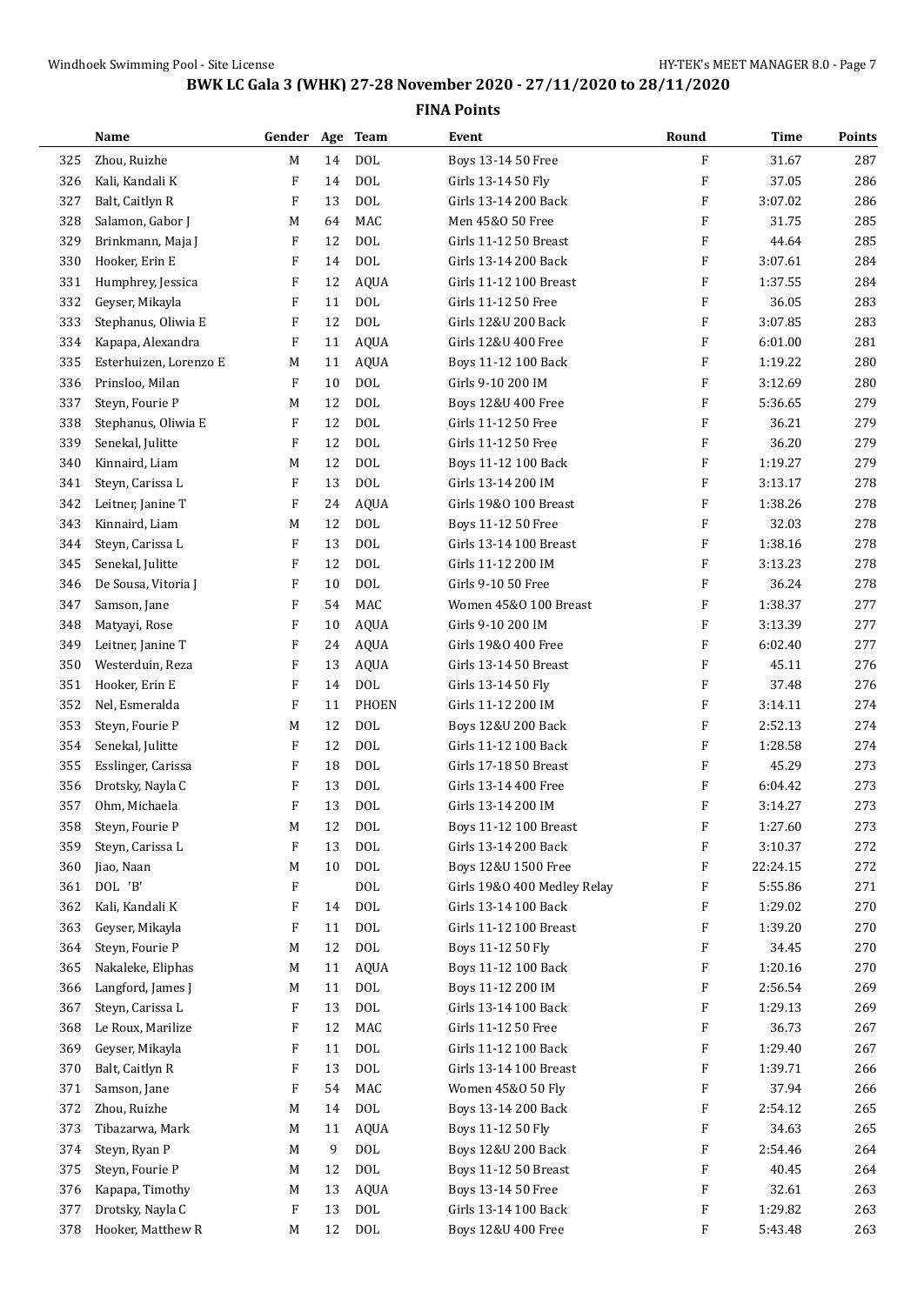|     | Name                     | Gender Age Team |    |             | Event                         | Round                     | <b>Time</b> | Points |
|-----|--------------------------|-----------------|----|-------------|-------------------------------|---------------------------|-------------|--------|
| 379 | Hooker, Erin E           | F               | 14 | <b>DOL</b>  | Girls 13-14 100 Breast        | F                         | 1:40.10     | 262    |
| 380 | Klein, Kaylynn J         | F               | 13 | <b>AQUA</b> | Girls 13-14 50 Breast         | $\boldsymbol{\mathrm{F}}$ | 45.91       | 262    |
| 381 | Esterhuizen, Lorenzo E   | M               | 11 | <b>AQUA</b> | Boys 11-12 200 IM             | $\boldsymbol{\mathrm{F}}$ | 2:58.17     | 261    |
| 382 | Langford, James J        | M               | 11 | <b>DOL</b>  | Boys 12&U 400 Free            | F                         | 5:44.77     | 260    |
| 383 | Langford, James J        | M               | 11 | <b>DOL</b>  | Boys 11-12 50 Free            | F                         | 32.73       | 260    |
| 384 | De Sousa, Vitoria J      | F               | 10 | <b>DOL</b>  | Girls 9-10 200 IM             | $\boldsymbol{\mathrm{F}}$ | 3:17.77     | 259    |
| 385 | Schnebel, Silke          | F               | 13 | <b>DOL</b>  | Girls 13-14 50 Free           | $\boldsymbol{\mathrm{F}}$ | 37.11       | 259    |
| 386 | Matyayi, Rose            | F               | 10 | <b>AQUA</b> | Girls 9-10 50 Breast          | $\boldsymbol{\mathrm{F}}$ | 46.11       | 259    |
| 387 | Balt, Caitlyn R          | F               | 13 | <b>DOL</b>  | Girls 13-14 50 Breast         | $\boldsymbol{\mathrm{F}}$ | 46.07       | 259    |
| 388 | Bekker, Jeddidiah        | M               | 14 | <b>MAC</b>  | Boys 13-14 200 IM             | $\boldsymbol{\mathrm{F}}$ | 2:58.97     | 258    |
| 389 | Kinnaird, Brynne B       | F               | 14 | <b>DOL</b>  | Girls 13-14 200 Fly           | F                         | 3:11.29     | 258    |
| 390 | Jansen, Ernst J          | M               | 10 | <b>DOL</b>  | Boys 10&U 100 Back            | $\boldsymbol{\mathrm{F}}$ | 1:21.44     | 258    |
| 391 | Drotsky, Nayla C         | F               | 13 | <b>DOL</b>  | Girls 13-14 100 Breast        | $\boldsymbol{\mathrm{F}}$ | 1:40.64     | 258    |
| 392 | Zhou, Ruizhe             | M               | 14 | <b>DOL</b>  | Boys 13-14 50 Fly             | $\boldsymbol{\mathrm{F}}$ | 34.94       | 258    |
| 393 | Stephanus, Oliwia E      | F               | 12 | <b>DOL</b>  | Girls 11-12 200 IM            | $\boldsymbol{\mathrm{F}}$ | 3:17.89     | 258    |
| 394 | Engelhard, Robin         | M               | 14 | <b>DOL</b>  | Boys 13-14 100 Breast         | F                         | 1:29.37     | 257    |
| 395 | Langford, James J        | M               | 11 | <b>DOL</b>  | <b>Boys 12&amp;U 200 Back</b> | F                         | 2:55.97     | 257    |
| 396 | Tibazarwa, Sarah K       | F               | 15 | <b>AQUA</b> | Girls 15-16 50 Fly            | $\boldsymbol{\mathrm{F}}$ | 38.40       | 257    |
| 397 | Bauernschmitt, Michael B | M               | 12 | <b>DOL</b>  | Boys 11-12 50 Fly             | $\boldsymbol{\mathrm{F}}$ | 35.00       | 257    |
| 398 | Engelhard, Robin         | M               | 14 | <b>DOL</b>  | <b>Boys 13-14 50 Breast</b>   | $\boldsymbol{\mathrm{F}}$ | 40.85       | 256    |
| 399 | Jiao, Naan               | M               | 10 | <b>DOL</b>  | Boys 9-10 200 IM              | $\boldsymbol{\mathrm{F}}$ | 2:59.35     | 256    |
| 400 | Jansen, Ernst J          | M               | 10 | <b>DOL</b>  | Boys 9-10 200 IM              | F                         | 2:59.56     | 255    |
| 401 | Hooker, Erin E           | F               | 14 | <b>DOL</b>  | Girls 13-14 50 Breast         | F                         | 46.32       | 255    |
| 402 | Esterhuizen, Lorenzo E   | M               | 11 | <b>AQUA</b> | Boys 12&U 400 Free            | $\boldsymbol{\mathrm{F}}$ | 5:46.77     | 255    |
| 403 | Drotsky, Nayla C         | F               | 13 | <b>DOL</b>  | Girls 13-14 50 Fly            | $\boldsymbol{\mathrm{F}}$ | 38.55       | 254    |
| 404 | Koster, Charles          | M               | 14 | <b>MAC</b>  | Boys 13-14 50 Fly             | $\boldsymbol{\mathrm{F}}$ | 35.17       | 253    |
| 405 | DOL 'A'                  | F               |    | <b>DOL</b>  | Girls 19&0 400 Medley Relay   | F                         | 6:04.24     | 253    |
| 406 | Coomer, Richard E        | M               | 68 | AQUA        | Men 45&0 50 Free              | $\boldsymbol{\mathrm{F}}$ | 33.06       | 253    |
| 407 | Langford, James J        | M               | 11 | <b>DOL</b>  | Boys 11-12 100 Back           | F                         | 1:21.91     | 253    |
| 408 | Nell, Tristan T          | M               | 12 | <b>AQUA</b> | Boys 12&U 400 Free            | $\rm F$                   | 5:48.37     | 252    |
| 409 | Leitner, Janine T        | F               | 24 | AQUA        | Girls 19&0 200 IM             | $\boldsymbol{\mathrm{F}}$ | 3:19.54     | 252    |
| 410 | Jiao, Naan               | M               | 10 | <b>DOL</b>  | <b>Boys 12&amp;U 200 Back</b> | F                         | 2:57.15     | 252    |
| 411 | Lasso Drews, Daniel      | M               | 14 | <b>DOL</b>  | Boys 13-14 50 Breast          | F                         | 41.08       | 252    |
| 412 | Steyn, Carissa L         | F               | 13 | <b>DOL</b>  | Girls 13-14 50 Breast         | F                         | 46.57       | 251    |
| 413 | Kali, Kandali K          | F               | 14 | <b>DOL</b>  | Girls 13-14 100 Breast        | F                         | 1:41.62     | 251    |
| 414 | Bauernschmitt, Michael B | M               | 12 | <b>DOL</b>  | Boys 11-12 50 Free            | $\boldsymbol{\mathrm{F}}$ | 33.12       | 251    |
| 415 | Geyser, Mikayla          | F               | 11 | <b>DOL</b>  | Girls 11-12 200 IM            | F                         | 3:20.00     | 250    |
| 416 | Nel, Esmeralda           | F               | 11 | PHOEN       | Girls 11-12 100 Breast        | F                         | 1:41.85     | 249    |
| 417 | Senekal, Julitte         | F               | 12 | <b>DOL</b>  | Girls 11-12 100 Breast        | F                         | 1:41.93     | 249    |
| 418 | Slinger, Gizelle         | F               | 11 | AQUA        | Girls 12&U 200 Back           | F                         | 3:16.03     | 249    |
| 419 | Lasso Drews, Daniel      | M               | 14 | <b>DOL</b>  | Boys 13-14 100 Breast         | F                         | 1:30.40     | 249    |
| 420 | Esslinger, Nico          | M               | 14 | <b>DOL</b>  | <b>Boys 13-14 50 Breast</b>   | F                         | 41.29       | 248    |
| 421 | Nel, Esmeralda           | F               | 11 | PHOEN       | Girls 11-12 50 Breast         | F                         | 46.80       | 247    |
| 422 | Senekal, Julitte         | F               | 12 | <b>DOL</b>  | Girls 12&U 400 Free           | F                         | 6:16.46     | 247    |
| 423 | Bekker, Johan            | M               | 51 | MAC         | Men 45&0 400 Free             | F                         | 5:51.08     | 246    |
| 424 | Nieuwoudt, Brody B       | M               | 17 | PHOEN       | Boys 17-18 50 Free            | F                         | 33.33       | 246    |
| 425 | Kapapa, Alexandra        | F               | 11 | <b>AQUA</b> | Girls 11-12 50 Fly            | F                         | 38.95       | 246    |
| 426 | Lasso Drews, Daniel      | M               | 14 | <b>DOL</b>  | Boys 13-14 100 Back           | F                         | 1:22.72     | 246    |
| 427 | Tibazarwa, Mark          | M               | 11 | <b>AQUA</b> | Boys 12&U 200 Back            | F                         | 2:58.77     | 245    |
| 428 | Hooker, Matthew R        | M               | 12 | <b>DOL</b>  | Boys 12&U 200 Back            | F                         | 2:58.78     | 245    |
| 429 | Naukosho, Ainoa          | F               | 9  | <b>DOL</b>  | Girls 9-10 50 Free            | F                         | 37.87       | 244    |
| 430 | Nel, Esmeralda           | F               | 11 | PHOEN       | Girls 11-12 100 Back          | F                         | 1:32.01     | 244    |
| 431 | DOL 'A'                  | M               |    | <b>DOL</b>  | Boys 19&0 400 Medley Relay    | F                         | 5:31.87     | 243    |
| 432 | Prinsloo, Milan          | F               | 10 | <b>DOL</b>  | Girls 9-10 50 Free            | F                         | 37.93       | 243    |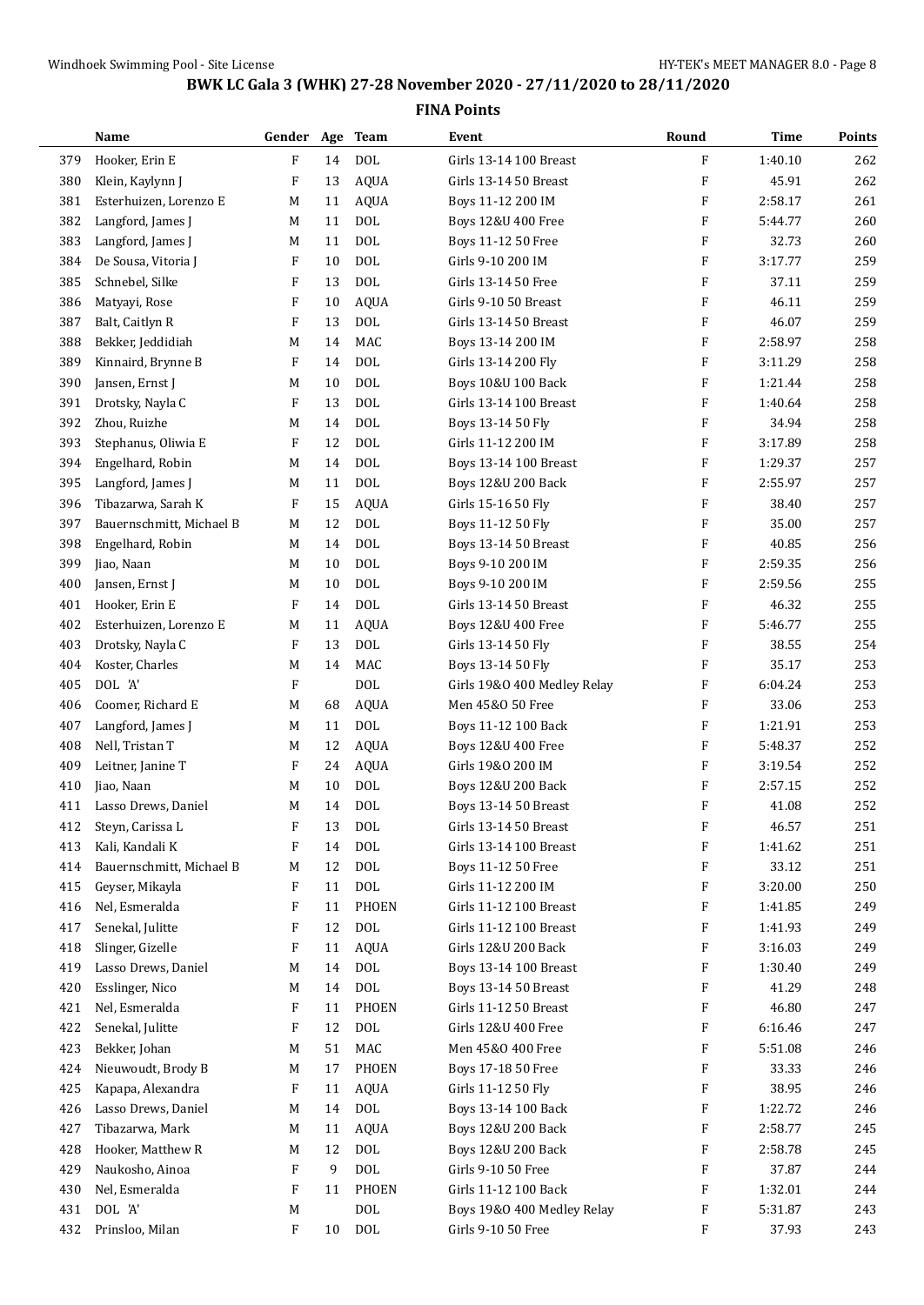|     | Name                     | Gender Age Team |    |              | Event                       | Round                     | <b>Time</b> | Points |
|-----|--------------------------|-----------------|----|--------------|-----------------------------|---------------------------|-------------|--------|
| 433 | Steyn, Ryan P            | $\mathbf M$     | 9  | <b>DOL</b>   | Boys 10&U 100 Back          | F                         | 1:23.15     | 242    |
| 434 | Slinger, Gizelle         | F               | 11 | AQUA         | Girls 11-12 50 Free         | $\boldsymbol{\mathrm{F}}$ | 38.00       | 241    |
| 435 | Bekker, Jeddidiah        | M               | 14 | MAC          | Boys 13-14 100 Back         | $\boldsymbol{\mathrm{F}}$ | 1:23.40     | 240    |
| 436 | Nakaleke, Eliphas        | M               | 11 | AQUA         | Boys 11-12 100 Breast       | $\boldsymbol{\mathrm{F}}$ | 1:31.51     | 240    |
| 437 | AQUA 'A'                 | M               |    | <b>AQUA</b>  | Boys 19&0 400 Medley Relay  | F                         | 5:33.74     | 239    |
| 438 | Prinsloo, Milan          | F               | 10 | <b>DOL</b>   | Girls 9-10 50 Fly           | $\boldsymbol{\mathrm{F}}$ | 39.39       | 238    |
| 439 | Marggraff, Alex W        | M               | 12 | <b>DOL</b>   | Boys 12&U 400 Free          | $\boldsymbol{\mathrm{F}}$ | 5:54.97     | 238    |
| 440 | AQUA 'B'                 | F               |    | <b>AQUA</b>  | Girls 19&0 400 Medley Relay | $\boldsymbol{\mathrm{F}}$ | 6:12.10     | 237    |
| 441 | Prinsloo, Milan          | F               | 10 | <b>DOL</b>   | Girls 10&U 100 Back         | F                         | 1:33.08     | 236    |
| 442 | Tibazarwa, Mark          | M               | 11 | <b>AQUA</b>  | Boys 11-12 50 Free          | $\boldsymbol{\mathrm{F}}$ | 33.83       | 236    |
| 443 | Nakaleke, Eliphas        | M               | 11 | <b>AQUA</b>  | Boys 12&U 400 Free          | F                         | 5:56.55     | 235    |
| 444 | Nell, Tristan T          | M               | 12 | <b>AQUA</b>  | Boys 11-12 50 Free          | F                         | 33.87       | 235    |
| 445 | Prinsloo, Milan          | F               | 10 | <b>DOL</b>   | Girls 10&U 100 Breast       | $\boldsymbol{\mathrm{F}}$ | 1:43.83     | 235    |
| 446 | Tibazarwa, Mark          | M               | 11 | <b>AQUA</b>  | Boys 11-12 200 IM           | $\boldsymbol{\mathrm{F}}$ | 3:04.63     | 235    |
| 447 | Matyayi, Rose            | F               | 10 | AQUA         | Girls 10&U 100 Breast       | $\boldsymbol{\mathrm{F}}$ | 1:44.06     | 234    |
| 448 | Marggraff, Alex W        | M               | 12 | <b>DOL</b>   | Boys 11-12 200 IM           | $\boldsymbol{\mathrm{F}}$ | 3:04.93     | 234    |
| 449 | De Sousa, Vitoria J      | F               | 10 | <b>DOL</b>   | Girls 12&U 200 Back         | $\boldsymbol{\mathrm{F}}$ | 3:20.34     | 233    |
| 450 | Stephanus, Oliwia E      | F               | 12 | <b>DOL</b>   | Girls 11-12 100 Breast      | $\boldsymbol{\mathrm{F}}$ | 1:44.36     | 232    |
| 451 | Schnebel, Silke          | F               | 13 | <b>DOL</b>   | Girls 13-14 200 Back        | $\boldsymbol{\mathrm{F}}$ | 3:20.48     | 232    |
| 452 | Bauernschmitt, Michael B | M               | 12 | <b>DOL</b>   | Boys 11-12 200 IM           | $\boldsymbol{\mathrm{F}}$ | 3:05.32     | 232    |
| 453 | Steyn, Ryan P            | M               | 9  | <b>DOL</b>   | Boys 9-10 200 IM            | $\boldsymbol{\mathrm{F}}$ | 3:05.48     | 232    |
| 454 | Zhou, Ruizhe             | M               | 14 | <b>DOL</b>   | Boys 13-14 100 Back         | $\boldsymbol{\mathrm{F}}$ | 1:24.47     | 231    |
| 455 | Slinger, Gizelle         | F               | 11 | <b>AQUA</b>  | Girls 11-12 100 Back        | F                         | 1:33.87     | 230    |
| 456 | De Sousa, Vitoria J      | F               | 10 | <b>DOL</b>   | Girls 10&U 100 Breast       | F                         | 1:44.64     | 230    |
| 457 | Helm, Joshua             | M               | 16 | <b>PHOEN</b> | Boys 15-16 100 Breast       | $\boldsymbol{\mathrm{F}}$ | 1:32.72     | 230    |
|     |                          |                 | 10 | <b>DOL</b>   |                             | $\boldsymbol{\mathrm{F}}$ | 6:25.95     | 229    |
| 458 | De Sousa, Vitoria J      | F               |    |              | Girls 12&U 400 Free         |                           |             |        |
| 459 | De Sousa, Vitoria J      | F               | 10 | <b>DOL</b>   | Girls 10&U 100 Back         | $\boldsymbol{\mathrm{F}}$ | 1:34.09     | 229    |
| 460 | Koster, Charles          | M               | 14 | MAC          | Boys 13-14 100 Back         | $\boldsymbol{\mathrm{F}}$ | 1:24.77     | 228    |
| 461 | Stephanus, Oliwia E      | F               | 12 | <b>DOL</b>   | Girls 11-12 50 Breast       | $\boldsymbol{\mathrm{F}}$ | 48.10       | 228    |
| 462 | Naukosho, Ainoa          | F               | 9  | <b>DOL</b>   | Girls 9-10 200 IM           | $\boldsymbol{\mathrm{F}}$ | 3:26.37     | 228    |
| 463 | Stephanus, Oliwia E      | F               | 12 | <b>DOL</b>   | Girls 12&U 400 Free         | $\boldsymbol{\mathrm{F}}$ | 6:27.49     | 227    |
| 464 | Naukosho, Ainoa          | F               | 9  | <b>DOL</b>   | Girls 12&U 200 Back         | F                         | 3:22.02     | 227    |
| 465 | Hooker, Matthew R        | M               | 12 | <b>DOL</b>   | Boys 11-12 200 IM           | $\boldsymbol{\mathrm{F}}$ | 3:07.13     | 226    |
| 466 | Slinger, Gizelle         | F               | 11 | AQUA         | Girls 12&U 400 Free         | F                         | 6:28.12     | 226    |
| 467 | De Sousa, Vitoria J      | F               | 10 | <b>DOL</b>   | Girls 9-10 50 Fly           | F                         | 40.08       | 226    |
| 468 | Langford, James J        | M               | 11 | <b>DOL</b>   | Boys 12&U 1500 Free         | F                         | 23:50.61    | 225    |
| 469 | Jansen, Ernst J          | M               | 10 | <b>DOL</b>   | Boys 9-10 50 Free           | F                         | 34.37       | 225    |
| 470 | Loxton, Dominic          | M               | 15 | <b>AQUA</b>  | Boys 15-16 50 Free          | F                         | 34.35       | 225    |
| 471 | Helm, Joshua             | M               | 16 | <b>PHOEN</b> | Boys 15-16 50 Breast        | F                         | 42.70       | 224    |
| 472 | Naukosho, Ainoa          | F               | 9  | <b>DOL</b>   | Girls 10&U 100 Back         | F                         | 1:34.77     | 224    |
| 473 | Slinger, Gizelle         | F               | 11 | <b>AQUA</b>  | Girls 11-12 200 IM          | F                         | 3:27.69     | 223    |
| 474 | De Sousa, Vitoria J      | F               | 10 | <b>DOL</b>   | Girls 9-10 50 Breast        | F                         | 48.43       | 223    |
| 475 | Prinsloo, Milan          | F               | 10 | <b>DOL</b>   | Girls 12&U 200 Fly          | F                         | 3:20.62     | 223    |
| 476 | Engelhard, Robin         | M               | 14 | <b>DOL</b>   | Boys 13-14 200 Fly          | F                         | 3:02.40     | 223    |
| 477 | Schnebel, Silke          | F               | 13 | <b>DOL</b>   | Girls 13-14 200 IM          | F                         | 3:27.67     | 223    |
| 478 | Geyser, Mikayla          | F               | 11 | <b>DOL</b>   | Girls 12&U 400 Free         | F                         | 6:29.62     | 223    |
| 479 | Esterhuizen, Lorenzo E   | M               | 11 | <b>AQUA</b>  | Boys 11-12 50 Free          | F                         | 34.49       | 222    |
| 480 | Geyser, Mikayla          | F               | 11 | <b>DOL</b>   | Girls 11-12 50 Breast       | F                         | 48.55       | 222    |
| 481 | Jiao, Naan               | M               | 10 | <b>DOL</b>   | Boys 9-10 50 Free           | F                         | 34.54       | 221    |
| 482 | Bekker, Jemima           | F               | 11 | MAC          | Girls 11-12 100 Breast      | F                         | 1:45.97     | 221    |
| 483 | Senekal, Julitte         | F               | 12 | <b>DOL</b>   | Girls 11-12 50 Breast       | F                         | 48.58       | 221    |
| 484 | Coetzer, Caitlin A       | F               | 15 | <b>DOL</b>   | Girls 15-16 50 Fly          | F                         | 40.44       | 220    |
| 485 | Steyn, Ryan P            | M               | 9  | <b>DOL</b>   | Boys 12&U 400 Free          | F                         | 6:04.30     | 220    |
| 486 | Drotsky, Nayla C         | F               | 13 | $\rm DOL$    | Girls 13-14 50 Breast       | F                         | 48.68       | 220    |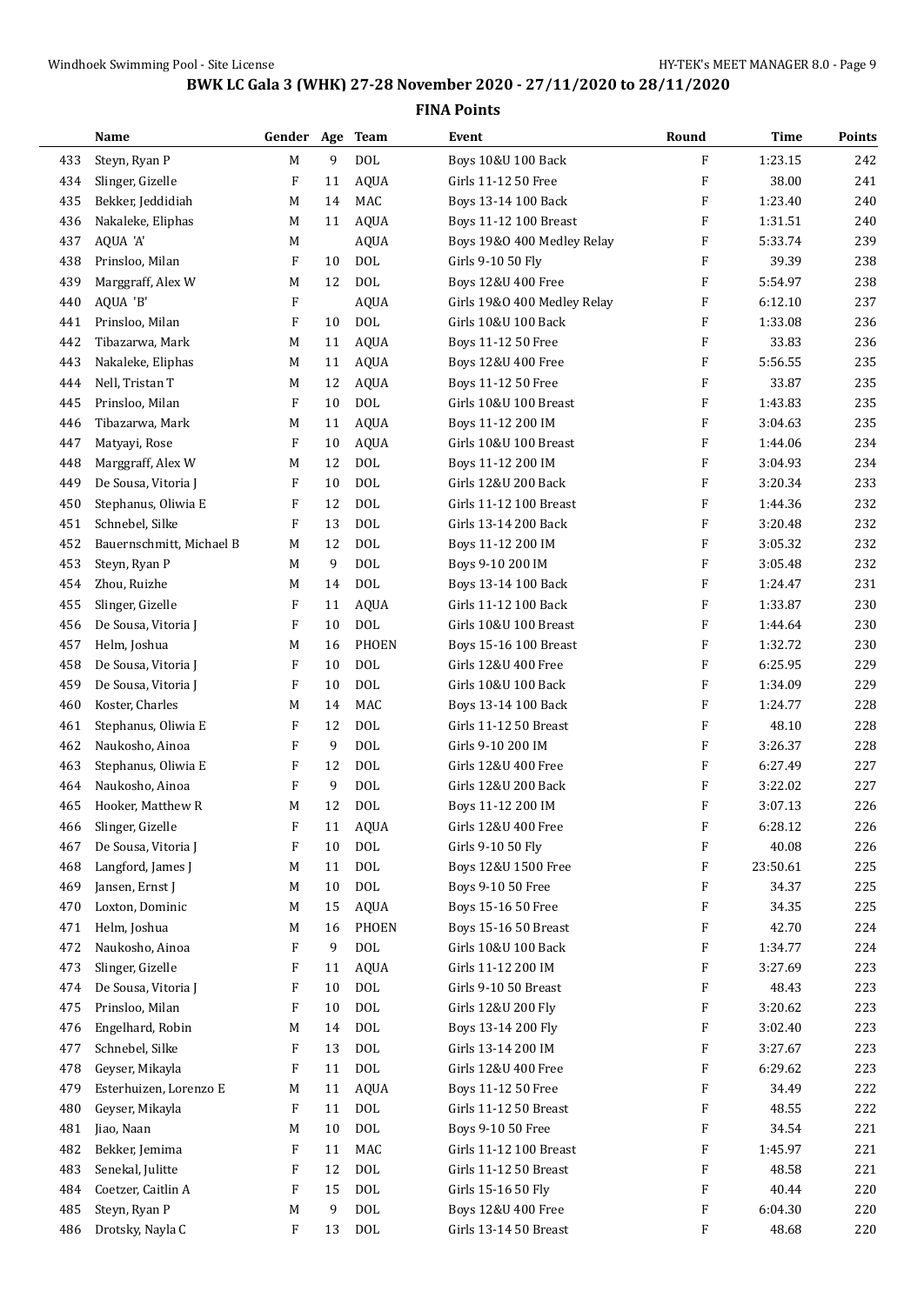|            | Name                              | Gender Age Team |         |                  | Event                                        | Round                     | <b>Time</b>        | Points     |
|------------|-----------------------------------|-----------------|---------|------------------|----------------------------------------------|---------------------------|--------------------|------------|
| 487        | Nakaleke, Eliphas                 | M               | 11      | <b>AQUA</b>      | Boys 11-12 50 Breast                         | F                         | 43.10              | 218        |
| 488        | Tibazarwa, Mark                   | M               | 11      | <b>AQUA</b>      | Boys 12&U 200 Fly                            | F                         | 3:03.93            | 218        |
| 489        | Nel, Amy-Isabella                 | F               | 11      | MAC              | Girls 11-12 100 Back                         | F                         | 1:35.64            | 218        |
| 490        | Kinnaird, Liam                    | M               | 12      | <b>DOL</b>       | <b>Boys 11-12 50 Breast</b>                  | F                         | 43.14              | 217        |
| 491        | Kali, Kandali K                   | F               | 14      | <b>DOL</b>       | Girls 13-14 50 Breast                        | F                         | 48.87              | 217        |
| 492        | Schnebel, Silke                   | F               | 13      | <b>DOL</b>       | Girls 13-14 400 Free                         | F                         | 6:33.42            | 217        |
| 493        | Geyser, Mikayla                   | F               | 11      | <b>DOL</b>       | Girls 11-12 50 Fly                           | F                         | 40.71              | 216        |
| 494        | Kapapa, Timothy                   | M               | 13      | <b>AQUA</b>      | Boys 13-14 50 Breast                         | F                         | 43.24              | 216        |
| 495        | Bekker, Jeddidiah                 | M               | 14      | MAC              | Boys 13-14 200 Back                          | F                         | 3:06.41            | 216        |
| 496        | Matyayi, Rose                     | F               | 10      | <b>AQUA</b>      | Girls 12&U 400 Free                          | F                         | 6:33.93            | 216        |
| 497        | Jiao, Naan                        | M               | 10      | <b>DOL</b>       | Boys 10&U 100 Back                           | F                         | 1:26.42            | 215        |
| 498        | Nell, Tristan T                   | M               | 12      | <b>AQUA</b>      | Boys 11-12 50 Fly                            | F                         | 37.14              | 215        |
| 499        | Esterhuizen, Lorenzo E            | M               | 11      | <b>AQUA</b>      | Boys 11-12 50 Fly                            | F                         | 37.21              | 214        |
| 500        | Kapapa, Timothy                   | M               | 13      | <b>AQUA</b>      | Boys 13-14 200 IM                            | $\boldsymbol{\mathrm{F}}$ | 3:10.58            | 214        |
| 501        | Hekandjo, Kabi A                  | M               | 9       | <b>AQUA</b>      | Boys 12&U 400 Free                           | F                         | 6:07.62            | 214        |
| 502        | Hooker, Matthew R                 | M               | 12      | <b>DOL</b>       | Boys 11-12 50 Free                           | F                         | 35.06              | 212        |
| 503        | Hooker, Matthew R                 | M               | 12      | <b>DOL</b>       | Boys 11-12 100 Back                          | F                         | 1:26.85            | 212        |
| 504        | Kinnaird, Liam                    | M               | 12      | <b>DOL</b>       | Boys 11-12 100 Breast                        | F                         | 1:35.34            | 212        |
| 505        | Bekker, Jemima                    | F               | 11      | MAC              | Girls 11-12 100 Back                         | F                         | 1:36.50            | 212        |
| 506        | Loxton, Dominic                   | M               | 15      | <b>AQUA</b>      | Boys 15-16 400 Free                          | F                         | 6:08.92            | 212        |
| 507        | Schnebel, Silke                   | F               | 13      | <b>DOL</b>       | Girls 13-14 100 Breast                       | F                         | 1:47.69            | 211        |
| 508        | Nell, Tristan T                   | M               | 12      | <b>AQUA</b>      | Boys 12&U 200 Back                           | F                         | 3:07.96            | 211        |
| 509        | Tibazarwa, Mark                   | M               | 11      | <b>AQUA</b>      | Boys 11-12 100 Back                          | F                         | 1:27.06            | 211        |
| 510        | Marggraff, Alex W                 | M               | 12      | <b>DOL</b>       | Boys 11-12 50 Free                           | F                         | 35.12              | 211        |
| 511        | Coomer, Richard E                 | М               | 68      | <b>AQUA</b>      | Men 45&0 50 Fly                              | F                         | 37.43              | 210        |
| 512        | Loxton, Dominic                   | M               | 15      | <b>AQUA</b>      | Boys 15-16 200 Back                          | $\boldsymbol{\mathrm{F}}$ | 3:08.04            | 210        |
| 513        | Kapapa, Timothy                   | M               | 13      | <b>AQUA</b>      | Boys 13-14 50 Fly                            | F                         | 37.52              | 209        |
| 514        | Naukosho, Ainoa                   | F               | 9       | <b>DOL</b>       | Girls 9-10 50 Fly                            | F                         | 41.11              | 209        |
| 515        | Naukosho, Ainoa                   | F               | 9       | <b>DOL</b>       | Girls 12&U 400 Free                          | F                         | 6:38.41            | 209        |
| 516        | Nel, Amy-Isabella                 | F               | 11      | MAC              | Girls 11-12 100 Breast                       | F                         | 1:48.38            | 207        |
| 517        | Nell, Tristan T                   | M               | 12      | <b>AQUA</b>      | Boys 11-12 200 IM                            | F                         | 3:12.65            | 207        |
| 518        | Brinkmann, Emma M                 | F               | 9       | <b>DOL</b>       | Girls 9-10 50 Free                           | F                         | 40.17              | 204        |
| 519        | Bauernschmitt, Michael B          | М               | 12      | <b>DOL</b>       | <b>Boys 11-12 50 Breast</b>                  | F                         | 44.15              | 203        |
| 520        | Langford, James J                 | M               | 11      | $\rm DOL$        | <b>Boys 11-12 50 Breast</b>                  | F                         | 44.15              | 203        |
| 521        | Marggraff, Alex W                 | M               | 12      | <b>DOL</b>       | Boys 11-12 50 Fly                            | F                         | 37.87              | 203        |
| 522        | Bauernschmitt, Michael B          | M               | 12      | <b>DOL</b>       | Boys 11-12 100 Back                          | F                         | 1:28.50            | 201        |
| 523        | Schnebel, Silke                   | F               | 13      | <b>DOL</b>       | Girls 13-14 100 Back                         | F                         | 1:38.39            | 200        |
| 524        | Langford, James J                 | M               | 11      | <b>DOL</b>       | Boys 11-12 100 Breast                        | F                         | 1:37.36            | 199        |
| 525        | Steyn, Ryan P                     | M               | 9       | $\rm DOL$        | Boys 9-10 50 Free                            | F                         | 35.84              | 198        |
| 526        | Bauernschmitt, Michael B          | M               | 12      | $\rm DOL$        | Boys 12&U 200 Back                           | F                         | 3:12.34            | 197        |
| 527        | Bauernschmitt, Michael B          | M               | 12      | $\rm DOL$        | Boys 11-12 100 Breast                        | F                         | 1:37.75            | 197        |
| 528        | Bekker, Jeddidiah                 | M               | 14      | MAC              | Boys 13-14 50 Fly                            | F                         | 38.31              | 196        |
| 529        | Steyn, Ryan P                     | M               | 9       | $\rm DOL$        | Boys 9-10 50 Fly                             | F                         | 38.34              | 195<br>195 |
| 530        | Bekker, Jemima<br>Naukosho, Ainoa | F<br>F          | 11      | MAC<br>$\rm DOL$ | Girls 11-12 200 IM                           | F<br>F                    | 3:37.20            | 195        |
| 531<br>532 | Gogol, Milano R                   | M               | 9<br>12 | $\rm DOL$        | Girls 10&U 100 Breast<br>Boys 11-12 100 Back | F                         | 1:50.45<br>1:29.35 | 195        |
| 533        | Senekal, Julitte                  | F               | 12      | <b>DOL</b>       | Girls 11-12 50 Fly                           | F                         | 42.14              | 194        |
| 534        | Brinkmann, Emma M                 | F               | 9       | <b>DOL</b>       | Girls 12&U 400 Free                          | F                         | 6:47.81            | 194        |
| 535        | Nell, Tristan T                   | M               | 12      | <b>AQUA</b>      | Boys 11-12 100 Back                          | F                         | 1:29.52            | 194        |
| 536        | Kapapa, Timothy                   | M               | 13      | <b>AQUA</b>      | Boys 13-14 100 Breast                        | F                         | 1:38.23            | 194        |
| 537        | Koster, Charles                   | M               | 14      | MAC              | Boys 13-14 200 Back                          | F                         | 3:13.37            | 193        |
| 538        | Gogol, Milano R                   | M               | 12      | $\rm DOL$        | Boys 12&U 200 Back                           | F                         | 3:13.40            | 193        |
| 539        | Schnebel, Silke                   | F               | 13      | $\rm DOL$        | Girls 13-14 50 Breast                        | F                         | 50.88              | 192        |
| 540        | Jiao, Naan                        | M               | 10      | <b>DOL</b>       | Boys 10&U 100 Breast                         | F                         | 1:38.44            | 192        |
|            |                                   |                 |         |                  |                                              |                           |                    |            |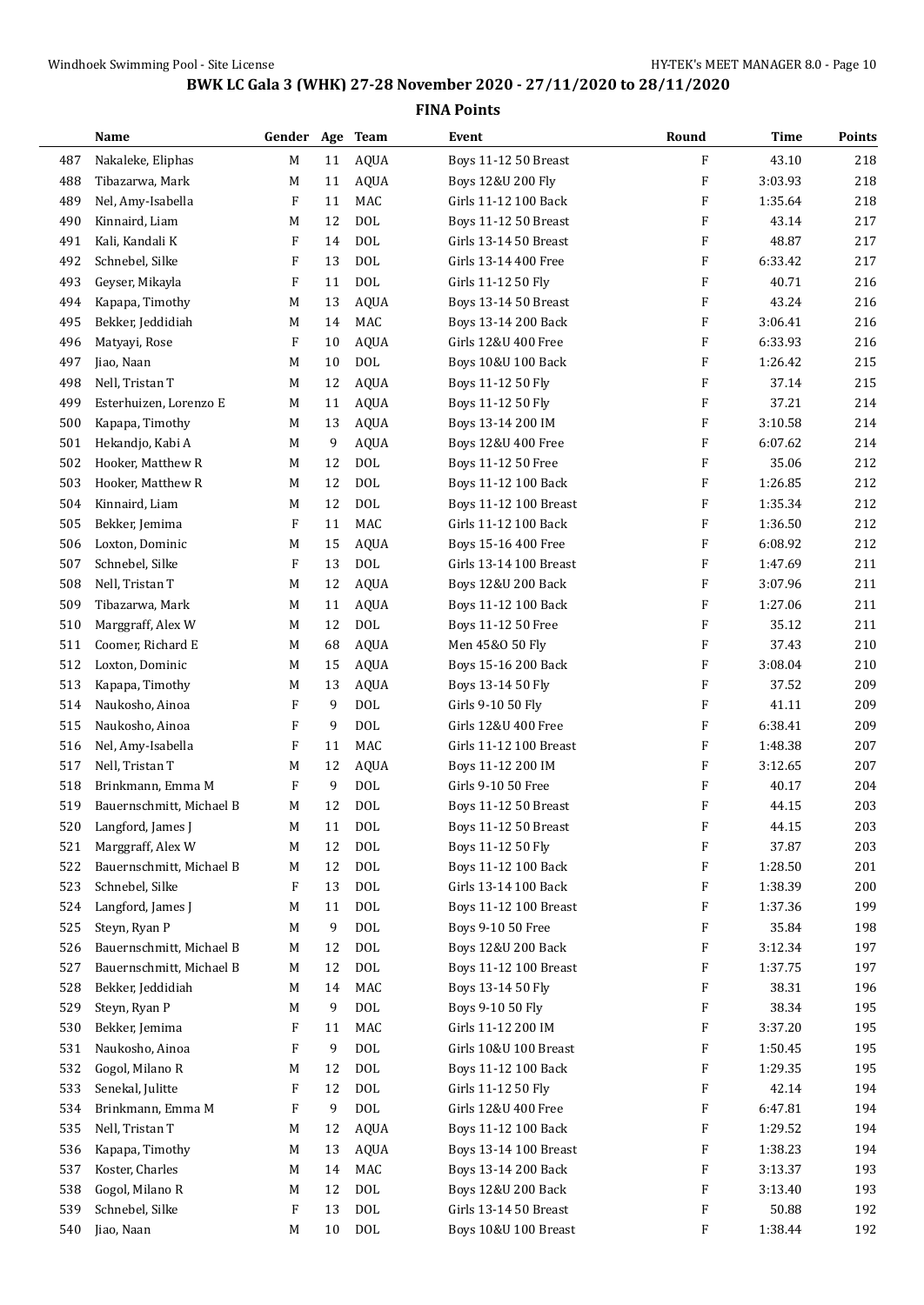|     | Name                   | Gender Age Team |    |              | Event                                       | Round                     | Time    | Points |
|-----|------------------------|-----------------|----|--------------|---------------------------------------------|---------------------------|---------|--------|
| 541 | Nel, Amy-Isabella      | F               | 11 | MAC          | Girls 11-12 50 Breast                       | F                         | 51.05   | 191    |
| 542 | DOL 'A'                | F               |    | <b>DOL</b>   | Girls 19&0 400 Medley Relay                 | $\boldsymbol{\mathrm{F}}$ | 6:39.46 | 191    |
| 543 | Naukosho, Ainoa        | F               | 9  | <b>DOL</b>   | Girls 9-10 50 Breast                        | F                         | 51.03   | 191    |
| 544 | Bekker, Johan          | M               | 51 | <b>MAC</b>   | Men 45&0 100 Back                           | F                         | 1:30.04 | 190    |
| 545 | Stephanus, Oliwia E    | F               | 12 | <b>DOL</b>   | Girls 11-12 50 Fly                          | $\boldsymbol{\mathrm{F}}$ | 42.48   | 190    |
| 546 | Badenhorst, Andre      | M               | 9  | <b>DOL</b>   | Boys 12&U 400 Free                          | $\boldsymbol{\mathrm{F}}$ | 6:22.61 | 190    |
| 547 | Langford, James J      | M               | 11 | <b>DOL</b>   | Boys 12&U 200 Fly                           | F                         | 3:12.52 | 190    |
| 548 | Coetzee, Marlene S     | F               | 12 | <b>PHOEN</b> | Girls 11-12 50 Free                         | $\boldsymbol{\mathrm{F}}$ | 41.18   | 189    |
| 549 | Badenhorst, Andre      | M               | 9  | <b>DOL</b>   | Boys 12&U 200 Back                          | $\boldsymbol{\mathrm{F}}$ | 3:15.05 | 188    |
| 550 | Gogol, Milano R        | M               | 12 | <b>DOL</b>   | Boys 11-12 200 IM                           | F                         | 3:18.69 | 188    |
| 551 | Steyn, Fourie P        | M               | 12 | <b>DOL</b>   | Boys 12&U 200 Fly                           | $\boldsymbol{\mathrm{F}}$ | 3:13.35 | 187    |
| 552 | Helm, Joshua           | M               | 16 | <b>PHOEN</b> | Boys 15-16 50 Fly                           | F                         | 39.00   | 186    |
| 553 | Helm, Joshua           | M               | 16 | <b>PHOEN</b> | Boys 15-16 100 Back                         | $\boldsymbol{\mathrm{F}}$ | 1:30.84 | 185    |
| 554 | Jansen, Ernst J        | M               | 10 | <b>DOL</b>   | Boys 12&U 200 Fly                           | $\boldsymbol{\mathrm{F}}$ | 3:14.42 | 184    |
| 555 | Marggraff, Alex W      | M               | 12 | <b>DOL</b>   | Boys 12&U 200 Fly                           | $\boldsymbol{\mathrm{F}}$ | 3:15.02 | 183    |
| 556 | Rey, Candice J         | F               | 10 | <b>AQUA</b>  | Girls 9-10 50 Free                          | F                         | 41.67   | 183    |
| 557 | Marggraff, Alex W      | M               | 12 | <b>DOL</b>   | <b>Boys 11-12 100 Breast</b>                | $\boldsymbol{\mathrm{F}}$ | 1:40.35 | 182    |
| 558 | Prinsloo, Milan        | F               | 10 | <b>DOL</b>   | Girls 9-10 50 Breast                        | $\boldsymbol{\mathrm{F}}$ | 51.80   | 182    |
| 559 | Gogol, Milano R        | M               | 12 | <b>DOL</b>   | Boys 12&U 400 Free                          | F                         | 6:28.90 | 181    |
| 560 | Kinnaird, Liam         | M               | 12 | <b>DOL</b>   | Boys 12&U 200 Fly                           | $\boldsymbol{\mathrm{F}}$ | 3:15.80 | 180    |
| 561 | Loxton, Dominic        | M               | 15 | <b>AQUA</b>  | Boys 15-16 100 Back                         | F                         | 1:32.15 | 178    |
| 562 | Nell, Tristan T        | M               | 12 | <b>AQUA</b>  | <b>Boys 11-12 100 Breast</b>                | F                         | 1:40.96 | 178    |
| 563 | Esterhuizen, Lorenzo E | M               | 11 | <b>AQUA</b>  | Boys 11-12 100 Breast                       | F                         | 1:41.34 | 176    |
| 564 | DOL 'A'                | M               |    | <b>DOL</b>   | Boys 19&0 400 Medley Relay                  | F                         | 6:09.42 | 176    |
| 565 | Hooker, Matthew R      | M               | 12 | <b>DOL</b>   | Boys 11-12 50 Fly                           | $\boldsymbol{\mathrm{F}}$ | 39.70   | 176    |
|     | Loxton, Dominic        |                 | 15 | <b>AQUA</b>  |                                             | $\boldsymbol{\mathrm{F}}$ | 1:41.52 | 175    |
| 566 |                        | M               |    |              | Boys 15-16 100 Breast                       | $\boldsymbol{\mathrm{F}}$ |         | 174    |
| 567 | Hekandjo, Kabi A       | M               | 9  | <b>AQUA</b>  | Boys 9-10 50 Free<br>Girls 11-12 100 Breast |                           | 37.45   | 174    |
| 568 | Slinger, Gizelle       | F               | 11 | <b>AQUA</b>  |                                             | F                         | 1:54.84 |        |
| 569 | Slinger, Gizelle       | F               | 11 | <b>AQUA</b>  | Girls 11-12 50 Breast                       | $\boldsymbol{\mathrm{F}}$ | 52.65   | 174    |
| 570 | Badenhorst, Andre      | M               | 9  | <b>DOL</b>   | Boys 9-10 50 Free                           | F                         | 37.40   | 174    |
| 571 | Gogol, Milano R        | M               | 12 | <b>DOL</b>   | Boys 11-12 50 Free                          | $\boldsymbol{\mathrm{F}}$ | 37.46   | 173    |
| 572 | Bergh, Madison S       | F               | 11 | <b>AQUA</b>  | Girls 11-12 50 Free                         | $\boldsymbol{\mathrm{F}}$ | 42.44   | 173    |
| 573 | Benade, Kayleb G       | M               | 10 | <b>AQUA</b>  | Boys 12&U 400 Free                          | F                         | 6:34.62 | 173    |
| 574 | Nell, Tristan T        | M               | 12 | AQUA         | Boys 11-12 50 Breast                        | F                         | 46.60   | 172    |
| 575 | Lochner, Emma S        | F               | 11 | MAC          | Girls 11-12 50 Free                         | F                         | 42.52   | 172    |
| 576 | Brinkmann, Emma M      | F               | 9  | $\rm DOL$    | Girls 12&U 200 Back                         | F                         | 3:41.95 | 171    |
| 577 | Slinger, Gizelle       | F               | 11 | AQUA         | Girls 11-12 50 Fly                          | F                         | 44.05   | 170    |
| 578 | Brinkmann, Emma M      | F               | 9  | <b>DOL</b>   | Girls 10&U 100 Breast                       | F                         | 1:55.93 | 169    |
| 579 | Schnebel, Silke        | F               | 13 | <b>DOL</b>   | Girls 13-14 50 Fly                          | F                         | 44.15   | 169    |
| 580 | Steyn, Ryan P          | M               | 9  | <b>DOL</b>   | Boys 10&U 100 Breast                        | F                         | 1:43.21 | 167    |
| 581 | Gogol, Milano R        | M               | 12 | $\text{DOL}$ | Boys 11-12 50 Fly                           | F                         | 40.41   | 167    |
| 582 | Loxton, Dominic        | M               | 15 | AQUA         | <b>Boys 15-16 50 Breast</b>                 | F                         | 47.04   | 167    |
| 583 | Hekandjo, Kabi A       | M               | 9  | <b>AQUA</b>  | Boys 12&U 200 Back                          | F                         | 3:23.31 | 166    |
| 584 | Esterhuizen, Lorenzo E | M               | 11 | <b>AQUA</b>  | Boys 11-12 50 Breast                        | F                         | 47.21   | 166    |
| 585 | Brinkmann, Emma M      | F               | 9  | <b>DOL</b>   | Girls 10&U 100 Back                         | F                         | 1:44.56 | 166    |
| 586 | Badenhorst, Andre      | M               | 9  | $\rm DOL$    | Boys 9-10 200 IM                            | F                         | 3:27.65 | 165    |
| 587 | Hekandjo, Kabi A       | M               | 9  | <b>AQUA</b>  | Boys 10&U 100 Back                          | F                         | 1:34.47 | 165    |
| 588 | Steyn, Ryan P          | M               | 9  | <b>DOL</b>   | Boys 9-10 50 Breast                         | F                         | 47.32   | 164    |
| 589 | Steyn, Lara            | F               | 10 | <b>DOL</b>   | Girls 9-10 50 Free                          | F                         | 43.19   | 164    |
| 590 | Marggraff, Alex W      | M               | 12 | <b>DOL</b>   | Boys 11-12 50 Breast                        | F                         | 47.40   | 164    |
| 591 | Jansen, Ernst J        | M               | 10 | <b>DOL</b>   | Boys 10&U 100 Breast                        | F                         | 1:44.04 | 163    |
| 592 | Jiao, Naan             | M               | 10 | <b>DOL</b>   | Boys 9-10 50 Breast                         | F                         | 47.44   | 163    |
| 593 | Hooker, Matthew R      | M               | 12 | <b>DOL</b>   | Boys 11-12 100 Breast                       | F                         | 1:44.77 | 160    |
| 594 | Brinkmann, Emma M      | F               | 9  | $\rm DOL$    | Girls 9-10 200 IM                           | F                         | 3:52.66 | 159    |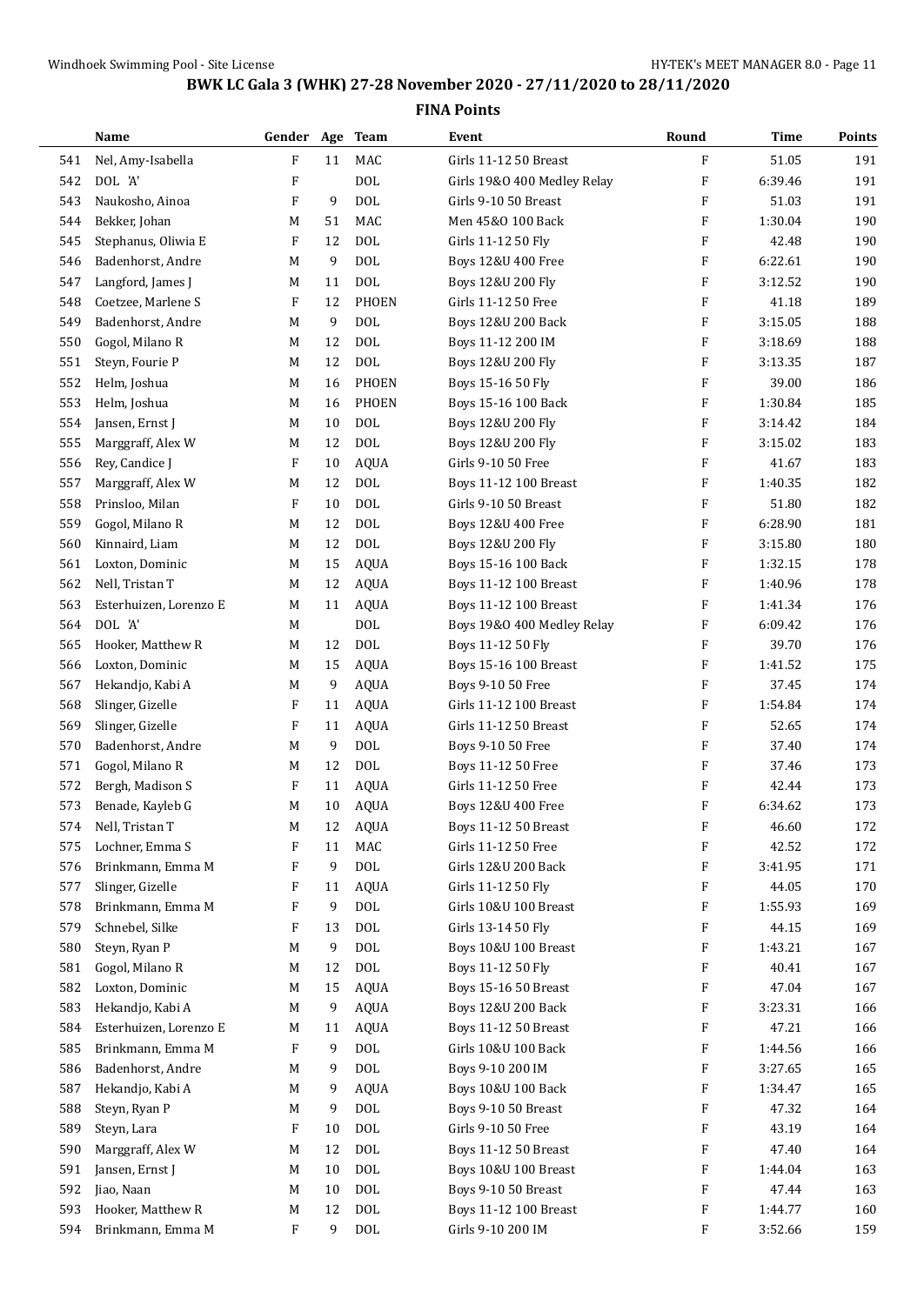|     | Name                     | Gender Age                |        | <b>Team</b>  | Event                         | Round                     | <b>Time</b> | Points |
|-----|--------------------------|---------------------------|--------|--------------|-------------------------------|---------------------------|-------------|--------|
| 595 | Badenhorst, Andre        | M                         | 9      | <b>DOL</b>   | Boys 10&U 100 Back            | F                         | 1:35.89     | 158    |
| 596 | Hekandjo, Kabi A         | M                         | 9      | <b>AQUA</b>  | Boys 9-10 200 IM              | F                         | 3:31.04     | 157    |
| 597 | Benade, Kayleb G         | M                         | 10     | <b>AQUA</b>  | Boys 9-10 200 IM              | F                         | 3:31.38     | 156    |
| 598 | Drotsky, Kayleigh R      | F                         | 10     | <b>DOL</b>   | Girls 10&U 100 Breast         | F                         | 1:58.91     | 156    |
| 599 | Badenhorst, Jurie J      | M                         | 9      | <b>DOL</b>   | Boys 12&U 400 Free            | F                         | 6:48.71     | 156    |
| 600 | Rey, Candice J           | F                         | 10     | <b>AQUA</b>  | Girls 10&U 100 Back           | F                         | 1:47.04     | 155    |
| 601 | Bergh, Madison S         | F                         | 11     | <b>AQUA</b>  | Girls 11-12 200 IM            | F                         | 3:55.12     | 154    |
| 602 | Jansen, Christina H      | $\boldsymbol{\mathrm{F}}$ | 8      | <b>DOL</b>   | Girls 10&U 100 Back           | F                         | 1:47.39     | 154    |
| 603 | Drotsky, Kayleigh R      | $\boldsymbol{\mathrm{F}}$ | 10     | <b>DOL</b>   | Girls 9-10 200 IM             | F                         | 3:55.32     | 153    |
| 604 | Rey, Candice J           | F                         | 10     | <b>AQUA</b>  | Girls 9-10 200 IM             | F                         | 3:55.57     | 153    |
| 605 | Steyn, Lara              | F                         | 10     | <b>DOL</b>   | Girls 10&U 100 Back           | F                         | 1:47.56     | 153    |
| 606 | Bauernschmitt, Michael B | М                         | 12     | <b>DOL</b>   | Boys 12&U 200 Fly             | F                         | 3:27.15     | 152    |
| 607 | Coetzee, Marlene S       | F                         | 12     | <b>PHOEN</b> | Girls 11-12 50 Breast         | F                         | 55.08       | 152    |
| 608 | Jansen, Ernst J          | M                         | 10     | <b>DOL</b>   | Boys 9-10 50 Breast           | F                         | 48.54       | 152    |
| 609 | Loubser, Courtney        | F                         | 11     | <b>PHOEN</b> | Girls 11-12 100 Breast        | F                         | 2:00.33     | 151    |
| 610 | Mobbison, Solange A      | F                         | 10     | <b>DOL</b>   | Girls 10&U 100 Back           | F                         | 1:48.12     | 150    |
| 611 | Benade, Kayleb G         | M                         | 10     | <b>AQUA</b>  | Boys 9-10 50 Fly              | F                         | 42.03       | 148    |
| 612 | Drotsky, Kayleigh R      | F                         | 10     | <b>DOL</b>   | Girls 10&U 100 Back           | F                         | 1:49.02     | 147    |
| 613 | Hooker, Matthew R        | M                         | 12     | <b>DOL</b>   | <b>Boys 11-12 50 Breast</b>   | F                         | 49.19       | 146    |
| 614 | Jansen, Christina H      | F                         | 8      | <b>DOL</b>   | Girls 12&U 200 Back           | F                         | 3:54.08     | 146    |
| 615 | Helm, Jezneel            | F                         | 14     | <b>PHOEN</b> | Girls 13-14 50 Breast         | F                         | 55.96       | 145    |
| 616 | Mobbison, Solange A      | F                         | 10     | <b>DOL</b>   | Girls 9-10 200 IM             | F                         | 3:59.65     | 145    |
| 617 | Badenhorst, Andre        | M                         | 9      | <b>DOL</b>   | Boys 9-10 50 Fly              | F                         | 42.32       | 145    |
| 618 | Drotsky, Kayleigh R      | $\boldsymbol{\mathrm{F}}$ | 10     | <b>DOL</b>   | Girls 9-10 50 Breast          | F                         | 56.15       | 143    |
| 619 | Steyn, Carissa L         | F                         | 13     | <b>DOL</b>   | Girls 13-14 50 Fly            | F                         | 46.65       | 143    |
| 620 | Prinsloo, Martin J       | M                         | 8      | <b>DOL</b>   | Boys 12&U 400 Free            | F                         | 6:59.87     | 143    |
| 621 | Helm, Jezneel            | F                         | 14     | <b>PHOEN</b> | Girls 13-14 50 Free           | $\boldsymbol{\mathrm{F}}$ | 45.29       | 142    |
| 622 | Engelhard, Victor        | M                         | 10     | <b>DOL</b>   | Boys 9-10 200 IM              | F                         | 3:38.43     | 142    |
| 623 | Lochner, Emma S          | F                         | 11     | MAC          | Girls 11-12 50 Breast         | F                         | 56.28       | 142    |
| 624 | Benade, Kayleb G         | M                         | 10     | <b>AQUA</b>  | Boys 9-10 50 Free             | F                         | 40.05       | 142    |
| 625 | Mobbison, Solange A      | F                         | 10     | <b>DOL</b>   | Girls 10&U 100 Breast         | F                         | 2:02.97     | 141    |
| 626 | Tibazarwa, Mark          | M                         | 11     | <b>AQUA</b>  | <b>Boys 11-12 50 Breast</b>   | F                         | 49.83       | 141    |
| 627 | Loubser, Courtney        | F                         | 11     | <b>PHOEN</b> | Girls 11-12 50 Breast         | $\boldsymbol{\mathrm{F}}$ | 56.60       | 140    |
| 628 | Steyn, Lara              | F                         | $10\,$ | <b>DOL</b>   | Girls 9-10 200 IM             | F                         | 4:03.98     | 138    |
| 629 | De Lange, Claire         | F                         | 9      | PHOEN        | Girls 9-10 50 Breast          | F                         | 57.35       | 134    |
| 630 | Jansen, Christina H      | F                         | 8      | <b>DOL</b>   | Girls 8&U 200 IM              | F                         | 4:06.07     | 134    |
| 631 | Bekker, Jemima           | F                         | 11     | MAC          | Girls 11-12 50 Fly            | F                         | 47.63       | 134    |
| 632 | Benade, Kayleb G         | M                         | 10     | <b>AQUA</b>  | <b>Boys 12&amp;U 200 Back</b> | F                         | 3:38.82     | 133    |
| 633 | McNamara, Scarlett       | F                         | 9      | <b>PHOEN</b> | Girls 10&U 100 Back           | F                         | 1:52.81     | 132    |
| 634 | McNamara, Scarlett       | F                         | 9      | PHOEN        | Girls 10&U 100 Breast         | F                         | 2:05.89     | 132    |
| 635 | Brinkmann, Emma M        | F                         | 9      | <b>DOL</b>   | Girls 9-10 50 Breast          | F                         | 57.70       | 132    |
| 636 | Erasmus, Linda           | F                         | 61     | MAC          | Women 45&0 50 Free            | F                         | 46.39       | 132    |
| 637 | Engelbrecht, Kara        | F                         | 11     | PHOEN        | Girls 11-12 100 Breast        | F                         | 2:06.20     | 131    |
| 638 | Loubser, Courtney        | F                         | 11     | PHOEN        | Girls 11-12 100 Back          | F                         | 1:53.64     | 130    |
| 639 | Engelhard, Victor        | М                         | 10     | <b>DOL</b>   | Boys 10&U 100 Breast          | F                         | 1:52.30     | 129    |
| 640 | Gogol, Milano R          | M                         | 12     | <b>DOL</b>   | Boys 11-12 100 Breast         | F                         | 1:53.14     | 127    |
| 641 | Nieuwoudt, Brody B       | M                         | 17     | PHOEN        | Boys 17-18 100 Back           | F                         | 1:43.34     | 126    |
| 642 | Badenhorst, Jurie J      | М                         | 9      | <b>DOL</b>   | Boys 10&U 100 Back            | F                         | 1:43.16     | 126    |
| 643 | Benade, Kayleb G         | M                         | 10     | <b>AQUA</b>  | Boys 10&U 100 Back            | F                         | 1:43.28     | 126    |
| 644 | Badenhorst, Jurie J      | M                         | 9      | $\rm DOL$    | Boys 12&U 200 Back            | F                         | 3:43.00     | 126    |
| 645 | Engelhard, Victor        | М                         | 10     | $\text{DOL}$ | Boys 9-10 50 Free             | F                         | 41.85       | 124    |
| 646 | DOL 'B'                  | F                         |        | DOL          | Girls 19&0 400 Medley Relay   | F                         | 7:42.24     | 123    |
| 647 | Badenhorst, Andre        | M                         | 9      | $\rm DOL$    | Boys 10&U 100 Breast          | F                         | 1:54.14     | 123    |
| 648 | Drotsky, Kayleigh R      | $\mathbf{F}$              | 10     | <b>DOL</b>   | Girls 9-10 50 Free            | $\rm F$                   | 47.47       | 123    |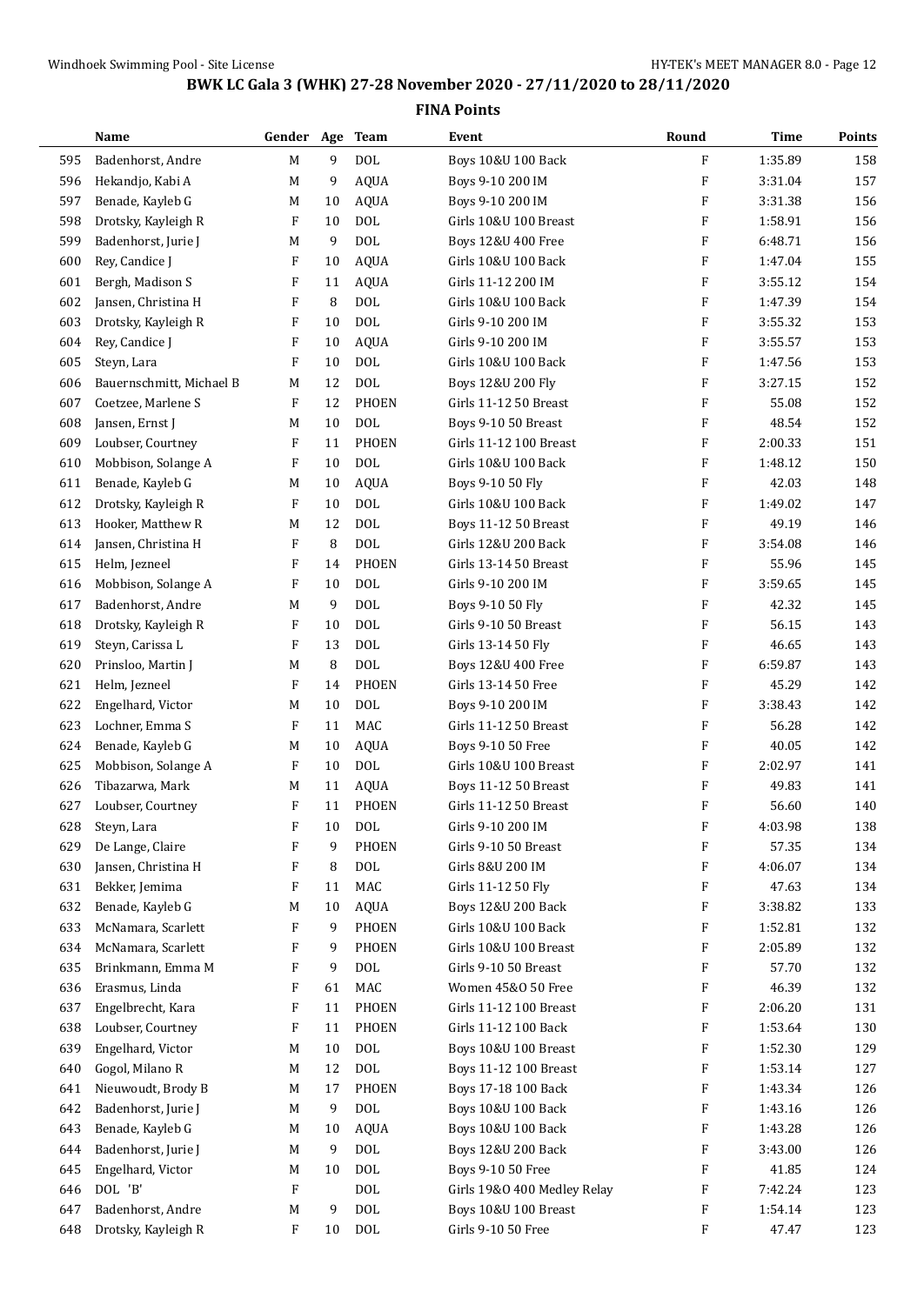|     | Name                | Gender Age |                | <b>Team</b> | Event                         | Round                     | <b>Time</b> | <b>Points</b> |
|-----|---------------------|------------|----------------|-------------|-------------------------------|---------------------------|-------------|---------------|
| 649 | Badenhorst, Jurie J | M          | 9              | <b>DOL</b>  | Boys 9-10 200 IM              | F                         | 3:49.18     | 123           |
| 650 | Loubser, Courtney   | F          | 11             | PHOEN       | Girls 11-12 50 Fly            | F                         | 49.22       | 122           |
| 651 | Jansen, Christina H | F          | 8              | <b>DOL</b>  | Girls 12&U 400 Free           | F                         | 7:55.76     | 122           |
| 652 | Jansen, Christina H | F          | 8              | <b>DOL</b>  | Girls 8&U 50 Free             | F                         | 47.79       | 121           |
| 653 | Badenhorst, Jurie J | M          | 9              | <b>DOL</b>  | Boys 9-10 50 Free             | F                         | 42.32       | 120           |
| 654 | Engelhard, Victor   | M          | 10             | <b>DOL</b>  | Boys 9-10 50 Fly              | F                         | 45.17       | 119           |
| 655 | Benade, Kayleb G    | M          | 10             | <b>AQUA</b> | Boys 10&U 100 Breast          | F                         | 1:55.36     | 119           |
| 656 | Engelhard, Victor   | M          | 10             | <b>DOL</b>  | Boys 9-10 50 Breast           | F                         | 52.64       | 119           |
| 657 | Prinsloo, Martin J  | М          | 8              | <b>DOL</b>  | Boys 8&U 50 Free              | F                         | 42.69       | 117           |
| 658 | Rey, Candice J      | F          | 10             | <b>AQUA</b> | Girls 9-10 50 Fly             | F                         | 50.13       | 115           |
| 659 | Westerduin, Geo X   | M          | 15             | <b>AQUA</b> | Boys 15-16 50 Free            | F                         | 42.94       | 115           |
| 660 | Benade, Kayleb G    | M          | 10             | <b>AQUA</b> | Boys 9-10 50 Breast           | F                         | 53.56       | 113           |
| 661 | Prinsloo, Martin J  | M          | 8              | <b>DOL</b>  | Boys 10&U 100 Back            | F                         | 1:47.16     | 113           |
| 662 | Bergh, Madison S    | F          | 11             | <b>AQUA</b> | Girls 11-12 50 Breast         | F                         | 1:01.10     | 111           |
| 663 | Badenhorst, Andre   | M          | 9              | <b>DOL</b>  | Boys 9-10 50 Breast           | F                         | 54.05       | 110           |
| 664 | Gogol, Milano R     | M          | 12             | <b>DOL</b>  | <b>Boys 11-12 50 Breast</b>   | F                         | 54.06       | 110           |
| 665 | Mobbison, Solange A | F          | 10             | <b>DOL</b>  | Girls 9-10 50 Free            | F                         | 49.36       | 110           |
| 666 | Rey, Candice J      | F          | 10             | <b>AQUA</b> | Girls 9-10 50 Breast          | F                         | 1:01.36     | 109           |
| 667 | Hekandjo, Kabi A    | M          | 9              | <b>AQUA</b> | Boys 9-10 50 Breast           | F                         | 54.41       | 108           |
| 668 | Brinkmann, Emma M   | F          | 9              | <b>DOL</b>  | Girls 9-10 50 Fly             | F                         | 51.18       | 108           |
| 669 | Mobbison, Solange A | F          | 10             | <b>DOL</b>  | Girls 9-10 50 Breast          | F                         | 1:01.87     | 107           |
| 670 | Hekandjo, Kabi A    | M          | 9              | <b>AQUA</b> | Boys 9-10 50 Fly              | F                         | 47.04       | 106           |
| 671 | David, Jose A       | M          | 12             | <b>AQUA</b> | Boys 11-12 50 Free            | F                         | 44.15       | 106           |
| 672 | Engelhard, Victor   | M          | 10             | <b>DOL</b>  | Boys 12&U 200 Back            | F                         | 3:56.13     | 106           |
| 673 | David, Jose A       | M          | 12             | <b>AQUA</b> | Boys 11-12 100 Back           | F                         | 1:49.78     | 105           |
| 674 | Rey, Candice J      | F          | 10             | <b>AQUA</b> | Girls 10&U 100 Breast         | F                         | 2:15.95     | 104           |
| 675 | Jansen, Christina H | F          | 8              | <b>DOL</b>  | Girls 10&U 100 Breast         | $\boldsymbol{\mathrm{F}}$ | 2:16.06     | 104           |
| 676 | Westerduin, Geo X   | M          | 15             | <b>AQUA</b> | Boys 15-16 50 Breast          | F                         | 55.30       | 103           |
| 677 | Mahdy, Nadien       | F          | 9              | <b>DOL</b>  | Girls 9-10 50 Breast          | F                         | 1:02.69     | 103           |
| 678 | Leitner, Zach M     | М          | 7              | <b>AQUA</b> | <b>Boys 10&amp;U 100 Back</b> | $\boldsymbol{\mathrm{F}}$ | 1:50.70     | 102           |
| 679 | Engelhard, Victor   | М          | 10             | <b>DOL</b>  | Boys 10&U 100 Back            | F                         | 1:51.23     | 101           |
| 680 | De Klerk, Elijah Y  | M          | 10             | <b>DOL</b>  | Boys 9-10 50 Free             | F                         | 44.87       | 101           |
| 681 | Drotsky, Kayleigh R | F          | 10             | <b>DOL</b>  | Girls 9-10 50 Fly             | $\boldsymbol{\mathrm{F}}$ | 52.32       | 101           |
| 682 | McNab, Aneurene     | F          | 9              | $\rm DOL$   | Girls 10&U 100 Back           | F                         | 2:03.66     | 100           |
| 683 | Bergh, Madison S    | F          | 11             | <b>AQUA</b> | Girls 11-12 100 Breast        | F                         | 2:17.86     | 100           |
| 684 | Steyn, Lara         | F          | 10             | <b>DOL</b>  | Girls 9-10 50 Breast          | F                         | 1:03.73     | 98            |
| 685 | Prinsloo, Martin J  | M          | 8              | <b>DOL</b>  | Boys 8&U 50 Fly               | F                         | 48.15       | 98            |
| 686 | Prinsloo, Martin J  | M          | 8              | DOL         | Boys 10&U 100 Breast          | F                         | 2:04.59     | 95            |
| 687 | DOL 'B'             | М          |                | $\rm DOL$   | Boys 19&0 400 Medley Relay    | F                         | 7:35.43     | 94            |
| 688 | Badenhorst, Jurie J | M          | 9              | <b>DOL</b>  | Boys 9-10 50 Breast           | F                         | 57.05       | 94            |
| 689 | Badenhorst, Jurie J | M          | 9              | DOL         | Boys 10&U 100 Breast          | F                         | 2:05.22     | 93            |
| 690 | Prinsloo, Martin J  | М          | 8              | DOL         | Boys 8&U 50 Breast            | F                         | 58.07       | 89            |
| 691 | Mobbison, Solange A | F          | 10             | <b>DOL</b>  | Girls 9-10 50 Fly             | F                         | 54.91       | 88            |
| 692 | Hamutenya, Faiza    | F          | 10             | <b>AQUA</b> | Girls 10&U 100 Back           | F                         | 2:10.05     | 86            |
| 693 | McNab, Aneurene     | F          | 9              | $\rm DOL$   | Girls 9-10 200 IM             | F                         | 4:46.23     | 85            |
| 694 | AQUA 'B'            | M          |                | AQUA        | Boys 19&0 400 Medley Relay    | F                         | 7:58.70     | 81            |
| 695 | Pretorius, Jayd K   | F          | 7              | <b>AQUA</b> | Girls 8&U 50 Breast           | F                         | 1:07.92     | 81            |
| 696 | McNab, Aneurene     | F          | 9              | <b>DOL</b>  | Girls 9-10 50 Breast          | F                         | 1:07.93     | 81            |
| 697 | Steyn, Lara         | F          | 10             | <b>DOL</b>  | Girls 9-10 50 Fly             | F                         | 56.34       | 81            |
| 698 | McNab, Aneurene     | F          | 9              | $\rm DOL$   | Girls 9-10 50 Free            | F                         | 55.00       | 79            |
| 699 | Pretorius, Jayd K   | F          | 7              | <b>AQUA</b> | Girls 8&U 50 Free             | F                         | 55.16       | 79            |
| 700 | Hamutenya, Faiza    | F          | 10             | <b>AQUA</b> | Girls 9-10 50 Free            | F                         | 55.32       | 78            |
| 701 | Hamutenya, Faiza    | F          | 10             | <b>AQUA</b> | Girls 9-10 200 IM             | F                         | 4:55.02     | 78            |
| 702 | Leitner, Zach M     | M          | $\overline{7}$ | AQUA        | Boys 8&U 50 Free              | F                         | 48.82       | 78            |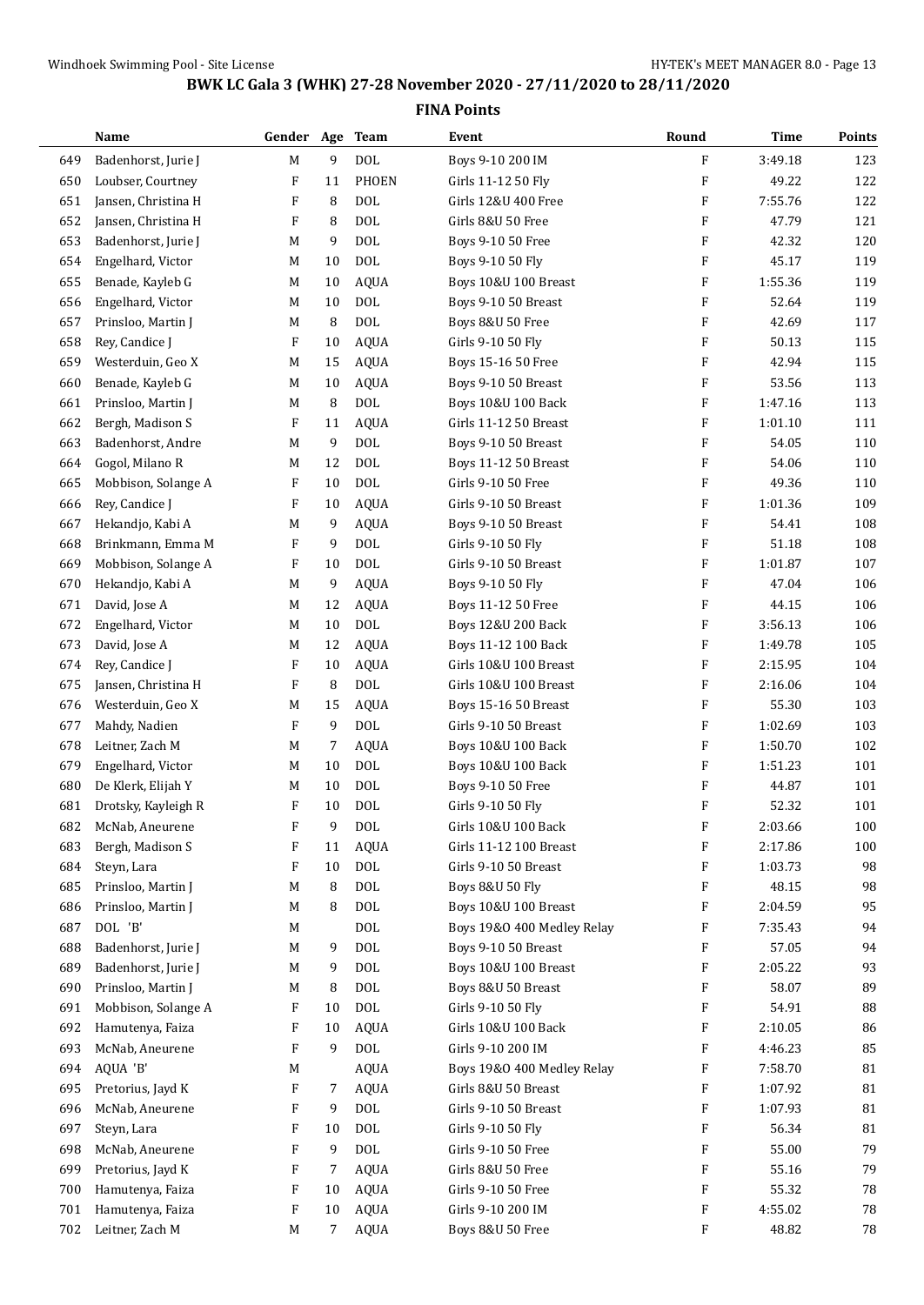|     | Name                   | Gender Age Team |    |              | Event                      | Round                     | <b>Time</b> | Points |
|-----|------------------------|-----------------|----|--------------|----------------------------|---------------------------|-------------|--------|
| 703 | McNab, Aneurene        | F               | 9  | <b>DOL</b>   | Girls 10&U 100 Breast      | F                         | 2:29.65     | 78     |
| 704 | Badenhorst, Jurie J    | M               | 9  | <b>DOL</b>   | Boys 9-10 50 Fly           | F                         | 52.47       | 76     |
| 705 | Jansen, Christina H    | F               | 8  | <b>DOL</b>   | Girls 8&U 50 Fly           | F                         | 57.61       | 76     |
| 706 | Leitner, Zach M        | M               | 7  | <b>AQUA</b>  | Boys 8&U 200 IM            | F                         | 4:29.00     | 76     |
| 707 | Bergh, Madison S       | F               | 11 | <b>AQUA</b>  | Girls 11-12 50 Fly         | F                         | 57.69       | 75     |
| 708 | Von Lieres, Waldemar G | M               | 9  | <b>DOL</b>   | Boys 9-10 50 Free          | F                         | 49.40       | 75     |
| 709 | De Klerk, Elijah Y     | M               | 10 | <b>DOL</b>   | Boys 9-10 50 Breast        | F                         | 1:01.51     | 75     |
| 710 | Mahdy, Nadien          | F               | 9  | <b>DOL</b>   | Girls 10&U 100 Back        | F                         | 2:16.62     | 74     |
| 711 | Cowley, Dylan          | M               | 8  | <b>DOL</b>   | Boys 8&U 50 Free           | F                         | 49.89       | 73     |
| 712 | Von Lieres, Waldemar G | M               | 9  | <b>DOL</b>   | Boys 9-10 50 Breast        | $\boldsymbol{\mathrm{F}}$ | 1:02.27     | 72     |
| 713 | David, Jose A          | M               | 12 | <b>AQUA</b>  | Boys 11-12 200 IM          | F                         | 4:36.82     | 69     |
| 714 | De Klerk, Elijah Y     | M               | 10 | <b>DOL</b>   | Boys 9-10 200 IM           | F                         | 4:43.98     | 64     |
| 715 | De Klerk, Elijah Y     | M               | 10 | <b>DOL</b>   | Boys 10&U 100 Breast       | F                         | 2:25.74     | 59     |
| 716 | Von Lieres, Waldemar G | M               | 9  | <b>DOL</b>   | Boys 10&U 100 Back         | F                         | 2:13.82     | 58     |
| 717 | Hamutenya, Faiza       | F               | 10 | <b>AQUA</b>  | Girls 9-10 50 Fly          | F                         | 1:02.92     | 58     |
| 718 | Mahdy, Nadien          | F               | 9  | <b>DOL</b>   | Girls 9-10 50 Free         | F                         | 1:00.87     | 58     |
| 719 | Hamutenya, Faiza       | F               | 10 | <b>AQUA</b>  | Girls 9-10 50 Breast       | $\boldsymbol{\mathrm{F}}$ | 1:17.28     | 55     |
| 720 | David, Jose A          | M               | 12 | <b>AQUA</b>  | Boys 11-12 100 Breast      | F                         | 2:29.10     | 55     |
| 721 | De Lange, Claire       | F               | 9  | <b>PHOEN</b> | Girls 9-10 50 Free         | F                         | 1:02.02     | 55     |
| 722 | Westerduin, Geo X      | M               | 15 | <b>AQUA</b>  | Boys 15-16 50 Fly          | F                         | 58.56       | 54     |
| 723 | David, Jose A          | M               | 12 | <b>AQUA</b>  | Boys 11-12 50 Fly          | $\boldsymbol{\mathrm{F}}$ | 59.62       | 52     |
| 724 | David, Jose A          | M               | 12 | <b>AQUA</b>  | Boys 11-12 50 Breast       | F                         | 1:09.62     | 51     |
| 725 | Pretorius, Jayd K      | F               | 7  | <b>AQUA</b>  | Girls 8&U 50 Flv           | F                         | 1:06.10     | 50     |
| 726 | Cowley, Dylan          | M               | 8  | <b>DOL</b>   | <b>Boys 8&amp;U 50 Fly</b> | F                         | 1:00.92     | 48     |
| 727 | De Klerk, Elijah Y     | M               | 10 | <b>DOL</b>   | Boys 9-10 50 Fly           | $\boldsymbol{\mathrm{F}}$ | 1:02.64     | 44     |
| 728 | McNab, Aneurene        | F               | 9  | <b>DOL</b>   | Girls 9-10 50 Flv          | F                         | 1:10.72     | 41     |
| 729 | Mahdy, Nadien          | F               | 9  | <b>DOL</b>   | Girls 9-10 50 Flv          | F                         | 1:11.40     | 40     |
| 730 | Leitner, Zach M        | M               | 7  | <b>AQUA</b>  | <b>Boys 8&amp;U 50 Fly</b> | F                         | 1:07.48     | 35     |
| 731 | Von Lieres, Waldemar G | M               | 9  | <b>DOL</b>   | Boys 9-10 50 Fly           | F                         | 1:16.75     | 24     |